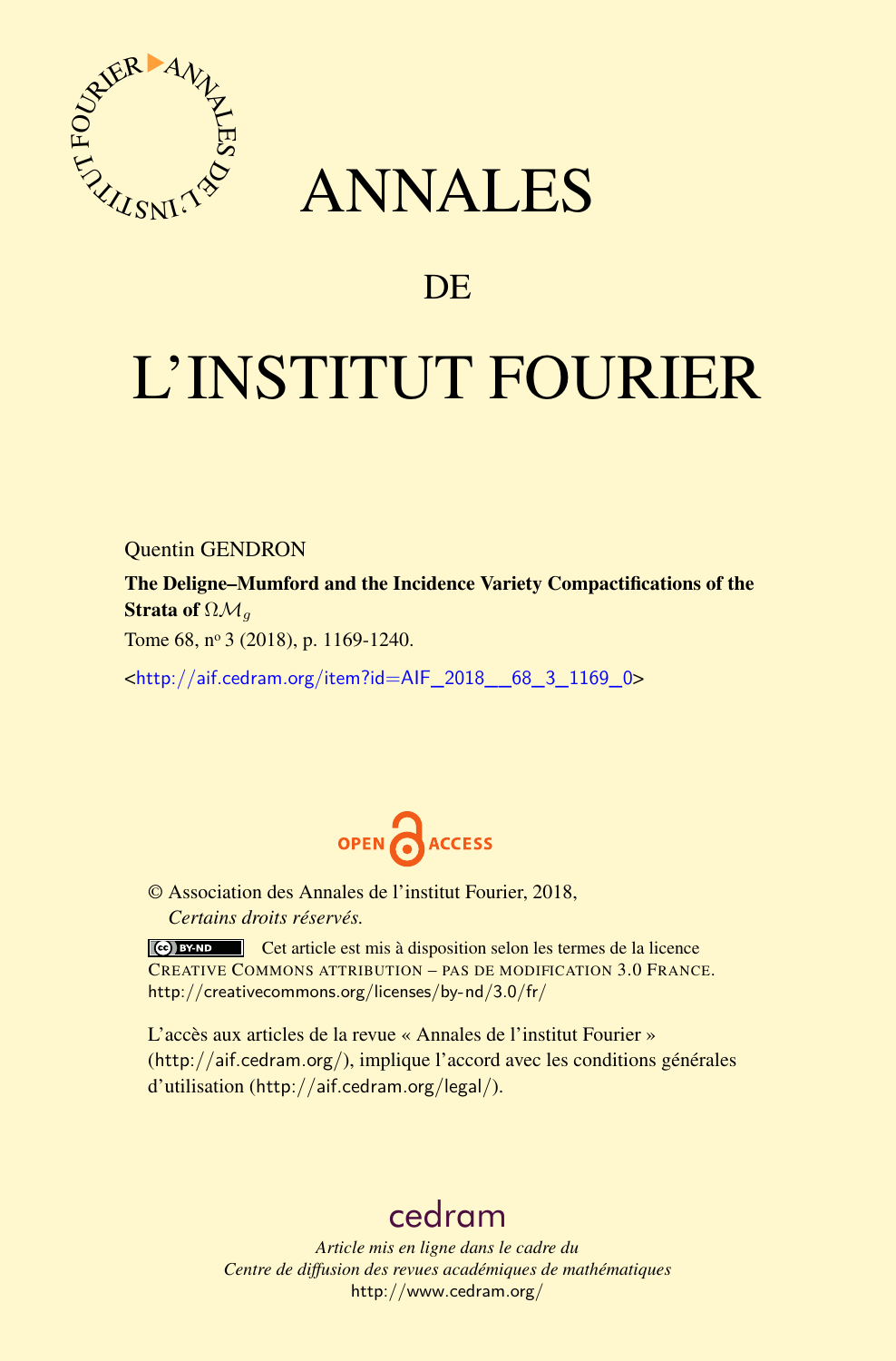### THE DELIGNE–MUMFORD AND THE INCIDENCE VARIETY COMPACTIFICATIONS OF THE STRATA OF  $\Omega \mathcal{M}_q$

#### **by Quentin GENDRON**

ABSTRACT.  $\qquad$  The main goal of this work is to construct and study a reasonable compactification of the strata of the moduli space of abelian differentials. This allows us to compute the Kodaira dimension of some strata of the moduli space of abelian differentials. The main ingredients to study the compactifications of the strata are a version of the plumbing cylinder construction for differential forms and an extension of the parity of the connected components of the strata to the differentials on curves of compact type. We study in detail the compactifications of the hyperelliptic minimal strata and of the odd minimal stratum in genus three.

Résumé. — L'objectif central de cet article est de construire et d'étudier une compactification raisonnable des strates des différentielles abéliennes. L'ingrédient principal pour l'étude de cette compactification des strates est une généralisation des techniques de plomberie cylindrique aux différentielles. Cette compactification nous permet de calculer la dimension de Kodaira de certaines de ces strates. Un autre résultat digne d'intérêt est le calcul de la dimension de la projection des strates dans l'espace des modules des surfaces de Riemann. Enfin nous étudions certains problèmes liés à la parité des strates au bord, les composantes hyperelliptiques ainsi que la strate minimale en genre trois.

#### **1. Introduction**

Let  $\mathcal{M}_g$  be the moduli space of algebraic curves of genus g. In the early 1980s Harris and Mumford ([\[18\]](#page-71-0)) proved that  $\mathcal{M}_q$  is of general type for  $g \geq 24$ . They used in a crucial way the compactification of  $\mathcal{M}_q$  proposed by Deligne and Mumford at the end of the 1960s ([\[10\]](#page-71-1)). This compactification is the moduli space  $\overline{\mathcal{M}}_q$  of stable algebraic curves of arithmetic genus g.

Keywords: Abelian differentials, Riemann surfaces, Moduli spaces, Strata, Compactification, Kodaira dimension.

<sup>2010</sup> Mathematics Subject Classification: 14H15, 30F30, 14E99, 14H45.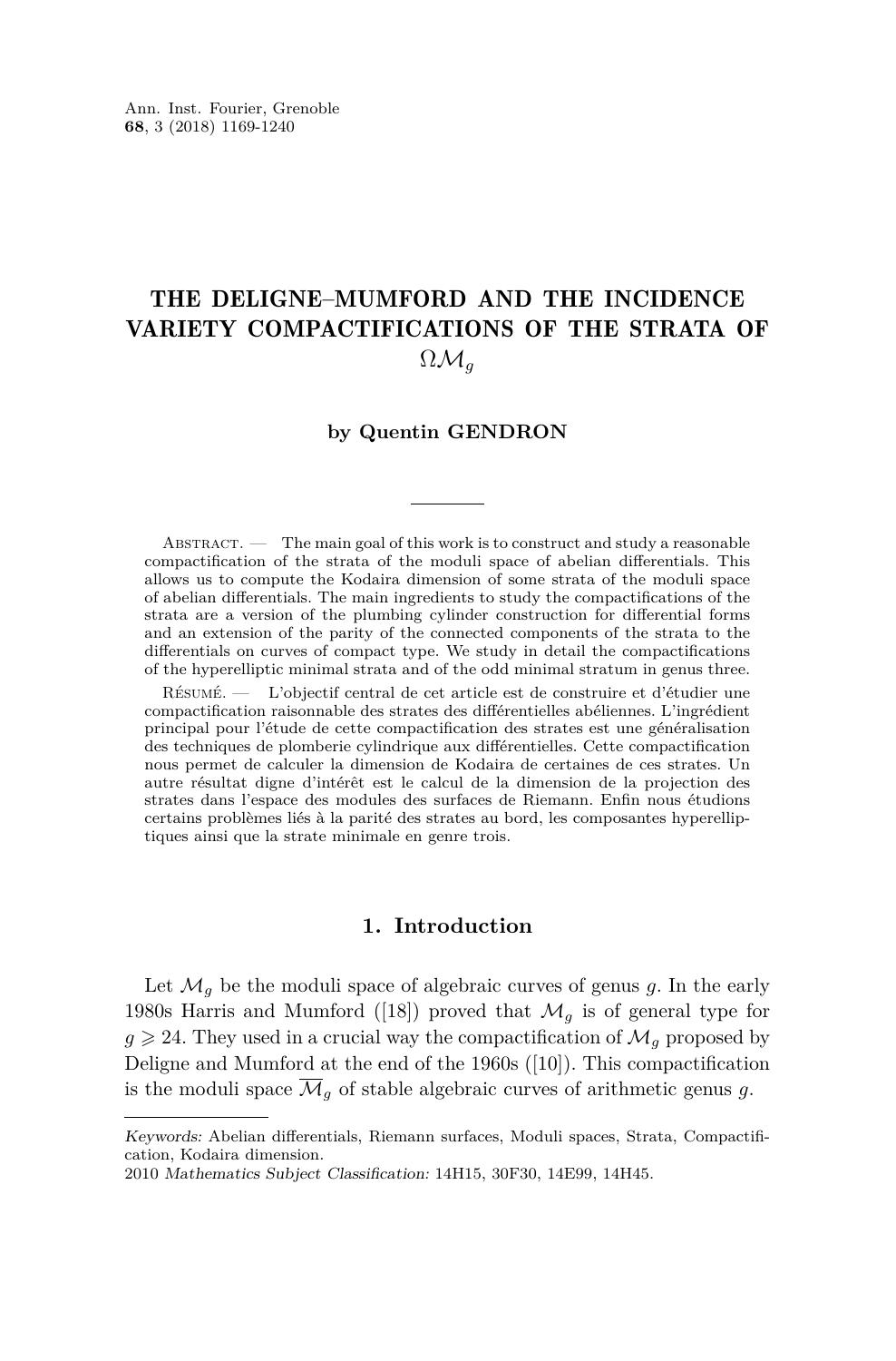More recently, the moduli space of nonzero holomorphic differentials  $\Omega \mathcal{M}_q$  and its projectivisation  $\mathbb{P}\Omega \mathcal{M}_q$  have gained great interest, coming in particular from the theory of dynamical systems (see [\[27\]](#page-72-0)). The moduli space  $\Omega \mathcal{M}_q$  has a natural stratification given by the orders of the zeros of the differentials. For a given tuple  $(k_1, \ldots, k_n)$  of positive numbers such that  $\sum k_i = 2g - 2$ , we define the stratum

$$
\Omega \mathcal{M}_g(k_1,\ldots,k_n) := \left\{ (X,\omega) : X \in \mathcal{M}_g, \quad \text{div}(\omega) = \sum_{i=1}^n k_i Z_i \right\},\
$$

and their images in  $\mathbb{P}\Omega\mathcal{M}_q$  are denoted by  $\mathbb{P}\Omega\mathcal{M}_q(k_1,\ldots,k_n)$ . In analogy with  $\mathcal{M}_g$ , it is likely that a good compactification of  $\mathbb{P}\Omega\mathcal{M}_g$  should help us to compute the Kodaira dimension of the strata of PΩM*g*.

In this paper, we first introduce and study two compactifications of the strata of the moduli space of abelian differentials. This allows us to compute the Kodaira dimension of some of these strata. The last sections are devoted to the study of the hyperelliptic minimal strata and the non hyperelliptic minimal stratum in genus three.

#### **1.1. The incidence variety compactification**

The notion of abelian differentials can be generalised to the case of stable curves by the notion of stable differentials. Therefore, we can prolong  $\Omega_{\mathcal{M}_q}$  above  $\overline{\mathcal{M}}_q$  simply by looking at the moduli space of stable differentials  $\Omega \overline{\mathcal{M}}_q$ . The closure of the strata inside  $\Omega \overline{\mathcal{M}}_q$  are called the Deligne– Mumford compactifications of these strata. The main drawback of this method is the loss of information. Indeed, a non vanishing stable differential may vanish on some irreducible components of the stable curve, losing completely the information on this component.

In order to keep track of more information, we introduce in Section [2](#page-7-0) another compactification for the strata. Let us define the closure of the ordered closed incidence variety  $\mathbb{P}\Omega \overline{\mathcal{M}}_{g,n}^{\text{inc}}(k_1,\ldots,k_n)$  inside the moduli space of marked stable differentials by

$$
\left\{(X,\omega,Z_1,\ldots,Z_n):(X,Z_1,\ldots,Z_n)\in\mathcal{M}_{g,n},\quad \sum_{i=1}^n k_iZ_i=\mathrm{div}\,(\omega)\right\}.
$$

Now there is an action of a subgroup  $\mathfrak{S}$  of  $\mathfrak{S}_n$  permuting the zeros of same order. The incidence variety compactification of  $\Omega \mathcal{M}_g(k_1, \ldots, k_n)$  is given by

$$
\mathbb{P}\Omega\overline{\mathcal{M}}_{g,\{n\}}^{\text{inc}}(k_1,\ldots,k_n) := \mathbb{P}\Omega\overline{\mathcal{M}}_{g,n}^{\text{inc}}(k_1,\ldots,k_n)/\mathfrak{S}.
$$

ANNALES DE L'INSTITUT FOURIER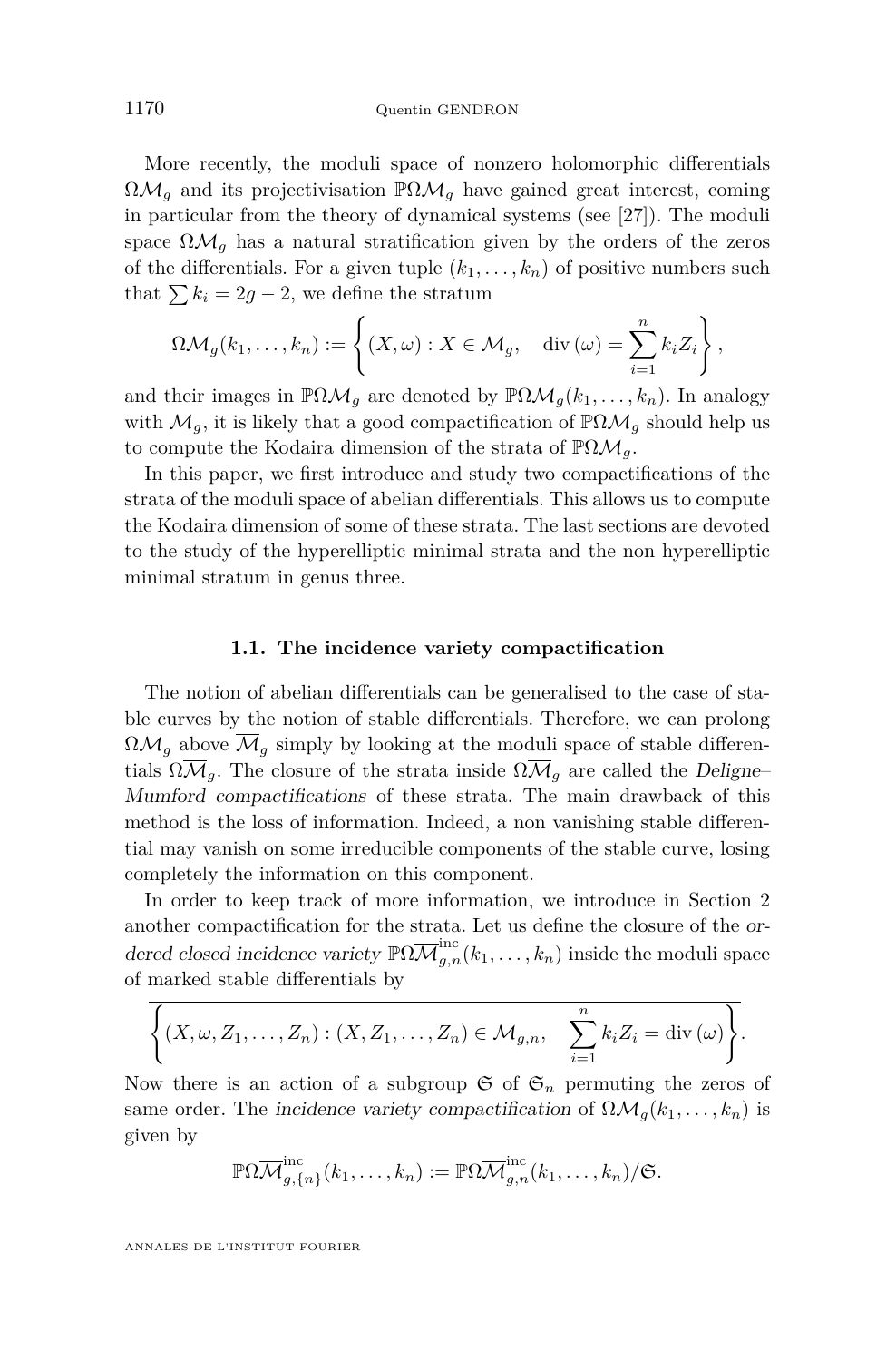The interior of the incidence variety compactification is isomorphic to  $\mathbb{P}\Omega\mathcal{M}_q(k_1,\ldots,k_n)$ . But we show that its closure contains in general much more information than  $\mathbb{P}\Omega\mathcal{M}_q(k_1,\ldots,k_n)$ . The following theorem illustrates this point in the case of the principal stratum (see Theorem [2.5\)](#page-11-0). Let us denote the projection from the incidence variety compactification to the Deligne–Mumford compactification of the principal stratum by

$$
\pi: \mathbb{P}\Omega\overline{\mathcal{M}}_{g,\{2g-2\}}^{inc}(1,\ldots,1) \to \mathbb{P}\Omega\overline{\mathcal{M}}_g(1,\ldots,1).
$$

THEOREM 1.1. — The fibre of  $\pi$  is positive dimensional above the locus of differentials  $(X, \omega)$ , where X is a reducible stable curve of genus  $q \ge 2$ with two irreducible components connected by one node and  $\omega$  vanishes on one component.

In order to study the incidence variety compactification, we introduce some tools.

In Section [3,](#page-12-0) we develop the theory of limit differentials, which has a flavour of limit linear series. More precisely, we associate to a family of differentials a limiting object consisting of a collection of meromorphic differentials parametrised by the irreducible components of the special curve. For a given component  $X_i$ , the differential is obtained by rescaling the family in such a way that it converges on  $X_i$  (see Definition [3.2\)](#page-14-0).

To construct examples of limit differentials, we extend the classical plumbing cylinder construction of differentials with simple poles to more general differentials (see Lemma [3.14\)](#page-22-0). In particular, this allows us to give necessary and sufficient conditions to be a limit differential for an important case (see Theorem [3.17\)](#page-24-0). However, they are not sufficient in full generality (see nevertheless Lemma [3.19](#page-27-0) and Lemma [3.10\)](#page-19-0).

The second main ingredients are the notions of spin structure on (semi) stable curves and of Arf invariant. They allow us to generalise the notion of parity of smooth differential to some stable differentials in Section [4.](#page-32-0) In the case of curves of compact type, we associate a canonical spin structure to a stable pointed differential (see Definition [4.10\)](#page-37-0). Using this notion, we show that the parity of the spin structure above the curves of compact type is invariant under deformations (see Theorem [4.12\)](#page-38-0).

THEOREM 1.2. — Let  $n \geq 3$  and  $(X, \omega, Z_1, \ldots, Z_n)$  be a differential in the closure of the stratum  $\Omega \mathcal{M}_{g,\{n\}}^{\text{inc}}(2l_1,\ldots,2l_n)$  such that X is of compact type. Then the parity of the spin structure  $\mathcal{L}_{\omega}$  associated to  $\omega$  is  $\epsilon$  if and only if  $(X, \omega, Z_1, \ldots, Z_n)$  is in the closure of  $\Omega \mathcal{M}_{g,\{n\}}^{\text{inc}}(2l_1, \ldots, 2l_n)^{\epsilon}$ .

The notion of spin structure does not seem to be the right one for the irreducible pointed differentials. However, in this case, we show that the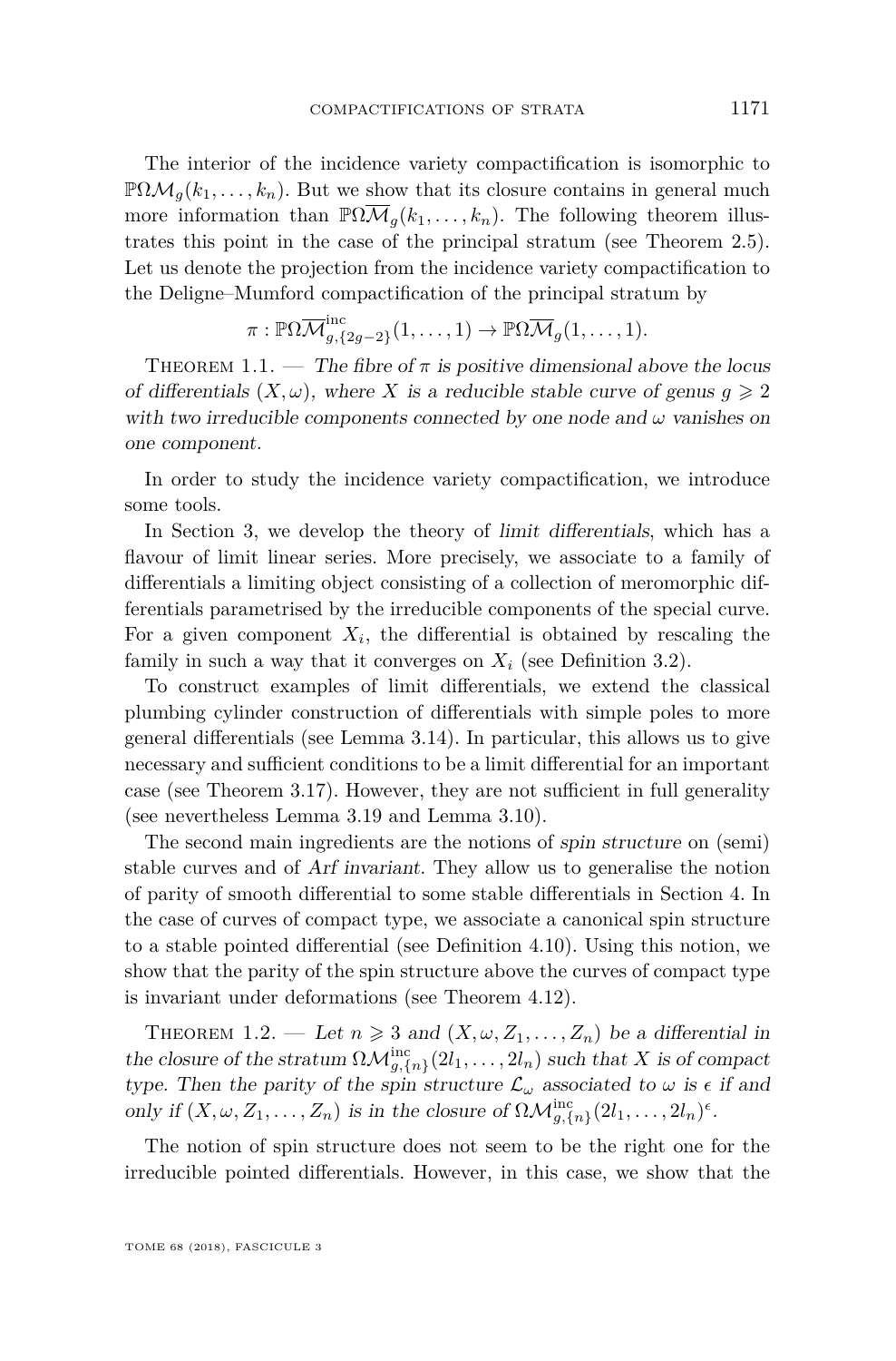Arf invariant can be generalised (see Definition [4.18\)](#page-41-0) in such a way that it stays constant under deformations (see Theorem [4.19\)](#page-41-1).

It would be very interesting to extend this invariant to the whole boundary of the incidence variety compactifications. But we show that, unfortunately, this invariant cannot be extended to the whole incidence variety compactification of the strata (see Corollary [1.8\)](#page-7-1).

**Further developments.** In parallel to the process of refereeing, the subject of constructing compactifications evolved rapidly. On the one hand, Farkas and Pandharipande [\[13\]](#page-71-2) described for every stratum a space having the compactification of the stratum as one of several irreducible components. They aimed for simple conditions and applications towards divisor class computations where they hope to correct the contributions of extra components by inclusion-exclusion techniques. On the other hand, in collaboration with Bainbridge, Chen, Grushevsky and Möller, we completed in [\[3\]](#page-71-3) the conditions given here (and in parallel, from a flat viewpoint by Chen in [\[8\]](#page-71-4)) to a complete characterization of the incidence variety compactification of every stratum.

#### **1.2. The Kodaira dimension of strata**

One of the main motivations for a good compactification of the strata of the moduli space of abelian differentials is the computation of their Kodaira dimensions. In the recent works [\[12,](#page-71-5) [14,](#page-71-6) [15\]](#page-71-7), Farkas and Verra computed the Kodaira dimension of the moduli space of spin structures and Bini, Fontanari and Viviani computed the Kodaira dimension of the universal Picard variety in [\[6\]](#page-71-8). They followed the path opened by Harris and Mumford for the moduli space of curves. In particular, they used in an essential way a nice compactification of these spaces constructed by Cornalba in the first case and Caporaso in the second.

A second way to compute the Kodaira dimension of complex varieties is to use the theory initiated by Iitaka. We can obtain information about the Kodaira dimension of the total space of an algebraic bundle using knowledge about the Kodaira dimension of the base and of a generic fibre.

Using these methods, we want to compute the Kodaira dimension of the strata *S* of the moduli space of abelian differentials for which the forgetful map  $\pi : S \to M_g$  is generically surjective. We give a complete description of these strata and, more precisely, the dimension of the image of every connected component of each stratum (see Theorem [5.7\)](#page-45-0).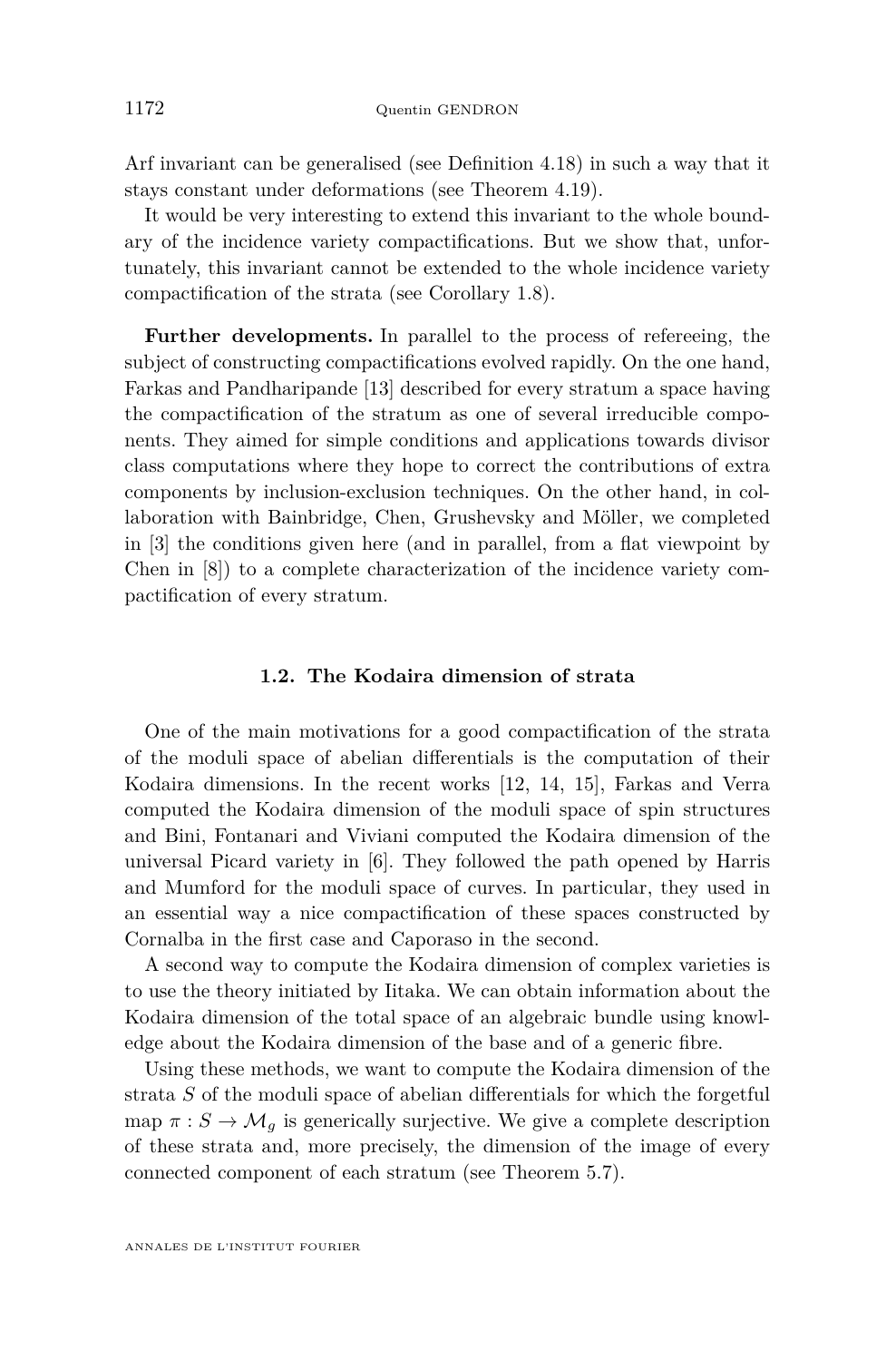THEOREM 1.3. — Let  $g \geq 2$  and *S* be a connected component of  $\Omega \mathcal{M}_q(k_1,\ldots,k_n)$ . The dimension of the projection of *S* by the forgetful  $map \pi : \Omega \mathcal{M}_g \to \mathcal{M}_g$  is

$$
\dim(\pi(S)) = \begin{cases} 2g - 1 & \text{if } S = \Omega \mathcal{M}_g(2d, 2d)^{\text{hyp}}; \\ 3g - 4 & \text{if } S = \Omega \mathcal{M}_g(2, \dots, 2)^{\text{even}}; \\ 2g - 2 + n & \text{if } n < g - 1 \text{ and } S \neq \Omega \mathcal{M}_g(2d, 2d)^{\text{hyp}}; \\ 3g - 3 & \text{if } n \geqslant g - 1 \text{ and } S \neq \Omega \mathcal{M}_g(2, \dots, 2)^{\text{even}}. \end{cases}
$$

Using this theorem and the fact that the Kodaira dimension of a finite cover is not smaller than the Kodaira dimension of the base, we deduce the Kodaira dimension of the strata of projective dimension  $3q - 3$ , when  $\mathcal{M}_q$ is of general type (see Corollary [5.9\)](#page-50-0).

THEOREM 1.4. — The connected strata  $\mathbb{P}\Omega\mathcal{M}_g(k_1,\ldots,k_{g-1})$  are of general type for  $q = 22$  and  $q \ge 24$ .

Moreover, for a fibre space  $f: X \to Y$  there is the inequality  $\kappa(X) \leq$  $\dim(Y) + \kappa(X_y)$  for a generic fibre  $X_y$  of f. This gives the Kodaira dimension of the strata which impose few conditions. Indeed, by showing that a generic fibre of the forgetful map has negative Kodaira dimension, we obtain the following result (see Theorem [5.10\)](#page-51-0).

THEOREM 1.5. — For any  $g \ge 2$ , let  $(k_1, \ldots, k_n)$  be a tuple of positive numbers of the form  $(k_1, \ldots, k_l, 1, \ldots, 1)$  with  $k_i \geq 2$  for  $i \leq l$  such that

$$
\sum_{i=1}^{n} k_i = 2g - 2 \text{ and } \sum_{i=1}^{l} k_i \leq g - 2.
$$

Then the Kodaira dimension of the stratum  $\mathbb{P}\Omega\mathcal{M}_q(k_1,\ldots,k_n)$  is  $-\infty$ .

The Iitaka conjecture has been proved by Eckart Viehweg for the fibre spaces  $f: X \to Y$ , where *Y* is of general type. So, a similar method could be used to determine the Kodaira dimension of the strata for which the forgetful map is generically surjective to  $\mathcal{M}_g$ , when  $\mathcal{M}_g$  is of general type. However, this method is more subtle for the remaining strata and we can only prove that the strata  $\mathbb{P}\Omega\mathcal{M}_g(g-1,1,\ldots,1)$  are of general type when  $\mathcal{M}_q$  is of general type (see Proposition [5.13\)](#page-53-0).

To conclude, we compute the Kodaira dimension of both odd (Corollary [5.17\)](#page-54-0) and even (Proposition [5.15\)](#page-53-1) components of the strata  $\mathbb{P}\Omega\mathcal{M}_q(2,\ldots,2)$  and of the hyperelliptic component of  $\mathbb{P}\Omega\mathcal{M}_q(g-1,g-1)$ (Proposition [5.14\)](#page-53-2).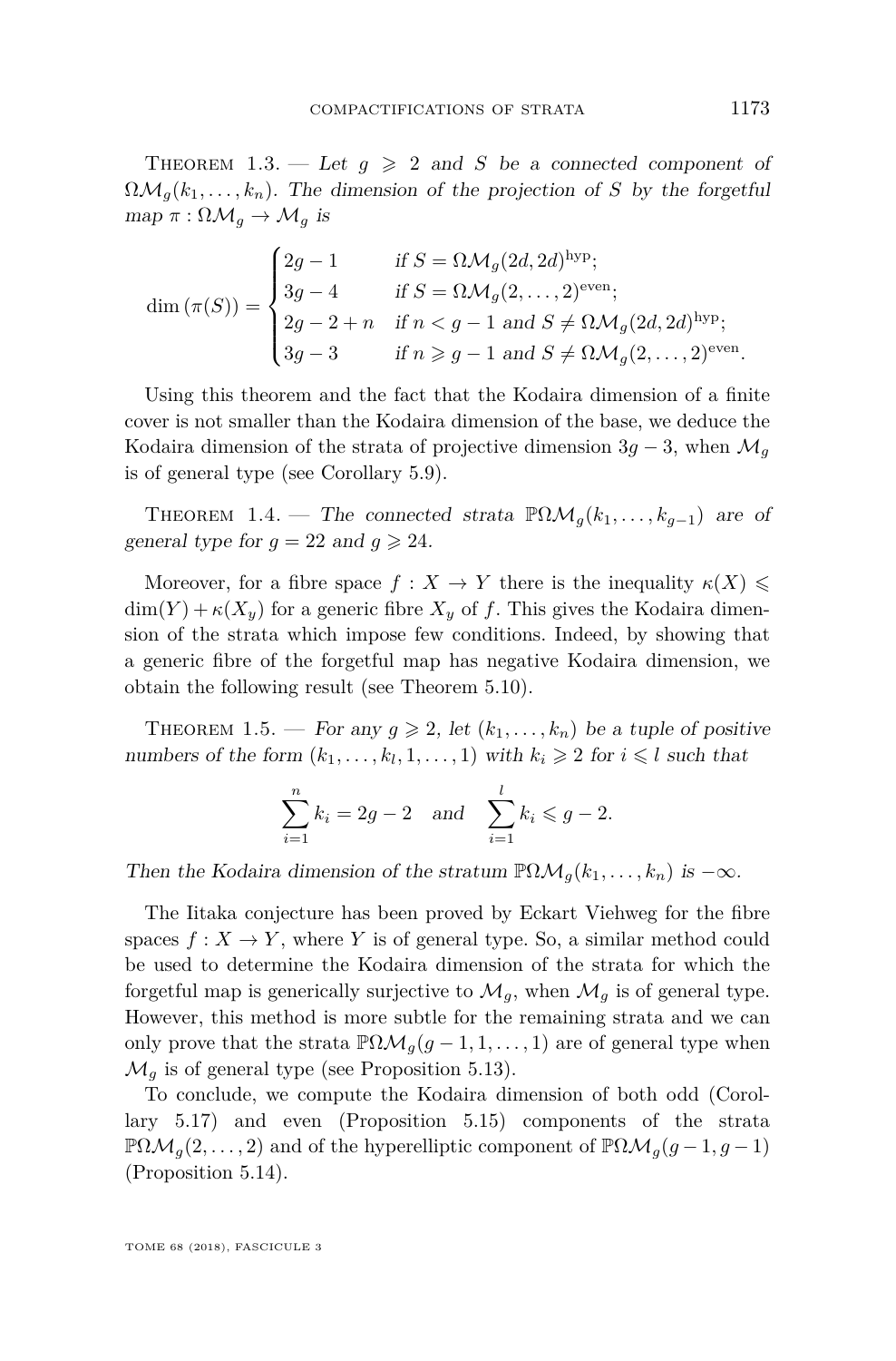#### **1.3. Examples**

We conclude this work by the explicit description of the incidence variety compactification of some strata. We focus on the minimal strata  $\mathbb{P}\Omega\mathcal{M}_q(2g-2)$ . In genus two, there is only one stratum  $\mathbb{P}\Omega\mathcal{M}_2(2)$  and this stratum has many interpretations. For example, it can be seen as the Weierstraß divisor in  $\mathcal{M}_{2,1}$  or the moduli space of even spin structures.

More generally, the hyperelliptic strata  $\mathbb{P}\Omega\mathcal{M}_g^{\mathrm{hyp}}(2g-2)$  are very special and can be studied with specific tools. They are studied in Section [6](#page-54-1) and the main result is Theorem [6.7](#page-58-0) where we show that the fibres of the forgetful map from the incidence variety compactification of  $\Omega \mathcal{M}_g^{\text{hyp}}(2g-2)$  to the Weierstraß locus of hyperelliptic curves inside  $\mathcal{M}_{q,1}$  are projective spaces.

To be more concrete, let us describe an important locus in the incidence variety compactification of the hyperelliptic minimal strata (see Theorem [6.9\)](#page-61-0).

<span id="page-6-0"></span>THEOREM 1.6. — Let *X* be the union of a smooth curve  $\widetilde{X}$  of genus  $q-1$ and a projective line attached to  $\widetilde{X}$  at the points  $N_1$  and  $N_2$ . Then  $(X, \omega, Z)$ is in the incidence variety compactification of the minimal hyperelliptic stratum  $\Omega \mathcal{M}_{g,1}^{\text{inc}}(2g-2)^{\text{hyp}}$  if and only if the point *Z* is in the projective line, and the differential  $\omega$  is the stable differential with a zero of order *g* − 2 at both  $N_1$  and  $N_2$ .

The first non hyperelliptic minimal stratum is  $\mathbb{P}\Omega\mathcal{M}_3^{\text{odd}}(4)$ . The description of the boundary of this stratum gives us the opportunity to illustrate most of the tools developed in this paper.

Let us define a generic curve in the divisor  $\delta_i$  to be a curve in the divisor  $\delta_i$  with a single node. The description of the boundary of  $\mathbb{P}\Omega\mathcal{M}_3^{\text{odd}}(4)$ above the set of curves stably equivalent to generic curves in  $\delta_0$  and  $\delta_1$  is given in Corollary [7.8](#page-66-0) and Corollary [7.4.](#page-64-0) For example, the pointed stable differentials in the boundary of  $\mathbb{P}\Omega\mathcal{M}^{\text{odd}}_{3,1}(4)$  such that the projection to  $\overline{\mathcal{M}}_3$  is stably equivalent to a generic curve of the divisor  $\delta_0$  is given by the following theorem.

THEOREM 1.7. — Let  $(X, \omega, Z)$  be a stable pointed differential in  $\mathbb{P}\Omega\overline{\mathcal{M}}_{3.1}^\mathrm{inc}$  $\frac{3}{3}$ ,  $(4)$ <sup>odd</sup> such that *X* is the union of a smooth curve *X* of genus two and a projective line which meet at two distinct points  $N_1$  and  $N_2$ . Then  $(X, \omega, Z)$  satisfies that  $Z \in \mathbb{P}^1$ , the restriction of  $\omega$  to  $\mathbb{P}^1$  vanishes and the restriction of  $\omega$  to  $\widetilde{X}$  is of one of the following two forms.

(1) The restriction of  $\omega$  to  $\widetilde{X}$  is an holomorphic differential with a zero of order two at *N*1.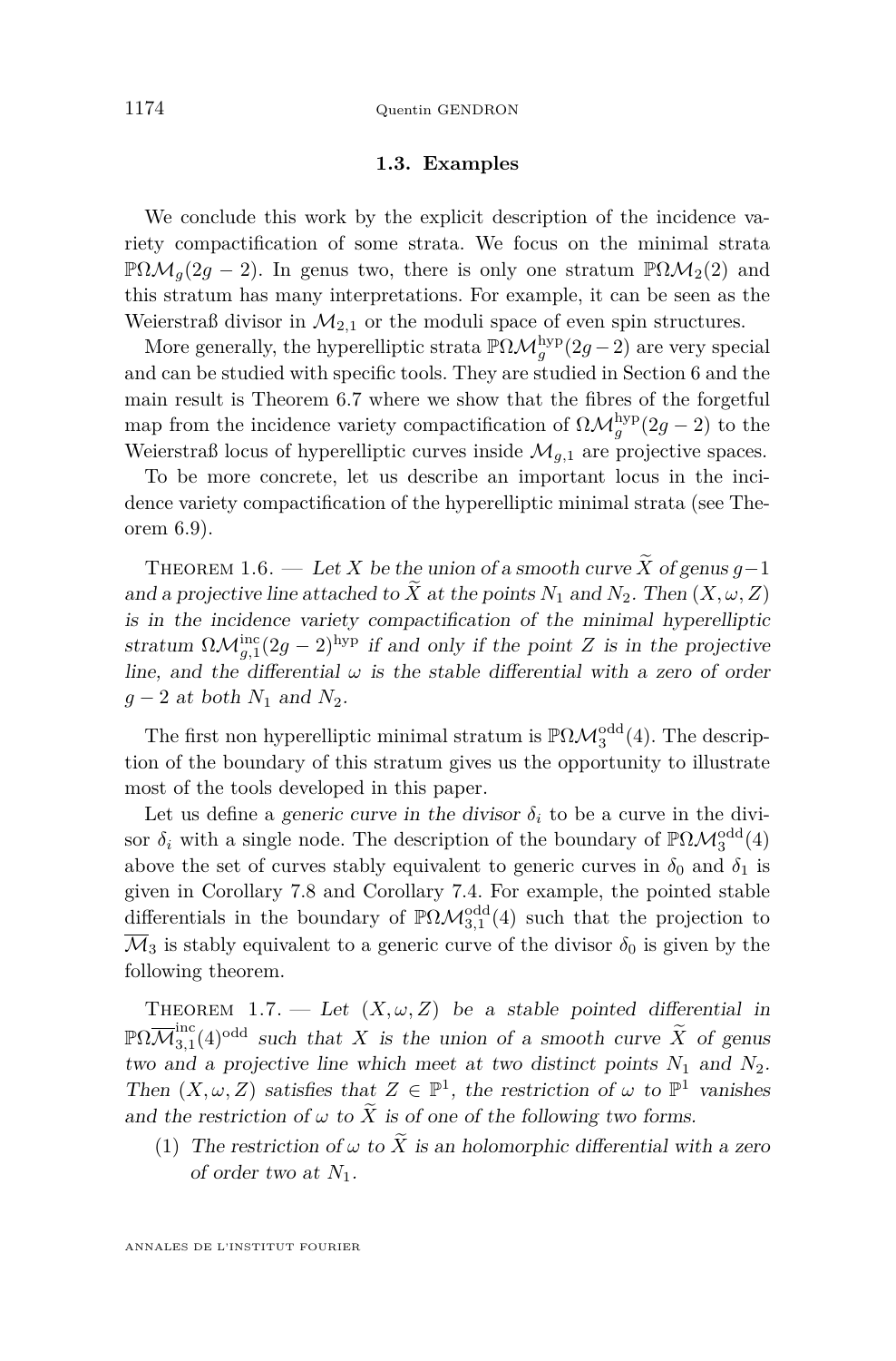(2) The restriction of  $\omega$  to  $\widetilde{X}$  is an holomorphic differential with two simple zeros at  $N_1$  and  $N_2$ .

This theorem together with Theorem [1.6](#page-6-0) implies that the incidence variety compactifications of the hyperelliptic and odd connected components of  $\mathbb{P}\Omega\mathcal{M}_{3,1}(4)$  intersect each other (see Corollary [7.9\)](#page-68-0).

<span id="page-7-1"></span>COROLLARY 1.8. — Let *X* be the union of a curve  $\widetilde{X}$  of genus two and a projective line glued together at a pair of points of  $\widetilde{X}$  conjugated by the hyperelliptic involution. Let  $Z \in E$  and  $\omega$  be a differential which vanishes on  $E$  and has two simple zeros at the points which form the nodes on  $\tilde{X}$ . Then the pointed differential  $(X, \omega, Z)$  is in  $\Omega \overline{\mathcal{M}}_{3.1}^{\text{inc}}$  $_{3,1}^{\mathrm{inc}}(4)^{\mathrm{hyp}}$  and  $\Omega\overline{\mathcal M}_{3,1}^{\mathrm{inc}}$  $_{3,1}^{\rm inc}(4)^{\rm odd}.$ 

#### <span id="page-7-0"></span>**2. The Incidence Variety Compactification of the Strata of the Moduli Space of Differentials**

The projectivisation of the Hodge bundle over the moduli space of curves  $\mathbb{P}\Omega\mathcal{M}_g$  has a natural compactification given by the moduli space of stable differentials  $\mathbb{P}\Omega\overline{\mathcal{M}}_q$ . The first idea in order to compactify a stratum is to take its closure inside  $\mathbb{P}\Omega\overline{\mathcal{M}}_q$ . This is called the Deligne–Mumford compactification of the stratum. However, this compactification loses lots of information. To keep track of more information we introduce in Defini-tion [2.2](#page-10-0) another compactification  $\mathbb{P}\Omega \overline{\mathcal{M}}_{q,\ell}^{\text{inc}}$  $\sum_{g,\{n\}}^{\infty} (k_1,\ldots,k_n)$  via the closure of the strata inside the moduli space of marked differentials. This compactification of the strata will be called the incidence variety compactification of the stratum. The end of this section is devoted to the study of the spaces  $\mathbb{P}\Omega\overline{\mathcal{M}}_{a,\ell}^{\text{inc}}$  $g_{\overline{g},\{n\}}(k_1,\ldots,k_n)$ . We show in Theorem [2.4](#page-11-1) and Theorem [2.5](#page-11-0) that this compactification contains much more information at the boundary than the one given by the closure inside  $\mathbb{P}\Omega\overline{\mathcal{M}}_q$ .

In this section, all spaces we consider will be complex orbifolds. The orbifold structure does not play an important role in this article. Hence we will often designate by the same symbol the orbifold and the underlying coarse space, hoping that this abuse of notation will not cause troubles to the reader.

**Background on moduli spaces.** We begin this section by recalling some basic facts and notations about various moduli spaces. The moduli space of curves of genus *g*, denoted by  $\mathcal{M}_q$ , is the space of complex structures on a curve of genus *g*. The moduli space of *n*-pointed curves is denoted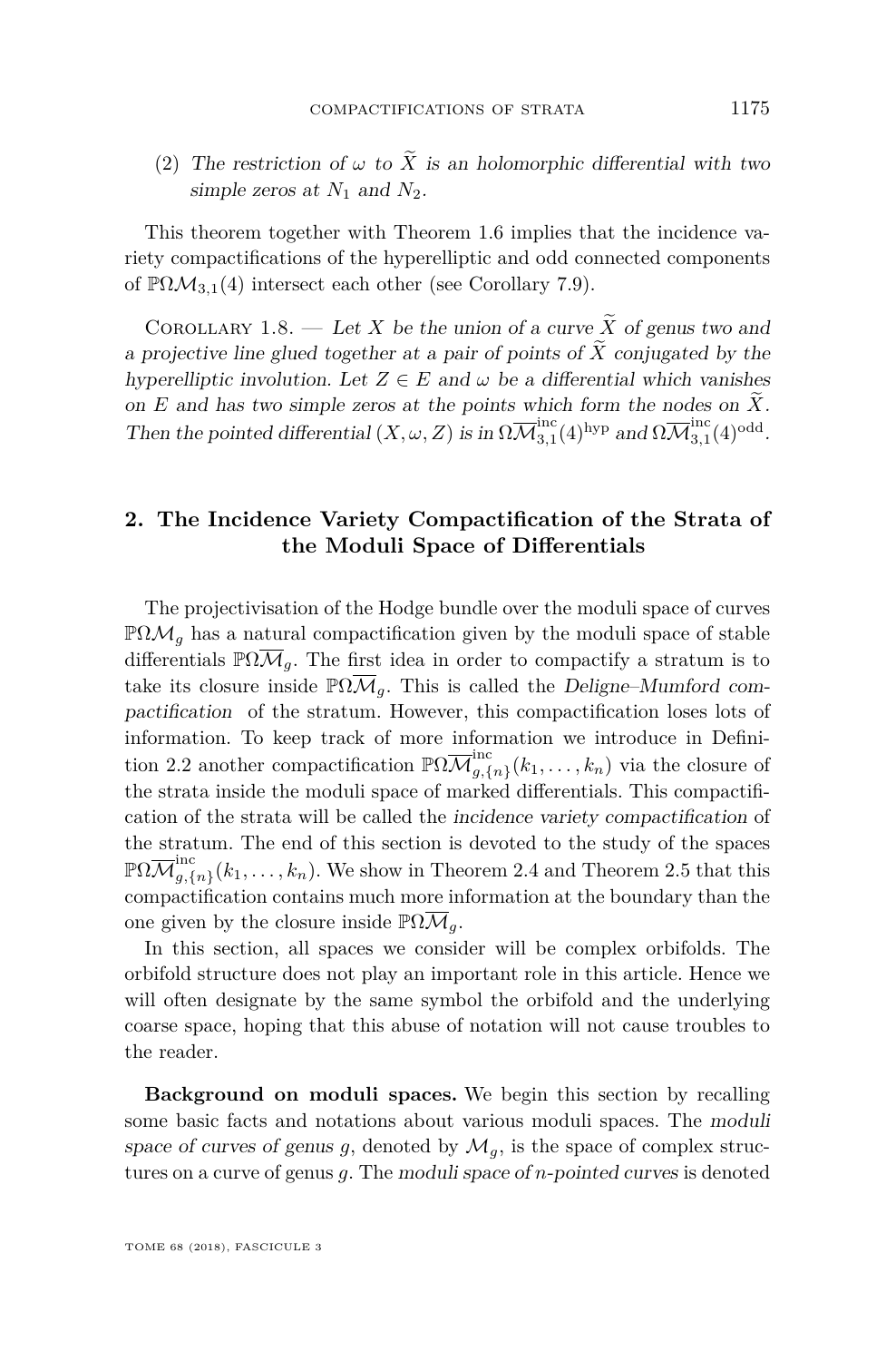by  $\mathcal{M}_{g,n}$ . It is well known since Riemann (see for example [\[16\]](#page-71-9)) that the dimension of  $\mathcal{M}_{q,n}$  is  $3q-3+n$ .

A modular compactification of  $\mathcal{M}_{q,n}$  is given by the moduli space  $\overline{\mathcal{M}}_{q,n}$ of *n*-marked stable curves (where the markings are considered as punctures). This compactification is called the Deligne–Mumford compactification of the moduli space of *n*-marked curves. Recall that a stable curve is a connected nodal curve for which each irreducible component of the normalisation has not an abelian fundamental group. If we weaken this condition by allowing the fundamental groups to be isomorphic to  $\mathbb{Z}$ , the resulting curves are called semistable. The dual graph of a stable curve *X* of genus *g*, denoted by  $\Gamma_{\text{dual}}(X)$ , is the weighted graph such that the vertices correspond to the irreducible components of *X*, the edges correspond to its nodes and the weight at a vertex is given by the geometric genus of the corresponding component.

The complement of  $\mathcal{M}_q$  in the  $\overline{\mathcal{M}}_q$  is the boundary of  $\mathcal{M}_q$ . The boundary is a union of divisors  $\delta_i$  for  $i = 0, \ldots, |g/2|$  being the closures of the loci of curves with one node which are either irreducible in the case  $i = 0$  or the union of smooth curves of genera *i* and *g*−*i* meeting at one point otherwise. In the following a *generic curve in divisor*  $\delta_i$  is a curve in the divisor  $\delta_i$  with a single node.

The moduli space of nonzero holomorphic 1-forms ΩM*<sup>g</sup>* or Hodge bundle of  $\mathcal{M}_q$  parameterises pairs  $(X, \omega)$ , where X is a smooth curve of genus *g* and  $\omega$  is a nonzero holomorphic 1-form on *X*. We remark that the space  $\Omega \mathcal{M}_q$  is sometimes denoted by  $\mathcal{H}_q$  in the literature (for example [\[27\]](#page-72-0),  $[11],\ldots$  $[11],\ldots$ ). We will never use this notation due to the risk of confusion with the notation of the hyperelliptic locus inside  $\mathcal{M}_q$  (see Section [6\)](#page-54-1).

The Hodge bundle  $\Omega \mathcal{M}_q$  has a natural stratification by the multiplicities of zeros of  $\omega$ . Let  $(k_1, \ldots, k_n)$  be a *n*-tuple of strictly positive numbers such that  $\sum_{i=1}^{n} k_i = 2g - 2$ . The stratum  $\Omega \mathcal{M}_g(k_1, \ldots, k_n)$  is the subspace of  $\Omega \mathcal{M}_g$  consisting of equivalence classes of pairs  $(X, \omega)$ , where  $\omega$  has *n* distinct zeros of respective orders  $(k_1, \ldots, k_n)$ . In particular, for  $q \geq 2$  the following decomposition holds (see for example [\[27\]](#page-72-0)):

(2.1) 
$$
\Omega \mathcal{M}_g = \bigsqcup_{\substack{n \in \{1,\ldots,2g-2\} \\ 2g-2 \ge k_1 \ge \cdots \ge k_n \ge 1, \\ \sum k_i = 2g-2}} \Omega \mathcal{M}_g(k_1,\ldots,k_n).
$$

The notion of differentials extends to the case of stable curves in the following way. A stable differential on a stable curve *X* is a meromorphic 1-form *ω* on *X* which is holomorphic outside of the nodes of *X* and has at worst simple poles at the nodes and the two residues at a node are opposite.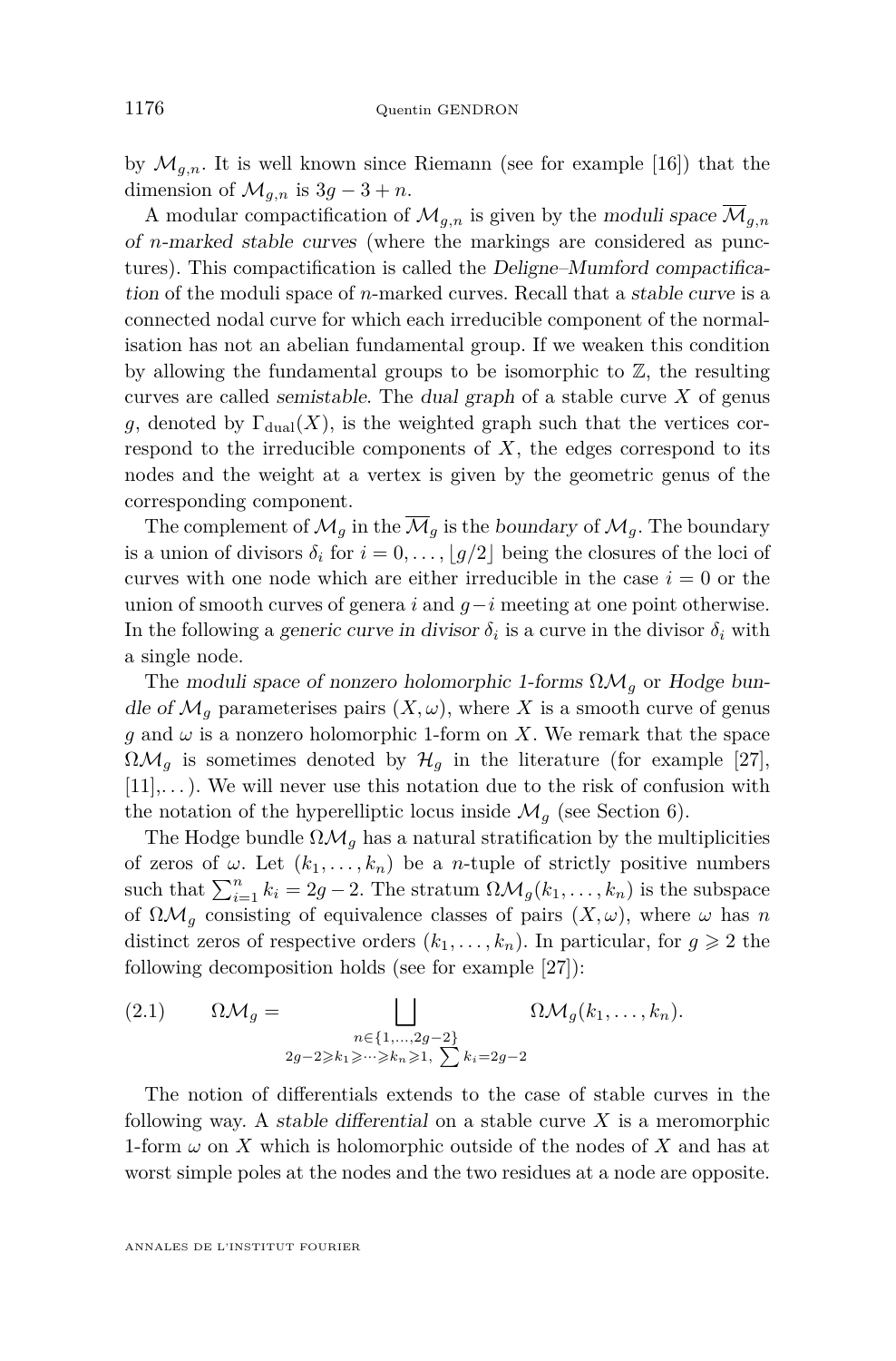Alternatively, the stable differentials could be defined as the global sections of the dualizing sheaf  $\omega_X$  of X (see [\[17\]](#page-71-11)). We can now extend the Hodge bundle  $\Omega \overline{\mathcal{M}}_g$  above  $\overline{\mathcal{M}}_g$ . The space  $\Omega \overline{\mathcal{M}}_g$  is the moduli space of stable differentials of genus *g*.

We now extend this notion to the case of stable marked curves.

<span id="page-9-0"></span>DEFINITION 2.1. — A marked stable differential  $(X, \omega, Q_1, \ldots, Q_n)$  of genus *g* is the datum of a stable *n*-marked curve  $(X, Q_1, \ldots, Q_n)$  in  $\overline{\mathcal{M}}_{q,n}$ and a stable differential  $\omega$  on X.

The moduli space of marked stable differentials will be denoted by  $\Omega \overline{\mathcal{M}}_{g,n}$ . It is the pullback of the Hodge bundle  $\Omega \overline{\mathcal{M}}_g$  under the forgetful map  $\pi : \mathcal{M}_{q,n} \to \mathcal{M}_q$ . Its restriction to the locus of smooth *n*-marked curves is the moduli space of *n*-marked abelian differentials and is denoted by  $\Omega \mathcal{M}_{q,n}$ .

There is a natural  $\mathbb{C}^*$ -action on the moduli space of abelian differentials given by

(2.2) 
$$
\mathbb{C}^* \times \Omega \mathcal{M}_g \to \Omega \mathcal{M}_g : (\alpha, (X, \omega)) \mapsto (X, \alpha \omega).
$$

The quotient of  $\Omega \mathcal{M}_q$  under this action is denoted by  $\mathbb{P}\Omega \mathcal{M}_q$ . Remark that this action preserves the stratification of  $\Omega_{\mathcal{M}_q}$  and the images of  $\Omega \mathcal{M}_g(k_1,\ldots,k_n)$  inside  $\mathbb{P}\Omega \mathcal{M}_g$  are well defined and are denoted by  $\mathbb{P}\Omega\mathcal{M}_g(k_1,\ldots,k_n)$ . Moreover, the group  $\mathbb{C}^*$  acts in a similar way on  $\Omega\mathcal{M}_{g,n}$ and we denote the quotient under this action by  $\mathbb{P}\Omega\mathcal{M}_{q,n}$ .

**The Incidence variety compactification of the strata of** ΩM*g***.** In order to compactify the strata of  $\Omega_{M_q}$ , we define the ordered incidence variety  $\mathbb{P}\Omega\mathcal{M}_{g,n}^{\text{inc}}(k_1,\ldots,k_n)$  to be the subspace of the moduli space of *n*marked differentials given by

(2.3) 
$$
\left\{ (X, \omega, Z_1, \dots, Z_n) : \operatorname{div}(\omega) = \sum_{i=1}^n k_i Z_i \right\} \subset \mathbb{P}\Omega \mathcal{M}_{g,n}.
$$

Moreover, we denote by  $\mathbb{P}\Omega\overline{\mathcal{M}}_{g,n}^{\text{inc}}(k_1,\ldots,k_n)$  the closed ordered incidence variety defined as the closure of the ordered incidence variety inside  $\mathbb{P}\Omega\mathcal{M}_{q,n}$ .

In general, there exists a subgroup of  $\mathfrak{S}_n$  acting non-trivially on the closed ordered incidence variety  $\mathbb{P}\Omega \overline{\mathcal{M}}_{g,n}^{\text{inc}}(k_1,\ldots,k_n)$ . Namely, if  $k_i = k_j$  for  $i \neq j$ , then the transposition  $(i, j)$  acts on  $\mathbb{P}\Omega \overline{\mathcal{M}}_{g,n}^{\text{inc}}(k_1, \ldots, k_n)$  by permuting the points  $Z_i$  and  $Z_j$ . Let  $\mathfrak{S}$  be the subgroup of  $\mathfrak{S}_n$  generated by these transpositions. It is easy to see that  $\mathfrak{S} \cong \prod \mathfrak{S}_{l_i}$ , where  $l_i := \# \{j | k_j = i\}$ is the number of indices  $j$  such that the order  $k_j$  is equal to  $i$ .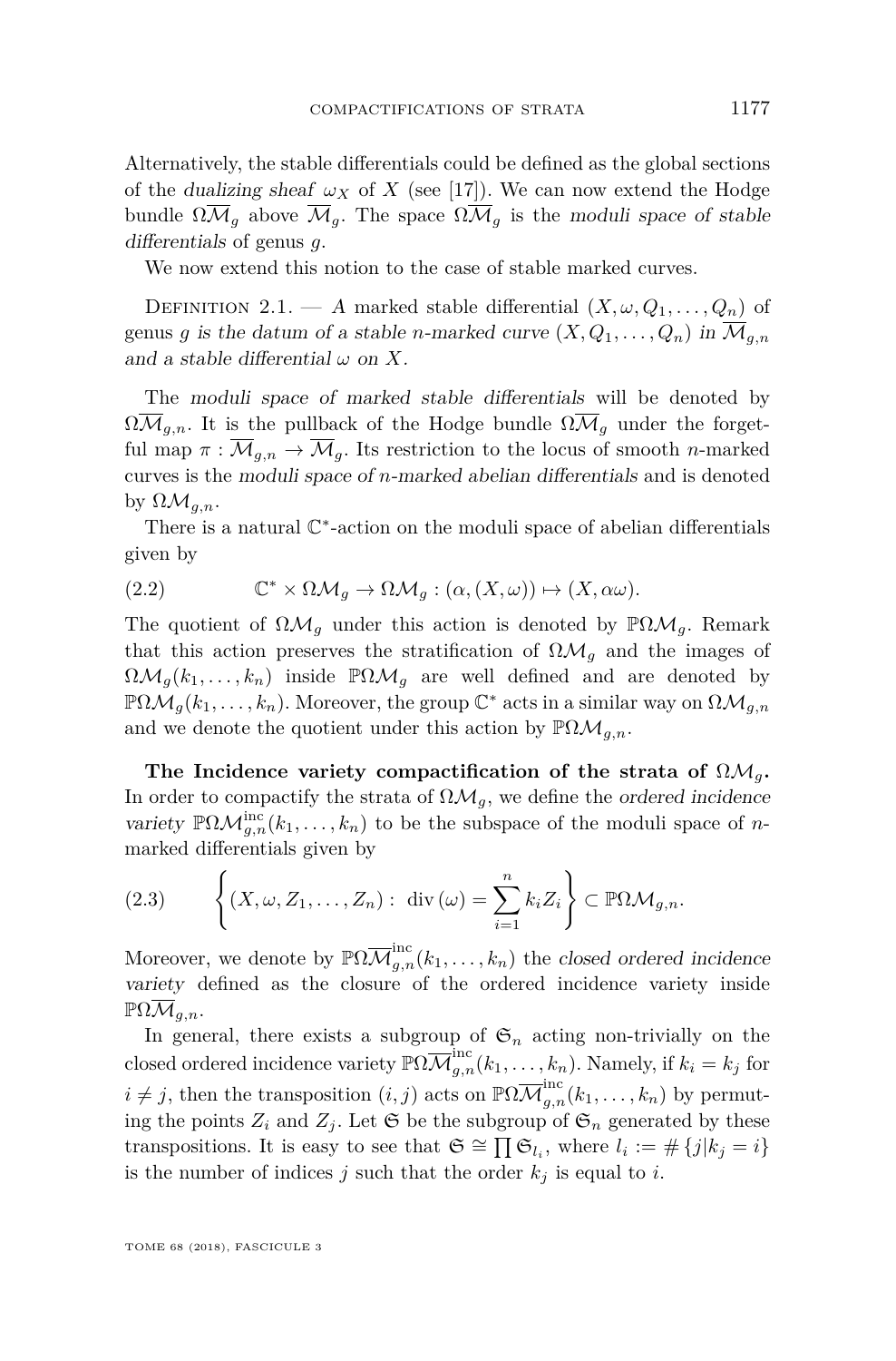<span id="page-10-0"></span>DEFINITION 2.2. — Let  $\Omega \mathcal{M}_g(k_1, \ldots, k_n)$  be a stratum of  $\Omega \mathcal{M}_g$  and let *S* be one of its connected components. The incidence variety compactification of *S* is

(2.4) 
$$
\mathbb{P}\Omega\overline{\mathcal{M}}_{g,\{n\}}^{\text{inc}}(k_1,\ldots,k_n) := \mathbb{P}\Omega\overline{\mathcal{M}}_{g,n}^{\text{inc}}(k_1,\ldots,k_n)/\mathfrak{S}.
$$

A triple  $(X, \omega, Z_1, \ldots, Z_n) \in \mathbb{P}\Omega\overline{\mathcal{M}}_{q,\{0\}}^{\text{inc}}$  $\sum_{g,\{n\}}^{\infty} (k_1,\ldots,k_n)$  will be called a pointed differential or a pointed flat surface.

We remark that the notions of pointed differentials and marked differentials (see Definition [2.1\)](#page-9-0) do not coincide.

The ordered incidence variety is a suborbifold of  $\mathbb{P}\Omega\mathcal{M}_{g,n}$ . Indeed, it is well known that this space has local period coordinates. Therefore the incidence variety of every stratum is an orbifold as the quotient of an orbifold by a finite group. On the other hand the closed ordered incidence variety and the incidence variety compactification are in general singular.

**The forgetful map.** There is a natural forgetful map between the incidence variety compactification and the corresponding stratum. Before defining this map on the whole compactification, we restrict ourselves to its restriction above the smooth pointed differentials. This restriction is given by

$$
\varphi : \mathbb{P}\Omega\mathcal{M}_{g,\{n\}}^{\text{inc}}(k_1,\ldots,k_n) \to \mathbb{P}\Omega\mathcal{M}_g(k_1,\ldots,k_n)
$$

$$
(X,\omega,Z_1,\ldots,Z_n) \mapsto (X,\omega).
$$

This map turns out to be an isomorphism.

LEMMA  $2.3.$  — The forgetful map  $(2.5)$   $\varphi: \mathbb{P}\Omega\mathcal{M}_{g,\{n\}}^{\text{inc}}(k_1,\ldots,k_n) \to \mathbb{P}\Omega\mathcal{M}_g(k_1,\ldots,k_n)$ 

is an isomorphism of orbifolds.

In particular, this lemma clearly implies that the dimension of the incidence variety compactification  $\mathbb{P}\Omega \overline{\mathcal{M}}_{q,\ell}^{\text{inc}}$  $\sum_{g,\{n\}}^{n} (k_1,\ldots,k_n)$  is  $2g-2+n$ .

Proof. — It suffices to show that there exists an inverse  $\psi$  to  $\varphi$ . Let  $(X, \omega)$  be a smooth differential with zeros of order  $(k_1, \ldots, k_n)$ . We denote by  $Z_1, \ldots, Z_n$  the corresponding zeros.

Let us define the map

$$
\widetilde{\psi}: \mathbb{P}\Omega\mathcal{M}_g(k_1,\ldots,k_n) \to \mathbb{P}\Omega\mathcal{M}_{g,n}^{\text{inc}}(k_1,\ldots,k_n) (X,\omega) \mapsto (X,\omega,Z_1,\ldots,Z_n).
$$

We define  $\psi$  by the composition of  $\widetilde{\psi}$  with the quotient by the action of  $\mathfrak{S}$ .<br>It is a routine to prove that both maps are inverse to each other. It is a routine to prove that both maps are inverse to each other.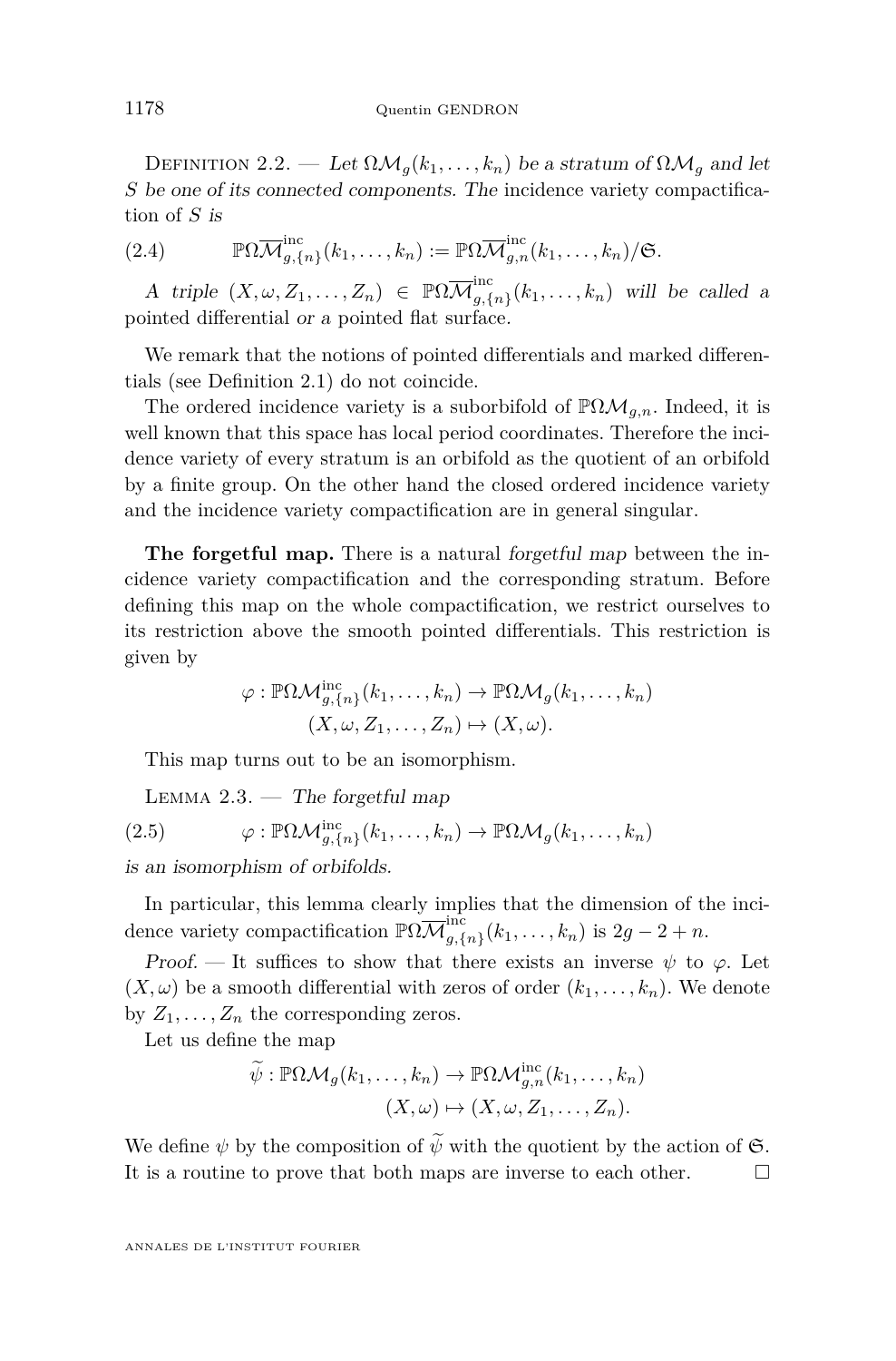We extend the map  $\varphi : \mathbb{P}\Omega\mathcal{M}_{g,\{n\}}^{\text{inc}}(k_1,\ldots,k_n) \to \mathbb{P}\Omega\mathcal{M}_g(k_1,\ldots,k_n)$  at the boundary of the strata. Let  $(X', \omega', Z_1, \ldots, Z_n) \in \mathbb{P}\Omega\overline{\mathcal{M}}_{q, \{0\}}^{\text{inc}}$  $\sum_{g,\{n\}}^{n} (k_1,\ldots,k_n)$ be a pointed differential. We denote by  $X$  the image of  $X'$  by the forgetful map  $\pi : \overline{\mathcal{M}}_{g,n} \to \overline{\mathcal{M}}_g$ . Moreover, for every irreducible component  $X_i$  of  $X$ , the corresponding irreducible component of  $X'$  is denoted by  $X'_i$ . An exceptional component of  $X'$  is an irreducible component which is contracted by the map  $\pi: X' \to X$ .

We obtain a differential  $\omega$  on X in the following way. The restriction of  $\omega$ on every non-exceptional component  $X_i$  of  $X$  is the differential  $\omega'|_{X_i'}$ . The fact that the map  $\varphi$  is well defined follows clearly from the fact that  $\Omega \overline{\mathcal{M}}_{g,n}$ is the pullback of  $\Omega \overline{\mathcal{M}}_q$  under the forgetful map  $\overline{\mathcal{M}}_{q,n} \to \overline{\mathcal{M}}_q$ . Hence

$$
\varphi : \mathbb{P}\Omega\overline{\mathcal{M}}_{g,\{n\}}^{\text{inc}}(k_1,\ldots,k_n) \to \mathbb{P}\Omega\overline{\mathcal{M}}_g(k_1,\ldots,k_n)
$$

$$
(X',\omega', Z_1,\ldots,Z_n) \mapsto (X,\omega)
$$

is an extension of the forgetful map  $\varphi$  to the incidence variety compactification.

**Closure of the principal stratum.** In this paragraph, we show that the incidence variety compactification contains much more information than the Deligne–Mumford compactification at the boundary of the principal stratum. The proofs of these theorems use in a crucial way the results of Section [3.](#page-12-0) Hence we postpone these proofs at the end of Section [3.](#page-12-0)

<span id="page-11-1"></span>THEOREM 2.4. — Let  $(X, \omega) \in \mathbb{P}\Omega \mathcal{M}_q(2g-2)$  be a differential in the minimal stratum. This differential is in the boundary of principal stratum  $\mathbb{P}\Omega\mathcal{M}_q(1,\ldots,1)$  and the dimension of the fibre of the forgetful map

$$
\pi: \mathbb{P}\Omega\overline{\mathcal{M}}_{g,\{2g-2\}}^{inc}(1,\ldots 1) \to \mathbb{P}\Omega\overline{\mathcal{M}}_g(1,\ldots,1)
$$

above  $(X, \omega)$  is max $(0, 2q - 4)$ .

We state an analogous result for the absolute boundary of  $\mathbb{P}\Omega\overline{\mathcal{M}}_{a.9}^\mathrm{inc}$  $g$ <sup>*g*</sup><sub>*g*</sub><sup>*(*2*g*−2<sup>*)*</sup></sub>(1*, . .* . 1) for curves in the divisor  $\delta$ <sup>*i*</sup>, for *i*  $\geq$  1.</sup>

<span id="page-11-0"></span>THEOREM  $2.5.$  — The fibre of the forgetful map

$$
\pi: \mathbb{P}\Omega\overline{\mathcal{M}}_{g,\{2g-2\}}^{\text{inc}}(1,\ldots 1) \to \mathbb{P}\Omega\overline{\mathcal{M}}_g(1,\ldots, 1)
$$

is positive dimensional over a differential  $(X, \omega)$ , where *X* is a generic curve in  $\delta_i$  for  $i \geq 1$  and  $\omega$  vanishes on one component of X.

We are going to present some other results about the closure of the minimal hyperelliptic strata in Section [6](#page-54-1) and of the closure of  $\mathbb{P}\Omega\mathcal{M}^{\text{odd}}_{3,1}(4)$ in Section [7.](#page-61-1)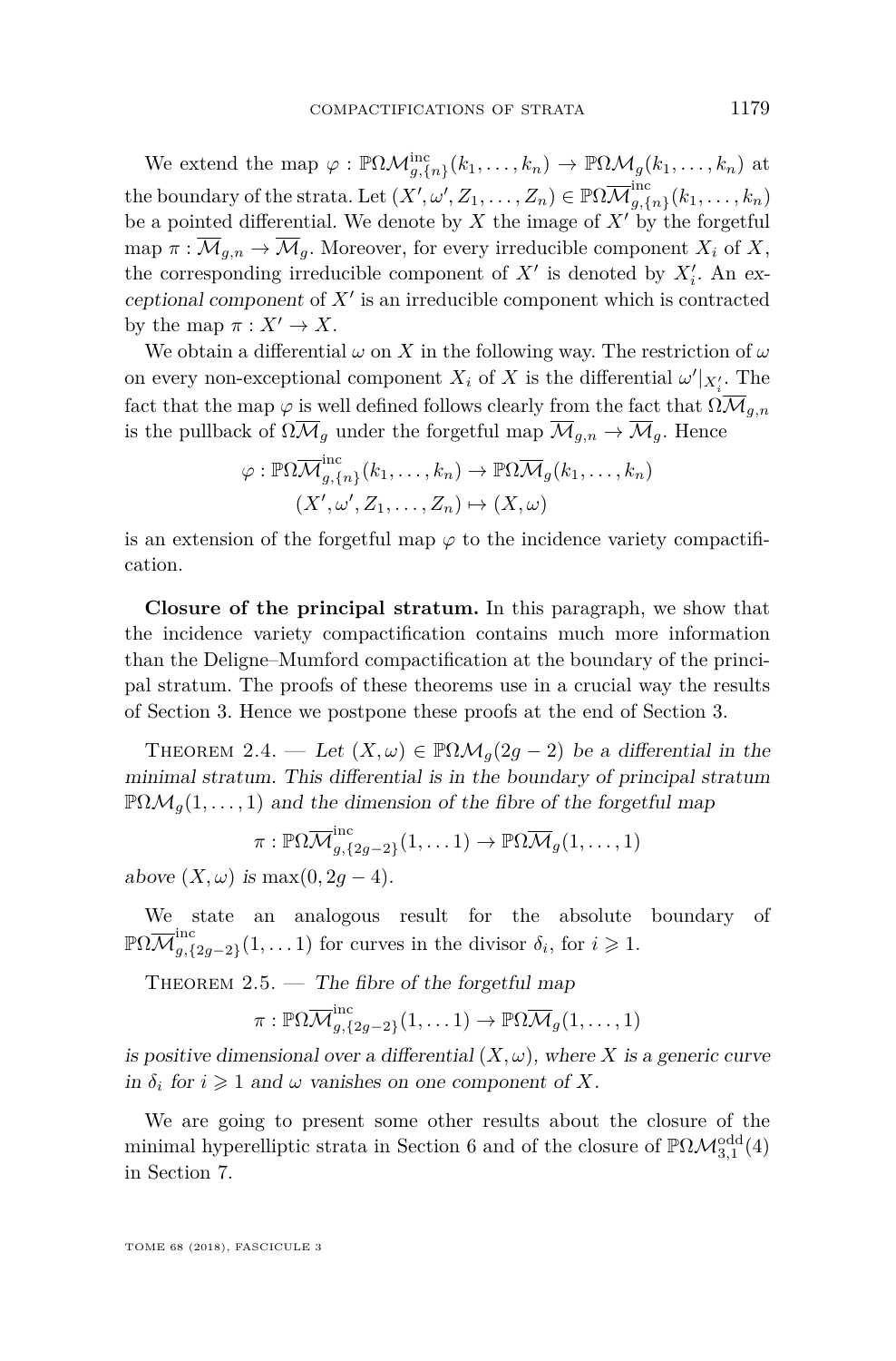#### **3. Limit Differentials and Plumbing Cylinders**

<span id="page-12-0"></span>In order to remedy the disadvantage of stable differentials that may vanish on some components, we introduce the notion of limit differential. It is, in a sense, similar to the notion of limit linear series, but for families of pointed differentials in a stratum: for every irreducible component of the stable limit of the underlying family of curves, we rescale the family of differentials in order to obtain a non zero limit on this component (see Definition [3.2\)](#page-14-0). In particular, a limit differential is a collection of non-zero meromorphic differentials parametrised by the set of irreducible components of a stable curve. We stress that these differentials may have poles of order greater than one at the nodes.

We give necessary conditions for being a limit differential in Section [3.1.](#page-12-1) Two local conditions are easily stated: a limit differential  $(X, \omega)$  satisfies the compatibility condition

$$
\mathrm{ord}_{N_1}(\omega)+\mathrm{ord}_{N_2}(\omega)=-2
$$

at every node  $N := N_1 \sim N_2$  of *X*, and the residue condition

$$
\operatorname{Res}_{N_1}(\omega) + \operatorname{Res}_{N_2}(\omega) = 0
$$

at every node where  $\omega$  has simple poles. We give two other non local necessary conditions. The first one is a condition on the "ordering" that *ω* can induce on the dual graph of *X* (see Lemma [3.8\)](#page-18-0). The second one is a condition on the residue of the limit differentials at some nodes where the differential has a pole of order greater or equal to two (see Lemma [3.10\)](#page-19-0).

In order to describe sufficient conditions for being a limit differential, we extend the classical plumbing cylinder construction from the case of curves to the case of differentials. This is the content of Section [3.2.](#page-20-0) This allows us to give sufficient conditions for being a limit differential in important cases in Section [3.3](#page-23-0) (see Theorem [3.17](#page-24-0) and Lemma [3.19\)](#page-27-0). Unfortunately, we were not able to give a set of necessary and sufficient conditions, but such conditions were described during the referring process in [\[3\]](#page-71-3).

We conclude in Section [3.4](#page-28-0) by some applications of our machinery to the study of the incidence variety compactification. In particular, we prove Theorem [2.4](#page-11-1) and Theorem [2.5.](#page-11-0) Other applications appear in all the remaining sections of this article.

#### **3.1. Limit Differentials**

<span id="page-12-1"></span>Before defining the notion of limit differential, we prove a preliminary result about families of pointed differentials in the spirit of linear series. First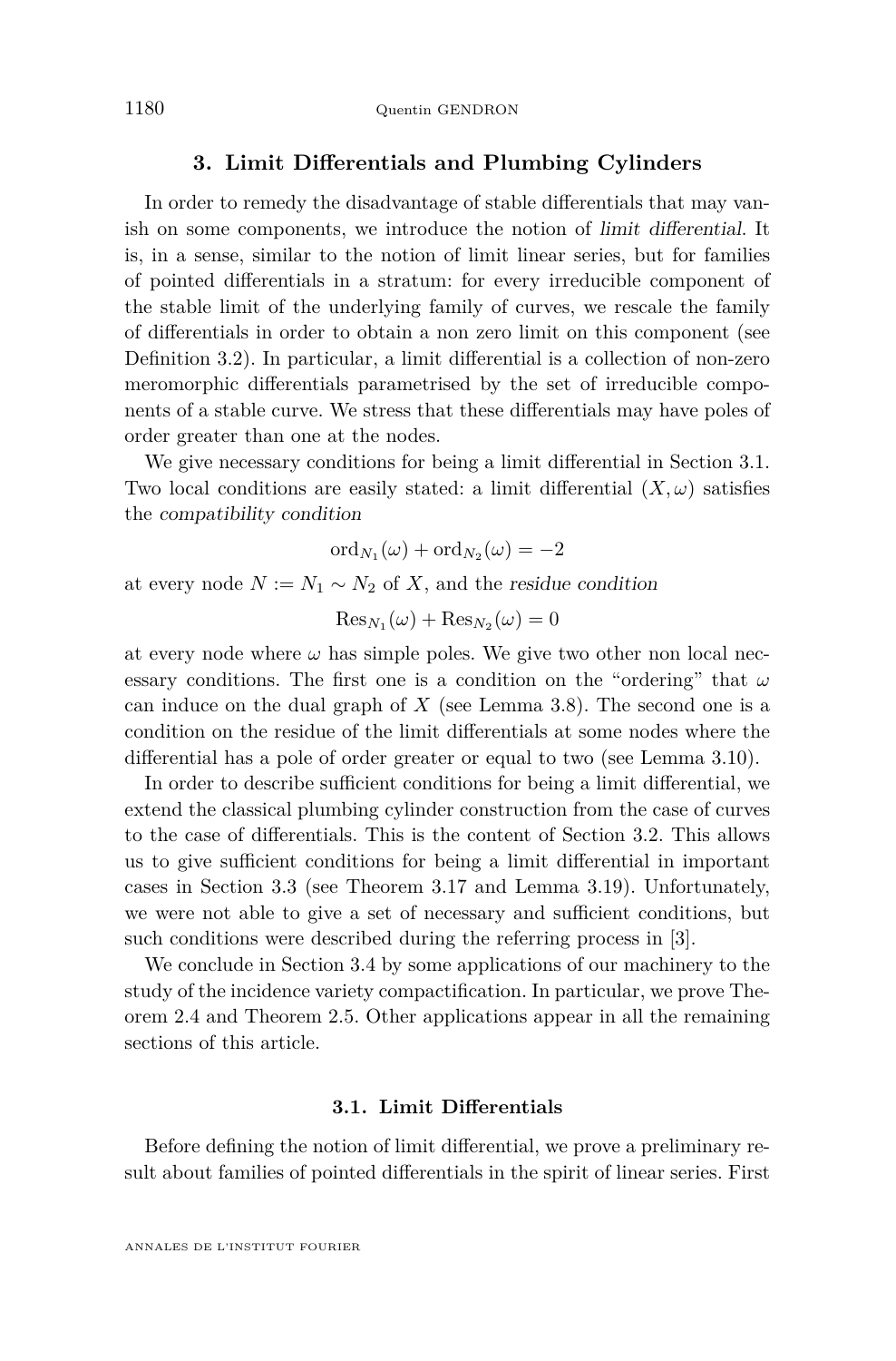we fix some notations. A family of smooth pointed curves  $(f: \mathscr{X} \to \Delta^*,$  $\mathscr{Z}_1, \ldots, \mathscr{Z}_n$  is a flat family of smooth curves above a pointed disc of small radius  $\Delta^* := \Delta \setminus \{0\}$ , together with *n* disjoint sections  $\mathscr{Z}_i : \Delta^* \to \mathscr{X}$ . For such a family of smooth pointed curves, we denote by  $(f : \overline{X} \to \Delta$ ,  $\bar{\mathscr{L}_1}, \ldots, \bar{\mathscr{L}}_n$ ) the stable extension of this family to  $\Delta$ . The fibre of this family above 0 is called the stable limit of the family. A family of smooth pointed differentials inside  $\Omega \overline{\mathcal{M}}_{g,n}^{\text{inc}}(k_1,\ldots,k_n)$ 

$$
(f: \mathscr{X} \to \Delta^*, \mathscr{W}: \Delta^* \to f_* \omega_{\mathscr{X}/\Delta^*}, \mathscr{Z}_1, \ldots, \mathscr{Z}_n: \Delta^* \to \mathscr{X})
$$

is a family of smooth pointed curves together with a section  $\mathscr W$  of  $f_*\omega_{\mathscr X/\Delta^*}$ such that the equality div  $(\mathscr{W}(t)) = \sum k_i \mathscr{Z}_i(t)$  holds for every  $t \in \Delta^*$  and such that W extends to a meromorphic section of  $f_* \omega_{\bar{\mathscr{X}}/\Delta}$ .

<span id="page-13-3"></span>LEMMA 3.1. — Let  $(\mathscr{X}, \mathscr{W}, \mathscr{Z}_1, \ldots, \mathscr{Z}_n)$  be a family of pointed differentials inside the stratum  $\Omega \overline{\mathcal{M}}_{g,n}^{\text{inc}}(k_1,\ldots,k_n)$ .

<span id="page-13-0"></span>(1) For every irreducible component  $X_i$  of the stable limit X there exists a unique  $r_i \in \mathbb{Z}$  such that for a generic section  $\bar{s} : \Delta \to \bar{\mathcal{X}}$ intersecting  $X_i$  we have

(3.1) 
$$
\ell(\mathscr{W},\bar{s}) := \lim_{t \to 0} t^{r_i} \mathscr{W}(t,\bar{s}(t)) \neq 0.
$$

<span id="page-13-1"></span>(2) Every map  $\alpha_i : \Delta \to \mathbb{C}$  satisfying the property that the limit for  $t \to 0$  of  $\alpha_i(t) \mathscr{W}(t, \bar{s}(t))$  is equal to  $\ell(\mathscr{W}, \bar{s})$  is of the form

$$
t^{r_i}(1+t\mathbb{C}[t]).
$$

Any such map  $\alpha_i$  is called a scaling of the component  $X_i$  for this family.

<span id="page-13-2"></span>(3) The limit of the family of differentials in the incidence variety compactification is given by

$$
\lim_{t\to 0}\left(\alpha(t)\mathscr{W}\left(t\right)\right),\,
$$

where  $\alpha$  is a scaling such that for every scaling  $\alpha_i$  the quotient  $\alpha/\alpha_i$ is bounded at the origin.

Given a stable curve *X*, we denote by  $\mathfrak{Irr}(X)$  the set of irreducible components of *X*.

Proof. — Since the sections  $\bar{\mathscr{L}}_i$  exist over all  $\Delta$ , we obtain a trivialisation of  $\omega_{\bar{\mathcal{X}}/\Delta}$ . Using this trivialisation, we can define the meromorphic map

$$
h: \bar{\mathscr{X}} \to \mathbb{C}, (t, x) \mapsto \mathscr{W}(t, x),
$$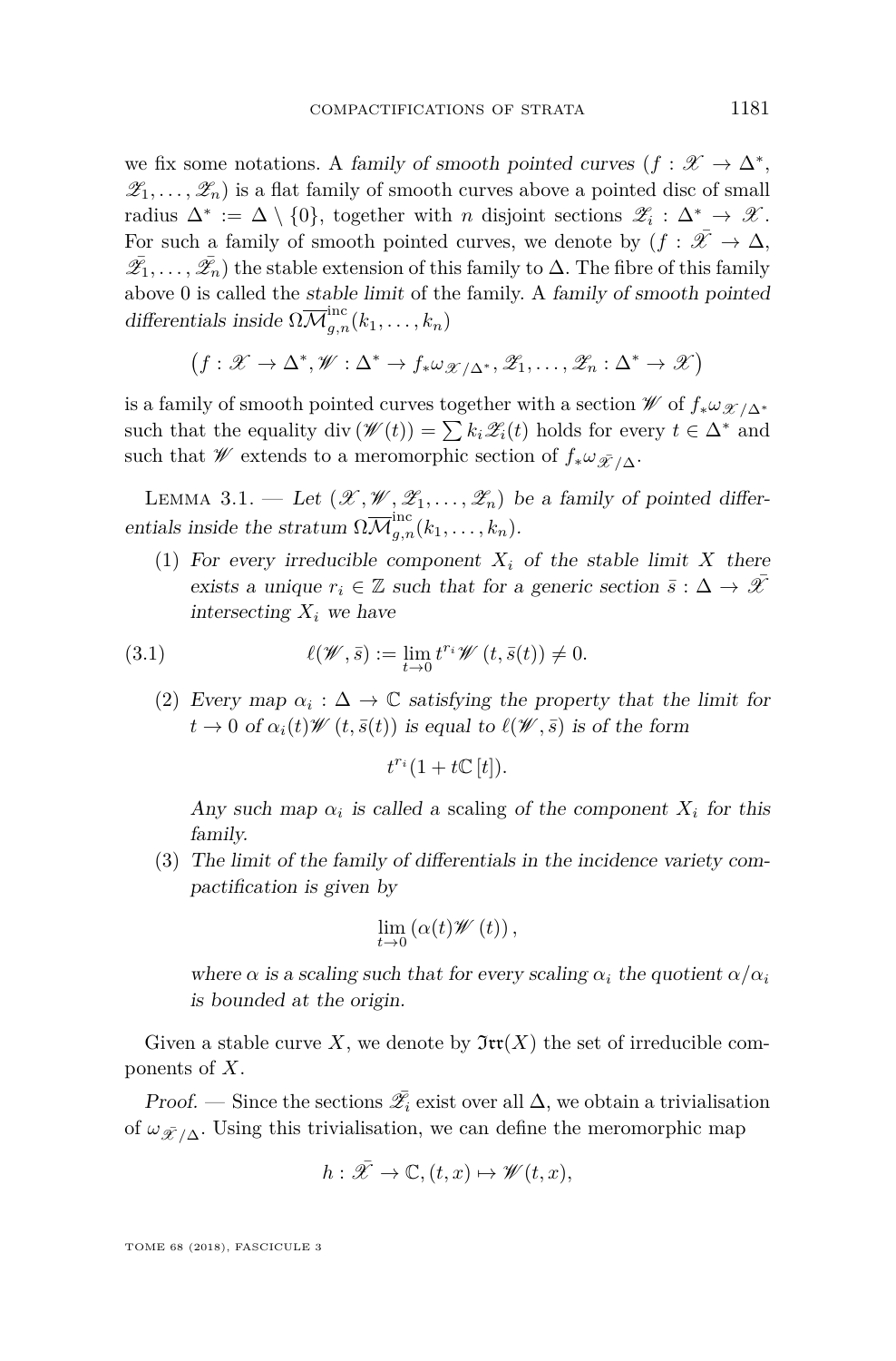where *W* is seen as a meromorphic section of  $\mathcal{O}_{\bar{X}}\left(\sum k_i \bar{\mathscr{L}_i}\right)$ . Remark that for every  $t \in \Delta^*$  the map *h* is of the form  $h(x,t) = h(t)$ , where *h* is never vanishing. Hence the divisor of *h* is of the form

$$
\operatorname{div}(h) = \sum_{X_i \in \mathfrak{Irr}(X)} -r_i X_i,
$$

where  $r_i \in \mathbb{Z}$ . This implies that  $\alpha_i := t^{r_i}$  is a scaling for  $X_i$ . The uniqueness of the exponent is clear, thus proving [\(1\)](#page-13-0).

Moreover a scaling  $\alpha_i$  clearly has  $t^{r_i}$  as lowest monomial. The coefficient of this monomial has to be 1 since otherwise, the two limits would differ by a multiplicative constant. This proves [\(2\)](#page-13-1).

Now for [\(3\)](#page-13-2), let  $\alpha$  be a map such that  $\lim_{t\to 0} (\alpha(t) \mathscr{W}(t))$  is a non vanishing stable differential and  $\alpha_i$  be the scaling of a component of X. By definition  $\alpha$ is the scaling of some component of  $X$ . It suffices to show that the quotient  $\frac{\alpha}{\alpha_i}$  is bounded in a neighbourhood of 0. For any section  $s : \Delta^* \to \mathscr{X}$  we have the equality

$$
\alpha(x)\mathscr{W}(t,s(t)) = \frac{\alpha(t)}{\alpha_i(t)}\alpha_i(t)\mathscr{W}(t,s(t)).
$$

Hence, if  $\frac{\alpha}{\alpha_i}$  is not bounded at the origin, the limit can not be bounded on  $X_i$ . In particular, the limit would be non stable.

We want to study a limiting object for families of differentials. For this purpose, we define a *candidate differential of type*  $(k_1, \ldots, k_n)$  to be the datum of a stable *n*-pointed curve  $(X, Z_1, \ldots, Z_n)$  together with a collection  $\omega$ of (possibly meromorphic) differentials  $\omega_i$  on the irreducible components  $X_i$ of *X* such that  $\sum \text{div} (\omega_i |_{X_{\text{smooth}}}) = \sum k_j Z_j$ , for  $Z_j \in X$  pairwise distinct.

We are now in position to define the central objects of this section.

<span id="page-14-0"></span>DEFINITION 3.2. — A limit differential of type  $(k_1, \ldots, k_n)$  is a candidate differential  $(X, \omega, Z_1, \ldots, Z_n)$  of type  $(k_1, \ldots, k_n)$  such that there exists a family of pointed differentials  $(\mathcal{X}, \mathcal{W}, \mathcal{Z}_1, \ldots, \mathcal{Z}_n)$  inside the stratum  $\Omega \mathcal{M}_{g,\{n\}}^{\text{inc}}(k_1,\ldots,k_n)$  which satisfies the two following properties.

- (1) The marked curve  $(X, Z_1, \ldots, Z_n)$  is the stable limit of the family  $(\mathscr{X}, \mathscr{Z}_1, \ldots, \mathscr{Z}_n).$
- (2) For every irreducible component  $X_i$  of the curve  $X$  and  $\omega|_{X_i}$  is the restriction to  $X_i$  of the meromorphic extension of  $\alpha_i \mathscr{W}$  to  $\mathscr{X}$ , where  $\alpha_i$  *is the scaling of*  $X_i$ .

We now give two local necessary conditions at the nodes for a candidate differential to be a limit differential.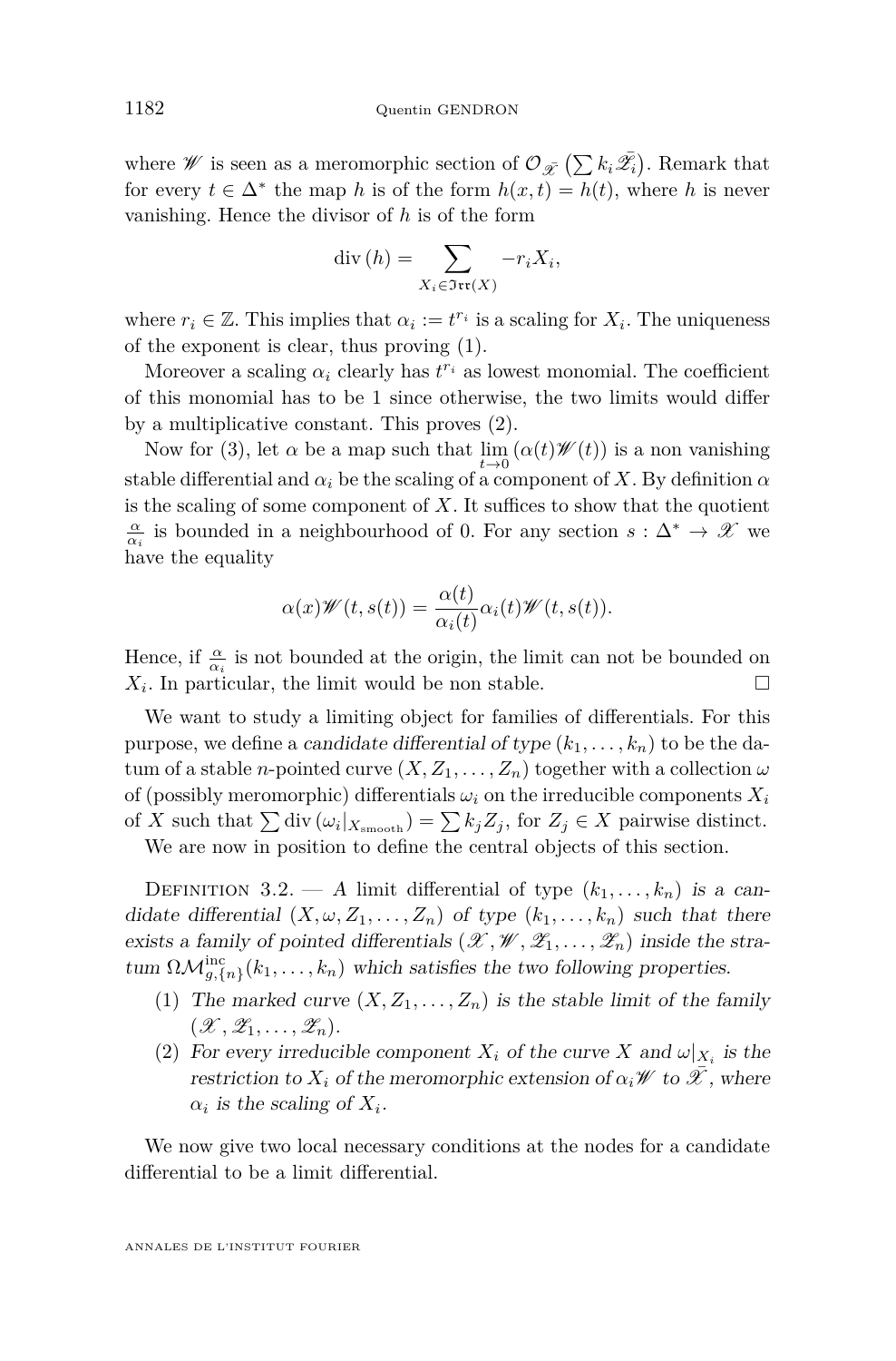<span id="page-15-1"></span>LEMMA 3.3. — Let  $(X, ω, Z_1, ..., Z_n)$  be a limit differential and  $N_1$  ∼  $N_2$  be a node of the curve *X*. Then  $\omega$  satisfies the Compatibility Condition

<span id="page-15-2"></span>(3.2) 
$$
\operatorname{ord}_{N_1}(\omega) + \operatorname{ord}_{N_2}(\omega) = -2.
$$

Moreover, if the orders of  $\omega$  at  $N_1$  and  $N_2$  are  $-1$ , then  $\omega$  satisfies the Residue Condition

<span id="page-15-0"></span>(3.3) 
$$
\operatorname{Res}_{N_1}(\omega) + \operatorname{Res}_{N_2}(\omega) = 0.
$$

Note that in the compatibility condition implies that at a node  $N :=$  $N_1 \sim N_2$  the order of  $\omega$  at  $N_1$  is  $k$  and at  $N_2$  is  $-k-2$ , for  $k \in \mathbb{N} \cup \{-1\}$ . We define the order of  $\omega$  at *N* to be  $\text{ord}_N(\omega) := k$ .

Proof. — Let  $(f: \mathscr{X} \to \Delta^*, \mathscr{W}, \mathscr{Z}_1, \ldots, \mathscr{Z}_n)$  be a family of pointed differentials which converges to the limit differential  $(X, \omega, Z_1, \ldots, Z_n)$ . Let *U* be a neighbourhood of the node  $N_1 \sim N_2$  in  $\overline{\mathscr{X}}$ . Without loss of generality, we can assume that *U* satisfies the following properties. First, the intersections  $\mathscr{Z}_i \cap U$  are empty for every  $i \in \{1, \ldots, n\}$ . In particular, the only possible zeros and poles of  $\mathscr{W}|_U$  are contained in  $X|_U$ . Second, there exists a coordinate system  $(x, y, t)$  of an open subset of  $\Delta^3$  containing the origin such that

(3.4) 
$$
U := \{xy = t^a\},\,
$$

where  $a \geq 1$ . Moreover, we can suppose that  $X|_U$  is given by the equation  $\{xy = 0\}$ . In the rest of the proof, we denote by  $X_x$ ,  $X_y$  and  $X_y$  the subset of *U* of respective equations  $\{y = 0\}$ ,  $\{x = 0\}$  and  $\{xy = 0\}$ .

We pick a differential  $\eta$  that generates  $\Omega_U^1/f^*(\Omega_\Delta^1)$  and that vanishes nowhere on  $U$ , for example (see [\[4\]](#page-71-12))

$$
\eta := \frac{x \mathrm{d}x - y \mathrm{d}y}{x^2 + y^2}.
$$

For  $t \neq 0$ , its restriction to the curve  $\mathscr{X}_t$  is a differential without zeros or poles. For  $t = 0$ , its restriction to the component  $X_x$  (resp.  $X_y$ ) has a unique simple pole at  $N_1$  (resp.  $N_2$ ) with residue 1 (resp.  $-1$ ).

Since *η* generates  $\Omega_U^1/f^*(\Omega_\Delta^1)$ , the family of differentials  $\mathscr{W}|_{U\setminus X_U}$  is given by

$$
\mathscr{W}=h\cdot\eta,
$$

where *h* is a meromorphic function with neither poles nor zeros in  $U \setminus X_U$ . By multiplying the function  $h$  by a power of  $t^a$ , we obtain a new family of differentials proportional to  $\mathscr W$  on  $U \setminus X_U$ . In particular, we can suppose that *h* is holomorphic on *U* and vanishes on at most one component of  $X_U$ . This new family will still be denoted by  $\mathscr W$  and the holomorphic function by *h*.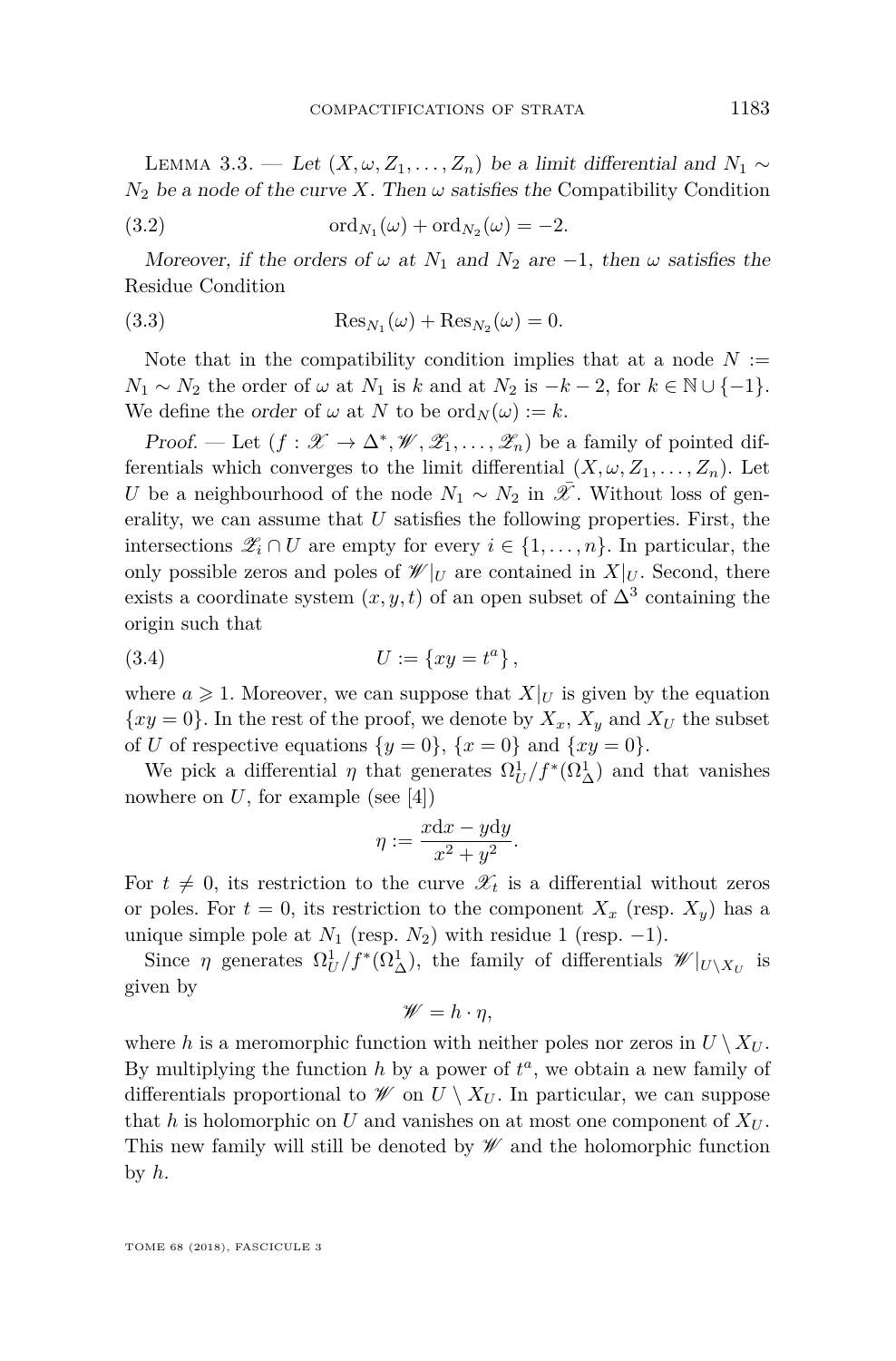We have two cases to consider. The first one is the case where *h* is invertible on *U*. In this case the limit differential of  $\mathscr W$  on  $X_U$  is simply a scaling of the restriction of  $\eta$  on  $X_U$ . Hence the residues of  $\omega$  at  $N_1$  and  $N_2$  are respectively  $h(0)$  and  $-h(0)$ . In particular, in this case, both the compatibility and the residue conditions are satisfied.

The second case is where *h* vanishes on one component. Without loss of generality, we can suppose that  $h|_{X_y} \equiv 0$  and  $h|_{X_x} \not\equiv 0$ . By the Weierstraß preparation theorem, the function *h* can be written as

(3.5) 
$$
h(x,y) = (x^d + h_1(y)x^{d-1} + \dots + h_d(y)) \widetilde{h}(x,y),
$$

where  $\tilde{h}$  is invertible and the  $h_i$  are holomorphic maps vanishing at the origin. Moreover, since by hypothesis the divisor of  $h$  is a multiple of  $X_y$ , we deduce that the functions  $h_i$  are identically zero. Hence the function  $h$ is of the form

(3.6) 
$$
h(x,y) = x^d \cdot \tilde{h}(x,y).
$$

This implies that restriction  $\omega_x$  of  $\omega$  to the component  $X_x$  is given by

$$
\left(x^d \cdot \widetilde{h}(x,y) \cdot \frac{x \mathrm{d}x - y \mathrm{d}y}{x^2 + y^2}\right)\bigg|_{X_x} = x^d \cdot \widetilde{h}(x,0) \frac{\mathrm{d}x}{x}
$$

*.*

By rescaling the family of differentials  $\mathscr W$  by the function  $(t^a)^{-d}$ , we find that the restriction  $\omega_y$  of  $\omega$  to the component  $X_y$  is given by

$$
y^{-d} \cdot \widetilde{h}(0, y) \frac{-dy}{y}.
$$

In particular, since  $\widetilde{h}(0,0) \in \mathbb{C}^*$ , the sum of the orders of  $\omega_x$  and  $\omega_y$  at the origin is  $-2$ .  $\Box$ 

It is convenient to formulate a byproduct of our proof as a separate lemma.

<span id="page-16-0"></span>LEMMA 3.4. — Let  $(\mathscr{X}, \mathscr{W}, \mathscr{Z}_1, \ldots, \mathscr{Z}_n)$  be a family of pointed differentials which converges to the limit differential  $(X, \omega, Z_1, \ldots, Z_n)$ . Let N be a node between the irreducible components  $X_i$  and  $X_j$  (which may coincide), and suppose that the equation of  $\mathscr X$  around *N* is  $xy = t^a$  for some  $a \ge 1$ .

If the order ord<sub>N</sub>( $\omega$ ) of  $\omega$  at N on the component  $X_i$  is  $k \geq -1$ , then the exponent of the scaling  $\alpha_i$  of  $X_i$  is greater or equal to the exponent of the scaling  $\alpha_j$  of  $X_j$ . More precisely the scalings satisfy the equality

(3.7) 
$$
\frac{\alpha_i}{\alpha_j} = (t^a)^{k+1}.
$$

We now describe a global necessary condition on the limit differentials. Let us look first at a very simple example.

ANNALES DE L'INSTITUT FOURIER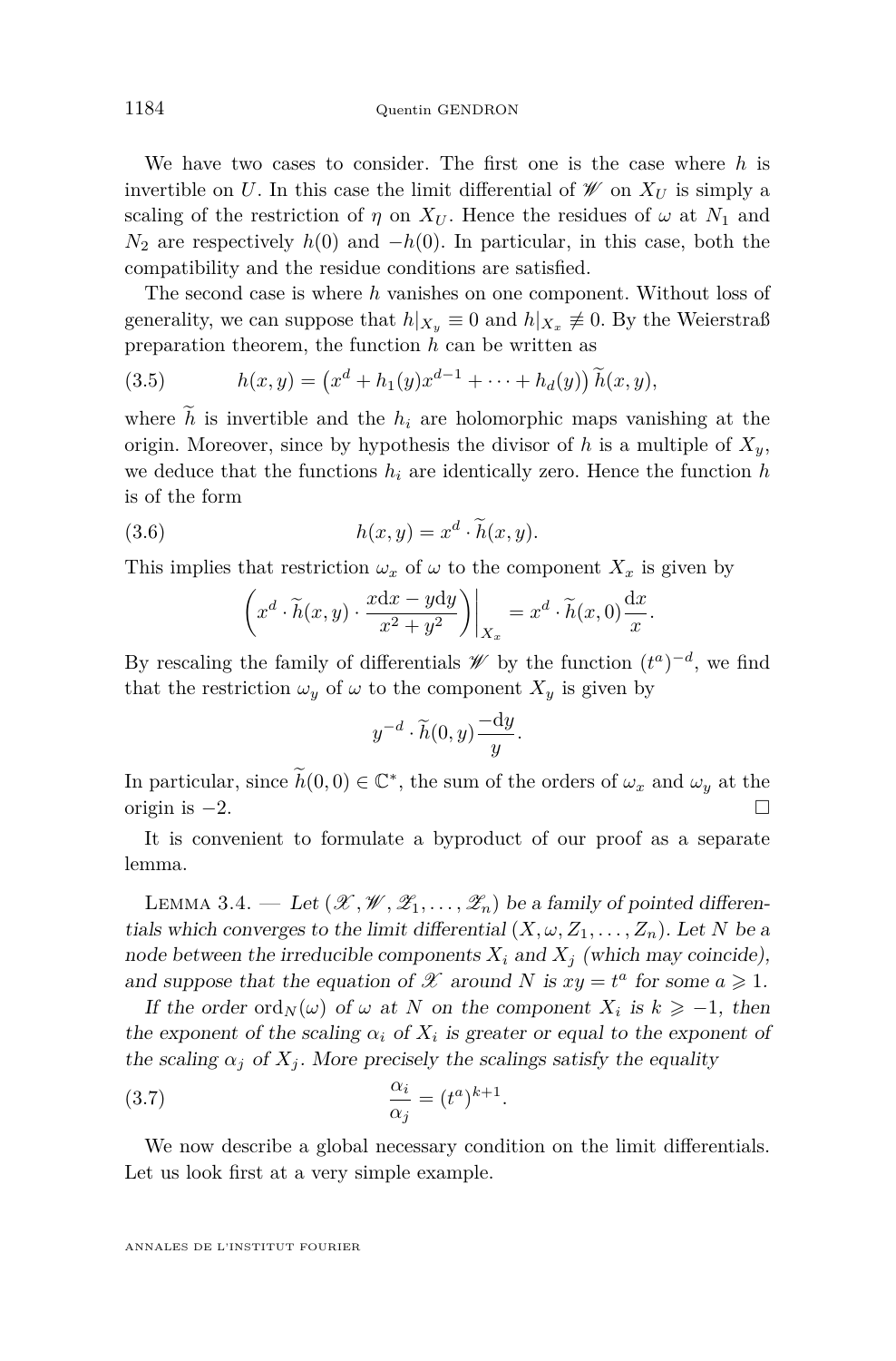<span id="page-17-0"></span>Example  $3.5.$  — Let X be irreducible with one node and the differential  $\omega$  has a zero of order *k* and a pole of order  $k+2$  at the node. It follows from Lemma [3.4](#page-16-0) that the differential cannot be smoothed. Indeed, the scaling of an irreducible component is unique for a given family of differentials. But in this case, by Lemma [3.4,](#page-16-0) the scaling  $\alpha$  of *X* satisfies  $\frac{\alpha}{\alpha} = (t^a)^{k+1}$  for an  $a \geqslant 1$ , which is absurd.

To formalise this example, we introduce a decorated version of the dual graph of a stable curve.

<span id="page-17-2"></span>DEFINITION 3.6. — Let  $(X, \omega, Z_1, \ldots, Z_n)$  be a candidate differential. The dual graph  $\Gamma_{\omega}$  of  $(X,\omega)$  is the partially directed weighted graph given by the following data.

- The graph coincides with the dual graph of *X*.
- An edge is directed from the component with the zero to the component with the pole of  $\omega$  and no orientation in the case of simple poles.
- The weight *w*(*e*) of an edge *e* is one greater than the order of *ω* at the corresponding node.

The dual graphs of the candidate differentials described in Example [3.5](#page-17-0) and in Example [3.9](#page-19-1) are pictured in Figure [3.1.](#page-17-1)



<span id="page-17-1"></span>Figure 3.1.

DEFINITION 3.7. — Let  $\Gamma$  be a partially oriented graph. A path  $\gamma$  is a finite sequence of pairs  $\{(e_i, \alpha_i)\}_{i \in \{1, ..., l\}}$ , where the  $e_i$  are edges of  $\Gamma$  such that the end of  $e_i$  is the beginning of  $e_{i+1}$  and  $\alpha_i \in \{0, \pm 1\}$  is 0 if the edge has no orientation, 1 if the directions coincide with the orientation of *e<sup>i</sup>* and  $-1$  otherwise. Such a path  $\gamma$  will be denoted by

$$
\gamma := \sum_{i=1}^l \alpha_i e_i.
$$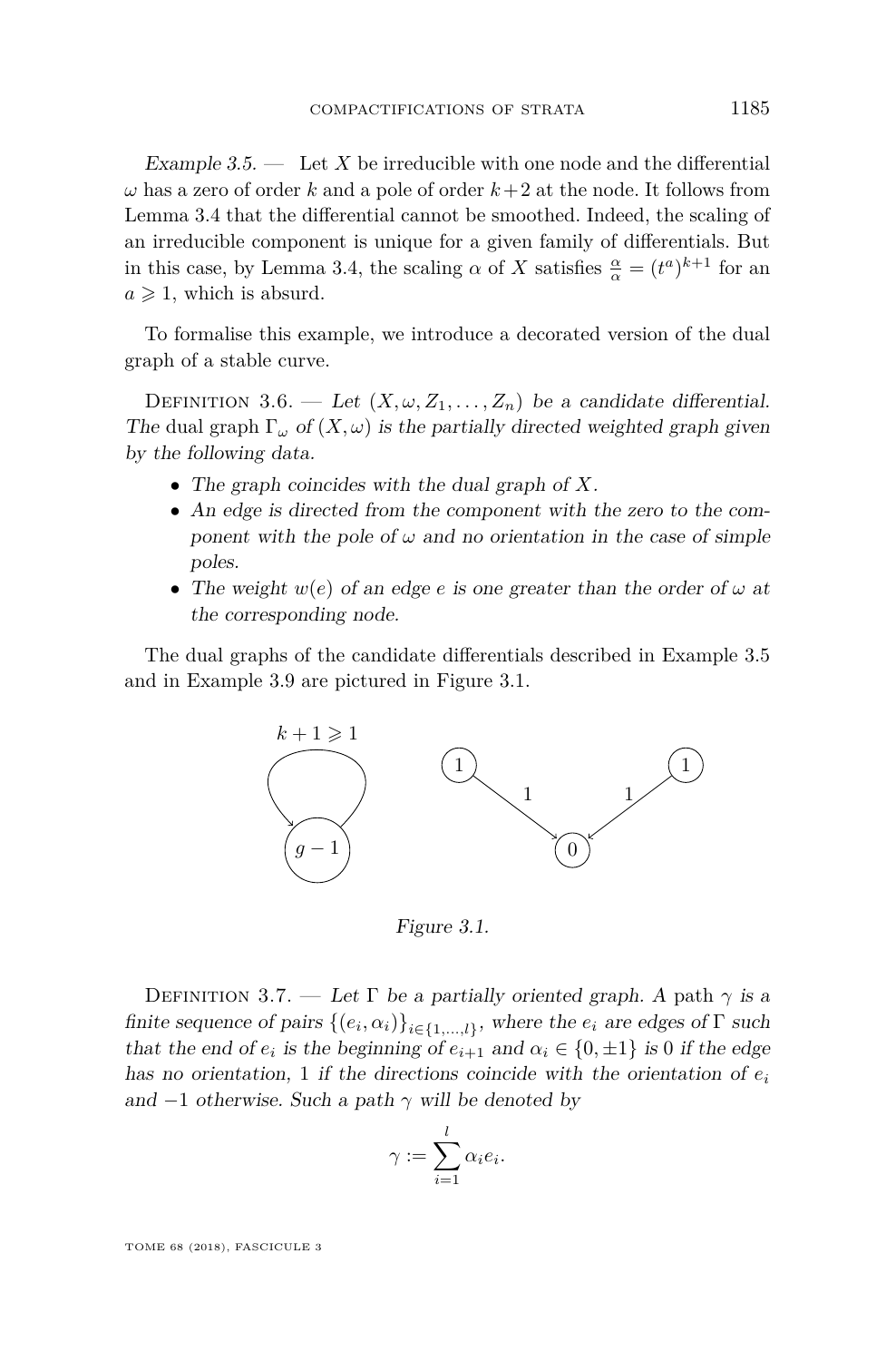We now give another property which is satisfied by the limit differentials. We designate by  $\mathcal{N}_X$  the set of nodes of a curve X.

<span id="page-18-0"></span>LEMMA 3.8. — Let  $(X, \omega, Z_1, \ldots, Z_n)$  be a limit differential. There exists a tuple  $(s_1, \ldots, s_r)$  of  $r = |N_X|$  positive numbers such that for every closed path  $\gamma = \sum_{i=1}^{l} \alpha_i e_i$  in the dual graph of  $(X, \omega)$  the equation

<span id="page-18-1"></span>(3.8) 
$$
\sum_{i=1}^{l} \alpha_i w(e_i) s_{j_i} = 0
$$

is satisfied, where the node corresponding to  $e_i$  is  $N_{j_i}$  and  $w(e_i)$  is weight  $of e_i.$ 

It is clear that this result implies that the dual graph  $\Gamma_{\omega}$  of a limit differential has no oriented cycles. It is proved in [\[3\]](#page-71-3) that the converse holds.

<span id="page-18-2"></span>Moreover, in the applications, Equation [\(3.8\)](#page-18-1) will appear in the form

(3.9) 
$$
\prod_{i=1}^{l} \epsilon_{j_i}^{\alpha_i w(e_i)} = 1
$$

where  $\epsilon_i \in \Delta^*$ . These two equations are equivalent since Equation [\(3.8\)](#page-18-1) is simply minus the logarithm of Equation [\(3.9\)](#page-18-2), in particular  $s_{j_i} = -\log(\epsilon_{j_i})$ .

Proof. — Let  $(\mathscr{X}, \mathscr{W}, \mathscr{Z}_1, \ldots, \mathscr{Z}_n)$  be a family of pointed differentials having limit differential  $(X, \omega, Z_1, \ldots, Z_n)$ . Let  $\gamma = \sum_{i=1}^l \alpha_i e_i$  be a closed path in the dual graph  $\Gamma_{\omega}$  of the limit differential  $(X, \omega)$ , starting at the vertex  $v_1$  and ending at the vertex  $v_{l+1} = v_1$ . We denote the node corresponding to  $e_i$  by  $N_i$ . We suppose that the local equation of  $\overline{\mathscr{X}}$  around  $N_i$ is given by  $xy = t^{a_{N_i}}$ . We denote by  $\omega_{V_j}$  the restriction of  $\omega$  to the irreducible component  $X_{V_j}$  of  $X$  corresponding to  $V_j$ . We can suppose (maybe after rescaling) that the family of differentials  $\mathscr W$  converges to  $\omega_{V_1}$  on  $X_{V_1}$ . It follows from Lemma [3.4](#page-16-0) that the scaling parameter of  $X_{V_2}$  for  $\mathscr W$  is  $(t^{a_{N_1}})^{\alpha_1 w(e_1)}$ . Therefore the family of differentials

$$
\left(t^{a_{N_1}}\right)^{\alpha_1w(e_1)}\mathscr{W}
$$

converges to  $\omega_{V_2}$ . Looking at the node  $N_2$ , the family

$$
\left(t^{a_{N_2}}\right)^{\alpha_2w(e_2)}\left(t^{a_{N_1}}\right)^{\alpha_1w(e_1)}\mathscr{W}
$$

converges to  $\omega_{V_3}$ . We iterate this process until  $i = l$  and we obtain that the family of differentials

(3.10) 
$$
\prod_{i=1}^{l} (t^{a_{N_i}})^{\alpha_i w(e_i)} \mathscr{W}
$$

ANNALES DE L'INSTITUT FOURIER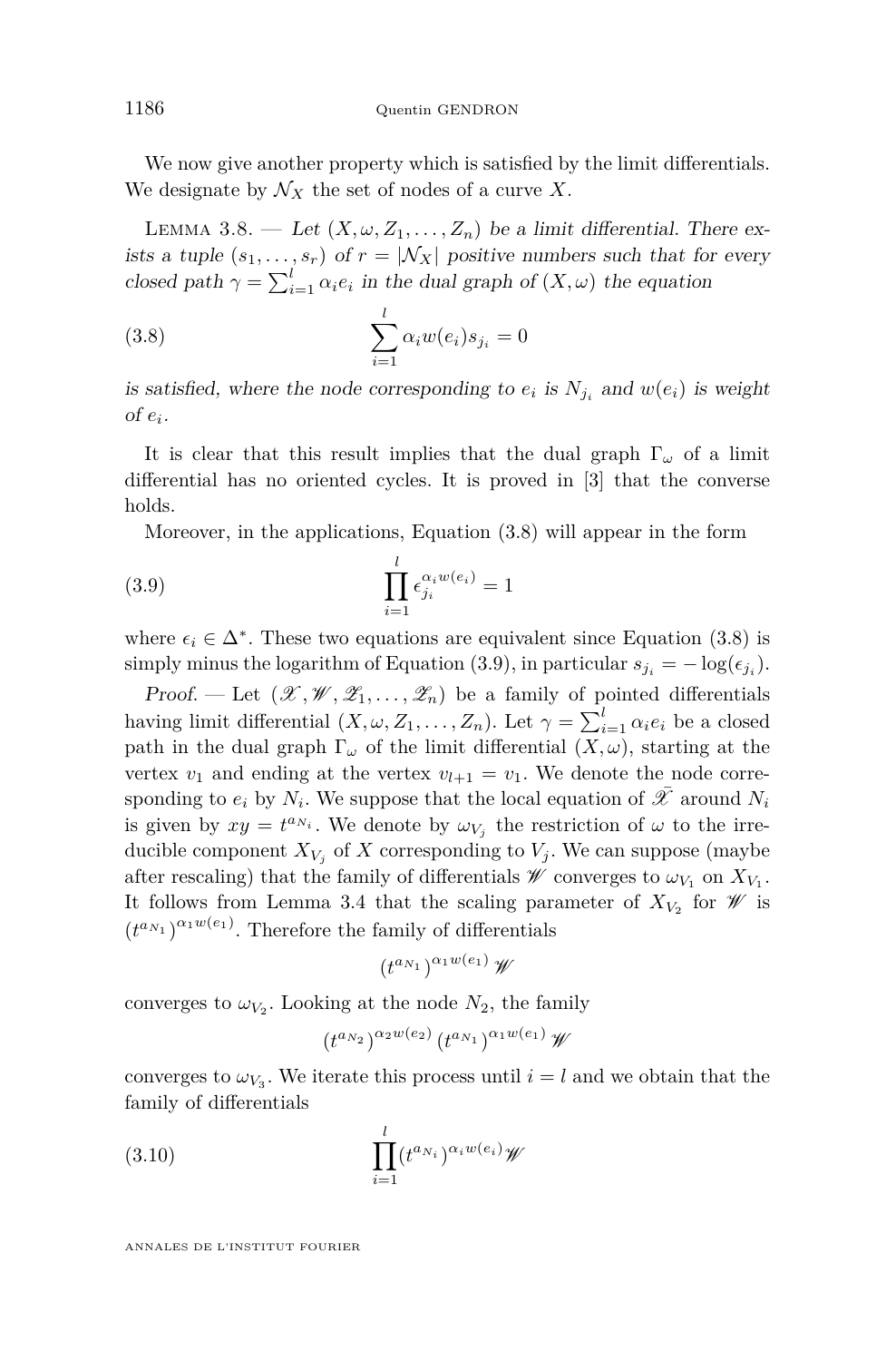converges to  $\omega_{V_1}$ . By uniqueness of the scaling for a given irreducible component, the following equation is satisfied

(3.11) 
$$
\prod_{i=1}^{l} (t^{a_{N_i}})^{\alpha_i w(e_i)} = 1.
$$

Hence the solution to Equation [\(3.8\)](#page-18-1) is given by  $s_i = a_{N_i}$ . . — П

We now describe a condition on the residues of  $\omega$  at some nodes of X. It is of different flavour than the residue condition [\(3.3\)](#page-15-0). Let us first look at a simple example.

<span id="page-19-1"></span>Example 3.9. — Let  $(X, \omega, Z)$  be a candidate differential of genus two such that the curve is  $X := X_1 \cup \mathbb{P}^1 \cup X_2$ , where  $(X_1, \omega|_{X_1})$  and  $(X_2, \omega|_{X_2})$ are two flat tori and the projective line has coordinate *z* such that it is attached to  $X_1$  at 0 and to  $X_2$  at  $\infty$ . Finally, the restriction of  $\omega$  to  $\mathbb{P}^1$  is  $\omega_0:=\frac{(z-1)^2}{z^2}$  $\frac{-1}{z^2}dz$ .

The differential  $(X, \omega, Z)$  is not a limit differential. Otherwise, the differential  $\mathscr{W}(t)$  of the family  $(f : \mathscr{X} \to \Delta^*, \mathscr{W} : \Delta^* \to f_* \omega_{\mathscr{X}/\Delta^*}$  $\mathscr{Z} : \Delta^* \to \mathscr{X}$  would have a zero of order two at  $\mathscr{Z}(t)$ . Therefore, the point  $\mathscr{L}(t)$  would be a Weierstraß point of  $\mathscr{L}(t)$ . Since the limiting position of the Weierstraß points are the 2-torsion points of both elliptic curves, the curve  $\mathscr{X}(t)$  would have seven Weierstraß points (see Theorem [6.5\)](#page-56-0), a contradiction.

The following lemma gives a necessary condition for being a limit differential.

<span id="page-19-0"></span>LEMMA 3.10. — Let  $(X, \omega, Z_1, \ldots, Z_n)$  be a limit differential and  $N :=$  $N_1 \sim N_2$  be a node which separates *X* into two disjoint subcurves such that  $\omega$  has a pole at  $N_1$ . Then the residue of  $\omega$  at  $N_1$  is zero.

Proof. — Let  $(\mathscr{X}, \mathscr{W})$  be a family of (pointed) differentials which converges to  $(X, \omega)$ . We take a family of simple cycles  $\gamma_t$  which shrinks to *N* for  $t \to 0$ . Since  $\gamma_t$  vanishes in the homology  $H_1(X_t, \mathbb{Z})$ , the integral  $\int_{\gamma_t} \mathscr{W}(t)$ vanishes for every  $t \neq 0$ . Multiplying  $\mathscr{W}(t)$  by the scaling of the lower component meeting *N* does not change the value of this integral. Now the limit is the residue at the pole of  $\omega$  at *N*, which hence has to vanish.  $\square$ 

As generalisation of Example [3.9,](#page-19-1) we obtain from this lemma the interesting fact that the zero of a differential in the strata  $\Omega \mathcal{M}_g(2g-2)$  cannot converge to the node of a compact curve with two components.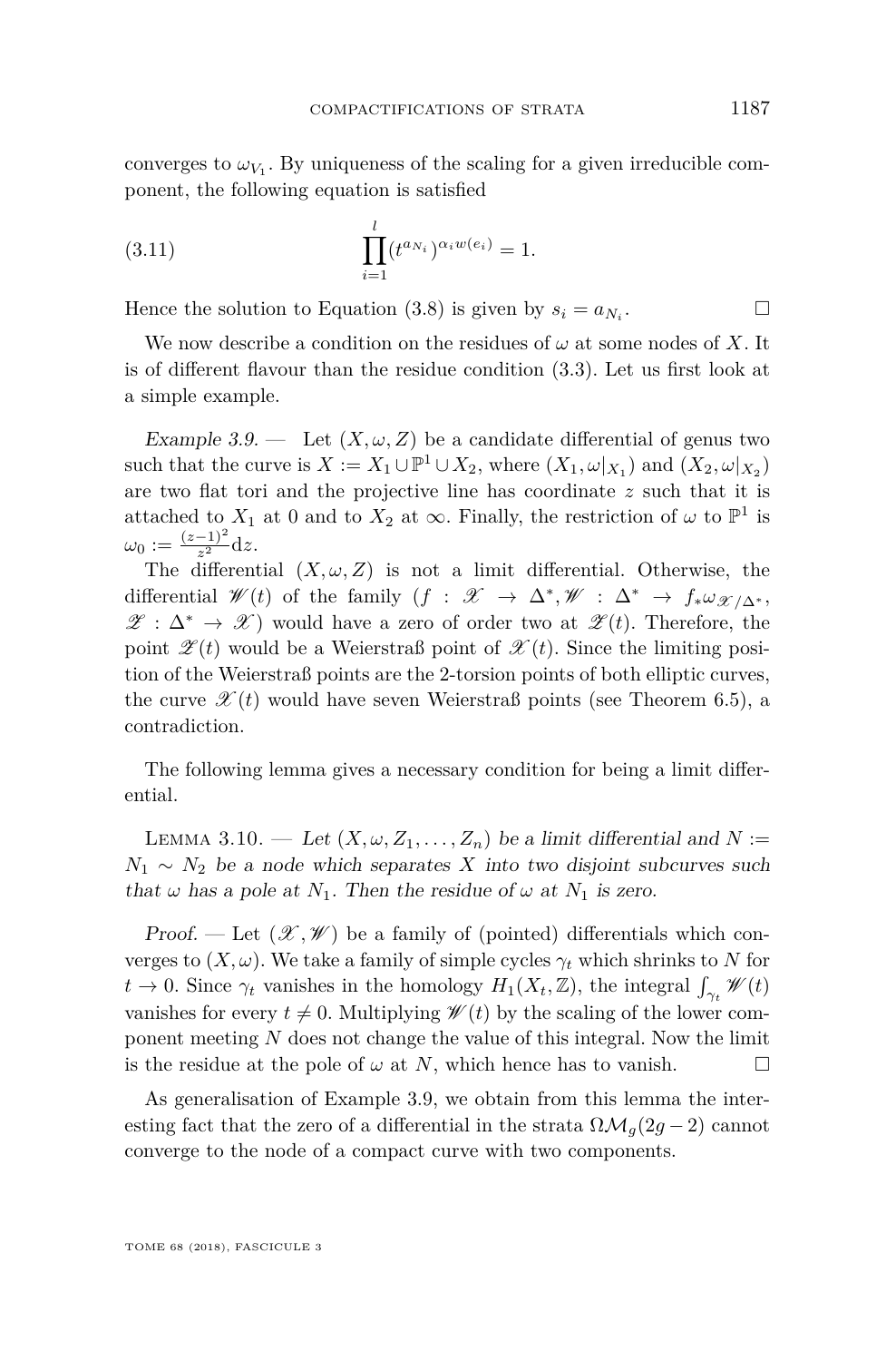COROLLARY 3.11. — Let  $(X, \omega, Z)$  be a limit differential with a single zero of order  $2g - 2$ . Then  $(X, Z)$  is not the union of two components connected by a pointed projective line.

Proof. — If it was the case, then the restriction of the form  $\omega$  to the projective line would be

$$
\frac{(z-1)^{2g-2}}{z^{2g_1}}dz
$$

in a coordinate *z*, where the nodes are  $z = 0$  and  $z = \infty$ . This form has always a nonzero residue at the nodes. Let  $X_1$  be another irreducible component. This would implies that  $X_1$  has a differential with a single pole, which is of order one.

#### **3.2. Plumbing Cylinder Construction**

<span id="page-20-0"></span>This section is devoted to the introduction of a plumbing cylinder construction for abelian differentials at a node. Let us recall this classical result known since (at least) Klein. For a simple proof of the polar case, which extends to the holomorphic case, see [\[24,](#page-72-1) Encadré III.2].

<span id="page-20-1"></span>LEMMA 3.12. — Let  $\omega$  be a differential on a Riemann surface X and *Q* ∈ *X*. Let *k* be the order and  $a_{-1}$  be the residue of  $\omega$  at *Q*. There exists an open neighbourhood *U* of *Q* and a coordinate *z* on *U* such that  $z(Q) = 0$ and:

- If  $k \le -2$ , the differential  $\omega|_U$  is given by the equation  $(z^k + \frac{a_{-1}}{z})dz$ .
- If  $k = -1$ , the differential  $\omega|_U$  is given by the equation  $\frac{a_{-1}}{z}d\tilde{z}$ .
- If  $k \geq 0$ , the differential  $\omega|_U$  is given by the equation  $z^k dz$ .

These equations are called the local normal form of  $\omega$  at  $Q$ .

We need two variants of the plumbing cylinder construction. In both cases, we denote by  $U := \{u \in \mathbb{C} : |u| < 1\}$  and  $V := \{v \in \mathbb{C} : |v| < 1\}$  two discs in  $\mathbb C$  and by  $W = U \cup V / \sim$  the nodal Riemann surface obtained by identifying the discs at their origins. Recall that  $\Delta$  designates a disc with coordinate *t* of sufficiently small radius.

The local plumbing family of *W* is the family of Riemann surfaces defined by

$$
\mathscr{X}:=\left\{(x,y,t)\in\mathbb{C}^3: xy=t,\,x\in U,\,y\in V\right\}\to\Delta,\quad (x,y,t)\mapsto t,
$$

and we denote by  $X_t$  its fibre over *t* considered as a subset of  $\mathbb{C}^2$  with coordinates (*x, y*). Moreover, we define

$$
X'_{t} = X_{t} \setminus \{(x, y) \in X_{t} : |x| = |y|\},\
$$

ANNALES DE L'INSTITUT FOURIER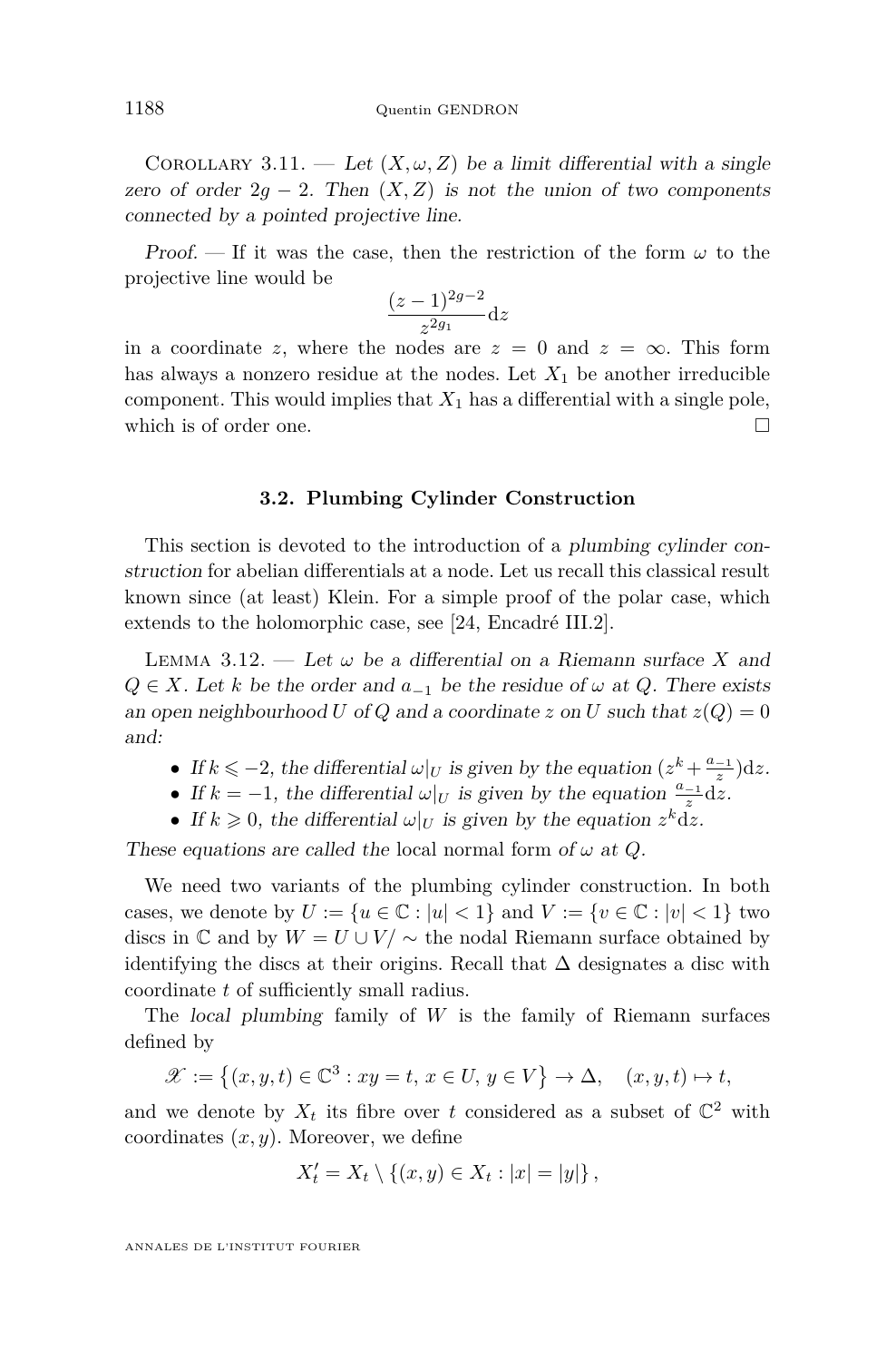and

$$
B'_{t} = B'_{U,t} \cup B'_{V,t}
$$
  
=  $\{ u \in U : |u| > \sqrt{|t|} \} \cup \{ v \in V : |v| > \sqrt{|t|} \}.$ 

We define a biholomorphism  $\varphi : B'_t \to X'_t$  given by the two following restrictions (see Figure [3.2\)](#page-21-0):

$$
\varphi_{U,t}: B'_{U,t} \to X'_t, \quad u \mapsto \left(u, \frac{t}{u}\right),
$$
  

$$
\varphi_{V,t}: B'_{V,t} \to X'_t, \quad v \mapsto \left(\frac{t}{v}, v\right).
$$



<span id="page-21-0"></span>Figure 3.2. The maps  $\varphi_{U,t}$  and  $\varphi_{V,t}$ 

The goal of the plumbing is, starting from two suitable meromorphic differentials  $\omega|_U$  and  $\omega|_V$ , to construct a family of differentials  $\mathscr W$  on  $\mathscr X$ such that on any fiber  $X_t$  the form  $\mathscr W$  restricts to a suitable differential and the scaled limit of  $\mathscr W$  on  $X_0$  is  $\omega$ .

<span id="page-21-1"></span>LEMMA 3.13 (Classical plumbing). — Suppose the differential  $\omega$  on *W* is given in local coordinates by

$$
\omega|_U := \frac{a_{-1}}{u} \, \mathrm{d}u \quad \text{and} \quad \omega|_V := -\frac{a_{-1}}{v} \, \mathrm{d}v.
$$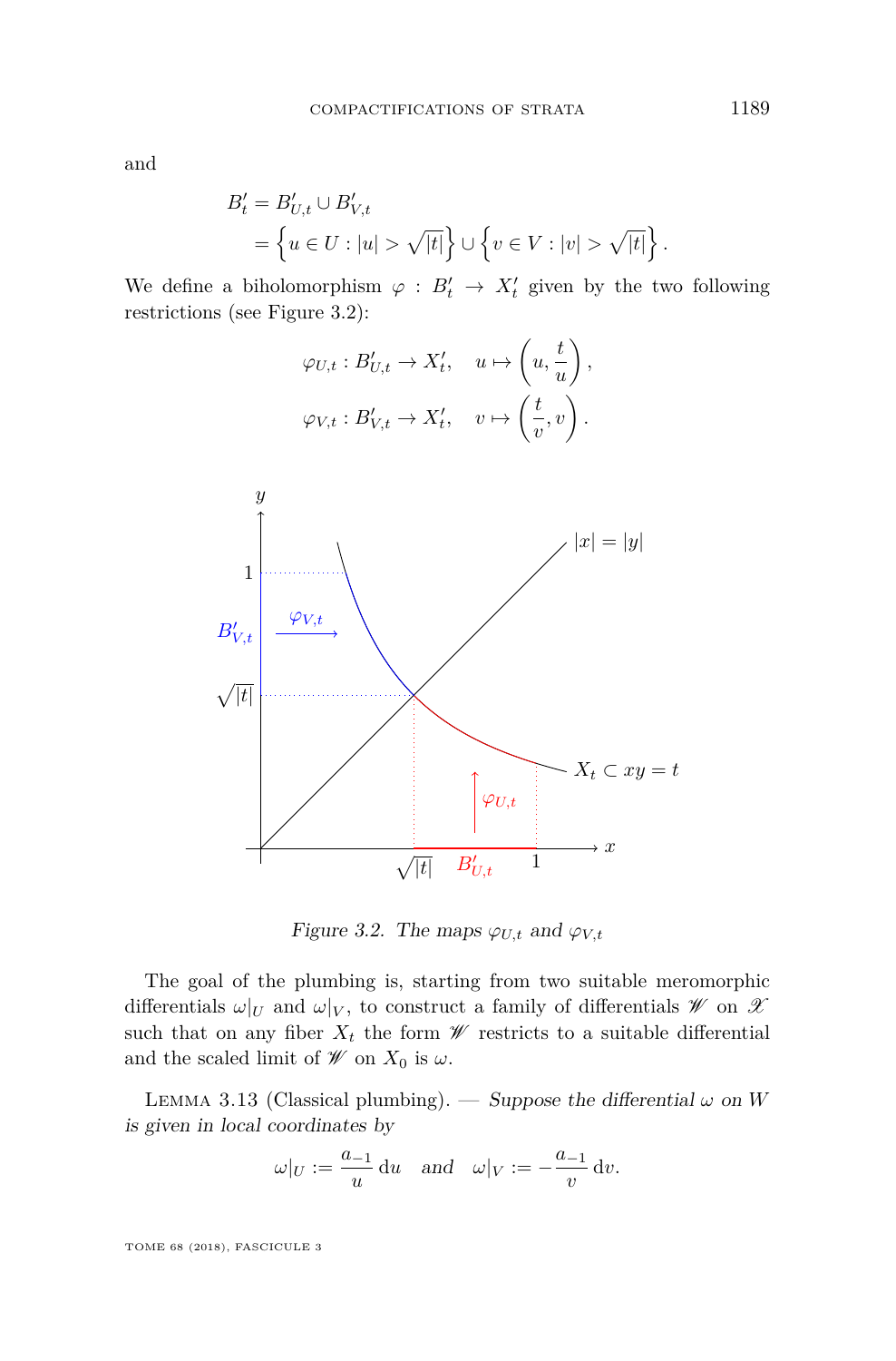Then there exists a family of differentials  $\mathscr W$  on the local plumbing family  $\mathscr X$  satisfying

- (1) For any  $t \neq 0$ , the pullback  $\varphi_{U,t}^* \mathscr{W}_t$  is equal to  $\omega$  on  $B'_{U,t}$ .
- (2) For any  $t \neq 0$ , the pullback  $\varphi_{V,t}^* \mathscr{W}_t$  is equal to  $\omega$  on  $B'_{V,t}$ .
- (3) For any  $t \neq 0$ , the form  $\mathcal{W}_t$  has neither zeroes nor poles on  $X_t$ .
- (4) The restriction of  $W$  to  $X_0$  is equal to  $\omega$ .

We now plumb a zero and a higher order pole. In this case we need to modify the differential with the zero by a small polar part in order to match the residues.

<span id="page-22-0"></span>LEMMA 3.14 (Higher order plumbing).  $-$  Let *k* be a non-negative integer. If the differential  $\omega$  on W is given in local coordinates by

$$
\omega|_U := u^k \, \mathrm{d}u
$$
 and  $\omega|_V = \left(-\frac{1}{v^{k+2}} - \frac{a_{-1}}{v}\right) \mathrm{d}v$ ,

then there exists a family of differentials  $\mathscr W$  on  $\mathscr X$  satisfying

<span id="page-22-1"></span>(1) For any  $t \neq 0$  the pullback  $\varphi_{U,t}^* \mathcal{W}_t$  differs from  $\omega$  on  $B'_{U,t}$  by a differential a with simple poles that converges to zero as  $t \to 0$ , i.e.

(3.12) 
$$
\varphi_{U,t}^*(\mathscr{W}_t) := u^k du + t^{k+1} \frac{a_{-1}}{u} du.
$$

- (2) For any  $t \neq 0$  the pullback  $\varphi_{V,t}^* \mathscr{W}_t$  is equal to  $t^{k+1}\omega$  on  $B'_{V,t}$ .
- (3) For any  $t \neq 0$ , the form  $\mathscr{W}_t$  has neither zeroes nor poles on  $X_t$ .
- (4) The scaling limit of  $\mathcal{W}_t$  as  $t \to 0$  (in the sense of Lemma [3.1\)](#page-13-3) over  $t = 0$  is equal to  $\omega$ .

Proof of Lemma [3.13](#page-21-1) and Lemma [3.14.](#page-22-0) — First, we prove the classical plumbing and the higher plumbing without residue.

We define the differential form  $\mathcal{W}_t$  on  $X_t$  to be the restriction of the differential of  $\mathbb{C}^2$  of equation

(3.13) 
$$
\frac{x^{k+1}}{x^2 + y^2} (x \mathrm{d}x - y \mathrm{d}y).
$$

It is well known that  $(X_t, \mathscr{W}_t)$  is a cylinder where  $\mathscr{W}_t$  has no singularities  $(see [4]).$  $(see [4]).$  $(see [4]).$ 

It remains to compute the pullbacks of  $\mathscr{W}_t$  under  $\varphi_{U,t}$  and  $\varphi_{V,t}$ . It is easily verified that the pushforward of  $\partial_u$  via  $\varphi_{U,t}$  and  $\partial_v$  via  $\varphi_{V,t}$  are respectively

$$
\partial_x - \frac{y}{x} \partial_y
$$
, and  $-\frac{x}{y} \partial_x + \partial_y$ .

ANNALES DE L'INSTITUT FOURIER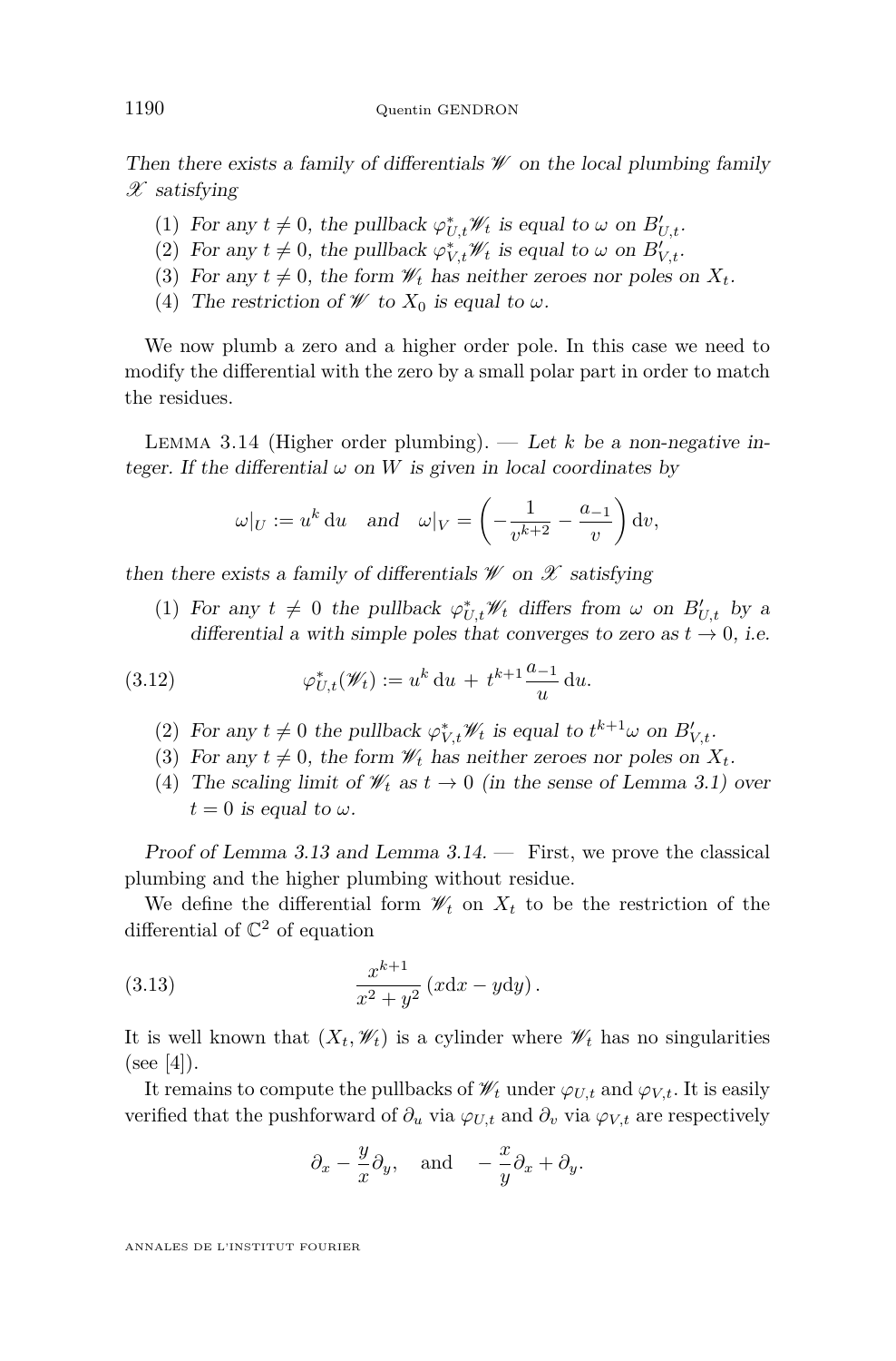Hence the pullbacks under  $\varphi$  of  $\omega_t$  on  $B'_{U,t}$  and  $B'_{V,t}$  are:

(3.14) 
$$
\varphi_{U,t}^*(\eta) = u^k \mathrm{d}u,
$$

(3.15) 
$$
\varphi_{V,t}^* \left( \eta \right) = -\frac{t^{k+1}}{v^{k+2}} \mathrm{d} v.
$$

This leads to the higher order plumbing without residues and for the classical plumbing, it suffices to multiply this  $\mathscr{W}_t$  by  $a_{-1}$  to obtain all the residues.

For the general result, one can easily verify that the differential  $\omega_t$  given the restriction to  $X_t$  of the differential

(3.16) 
$$
\frac{x^{k+1} - t^{k+1}a_{-1}}{x^2 + y^2} (x \, dx - y \, dy)
$$

satisfies the conclusions of Lemma [3.14.](#page-22-0)

<span id="page-23-2"></span>Remark  $3.15.$  — In order to use Lemma [3.14,](#page-22-0) we need to prove the existence of a coordinate *u* on the cylinder  $U \setminus B(0, \sqrt{|t|})$  such that the sum of a differential with a zero of order *k* and a differential with a simple pole of residue  $t^{k+1}a_{-1}$  is given by

$$
az^k \mathrm{d}z + t^{k+1} \frac{a_{-1}}{z} \mathrm{d}z.
$$

This can be proved with methods similar to the ones used to prove existence of local normal form of differentials. We refer the reader to [\[3,](#page-71-3) Theorem 4.3] for a detailed proof of this fact.

#### **3.3. Smoothing some limit differentials**

<span id="page-23-0"></span>In view of the previous subsection, we can define the subset of the set of limit differentials which can be obtained by plumbing the nodes. This section is devoted to the study of this object.

<span id="page-23-1"></span>DEFINITION 3.16. — A limit differential  $(X, \omega, Z_1, \ldots, Z_n)$  is plumbable if there exists a family of pointed differentials  $(\mathscr{X}, \mathscr{W}, \mathscr{Z}_1, \ldots, \mathscr{Z}_n)$ , satisfying the following conditions.

- (1) The tuple  $(X, \omega, Z_1, \ldots, Z_n)$  is the limit differential associated to this family as defined in Definition [3.2.](#page-14-0)
- (2) For every node  $N_i$  of  $X$ , there exists a neighbourhood  $W_i$  of  $N_i$  in  $\overline{\mathscr{X}}$  not containing any other node or marked point  $Z_i$  satisfying the following properties: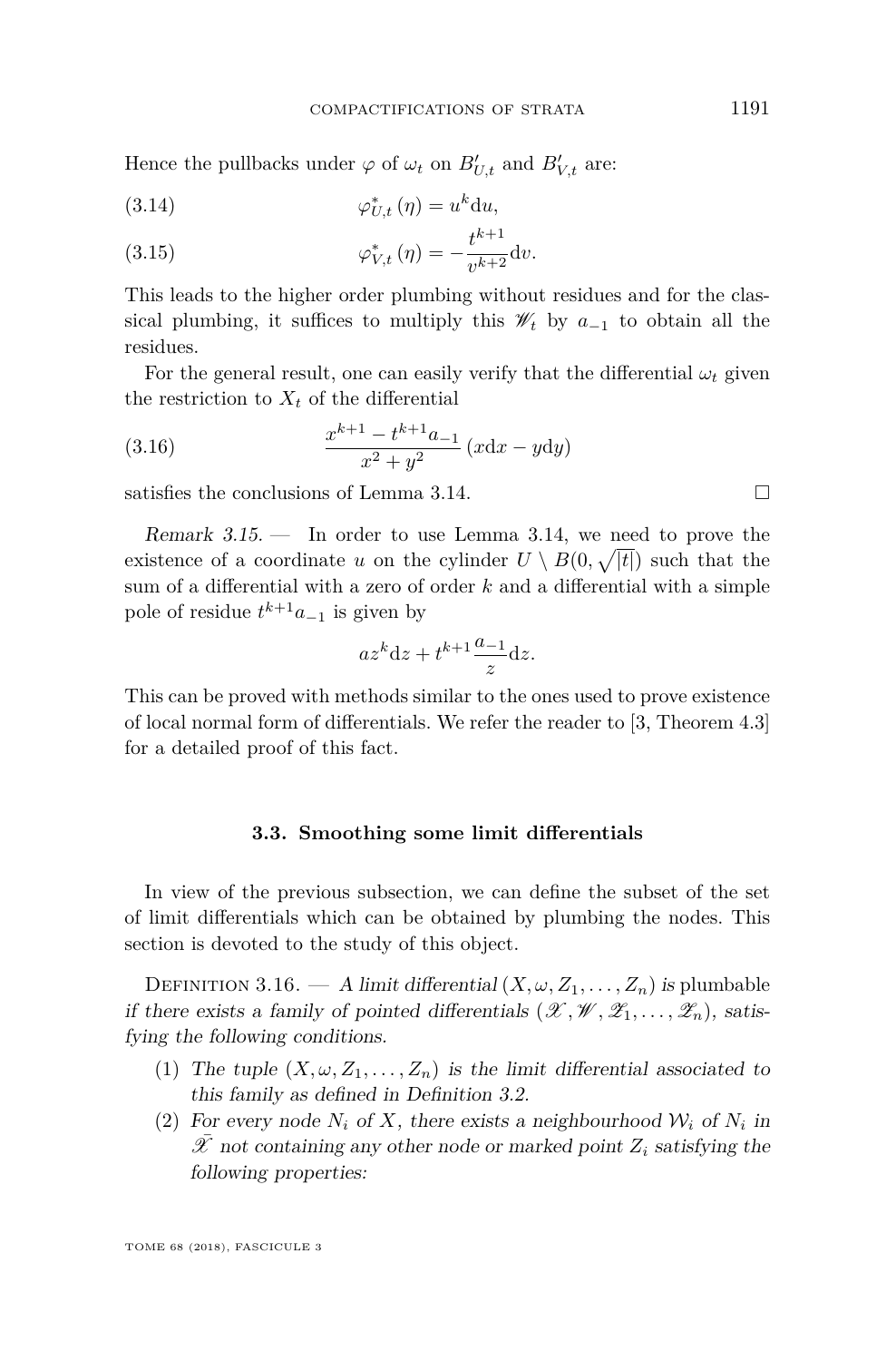(a) the complement of the union of the  $W_i$  is

$$
\bar{\mathscr{X}} \setminus \bigcup_i \mathcal{W}_i = \left( X \setminus \bigcup_i W_i \right) \times \Delta,
$$

where  $W_i$  denotes the restriction of  $W_i$  on X;

- (b) the sections  $\bar{\mathscr{L}}_i$  are given by  $Z_i \times \Delta$ ;
- (c) the differentials  $(W_{i,t}, W(t)|_{W_i})$  are given by the plumbing cylinder construction at  $N_i$  with a parameter  $\epsilon_i(t)$ .

We now prove that the conditions given in Lemma [3.3](#page-15-1) and Lemma [3.8](#page-18-0) characterise limit differentials without poles of order  $\geq 2$  with a nonzero residue. Let us recall that for a curve X, we denote by  $\mathcal{N}_X$  the set of nodes of *X*. Moreover, let  $e_i$  be an edge in the dual graph of  $(X, \omega)$  (see Definition [3.6\)](#page-17-2), we denote by  $w(e_i)$  the weight of  $e_i$  (which is one greater than the order of  $\omega$  at the corresponding node).

<span id="page-24-0"></span>THEOREM 3.17. — Let  $(X, \omega, Z_1, \ldots, Z_n)$  be a candidate differential which has no residue at the poles of order  $k \geq 2$ . If  $(X, \omega, Z_1, \ldots, Z_n)$ satisfies the following three conditions, then it is a plumbable differential.

(1) The Compatibility Condition (Equation [\(3.2\)](#page-15-2))

$$
ord_{N_1}(\omega) + ord_{N_2}(\omega) = -2,
$$

at every node  $N_1$  ∼  $N_2$  of  $X$ .

(2) The Residue Condition (Equation [\(3.3\)](#page-15-0))

$$
\operatorname{Res}_{N_1}(\omega) + \operatorname{Res}_{N_2}(\omega) = 0,
$$

at every node  $N_1 \sim N_2$  of X.

<span id="page-24-1"></span>(3) There exists a tuple  $(\epsilon_1, \ldots, \epsilon_r) \in (\Delta^*)^{\mathcal{N}_X}$  satisfying Equation [\(3.9\)](#page-18-2), i.e.

$$
\prod_{i=1}^{l} \epsilon_{j_i}^{\alpha_i w(e_i)} = 1
$$

for every closed path  $\gamma := \sum_{i=1}^{l} \alpha_i e_i$  in the dual graph of  $(X, \omega)$ .

Before proving this result, let us remark that condition [\(3\)](#page-24-1) can be replaced by the more natural condition that the dual graph Γ*<sup>ω</sup>* has no oriented cycles (see [\[3\]](#page-71-3)).

Proof. — Let  $(X, \omega, Z_1, \ldots, Z_n)$  be a candidate differential which has no residue at the poles of order  $k \geq 2$  and let  $N_1, \ldots, N_r \in \mathcal{N}_X$  be the nodes of *X*.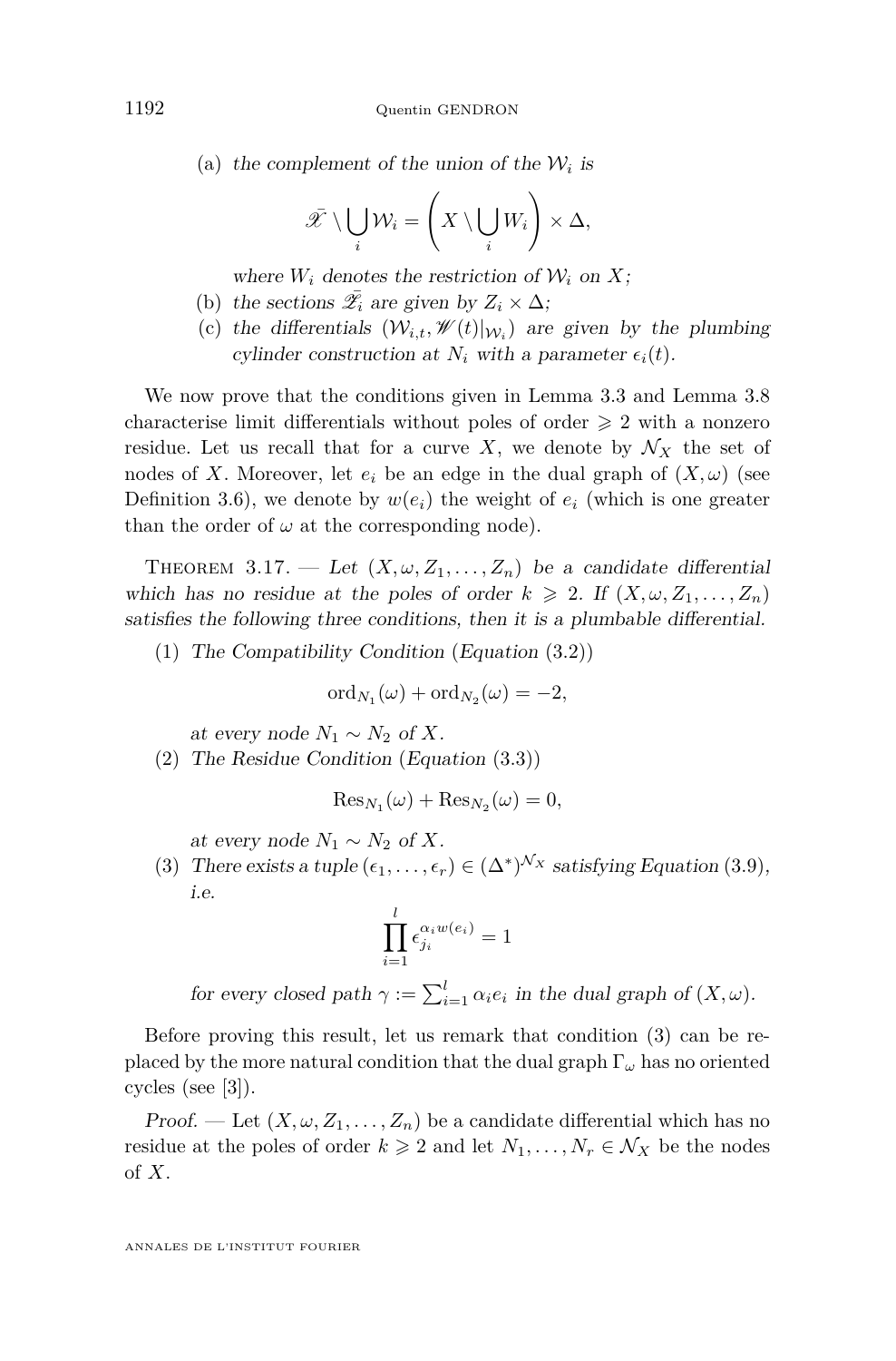First let us consider the nodes where  $\omega$  has simple poles. The residue condition [\(3.3\)](#page-15-0) implies that  $\omega$  satisfies the hypotheses of Lemma [3.13](#page-21-1) at these nodes. Hence we can use the classical plumbing to smooth locally these nodes. From now on we assume that the order of  $\omega$  at every node is non negative.

Let us suppose that we can plumb the nodes using discrete parameters  $(\epsilon_1, \ldots, \epsilon_r)$  that satisfy Equation [\(3.9\)](#page-18-2) for any closed path. Then we can construct a family satisfying the hypotheses of Definition [3.16](#page-23-1) by using the parameters  $(\epsilon_1^{1/t}, \ldots, \epsilon_r^{1/t})$  for any  $t \in \Delta^*$ . Hence it suffices to show that  $(X, \omega, Z_1, \ldots, Z_n)$  can be plumbed using the parameters  $(\epsilon_1, \ldots, \epsilon_r)$ satisfying Equation [\(3.9\)](#page-18-2).

According to [\[1,](#page-71-13) p. 184], at every node  $N_i$  there exist neighbourhoods  $W_i$  which contain neither any other node nor any point  $Z_i$ . They may be chosen as the unions of two discs  $U_i$  and  $V_i$  identified at their origins. Since there is no residue at the polar part of this node, Lemma [3.12](#page-20-1) implies that there exist coordinates *u* and *v* such that  $\omega$  is of the form  $u^{k_i} du$  on  $U_i$  and  $v^{-(k_i+2)}dv$  on  $V_i$ .

We denote by  $X_j$  the connected components of  $X \setminus \bigcup_i W_i$  and by  $X_j$  the *i* corresponding irreducible components of *X*. Moreover, we denote by  $\mathcal{C}(X_i)$ the set of the discs  $U_i$ ,  $V_i$  which are contained in  $X_j$ .

Using the higher order plumbing of Lemma [3.14,](#page-22-0) we can replace all the neighbourhoods  $W_i$  of the nodes by a cylinder with a differential proportional to  $\omega$ . More precisely, there exist differentials  $\omega'_1, \ldots, \omega'_r$  on the cylinders given by the local plumbings such that  $\omega'_{i} = a_{i} \epsilon_{i}^{\pm (k_{i}+1)} \omega$ , where  $a_i \in \mathbb{C}^*$ , the sign + has to be taken on the half cylinder mapping to the disc containing the zero and the sign − on the other half cylinder.

To complete the proof, it suffices to show that we can extend the differentials  $\omega'_i$  by a differential  $\omega'$  on X' which is proportional to  $\omega$  on every component  $X_i$ . Observe that such a differential exists if and only if for every component  $X_i$  there exists a common constant of proportionality between  $ω'_{i}$  and *ω* for every disc in  $\mathcal{C}(X_j)$ .

Let us construct the constants of proportionality in the following way. Let  $X_1$  be an irreducible component of  $X$ . We impose that on every disc of  $\mathcal{C}(\tilde{X}_1)$  the relation between  $\omega$  and  $\omega'_i$  is given by  $\omega'_i = \omega$ .

Let  $X_k$  be another irreducible component of  $X$ . For every path

$$
\gamma_{1,k} = \sum_{i=1}^{l_k} \alpha_i^k e_i^k
$$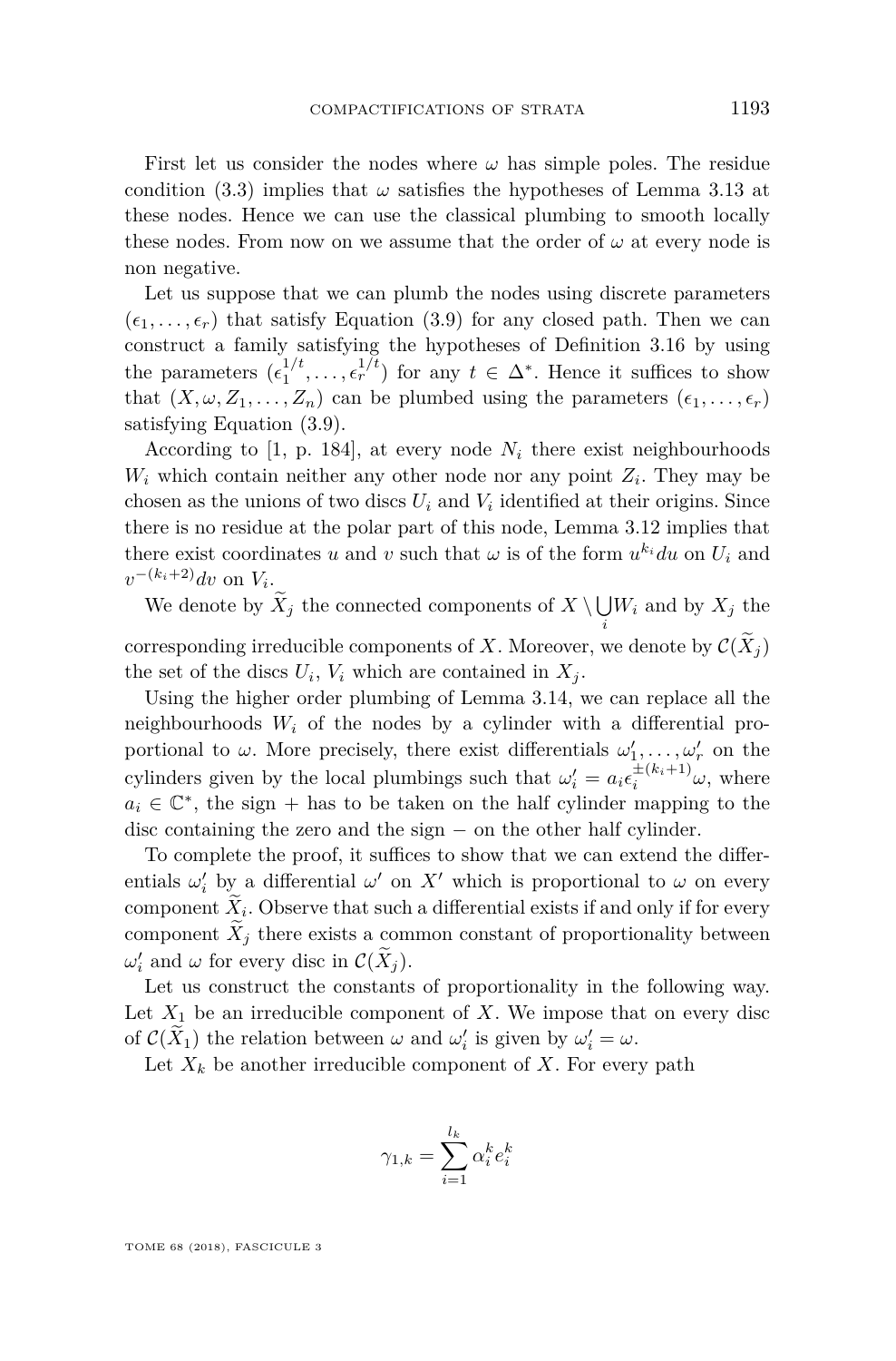from  $X_1$  to  $X_k$  in the dual graph of  $(X, \omega)$  we define

<span id="page-26-0"></span>(3.17) 
$$
a_k^{\gamma} := \prod_{i=1}^{l_k} \epsilon_{j_i}^{\alpha_i^k w(e_i^k)},
$$

where  $w(e_i^k)$  is the weight of  $e_i^k$ . This number measures the variation of the constants of proportionality between the differentials  $\omega_i$  and  $\omega'_i$  view along the path  $\gamma$ .

It suffices to prove that under the third condition of Theorem [3.17](#page-24-0) the  $a_k^{\gamma}$  do not depend on the choice of the path *γ*. Indeed, if this is the case there exists a differential  $\omega'$  on  $X'$  which coincides with  $a_k \omega$  on  $X_k$ .

Let  $\gamma_1$  and  $\gamma_2$  be two paths from  $X_1$  to  $X_2$  in the dual graph of  $(X, \omega)$ . Then the number associated by Equation [\(3.17\)](#page-26-0) to the concatenation  $\gamma_1$  ◦  $\gamma_2^{-1}$  is  $a_k^{\gamma_1}(a_k^{\gamma_2})^{-1}$ . Hence it suffices to show that  $a_k^{\gamma_1}(a_k^{\gamma_2})^{-1} = 1$  to conclude the proof. Let us denote the path  $\gamma_1 \circ \gamma_2^{-1}$  by  $\sum_{i=1}^l \alpha_i e_i$ . Then by definition

$$
a_1^{\gamma} = \prod_{i=1}^l \epsilon_{j_i}^{\alpha_i w(e_i)}.
$$

Since the parameters  $\epsilon_i$  satisfy Equation [\(3.9\)](#page-18-2), this quantity is 1 has ex $pected.$ 

As an easy application of this theorem, we have the following remark.

Remark 3.18. — Let  $(X, \omega)$  be a holomorphic differential with at least one zero *Z* of order  $k \ge 2$ . Moreover, let  $(\mathbb{P}^1, 0, 1, \infty)$  be a rational curve with three marked points and define the differential  $\eta_i := z^i(z-1)^{k-i} dz$ on  $\mathbb{P}^1$ . Attaching  $\mathbb{P}^1$  to X via the identification of Z with  $\infty$  and using the plumbing cylinder construction of Lemma [3.14,](#page-22-0) we obtain the construction of [\[11\]](#page-71-10) for breaking up a zero of a differential into a pair of zeros.

An advantage of this construction is that it can be easily generalised to the case of breaking up a zero into more zeros. We use such a generalisation in the proof of Theorem [2.4.](#page-11-1)

We now give conditions which are sufficient to smooth a candidate differential having poles of order  $\geq 2$  with nonzero residue. These conditions are too strong to be necessary, but they apply to interesting examples (see Theorem [7.7\)](#page-65-0). A strong restriction that we make is that every node with a residue going to an irreducible component must be smoothed at the "same speed".

For an irreducible component  $X_\alpha$  of  $X$  we denote by  $\mathcal{N}_{X_\alpha}$  the set of nodes of *X* meeting  $X_\alpha$ . And if *N* is a node between  $X_\alpha$  and  $X_\beta$ , we denote by  $N_\alpha$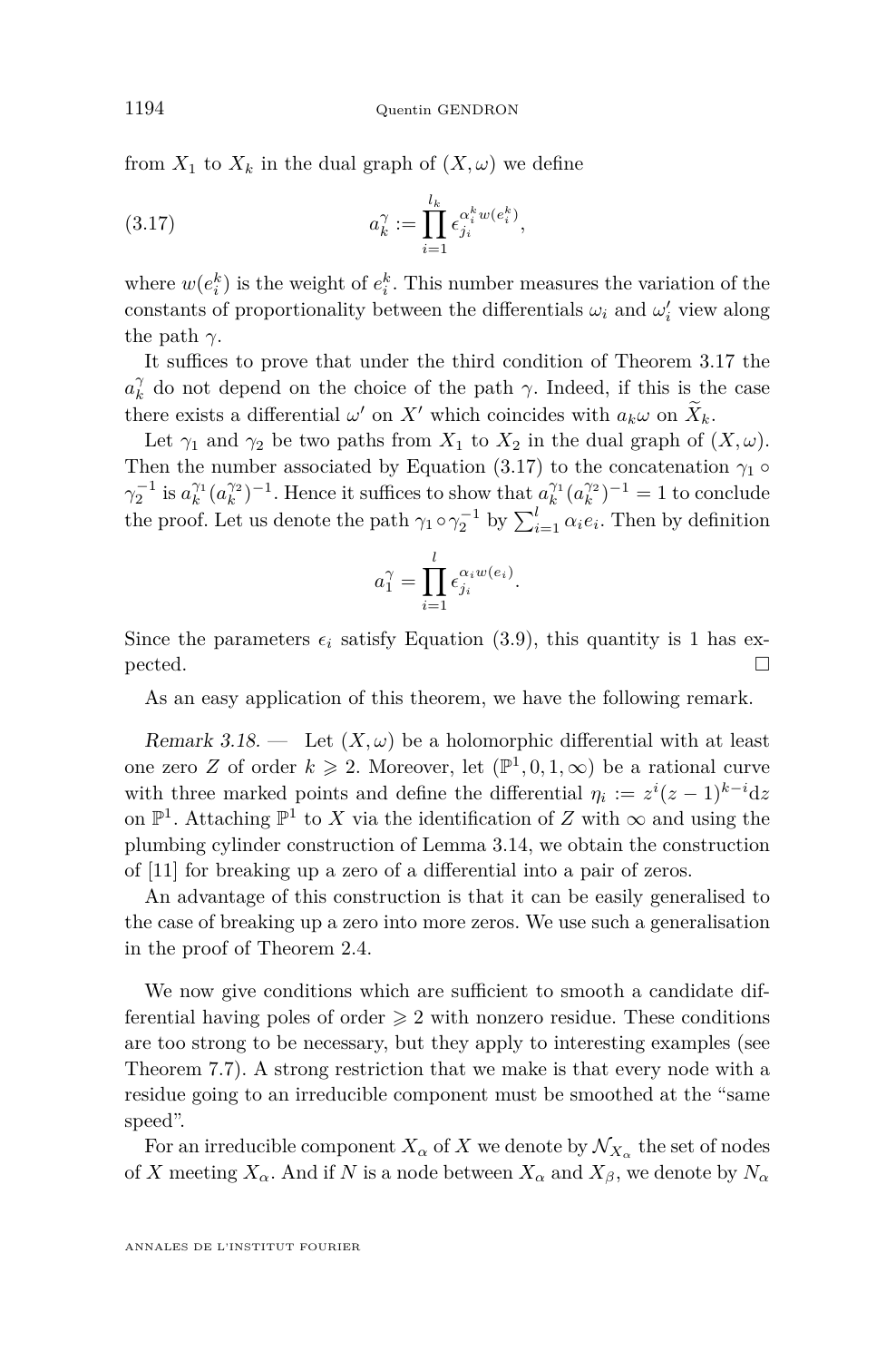the point of N belonging to  $X_\alpha$ . Moreover, the order of  $\omega$  at N is denoted by  $k_N$ .

<span id="page-27-0"></span>LEMMA 3.19. — If  $(X, \omega, Z_1, \ldots, Z_n)$  is a candidate differential which satisfies the following properties, then it is plumbable.

The Compatibility Condition [\(3.2\)](#page-15-2) holds at every node of *X*, and the Residue Condition [\(3.3\)](#page-15-0) holds at every node of *X* with a simple pole of  $\omega$ . There exists  $(\epsilon_1, \ldots, \epsilon_n) \in (\Delta^*)^{\mathcal{N}_X}$  satisfying the two following conditions. First Equation [\(3.9\)](#page-18-2) is satisfied for every closed path  $\gamma$  in the dual graph of  $(X, \omega)$ . Second, for every irreducible component  $X_{\alpha}$ , there exists a constant  $c_{\alpha} \in \mathbb{C}^*$  such that for every node  $N \in \mathcal{N}_{X_{\alpha}}$  where  $\omega$  has a pole of order  $\geq 2$  with a non zero residue at  $N_\beta$ , we have

$$
\epsilon_N^{k_N+1} = c_\alpha.
$$

Moreover, on every irreducible component  $X_\alpha$  there exists a differential  $\eta_{\alpha}$  with simple poles with residue  $-a_i$  at every node  $N_i \in \mathcal{N}_{X_{\alpha}}$  where  $\omega|_{X_{\beta}}$  has a pole of order  $k \geq 0$  with residue  $a_i \neq 0$ . At every other point *Q* in  $X_\alpha$ , the residue of  $\eta_\alpha$  is zero and

$$
\mathrm{ord}_Q(\eta_\alpha)\geqslant \mathrm{ord}_Q(\omega).
$$

We will prove that on the open set corresponding to  $X_\alpha$ , the smoothed differential is proportional to  $\omega + c_{\alpha}\eta_{\alpha}$ .

Proof. — First we smooth locally every node where  $\omega$  has a simple pole using the classical plumbing of Lemma [3.13.](#page-21-1) From now on, we suppose that the order of  $\omega$  at every node is non negative.

Next we remark that if the parameters  $\epsilon_i$  are small enough, then the orders of  $\omega_{\alpha}$  and  $\omega_{\alpha} + c_{\alpha}\eta_{\alpha}$  coincide at every node of  $X_{\alpha}$  where  $\eta_{\alpha}$  has no simple pole. Hence, the compatibility condition [\(3.2\)](#page-15-2) remains true at every node and the order at every marked point  $Z_i$  remains  $k_i$ . Moreover, at the nodes where  $\eta_{\alpha}$  has simple poles, we can suppose that  $\omega_{\alpha} + c_{\alpha} \eta_{\alpha}$ is given by Equation [\(3.12\)](#page-22-1) in some local coordinate (see Remark [3.15\)](#page-23-2). Let  $N = N_\alpha \sim N_\beta$  be a node of *X* between the components  $X_\alpha$  and  $X_\beta$ . Without loss of generality we suppose that  $\omega$  has a zero at  $N_{\alpha}$  and a pole at  $N_\beta$ . First suppose that the pole of  $\omega$  at  $N_\beta$  has no residue. Then by plumbing the node *N*, we can find a differential which coincides with

$$
\omega_\alpha + c_\alpha \eta_\alpha
$$

on the part of the cylinder meeting  $X_\alpha$  and with

$$
\epsilon_N^{k_N+1}\left(\omega_\beta+c_\beta\eta_\beta\right)
$$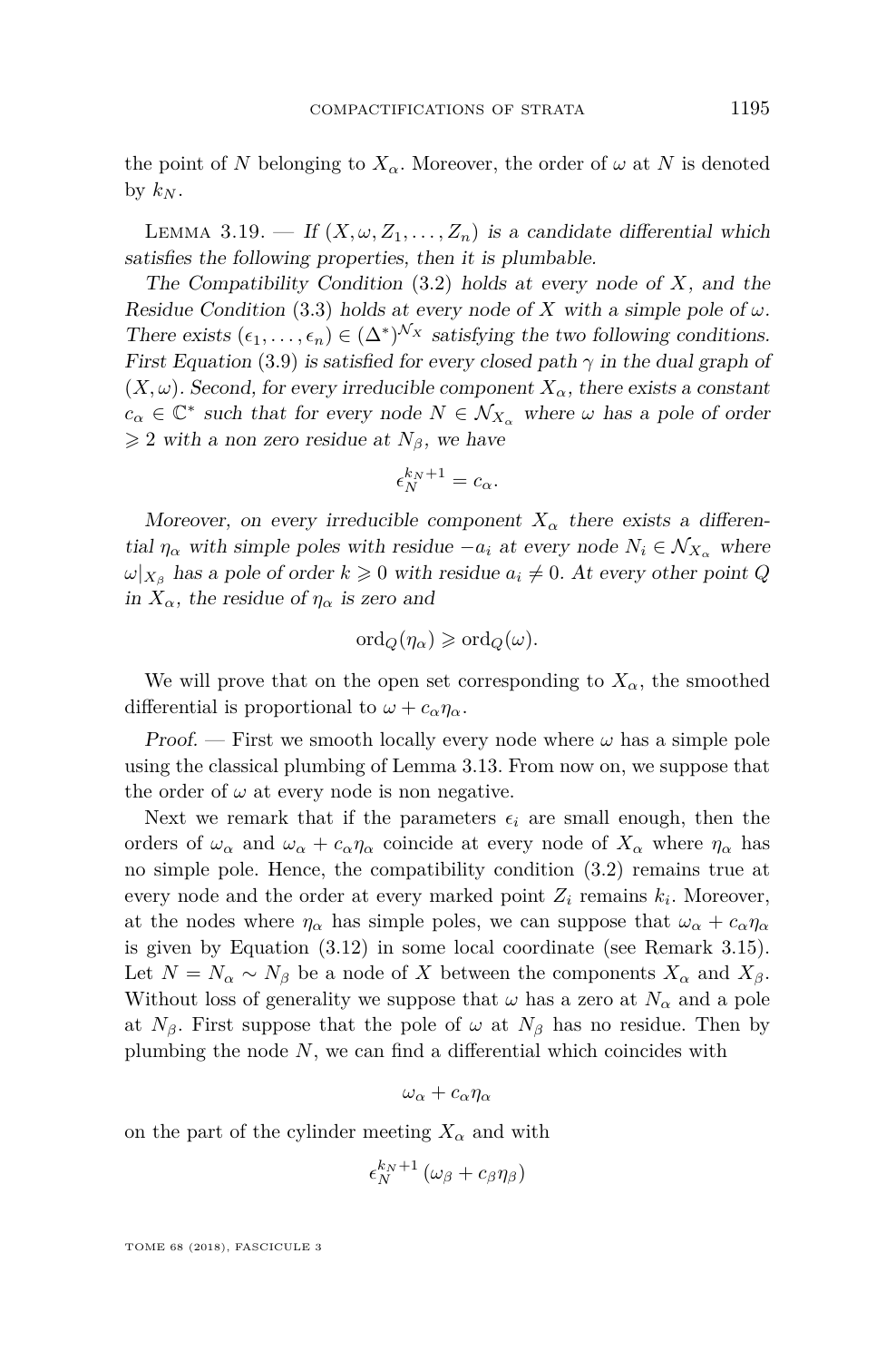on the other part of the cylinder. Now suppose that  $\omega_{\beta}$  has a pole of order  $k \geqslant 2$  with a nonzero residue. Then the plumbing cylinder construction gives a differential which coincide with

$$
\omega_\alpha+\epsilon_N^{k_N+1}\eta_\alpha
$$

on the part of the cylinder meting  $X_\alpha$  and with

$$
\epsilon_N^{k_N+1}(\omega_\beta + c_\beta \eta_\beta)
$$

on the other part. Since by hypothesis  $\epsilon_N^{k_N+1} = c_\alpha$ , we can prolong this differential on the component  $X_\alpha$ .

Finally, it follows from the fact that the parameters satisfy Equation [\(3.9\)](#page-18-2) that the constants of proportionality are globally well defined (see the proof of Theorem [3.17](#page-24-0) for details).

#### <span id="page-28-0"></span>**3.4. Applications to the incidence variety compactification**

We begin this section by showing that on curves of compact types, the marked points of a pointed stable differential determines the limit differentials up to multiplicative constants. Recall that a curve of compact type is a stable curve such that the dual graph is a tree. As an application we can prove that a limit differential  $(X, \omega, Z_1, \ldots, Z_n)$  where the curve is of compact type is uniquely determined up to multiplicative constants by  $(X, Z_1, \ldots, Z_n)$ .

PROPOSITION 3.20. — Let  $(X, Z_1, \ldots, Z_n)$  be a marked curve of compact type in the image of the incidence variety compactification  $\Omega\overline{\mathcal M}_{a,\ell}^\mathrm{inc}$  $g_{\sigma}(n_1)(k_1,\ldots,k_n)$  by the forgetful map. Then there exists a limit differential on  $(X, Z_1, \ldots, Z_n)$  of type  $(k_1, \ldots, k_n)$ . Moreover for any two of such limit differentials  $\omega$  and  $\omega'$  there exist constants  $c_i \in \mathbb{C}^*$  such that

$$
\frac{\omega}{\omega'}\Big|_{X_i} = c_i,
$$

for every irreducible component  $X_i$  of  $X$ .

Proof. — Let  $X_i$  be an irreducible component of X which corresponds to a leaf of the dual graph of *X*. Let  $Z_{i,1}, \ldots, Z_{i,n_i}$  be the marked points in  $X_i$ . Then the restriction of  $\omega$  to  $X_i$  has zeros of order  $k_{i,j}$  at  $Z_{i,j}$  and at most one other zero or a unique pole which has to be located at the node of  $X_i$ . Moreover, the order of  $\omega$  at the node is imposed by the fact that the degree of  $\omega|_{X_i}$  is  $2g_i - 2$ . Hence  $\omega|_{X_i}$  is uniquely determined up to a multiplicative constant.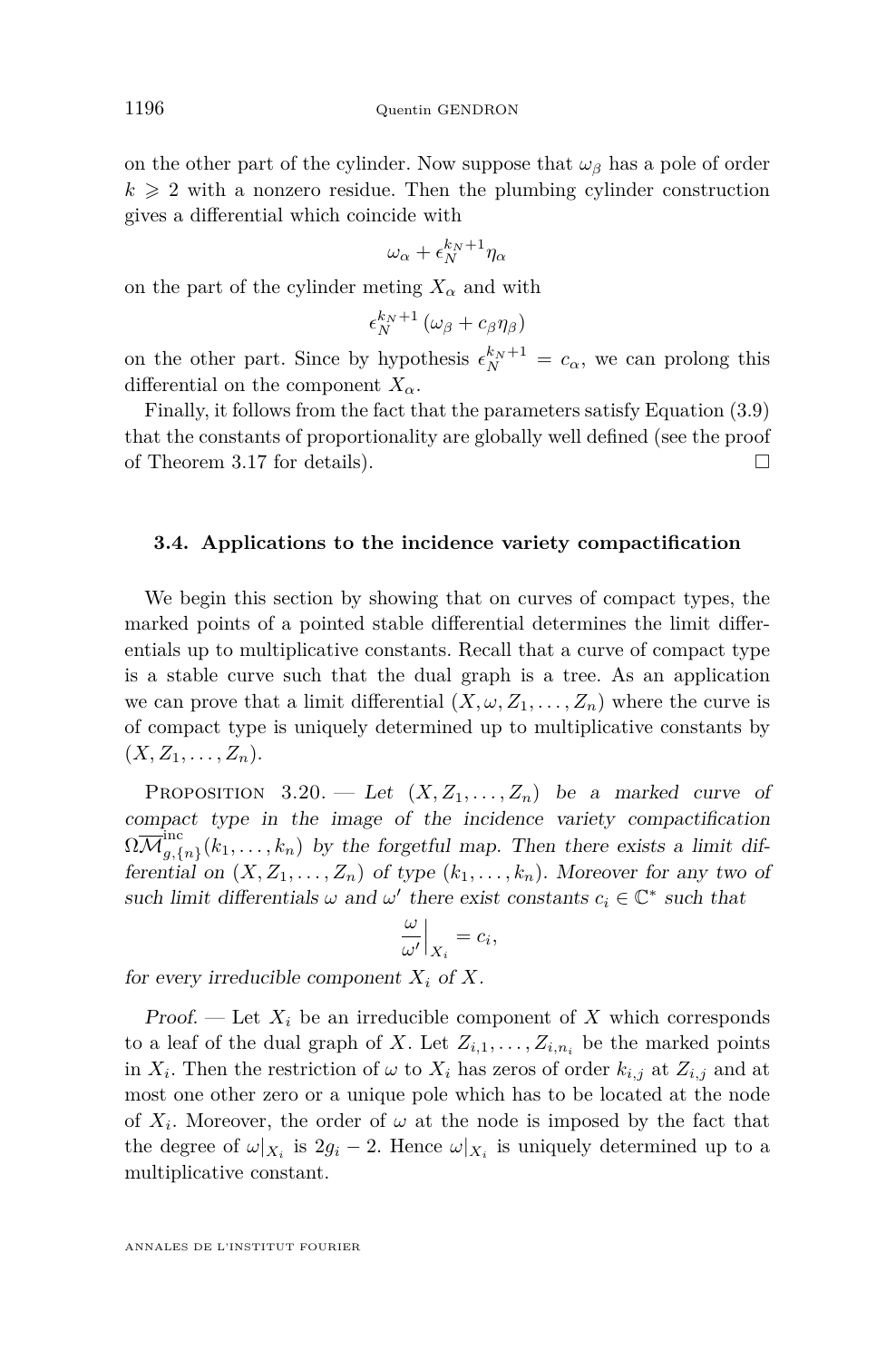Now we continue this process on the irreducible components adjacent to the preceding components. The orders at the nodes with the previous components are determined by the compatibility condition [\(3.2\)](#page-15-2) and the orders at the marked points  $Z_l$  are  $k_l$ . Hence it follows that the order of  $\omega$ at the last node is imposed by the condition on the degree of  $\omega$ .

Iterating this process we show that there is at most one limit differential (up to multiplication) on  $(X, Z_1, \ldots, Z_n)$ . And since  $(X, Z_1, \ldots, Z_n)$  lies in the projection of  $\Omega \overline{\mathcal{M}}_{q,\{0\}}^{\text{inc}}$  $\sum_{g,\{n\}}^{\infty} (k_1,\ldots,k_n)$ , there exists at least one limit differential on this curve.

Now we want to associate a stable pointed differential to a limit differential. Before introducing this map, let us introduce some terminology. Let  $X_1$  and  $X_2$  be two irreducible components of a limit differential  $(X, \omega)$ . We say that  $X_1$  and  $X_2$  are polarly related by  $\omega$  if  $X_1 = X_2$  or the differential  $\omega$ has simple poles at the nodes between  $X_1$  and  $X_2$ . The equivalence classes of this relation are the *polarly related components* of  $(X, \omega)$ .

We define a map  $\varphi$  from the set of limit differentials of type  $(k_1, \ldots, k_n)$ to the space of marked stable differentials  $\Omega \overline{\mathcal{M}}_{q,n}$  which is given by setting the differentials to be zero on the polarly related components which contain a pole of order  $\geq 2$ . It is a priori not clear that there exists a family of differentials with a given stable limit such that the stable limit is its image by  $\varphi$ . Indeed, it is possible that the differential has to be set to zero on more components of *X*. However, we show that such family exists, at least in the case of plumbable differentials.

PROPOSITION 3.21. — Let  $(X, \omega, Z_1, \ldots, Z_n)$  be a plumbable differential satisfying the hypotheses of Lemma [3.19.](#page-27-0) The marked differential  $\varphi(X, \omega, Z_1, \ldots, Z_n)$  is contained in the stratum  $\Omega \overline{\mathcal{M}}_{g,n}^{\text{inc}}(k_1, \ldots, k_n)$ .

Proof. — Let  $(X, \omega, Z_1, \ldots, Z_n)$  be a plumbable differential in the closure of the stratum  $\Omega \mathcal{M}_{g,\{n\}}^{\text{inc}}(k_1,\ldots,k_n)$ . Let us first remark that we can suppose that the polarly related components are the irreducible components of *X*. Otherwise, we use the classical plumbing at the nodes where  $\omega$  has poles of order one. Hence we have to prove that there exists a smoothing of  $\omega$  such that all the scaling of the components of X with a holomorphic differential are equal.

Let  $(\epsilon_1(t), \ldots, \epsilon_n(t)) \in (\Delta^*)^n$  be parameters at the nodes of *X* which satisfy Equation [\(3.9\)](#page-18-2). Let  $c_i(t)$  and  $\eta_i(t)$  be the constants and differentials satisfying the hypotheses of Lemma [3.19.](#page-27-0) A family of differentials which is obtained by plumbing the nodes with these parameters and such that the limit is a nonzero stable differential  $\tilde{\omega}$  is denoted by  $(\mathscr{X}, \mathscr{W}, \mathscr{Z}_1, \ldots, \mathscr{Z}_n)$ .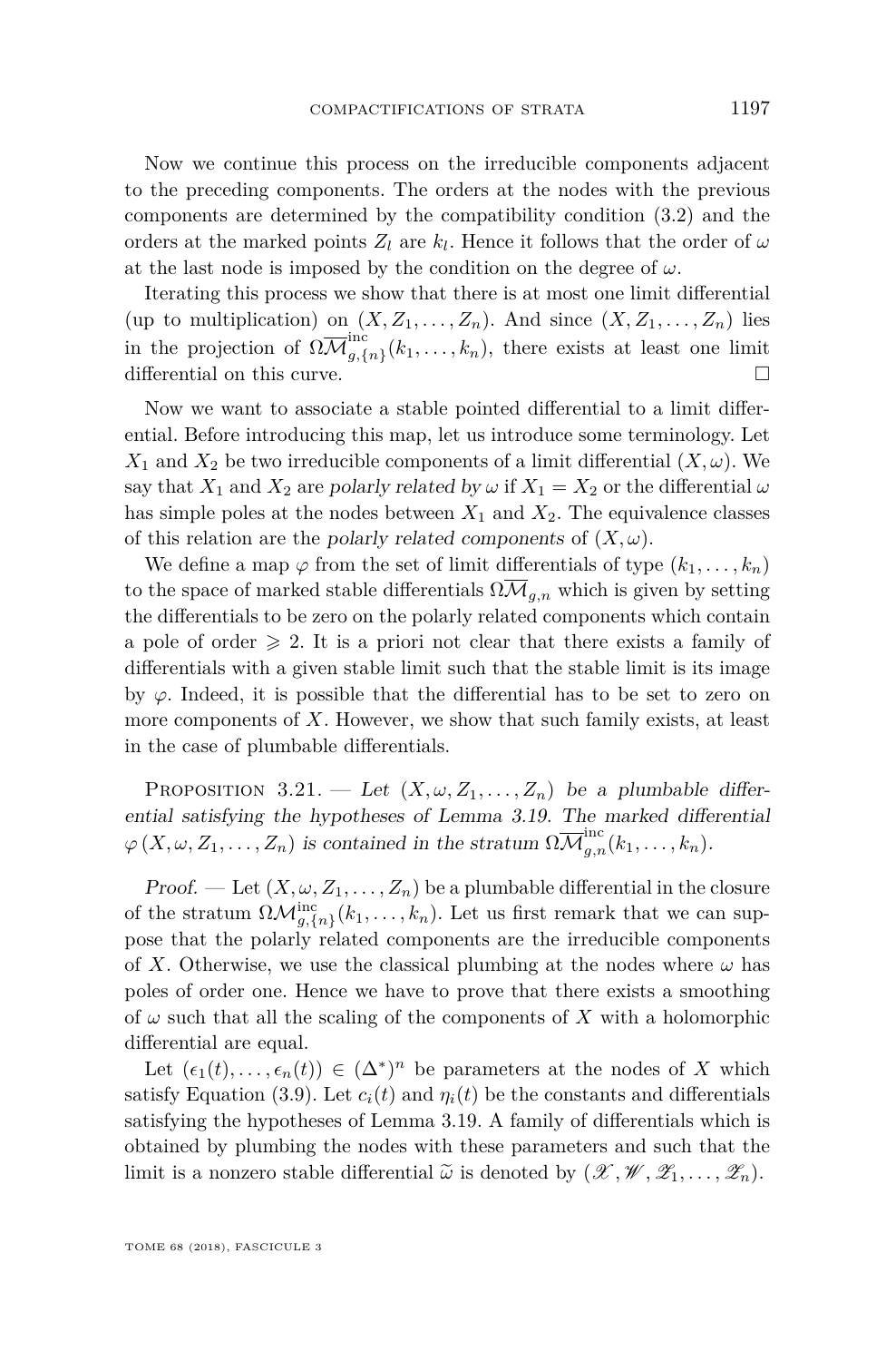The differential  $\tilde{\omega}$  may vanish on some components where  $\omega$  is non zero. We now modify this familly in order to change the scaling of the components of *X* where  $\omega$  is holomorphic but  $\tilde{\omega}$  vanishes.

Let  $X_i$  be an irreducible component of  $X$  such that  $\omega|_{X_i}$  is holomorphic, but the differential  $\tilde{\omega}|_{X_i}$  is identically zero. Let  $U_i$  be the subset of  $X_i$ <br>which are contained in the open set  $W_i$  in which the plumbing take place. which are contained in the open set  $W_i$  in which the plumbing take place. In  $U_i \times \Delta$ , the differential satisfies

$$
\mathscr{W}|_{U_i \times \Delta} = h(t) \left( \omega|_{U_i} + c_i(t) \eta_i(t) \right),
$$

where *h* is a function vanishing at the origin.

We denote by  $\Pi_i$  the product for all nodes  $N_{i,j}$  meeting  $X_i$  of  $k_{N_{i,j}} + 1$ . Then we make a base change of order  $\Pi_i$  in this family (we continue to use the same notations as before for this new family). This operation does not change the relative scaling but it allows use to take roots of *h*. For every node  $N_{i,j}$  of  $X_i$ , we replace the parameter  $\epsilon_{N_{i,j}}$  by

$$
h(t)^{1/(k_{N_{i,j}}+1)} \cdot \epsilon_{N_{i,j}}(t),
$$

where  $k_{N_{i,j}}$  is the order of (the zero of)  $\omega$  at  $N_{i,j}$ . The parameters remain unchanged at the other nodes of *X*.

Let us show that these new parameters satisfy the conditions given by Equation [\(3.9\)](#page-18-2). Let  $\gamma$  be a closed path in the dual graph of  $(X, \omega)$ . Let us denote the vertex corresponding to  $X_i$  in the dual graph of  $(X, \omega)$  by  $U_i$ . Since  $\gamma$  is closed, it has the same number of edges which point to  $U_i$ as edges which come from  $U_i$ . Using the fact that the component  $X_i$  has only holomorphic nodes for  $\omega$ , we deduce that an incoming edge and an outgoing edge of  $\gamma$  contribute together to Equation [\(3.9\)](#page-18-2) by

$$
\left(h(t)^{1/(k_{N_{i,j}}+1)}\epsilon_{N_{i,j}}\right)^{(k_{N_{i,j}}+1)}\cdot\left(h(t)^{1/(k_{N_{i,k}}+1)}\epsilon_{N_{i,k}}\right)^{-(k_{N_{i,k}}+1)}
$$

*,*

which is clearly equal to

$$
(\epsilon_{N_{i,j}})^{(k_{N_{i,j}}+1)} \cdot (\epsilon_{N_{i,k}})^{-(k_{N_{i,k}}+1)}.
$$

So the contribution to Equation [\(3.9\)](#page-18-2) of the new parameters at the nodes of  $X_i$  is the same as the contribution with the old ones. This implies that this equation remains satisfied by the new parameters. It is direct to check that the constants  $c_j$  coincide with the previous ones when  $j \neq i$  and  $c_i$ is replaced by new constants  $c_i'$ . It is easily verified that we may keep the same differentials *η<sup>i</sup>* .

According to Lemma [3.19,](#page-27-0) we can smooth the limit differential  $\omega$  using these new parameters. We scale the family of differentials in such a way that the new one coincides with the old one on  $U_j \times \Delta$ , for every irreducible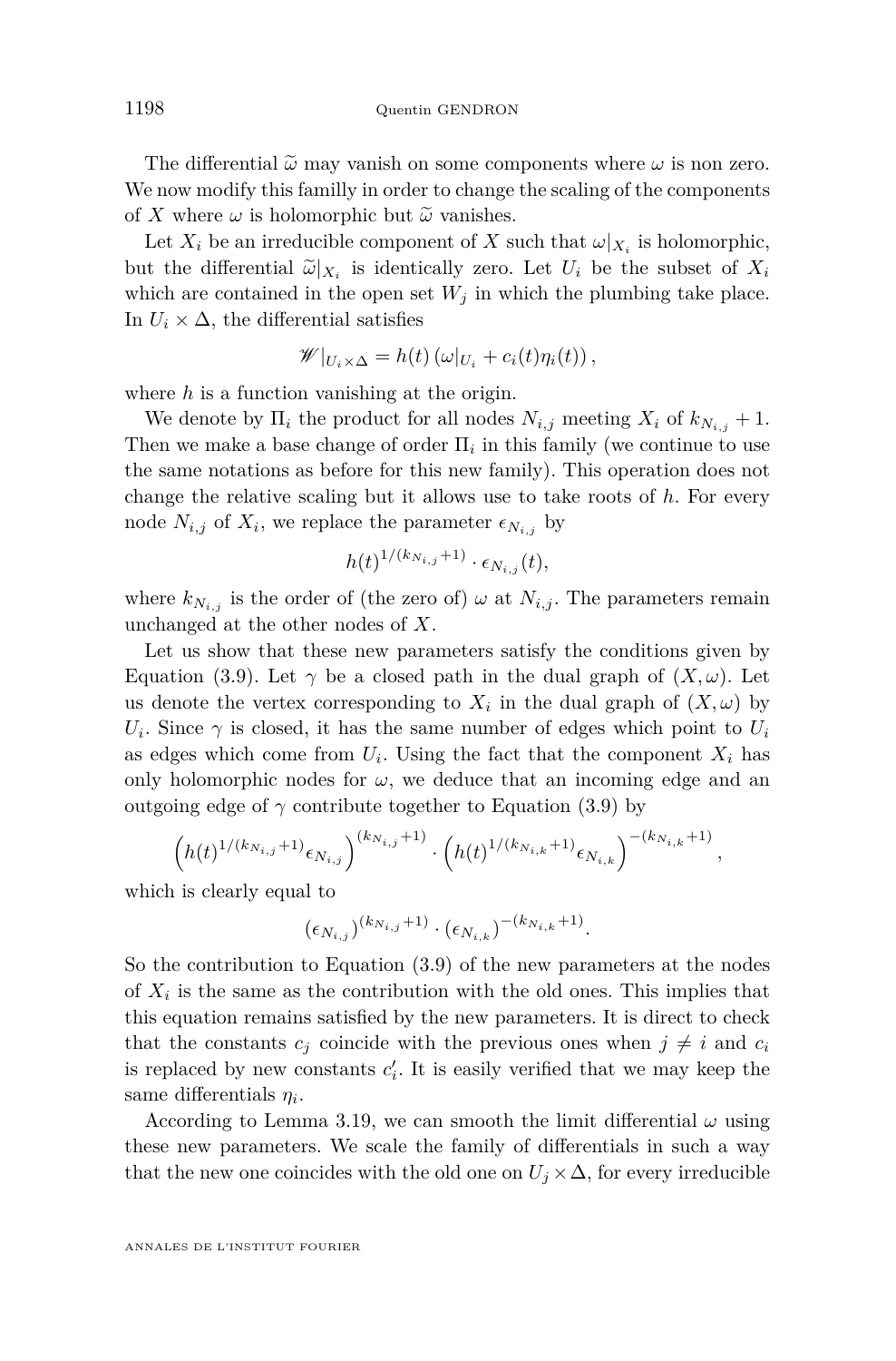component  $X_j$  different from  $X_i$ . On the other hand, we claim that in a neighbourhood of *V<sup>i</sup>* , we have

$$
\mathscr{W}_{\text{new}}|_{U_i \times \Delta} = \omega|_{U_i} + c_i' \eta_i,
$$

for the family with the new parameters. Indeed, let  $X_k$  be an irreducible component which meets  $X_i$  at  $N_l$ . Let  $h_j: \Delta \to \Delta$  denote the functions such that

$$
\mathscr{W}_{\text{new}}|_{U_j \times \Delta} = h_j(t)(\omega|_{U_j} + c'_j \eta_j).
$$

Since for every irreducible component  $X_j$  distinct from  $X_i$ , this equation holds for the family  $\mathscr{W}$ , it follows from Lemma [3.14](#page-22-0) that

$$
\frac{h_j}{h} = (\epsilon_{N_l})^{(k_{N_l}+1)} \text{ and } \frac{h_j}{h_i} = h \cdot (\epsilon_{N_l})^{(k_{N_l}+1)}.
$$

It follows from these two equations that  $h_i = 1$  as claimed. This implies that the stable limit of this family restricts to  $\omega$  on  $X_i$  and to  $\tilde{\omega}$  on the other irreducible components of *X*.

The Proposition follows by doing this procedure at every component of *X* where  $\omega'$  vanishes but  $\omega$  restricts to a holomorphic differential.

To conclude this section, we prove Theorem [2.4](#page-11-1) and Theorem [2.5.](#page-11-0) Let us recall that both theorems show that the forgetful map between the incidence variety compactification and the Deligne–Mumford compactification of the stratum  $\Omega \mathcal{M}_q(1,\ldots,1)$  is not finite.

We first deal with the case where all the zeros meet together.

Proof of Theorem [2.4.](#page-11-1) — Let  $(X, \omega, Z) \in \mathbb{P}\Omega \mathcal{M}_{g,1}^{\text{inc}}(2g-2)$  be a pointed differential of genus *g* and  $(\mathbb{P}^1, Q_1, \ldots, Q_{2g-2}, P)$  be a marked rational curve. There exists a meromorphic differential with a single zero at all the  $Q_i$  and a pole of order 2g at P. Indeed, this differential is given up to scalar multiplication by

$$
\eta := \frac{\prod_{i}^{2g+2} (z - Q_i)}{(z - P)^{2g}} dz.
$$

Let us glue the curve *X* with this rational curve via the identification of *Z* with  $P$  and let us call the resulting curve by  $X'$ . We verify that the candidate differential  $(X', (\omega, \eta), Q_i)$  satisfies the hypotheses of Theorem [3.17.](#page-24-0) It satisfies the compatibility condition at the node since  $\omega$  has a zero of order  $2g - 2$  and  $\eta$  has a pole of order 2g. Since  $\eta$  has a unique pole, this pole has no residue. The residue condition is empty in this case and the last condition is clearly satisfies for any  $\epsilon \in \Delta^*$ . Hence we can smooth the candidate differential  $(X', (\omega, \eta), Q_i)$  inside the stratum  $\Omega \mathcal{M}_{g, \{2g-2\}}^{\text{inc}}(1, \ldots, 1)$ .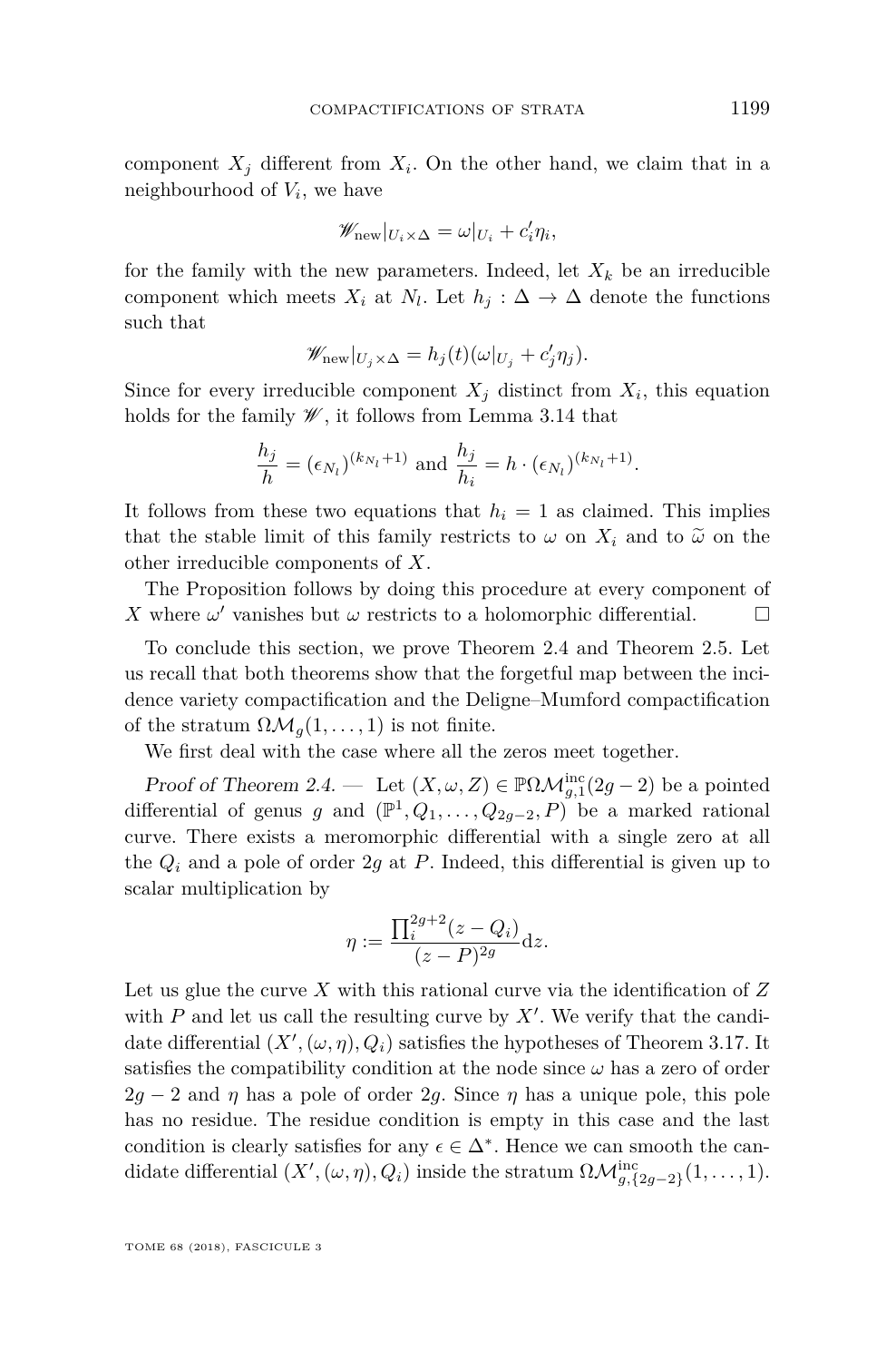The differential that we obtain has  $2g - 2$  simple zeros. This shows that the pointed differential

$$
(X \cup \mathbb{P}^1/Z \sim P, (\omega, 0), Q_1, \ldots, Q_{2g-2})
$$

is an element of  $\mathbb{P}\Omega\overline{\mathcal{M}}_{q,\{0\}}^{\text{inc}}$  $g_{g,\{2g-2\}}(1,\ldots,1)$  for any tuple  $(Q_1,\ldots,Q_{2g-2},P)$ . A simple dimension count concludes the proof.

Now we deal with the case where the stable pointed curve lies in the generic locus of  $\delta_i$  for  $i \geq 1$ .

Proof of Theorem [2.5.](#page-11-0) — Let  $(X := X_1 \cup X_2 / N_1 \sim N_2, \omega)$  be a differential of genus  $g \ge 2$  in  $\mathbb{P}\Omega\overline{\mathcal{M}}_q(1,\ldots,1)$  and suppose that  $\omega|_{X_1} = 0$ . If the genus of  $X_1$  is greater than one, the component  $X_1$  contains more than  $2g_1-2$  marked points. Moreover if the genus of  $X_1$  is one, then  $X_1$  contains at least two points. Indeed, otherwise there would exists a differential on  $X_1$  with a unique zero of order, which is known to be impossible. The map  $h: X_1^{(k)} \to \mathcal{J}(X_1)$  from the symmetric product of  $X_1$  to the Jacobian of *X*<sup>1</sup> given by

$$
(Q_1,\ldots,Q_k)\mapsto \mathcal{O}_{X_1}\left(\sum_i Q_i-(k-2g_1+2)N_1\right)
$$

is surjective. Hence the dimension of the fibre of  $\pi$  at  $(X, \omega)$  is at least  $k-q_1$ . Such divisors are canonical and since there is no residue at  $N_1$ , we apply Theorem [3.17](#page-24-0) to conclude that every such differential can be smoothed in  $\mathbb{P}\Omega\mathcal{M}_q(1,\ldots,1).$ 

#### **4. Parity at the Boundary of the Strata**

<span id="page-32-0"></span>The notion of theta characteristic is an essential tool for the description of the connected components of the strata of  $\Omega \mathcal{M}_g$ . Indeed, every stratum  $\Omega \mathcal{M}_g(2l_1,\ldots,2l_n)$  has at least two connected components distinguished by the parity of the theta characteristic associated to the differential. It would be nice to show that this invariant can be extended for all limit differentials in the closure of such strata. However, we will show (see Corollary [7.9\)](#page-68-0) that such extension is not possible in general. Indeed, the incidence variety compactifications of the even and the odd components of  $\mathbb{P}\Omega\mathcal{M}_{3,1}(4)$  meet each other.

In this section, we will nevertheless extend this invariant to two important cases. In the first part, we treat the case of limit differentials above curves of compact type (see Theorem [4.12\)](#page-38-0). This uses the theory of spin

ANNALES DE L'INSTITUT FOURIER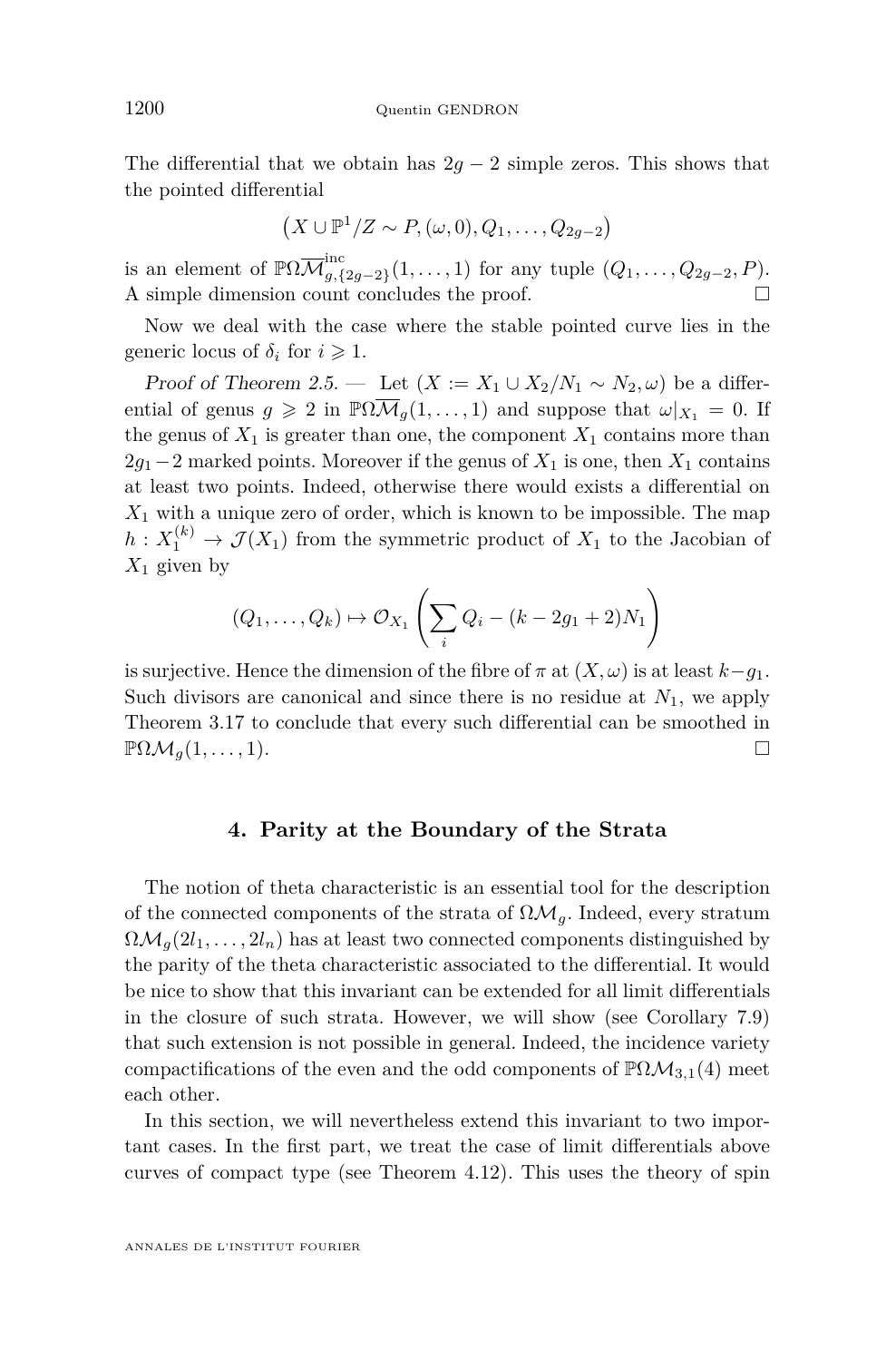structures introduced by Cornalba, which we will recall at the beginning of this section. In the second part, we extend this invariant to the case of irreducible stable pointed differentials (see Theorem [4.19\)](#page-41-1). For this purpose, we generalise the Arf invariant to such differentials (see Definition [4.17\)](#page-41-2).

#### **4.1. Differentials of Compact Type**

Let us begin this section by some preliminary paragraphs about line bundles on (semi) stable curves and Cornalba theory of spin structures.

**Some basic facts about line bundles on stable curves.** The mate-rial of this paragraph comes mostly from [\[1\]](#page-71-13) and [\[17\]](#page-71-11). We will use  $\nu : \widetilde{X} \to X$ (or simply  $\widetilde{X}$ ) to designate the normalisation of a stable curve *X*. We denote by  $\mathfrak{Irr}(X) := \{X_i\}$  the set of irreducible components of X and by  $\nu_i: X_i \to X_i$  the restriction of the normalisation to  $X_i$ . The set of nodes  $\mathcal{N}_X$  of X is of cardinality **n** and for each node  $N_i$  of X, its preimage by  $\nu$  is  $\{N_{i,1}, N_{i,2}\}.$ 

<span id="page-33-0"></span>The key to describe the Picard group of *X* is the exact sequence

(4.1) 
$$
1 \to \mathcal{O}_X^* \to \nu_* \mathcal{O}_{\widetilde{X}}^* \xrightarrow{\epsilon} \prod_{N \in \mathcal{N}_X} \mathbb{C}_N^* \to 1,
$$

where the map *e* is defined in the following way. For every  $h \in \nu_* \mathcal{O}_{\widetilde{\mathcal{C}}}^*$ , the  $\mathbb{C}_{N_i}^*$ -component of *e*(*h*) is  $\frac{h(N_{i,1})}{h(N_{i,2})}$ . The long exact sequence associated to the short exact sequence [\(4.1\)](#page-33-0) is

<span id="page-33-1"></span>
$$
(4.2) \qquad 1 \to \mathbb{C}^* \to (\mathbb{C}^*)^{|{\mathfrak{Irr}}(X)|} \to (\mathbb{C}^*)^{\mathfrak{n}} \to \mathrm{Pic}(X) \xrightarrow{\alpha^*} \mathrm{Pic}(\widetilde{X}) \to 1.
$$

The interpretation, from the right to the left, of this sequence is the following.

- (1) To describe a line bundle  $L$  on  $X$  it suffices to give a line bundle  $\tilde{L}$ on *X* and an identification  $\varphi_{N_i}: L_{N_{i,1}} \to L_{N_{i,2}}$  of the fibres above the preimages of each node  $N_i \in \mathcal{N}_X$ . The second part of the data is usually called the descent data of *L*. Let us remark that the descent data can be interpreted as a condition for a section of *L* to be a lift of a section of L.
- (2) If  $\overline{L}$  is trivial, a choice of trivialisation identifies each  $\varphi_N$  with a well defined non-zero complex number. So, two line bundles  $L_1$  and  $L_2$  such that  $\widetilde{L_1} = \widetilde{L_2}$  differ only by a tuple of n nonzero complex numbers.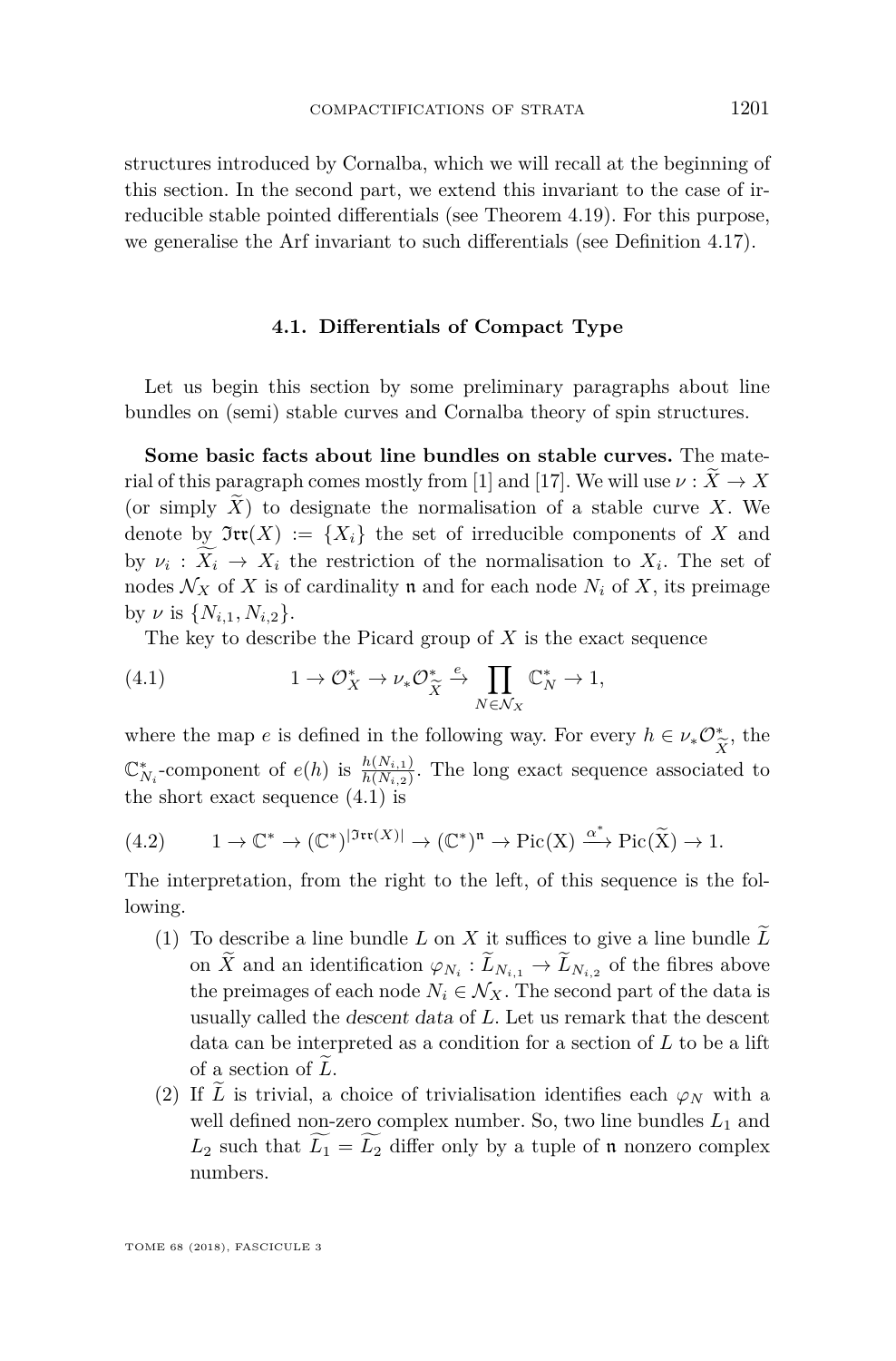- (3) Let  $\widetilde{L}$  be a line bundle on  $\widetilde{X}$ . If two **n**-tuples describe in ii) differ only by multiplicative constants on each irreducible component, then the line bundles associated to  $\tilde{L}$  and these descent data are the same.
- (4) The descent data are well defined up to a global multiplicative constant.

Let us discuss two examples in which we will be particularly interested.

Example  $4.1$ .  $\qquad$  If the curve X is of compact type, then the sequence  $(4.2)$  implies that the Picard groups of *X* and *X* are isomorphic. Therefore in this case, we will define line bundles by specifying their restrictions on every irreducible components of *X*.

Example  $4.2$ . — Let us now suppose that the curve X is an irreducible nodal curve with  $r$  nodes. Then the sequence  $(4.2)$  gives the sequence

$$
1 \to (\mathbb{C}^*)^r \to \mathrm{Pic}(X) \xrightarrow{\alpha^*} \mathrm{Pic}(\widetilde{X}) \to 1.
$$

Hence in this case a line bundle on *X* is described by a line bundle on  $\widetilde{X}$ and a *r*-tuple of non zero complex numbers.

We now give a description of the limit of a line bundle over a smooth family of generically smooth curves such that the special fibre is of compact type. The proof is given at the beginning of [\[17,](#page-71-11) Section 5.C].

THEOREM 4.3. — Let  $f : \mathscr{X} \to \Delta$  be a smooth family such that for every  $t \neq 0$ , the curve  $\mathscr{X}(t)$  is a smooth curve of genus *g* and  $\mathscr{X}(0)$  is a reduced curve of compact type.

Let  $\mathscr L$  be a line bundle of relative degree *d* on  $\mathscr X \setminus \mathscr X(0)$  and

$$
\alpha:\mathfrak{Irr}(\mathscr{X}(0))\to\mathbb{Z}
$$

be any map such that

$$
\sum_{X_i \in \mathfrak{Irr}(\mathcal{X}(0))} \alpha(X_i) = d.
$$

Then there exists a unique extension  $\mathcal{L}_{\alpha}$  of  $\mathcal L$  to  $\mathcal X$  such that

$$
\deg(\mathscr{L}_\alpha \otimes \mathcal{O}_{X_i}) = \alpha(X_i)
$$

on every irreducible component  $X_i$  of  $\mathscr{X}(0)$ .

Moreover, if  $N$  is a node between two irreducible components  $X_i$  and *X*<sub>*j*</sub>, and *β* is obtained from *α* by adding 1 to  $α(X_i)$  and subtracting 1 from  $\alpha(X_i)$ , then

(4.3)  $\mathscr{L}_{\beta} \otimes \mathcal{O}_{X_i} = \mathscr{L}_{\alpha} \otimes \mathcal{O}_{X_i}(N),$ 

(4.4) 
$$
\mathscr{L}_{\beta} \otimes \mathcal{O}_{X_j} = \mathscr{L}_{\alpha} \otimes \mathcal{O}_{X_j}(-N).
$$

ANNALES DE L'INSTITUT FOURIER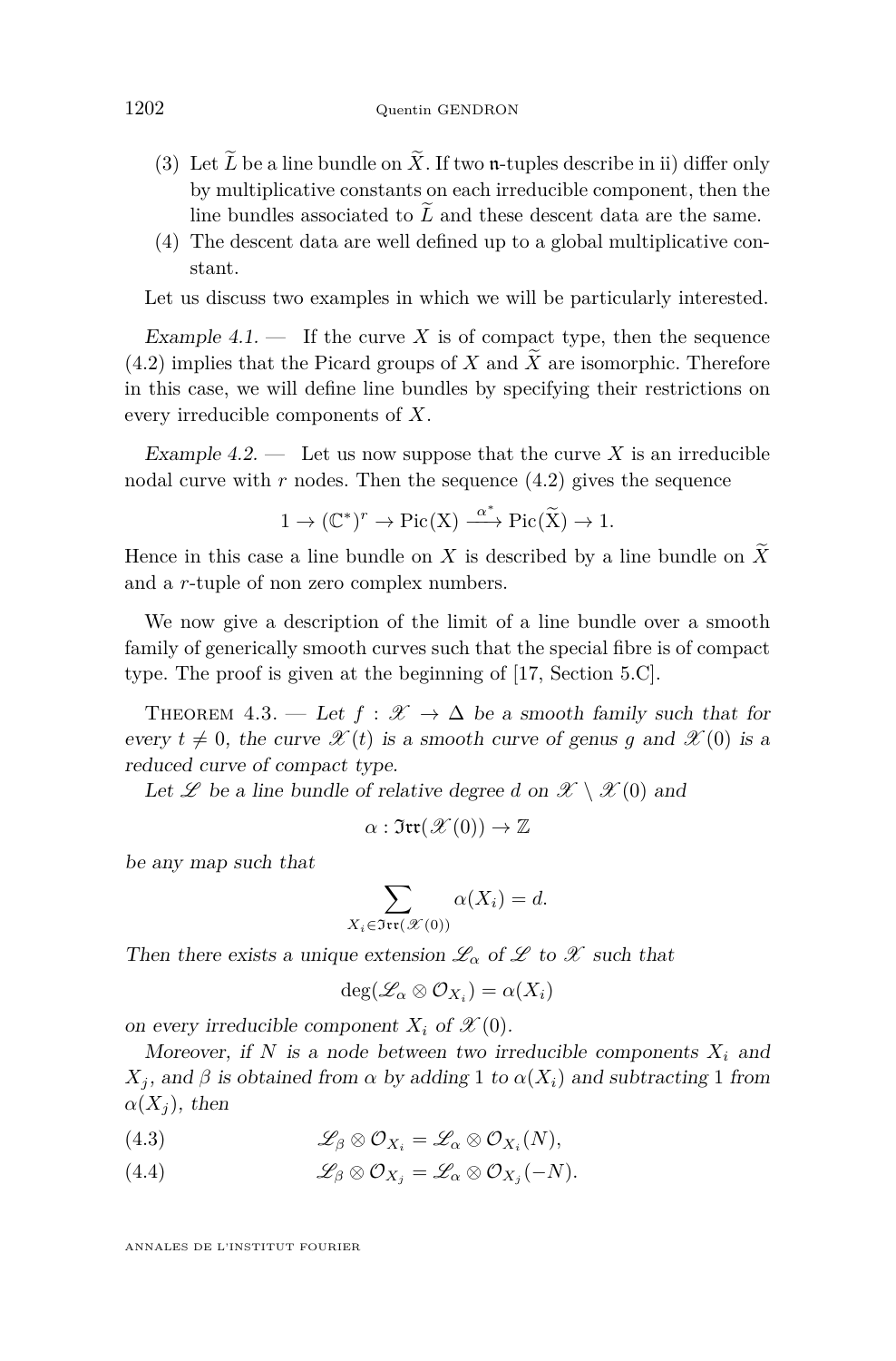If the special fibre is not of compact type, there is not such a precise description. However, the idea at the beginning of [\[17,](#page-71-11) Section 5.C] remains true for families of curves with a more general special fibre.

THEOREM 4.4. — Let  $f : \mathscr{X} \to \Delta$  be a smooth family such that for every  $t \neq 0$ , the curve  $\mathscr{X}(t)$  is a smooth curve of genus *g* and  $\mathscr{X}(0)$  is a (semi) stable curve.

Let  $\mathscr L$  be a line bundle of relative degree *d* on  $\mathscr X$  such that the restriction of  $\mathscr L$  to  $\mathscr K(0)$  is a line bundle. Let  $X_i$  be an irreducible component and let  $\{N_{j,k}\}_k$  be the set of nodes between  $X_i$  and an other irreducible component  $X_i$ .

Then, we have the relations

(4.5) 
$$
\mathscr{L} \otimes \mathcal{O}_{\mathscr{X}}(X_i)|_{X_i} = \mathscr{L}|_{X_i} \otimes \mathcal{O}_{X_i}\left(\sum_{j,k} -N_{j,k}\right),
$$

(4.6) 
$$
\mathscr{L} \otimes \mathcal{O}_{\mathscr{X}}(X_i)|_{X_j} = \mathscr{L}|_{X_j} \otimes \mathcal{O}_{X_j}\left(\sum_k N_{j,k}\right).
$$

**Abstract spin stable curves.** A spin structure  $(X, \mathcal{L})$  is a pair where X is a smooth curve and  $\mathcal L$  is a theta characteristic on X. It is known that there exists a moduli space  $S_q$  of spin structures of genus g. Moreover,  $S_q$ is the disjoint union of  $S_g^-$  and  $S_g^+$  parametrising respectively the odd and even spin structures. Following the article of Cornalba [\[9\]](#page-71-14), we now extend the notion of spin structure to the case of stable curves.

The following curves are the base of the construction.

DEFINITION  $4.5. - A$  decent curve is a semistable curve in which every exceptional component meets precisely two non-exceptional components. In particular, the exceptional components have no self intersection.

We can think of decent curves as stable curves with some of its nodes blown up, in the following sense. Let  $\pi$  :  $\bar{X} \rightarrow X$  be the map from a semistable curve  $\overline{X}$  to its stable model and let  $\{n_1, \ldots, n_r\}$  be the nodes of *X* whose preimages by  $\pi$  are projective lines. We say that  $\bar{X}$  is the blow-up of *X* at the set of nodes  $\{n_1, \ldots, n_r\}$ .

Now we can define the notion of spin structure on decent curves.

DEFINITION 4.6. — A spin curve is a triple  $(X, \mathcal{L}, \alpha)$ , where *X* is a decent curve,  $\mathcal{L}$  is a line bundle of degree  $q-1$  on X and  $\alpha$  is a map from  $\mathcal{L}^{\otimes 2}$  to the dual sheaf  $\omega_X$ , which satisfies the following two properties.

(1) The line bundle  $\mathcal L$  has degree 1 on every exceptional component of *X*.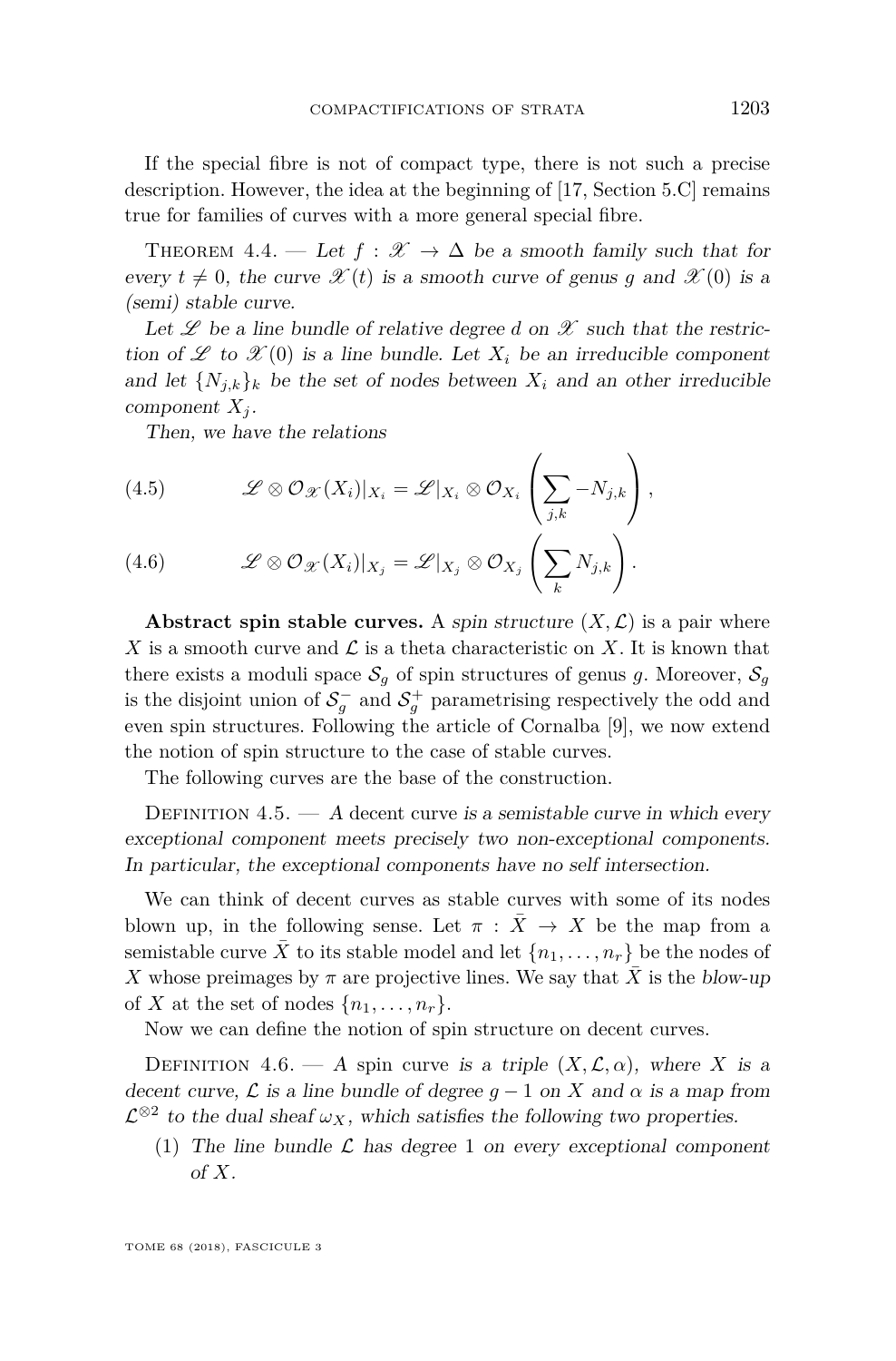(2) The map *α* is not zero at a general point of every non-exceptional component of *X*.

Now we explain why this is the right generalisation of the notion of smooth spin curves.

First of all it is easy to verify that for smooth curves, this definition coincides with the usual one, since  $\alpha$  is uniquely determined by  $\mathcal{L}$ .

Let X be a curve of compact type and  $\mathcal L$  a spin structure on it. It follows easily from the definition of spin structures that the restriction of  $\mathcal L$  to every irreducible component  $X_i$  of *X* of genus  $g \geq 1$  is a theta-characteristic on *X<sup>i</sup>* . But the sum of the degrees of these restrictions is the genus of *X* minus the number of irreducible components of *X*. To have a line bundle of degree  $g-1$ , the curve *X* has to be a decent curve with a projective line at every node.

An expected property of the notion of spin structure is that there exist  $2^{2g}$  isomorphism classes of spin structures on a given decent curve. However, there exist in general infinitely many non isomorphic line bundles  $\mathcal L$  satisfying the first part of Definition [4.6](#page-35-0) (this follows from the exact sequence  $(4.2)$ ). The morphism  $\alpha$  rigidifies this notion and the following proposition shows that it gives the right number of spin structure on a decent curve.

PROPOSITION 4.7 ([\[9,](#page-71-0) Paragraph 6]). — Let *X* be a stable curve, then the number of non isomorphic spin structures on (the set of decent curves stably equivalent to) *X* is  $2^{2g}$ . Moreover, the number of even ones is  $2^{g-1}(2^g + 1)$  and the number of odd ones is  $2^{g-1}(2^g - 1)$ .

Before recalling that all these properties are well behaved in families, we discuss a basic but typical example.

Example 4.8. — Let *X* be a curve of genus *g*, which is the union of  $X_1$ and  $X_2$  of genus *i* and  $g - i$  meeting at a unique point *N*.

Let us blow up *X* at *N* and denote by *E* the exceptional component. Let  $\mathcal L$  be a line bundle on  $\bar X$  such that  $\mathcal L|_{X_1}$  and  $\mathcal L|_{X_2}$  are theta characteristics on  $X_1$  and  $X_2$  respectively, and  $\mathcal{L}|_E = \mathcal{O}_E(1)$ . The degree of  $\mathcal L$  is  $g-1$ on  $\bar{X}$ . The morphism  $\alpha: \mathcal{L}^2 \to \omega_{\bar{X}}$  vanishes on *E* and is the isomorphism between  $\mathcal{L}_i^2$  and  $\omega_{X_i}$  on  $X_i$ .

Moreover, the spin structure  $\mathcal{L}$  is odd if the parities of  $\mathcal{L}|_{X_1}$  and  $\mathcal{L}|_{X_2}$ are distinct, and even otherwise.

Let  $\overline{S_g}$  be the moduli space of stable spin curves. It is a natural compactification which projects to  $\overline{\mathcal{M}}_q$ . Let us recall from [\[9\]](#page-71-0) some important properties of  $\overline{\mathcal{S}_q}$ .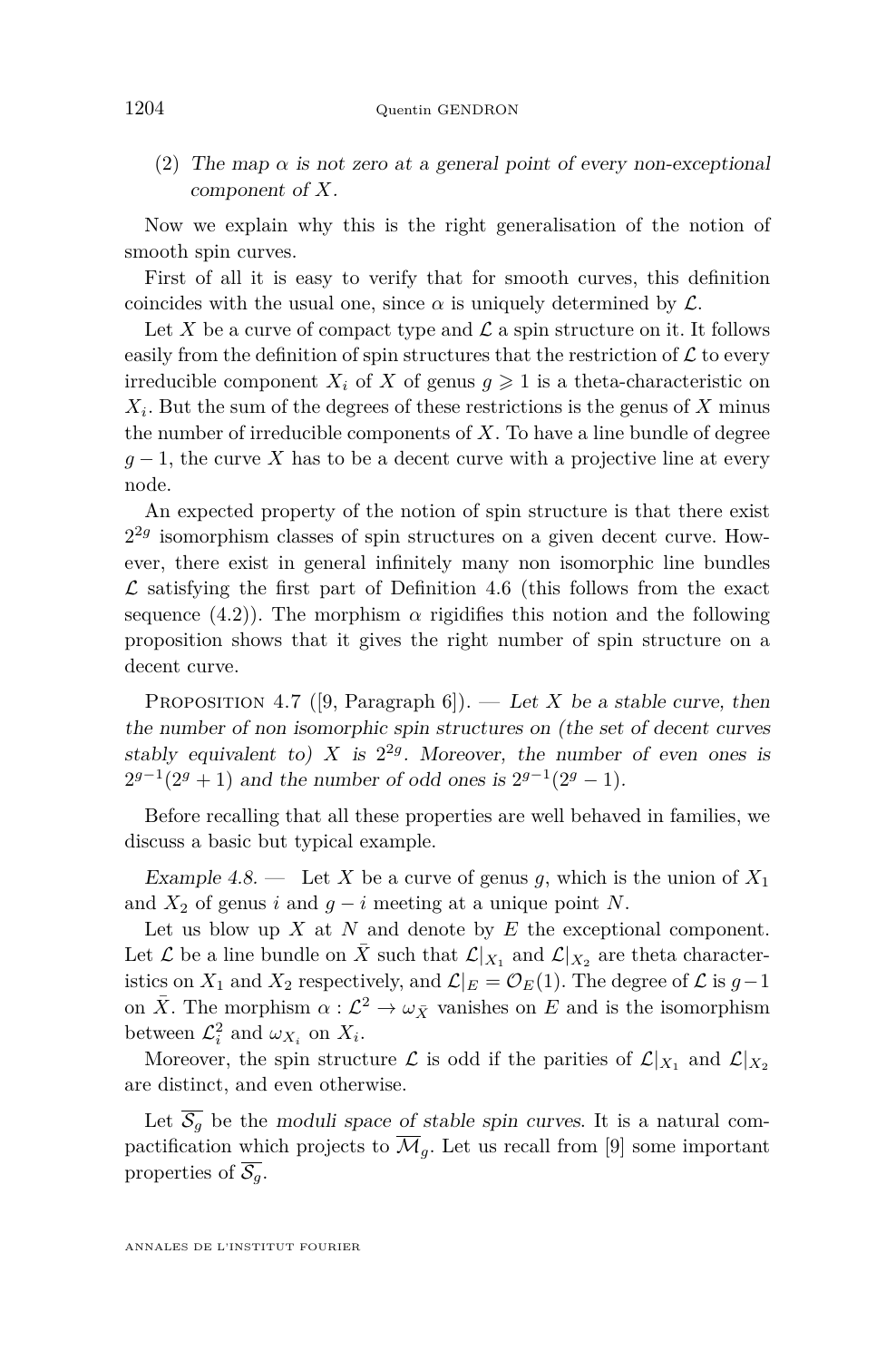<span id="page-37-0"></span>PROPOSITION 4.9 ([\[9,](#page-71-0) Proposition 5.2]). — The variety  $\overline{S_g}$  is normal, projective and is the disjoint union of the even part  $\overline{S_g}^+$  and the odd part  $\overline{\mathcal{S}_g}$ <sup>-</sup>. Moreover the forgetful map  $\pi : \overline{\mathcal{S}_g} \to \overline{\mathcal{M}}_g$  is a finite map.

In the rest of this section, we will not make the morphism  $\alpha$  precise and we will suppose that our spin structures are square roots of the canonical bundle.

**Spin structure associated to limit differentials on curves of compact type.** In this paragraph we compute the spin structure associated to a limit differential (see Definition [3.2\)](#page-14-0) on a curve of compact type which has only zeros and poles of even orders. But a limit differential of type  $(2l_1, \ldots, 2l_n)$  on a stable marked curve of compact type is determined, up to multiplication by constants, by the marked curve (see Proposition [3.20\)](#page-28-0). Hence the invariant that we will construct will only depend on the marked curve, and be well defined for the limit pointed differentials of compact type.

On a smooth curve  $X$ , we can associate a spin structure to an abelian differential with only even orders of zeros by

<span id="page-37-2"></span>
$$
(4.7) \varphi : \Omega \mathcal{M}_g(2l_1,\ldots,2l_n) \to \mathcal{S}_g; \ \ (X,\omega) \mapsto \left(X,\mathcal{L}_\omega := \mathcal{O}_X\left(\frac{1}{2}\operatorname{div}\left(\omega\right)\right)\right).
$$

We extend this definition to the case of limit differentials on curves of compact type.

<span id="page-37-1"></span>DEFINITION 4.10. — Let  $(X, \omega, Z_1, \ldots, Z_n)$  be a limit differential in the closure of the stratum  $\Omega \mathcal{M}_{g,\{n\}}^{\text{inc}}(2l_1,\ldots,2l_n)$ . Let  $\pi : \bar{X} \to X$  be the blowup of *X* at every node of *X*. Then the spin structure  $\mathcal{L}_{\omega}$  associated to  $\omega$  is defined by the following restrictions on *X*¯.

- If *E* is an exceptional component of  $\overline{X}$ , then  $\mathcal{L}_{\omega}|_E = \mathcal{O}_E(1)$ .
- If  $X_i$  is an irreducible component of  $X$ , then  $\mathcal{L}_{\omega}|_{X_i} = \mathcal{O}_{X_i}(\frac{1}{2} \operatorname{div}(\omega)).$

We now verify that the line bundle  $\mathcal{L}_{\omega}$  associated to  $\omega$  is indeed a spin structure in the sense of Definition [4.6.](#page-35-0)

Proof. — Let  $X_i$  be an irreducible component of X. The line bundle  $\mathcal{L}_{\omega}|_{X_i}$  is by definition a square root of the canonical bundle of  $X_i$ . It remains to check that the degree of  $\mathcal{L}_{\omega}$  is  $g-1$ . We denote by  $\mathcal{N}_{e} \subset \mathcal{N}_{X}$  the subset of nodes of *X* which have been blown up to give the decent curve. At each node  $N_1 \sim N_2$ , the compatibility condition [\(3.2\)](#page-15-0)  $\deg_{N_1}(\omega) + \deg_{N_2}(\omega) = -2$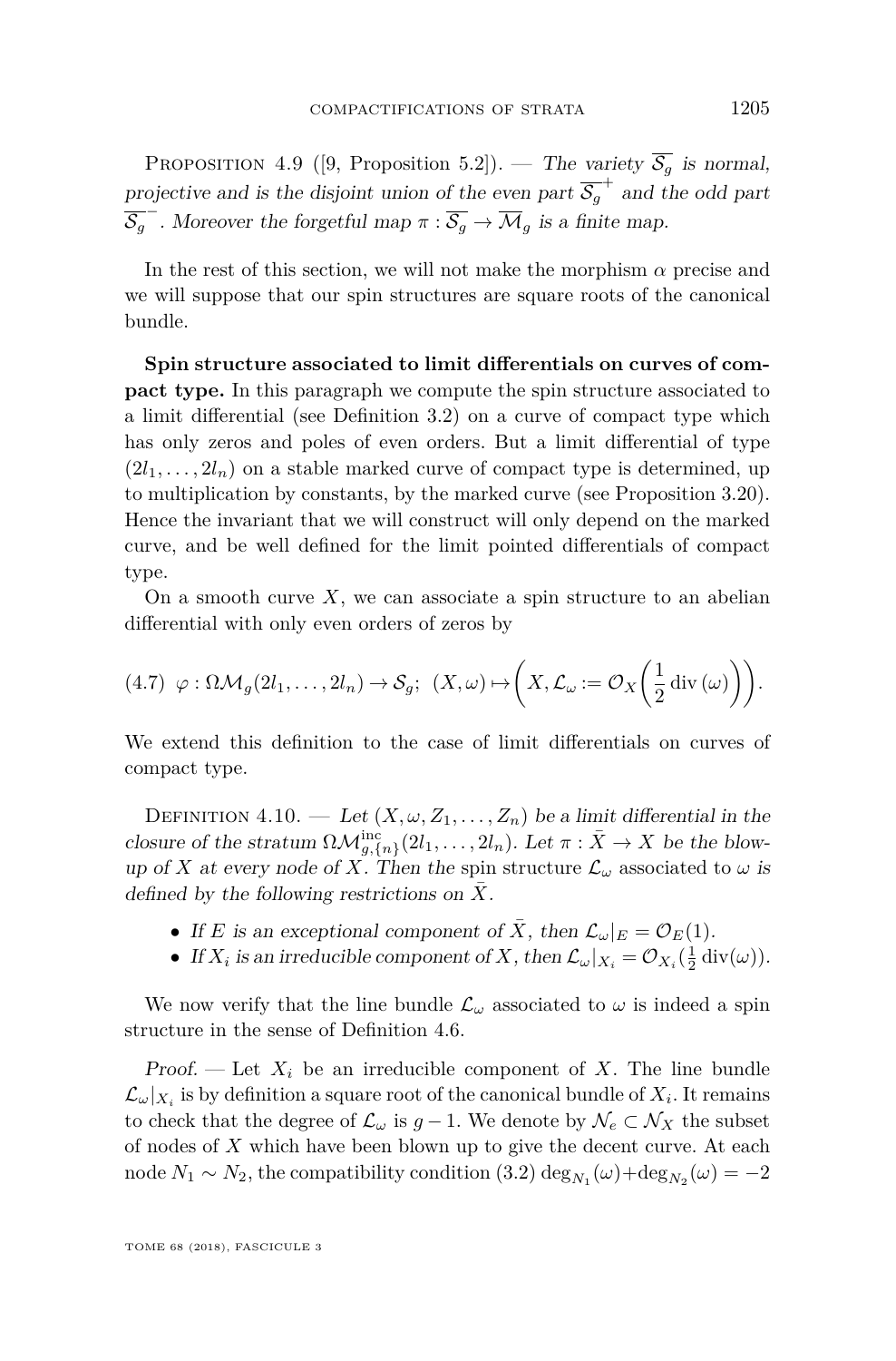implies that

$$
\deg(\mathcal{L}_{\omega}) = \sum_{X_i \in \mathfrak{Irr}(X)} \deg(\mathcal{L}_{\omega}|_{X_i}) + \# \mathcal{N}_e
$$

$$
= g - 1 - \# \mathcal{N}_X + \# \mathcal{N}_e.
$$

It follows from this equation that  $deg(\mathcal{L}_\omega) = g - 1$  if and only if every node of  $X$  is blown up.

Of course, this notion can only be useful if it behaves well in families. This is the content of the following lemma.

<span id="page-38-1"></span>LEMMA 4.11. — Let  $(f : \mathscr{X} \to \Delta^*, \mathscr{W}, \mathscr{Z}_1, \ldots, \mathscr{Z}_n)$  be a family of pointed differentials in  $\Omega \mathcal{M}^{\text{inc}}_{g,\{n\}}(2l_1,\ldots,2l_n)$  and  $(f: \mathscr{X} \to \Delta^*, \mathcal{L}_{\mathscr{W}} \to \mathscr{X})$ be the associated family of theta characteristics inside  $S_q$ . If the stable limit of  $\mathscr X$  is of compact type, then the spin structure associated to the pointed limit differentials of this family coincides with the restriction to the special curve of the completion of  $\mathcal{L}_{\mathcal{W}}$  inside  $\overline{\mathcal{S}_{q}}$ .

Proof. — Let  $(\mathscr{X}, \mathscr{W}, \mathscr{Z}_1, \ldots, \mathscr{Z}_n)$  be a family of pointed differentials inside the stratum  $\Omega \mathcal{M}_{g,\{n\}}^{\text{inc}}(2l_1,\ldots,2l_n)$ , and  $(X,\omega,Z_1,\ldots,Z_n)$  be its limit differential. Above ∆<sup>∗</sup> , the associated theta characteristics are given by the bundle  $\mathcal{O}_{\mathcal{X}}(\frac{1}{2}\mathrm{div}(\mathcal{W}))$ . Let us remark that according to Proposition [4.9,](#page-37-0) there exists an extension of  $\mathcal L$  above the decent curve  $X$  in such a way that  $\mathcal{L}|_{\bar{Y}}$  is a spin structure on  $\bar{X}$ . By Theorem [4.3,](#page-34-0) there exists only one such an extension. Since the line bundle defined in Definition [4.10](#page-37-1) is such extension, this concludes the proof.

A direct application of this result, is the fact that the incidence variety compactifications of the even and odd components of  $\Omega \mathcal{M}_{g,\{n\}}^{\text{inc}}(2l_1,\ldots,2l_n)$ remain disjoint above the set of curves of compact type.

<span id="page-38-0"></span>THEOREM 4.12. — Let  $n \geq 3$  and  $(X, \omega, Z_1, \ldots, Z_n)$  be a stable differential of compact type in the incidence variety  $\Omega \overline{\mathcal{M}}_{q,\zeta}^{\text{inc}}$  $\sum_{g,\{n\}}^{n} (2l_1,\ldots, 2l_n).$ Then the parity of the spin structure  $\mathcal{L}_{\omega}$  associated to  $(X, \omega, Z_1, \ldots, Z_n)$ is  $\epsilon$  if and only if  $(X, \omega, Z_1, \ldots, Z_n)$  is in the connected component  $\Omega\overline{\mathcal M}_{a,\ell}^\mathrm{inc}$  $g,\{n\}$   $(2l_1,\ldots, 2l_n)^{\epsilon}$ .

Let us remark that Theorem [4.12](#page-38-0) remains true with minor modifications even for  $n \leq 2$  zeros. But the fact that in these cases the strata contain three connected components complicates the statement.

Proof. — By Proposition [3.20,](#page-28-0) we can associated a unique (up to multiplicative constants) limit differential to  $(X, \omega, Z_1, \ldots, Z_n)$ . By Lemma [4.11,](#page-38-1) this limit differential has parity  $\epsilon$  if and only if it lies in the closure of  $\Omega \mathcal{M}_{g,\{n\}}^{\mathrm{inc}}(2l_1,\ldots,2l_n)^{\epsilon}$ .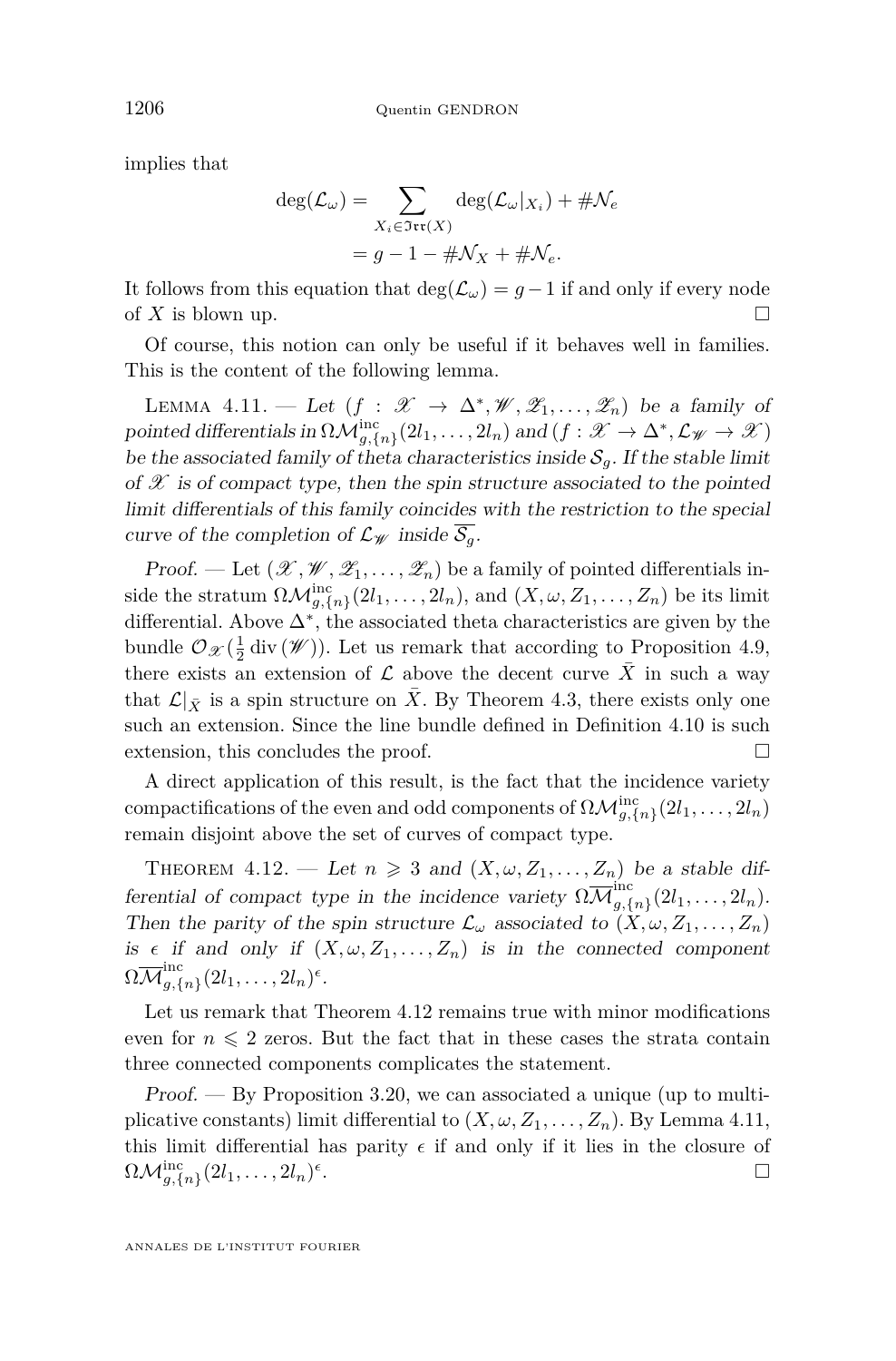Let us conclude this paragraph by describing the spin structures associated to the limit differentials of the minimal strata above the generic curves of  $\delta_i$  for  $i \geqslant 1$ .

PROPOSITION 4.13. — Let  $X := X_1 \cup X_2 / N_1 \sim N_2$  be a curve in  $\delta_i$  and let *X* := *X*<sub>1</sub> ∪ *E* ∪ *X*<sub>2</sub> the blow-up of *X* at the node.

The spin structure  $\mathcal L$  associated to the limit differential  $(X, \omega, Z)$  in the boundary of the minimal stratum is given by

$$
(4.8) \quad \mathcal{L}|_{X_i} = \mathcal{O}_{X_i}((g-1)Z - g_jN_i), \quad \mathcal{L}|_{X_j} = \mathcal{O}_{X_j}((g_j-1)N_j),
$$

$$
\mathcal{L}|_E = \mathcal{O}_E(1),
$$

where  $(i, j) = (1, 2)$  or  $(i, j) = (2, 1)$ .

Proof. — The fact that the point *Z* is not contained in *E* has been proved in Corollary [3.11.](#page-20-0) So we can suppose that  $Z \in X_1$ . Then  $\omega$  is a limit differential with a zero of order  $2g - 2$  at *Z*, if it has a pole of order 2 $g_2$  at  $N_1$ . But by Theorem [3.17](#page-24-0) the form  $\omega$  has a zero of order 2 $g_2-2$  at  $N_2$ . The description of the restrictions of  $\mathcal L$  is now given in Definition [4.10.](#page-37-1)  $\Box$ 

## **4.2. Irreducible Pointed Differentials**

The main purpose of this paragraph is to extend the Arf invariant to the set of irreducible marked curves (see Definition [4.17\)](#page-41-0). This implies that the incidence variety compactifications of the even and odd connected components of every strata remain disjoint above this locus of curves (see Theorem [4.19\)](#page-41-1).

We first recall some basic facts about the Arf invariant of abelian differentials. It was first investigated in [\[19\]](#page-71-1) (see also [\[27\]](#page-72-0)).

Through this paragraph, we will use the following notations. The pair  $(X, \omega)$  denotes an abelian differential or an irreducible stable differential with simple poles at every node. For a smooth simple closed path  $\gamma$ :  $[0, 1] \rightarrow X$ , we denote by

$$
G(\gamma):[0,1]\to S^1
$$

the *Gauss map* associated to  $\gamma$  by the differential  $\omega$  and by

$$
Ind(\gamma) := deg(G(\gamma)) \mod 2
$$

the *index* of  $\gamma$ .

TOME 68 (2018), FASCICULE 3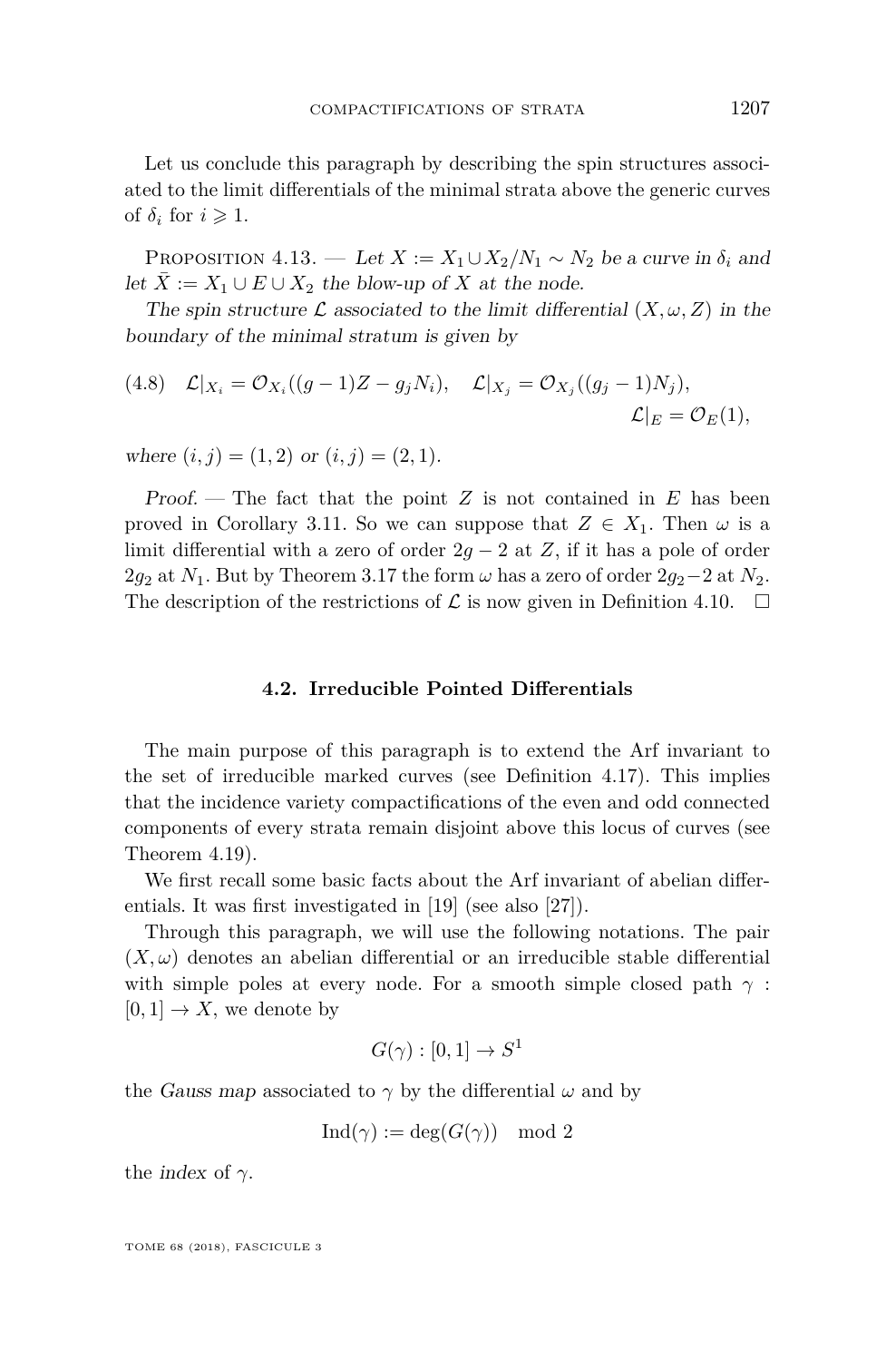DEFINITION 4.14. — Let  $(X, \omega)$  be a holomorphic abelian differential of genus *g* and let  $(a_1, \ldots, a_q, b_1, \ldots, b_q)$  be a symplectic basis of  $H_1(X, \mathbb{Z})$ composed by smooth and simple curves which miss the zeros of *ω*. The Arf invariant of  $(X, \omega)$  is

(4.9) 
$$
\operatorname{Arf}(X,\omega) := \sum_{i=1}^{g} (\operatorname{Ind}(a_i) + 1)(\operatorname{Ind}(b_i) + 1) \mod 2.
$$

Johnson has shown that for every differential in  $\Omega \mathcal{M}_q(2l_1, \ldots, 2l_n)$ , the Arf invariant is independent of the choice of the symplectic basis. Moreover, he showed that the Arf invariant coincides with the parity of the theta characteristic associated to the differential  $\omega$  (see Equation [\(4.7\)](#page-37-2)).

We now generalise the Arf invariant in the case of irreducible pointed stable differentials. Note that such differentials have only poles of order one at every node.

First we define the set of curves which generalises the symplectic basis. Let us recall that the normalisation of a nodal curve *X* is denoted by  $\nu: X \to X$  and the preimages of a node  $N_i$  by  $\nu$  are denoted by  $N_{i,1}$  and *Ni,*2.

DEFINITION 4.15. — Let *X* be an irreducible stable curve of genus *g* with *k* nodes denoted by  $N_1, \ldots, N_k$ . An admissible symplectic system of curves  $(a_1, \ldots, a_g, b_1, \ldots, b_g)$  on *X* is an ordered set of simple smooth curves on *X* satisfying the three following properties.

- (1) The curves  $(\nu^* a_{k+1}, \ldots, \nu^* a_g, \nu^* b_{k+1}, \ldots, \nu^* b_g)$  form a basis of  $H_1(\widetilde{X}, \mathbb{Z})$ .
- (2) For every  $i, j \in \{1, \ldots, g\}$  we have

$$
a_i \cdot b_j = \delta_{ij}, \quad a_i \cdot a_j = 0, \text{ and } b_i \cdot b_j = 0.
$$

(3) For  $i \le k$ , we have  $\nu^* a_i(0) = N_{i,1}$ ,  $\nu^* a_i(1) = N_{i,2}$  and the limits

$$
\lim_{t \to 0} \frac{\partial \nu^* a_i}{\partial t}(t) \quad \text{and} \quad \lim_{t \to 1} \frac{\partial \nu^* a_i}{\partial t}(t)
$$

exist.

The curve  $a_i$  is called an admissible path of the node  $N_i$ .

Note that an admissible symplectic system of curves on a smooth curve *X* is a symplectic basis of  $H_1(X, \mathbb{Z})$ .

We now describe the behaviour of the Gauss map of the admissible paths.

ANNALES DE L'INSTITUT FOURIER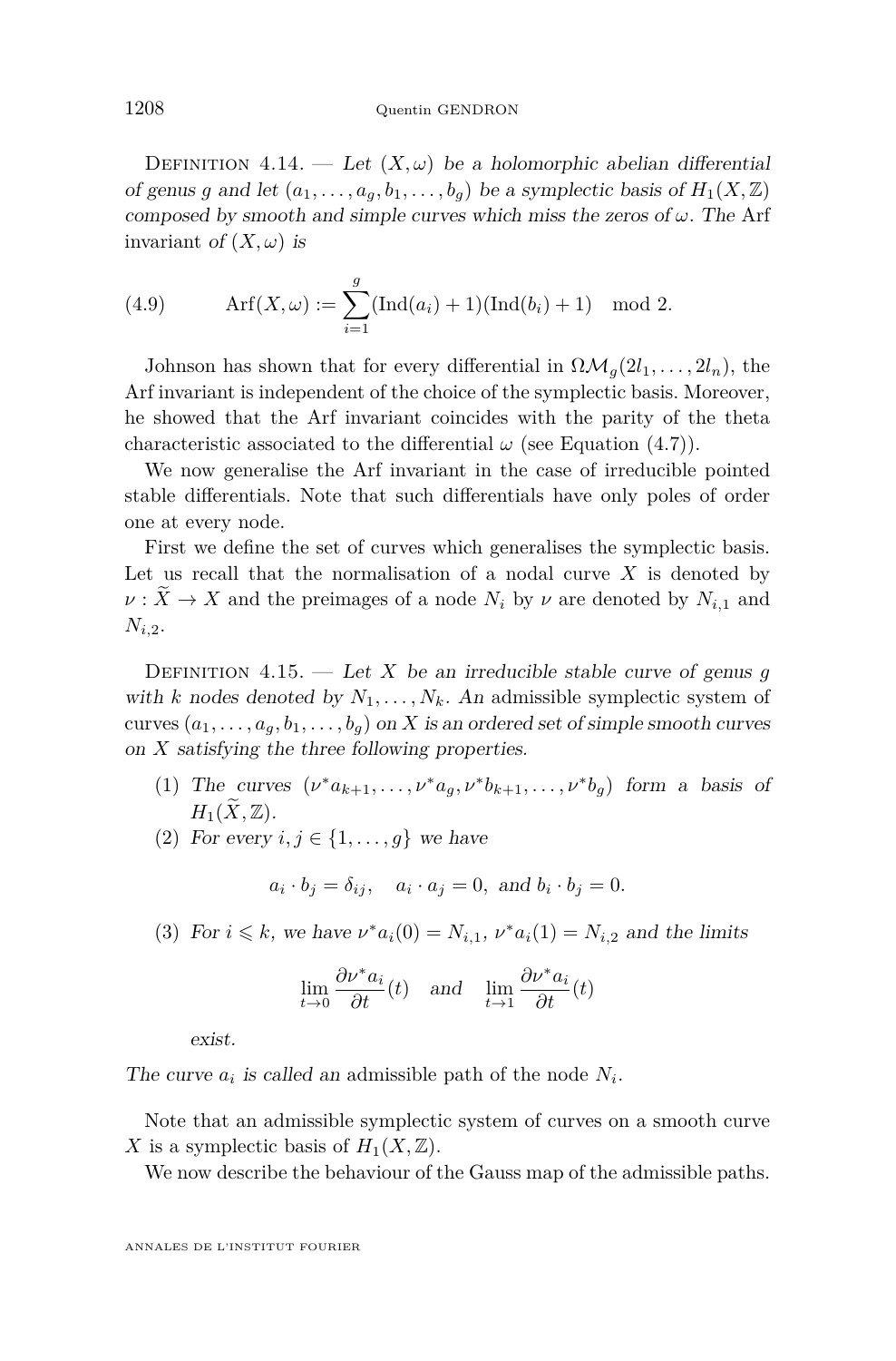<span id="page-41-2"></span>LEMMA 4.16. — Let  $(X, \omega)$  be an irreducible stable differential with only meromorphic nodes, let  $N_0$  be a node of X and let  $\gamma$  be an admissible path for  $N_0$ . Then, the limits

$$
\lim_{t \to 0} G(\gamma)(t) \quad \text{and} \quad \lim_{t \to 1} G(\gamma)(t)
$$

exist and coincide with the direction of the flat cylinder associated to  $N_0$ .

Proof. — Since the Gauss map of a smooth path is continuous, there exist limits of  $G(\gamma)(t)$  for  $t \to 0$  and  $t \to 1$ . Since the tangent vector of  $\gamma$ has a limit, the path cannot turn around the node infinitely many times. This implies that the limit for the Gauss map is the direction of the flat cylinder associated to this node.

Lemma [4.16](#page-41-2) allows us to define the index of the paths intersecting the nodes in an admissible system of curves.

<span id="page-41-0"></span>DEFINITION 4.17. — Let  $(X, \omega)$  be an irreducible stable differential with meromorphic nodes,  $N_0$  be a node of X and  $\gamma$  be an admissible path for  $N_0$ .

The index of  $\gamma$  is

$$
Ind(\gamma) := deg(G(\gamma)) \mod 2.
$$

We can now extend the notion of Arf invariant.

DEFINITION 4.18. — Let  $(X, \omega)$  be a stable differential such that *X* is irreducible and  $\omega$  has a simple pole at every node of *X*. Let  $(a_1, \ldots, a_g)$  $b_1, \ldots, b_q$  be an admissible symplectic system of curves for  $(X, \omega)$ .

The generalised Arf invariant of  $(X, \omega)$  is

(4.10) 
$$
\operatorname{Arf}(X,\omega) := \sum_{i=1}^{g} (\operatorname{Ind}(a_i) + 1)(\operatorname{Ind}(b_i) + 1) \mod 2.
$$

We show that the generalised Arf invariant does not depend on the choice of the admissible system.

<span id="page-41-1"></span>THEOREM  $4.19.$  — Let  $(X, \omega, Z_1, \ldots, Z_n) \in \Omega \overline{\mathcal{M}}_{q,\{1\}}^{\text{inc}}$  $\sum_{g,\{n\}}^{n} (2d_1, \ldots, 2d_n)$  be a stable differential such that *X* is irreducible with *k* nodes  $N_1, \ldots, N_k$ . Then the generalised Arf invariant only depends on  $\omega$  and  $\text{Arf}(X, \omega) = \epsilon$  if and only if  $(X, \omega)$  is in the closure of a component of  $\Omega \mathcal{M}_q(2d_1, \ldots, 2d_n)$ with associated spin structure of parity  $\epsilon$ .

We prove the result by recurrence on the number of nodes. The main tool for the recurrence step is the Plumbing cylinder construction of Section [3](#page-12-0) (see in particular Theorem [3.17\)](#page-24-0).

TOME 68 (2018), FASCICULE 3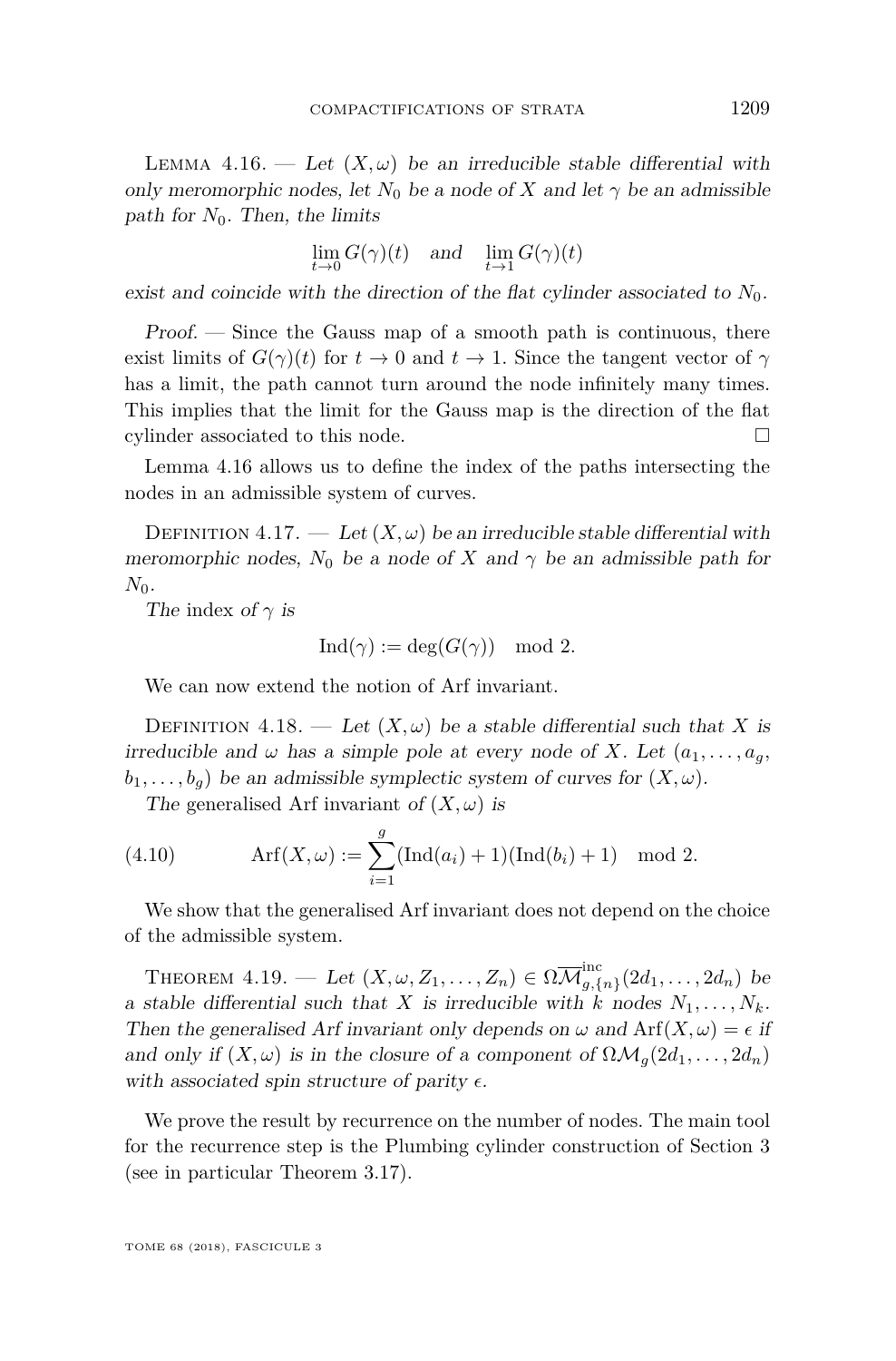Proof. — If *X* has no nodes, then the generalised Arf invariant of *X* coincides with the usual Arf invariant. This implies the result for a smooth differential.

Let us suppose that Theorem [4.19](#page-41-1) has been proved in the case of  $k-1$ nodes and let  $(X, \omega, Z_1, \ldots, Z_n)$  be a differential with *k* nodes satisfying the hypothesis of Theorem [4.19.](#page-41-1) Let  $(a_1, \ldots, a_q, b_1, \ldots, b_q)$  be an admissible symplectic system for  $(X, \omega)$ .

Let *V* and *W* be neighbourhoods of  $N_{k,1}$  and  $N_{k,2}$  respectively, such that  $U := V \cup W$  and  $\omega|_U$  satisfy the hypothesis of the classical plumbing (Lemma [3.13\)](#page-21-0). Without loss of generality, we can suppose that  $U \cap a_i = \emptyset$ for all  $i \neq k$  and  $U \cap b_j = \emptyset$  for all  $j \in \{1, ..., g\}$ . Moreover, let  $\theta_k$  be the direction of the cylinders associated to  $\omega$  at  $N_k$ . We can suppose that  $G(a_k)(t)$  is in the interval  $]\theta_k - \frac{\pi}{4}, \theta_k + \frac{\pi}{4}[\text{ for every } t \text{ such that } a_k(t) \in U.$ In particular, the path *a<sup>k</sup>* meets only once the boundaries of *V* and *W*.

Since  $(X, \omega, Z_1, \ldots, Z_n)$  satisfies the hypotheses of Lemma [3.13,](#page-21-0) we can smooth this differential. In particular, the set *U* is replaced by a flat cylinder  $U'$  and  $a_k$  by any simple closed smooth curve which coincide with  $a_k$ outside of  $U'$ .

By induction, the generalised Arf invariant is well defined on this curve. In particular, it does not depend on the chose of  $a_k$ . Hence it remains to show that the index of every curve in the new admissible symplectic system coincide with the index of the corresponding curve in the old admissible system. The indices of every curve distinct from  $a_k$  are clearly invariant under the plumbing cylinder construction. It remains to show that the index of  $a_k$  and  $\widetilde{a_k}$  coincide. But we can choose  $\widetilde{a_k}$  such that in *U'* the Gauss map satisfies  $G(\widetilde{a_k})(t) \in \left] \theta - \frac{\pi}{2}, \theta + \frac{\pi}{2} \right[$ . In particular, it is clear that the index of  $\widetilde{a_k}$  coincides with the index of  $a_k$ .

This shows that the generalised Arf invariant is a well defined invariant of  $(X, \omega)$  and coincides with the Arf invariant of any partial smoothing of  $(X, \omega)$  at a node. By induction these smoothings are in the closure of a component of  $\Omega \mathcal{M}_q(2d_1, \ldots, 2d_n)$  with associated theta characteristic of parity  $\epsilon$ .

## **5. Kodaira Dimension of Some Strata of** PΩM*<sup>g</sup>*

In this section, we compute the Kodaira dimension of some strata of  $\mathbb{P}\Omega\mathcal{M}_q$ . We show in Theorem [5.10](#page-51-0) that the strata which "impose few conditions on the differentials" (see the theorem loc. cit. for a precise definition)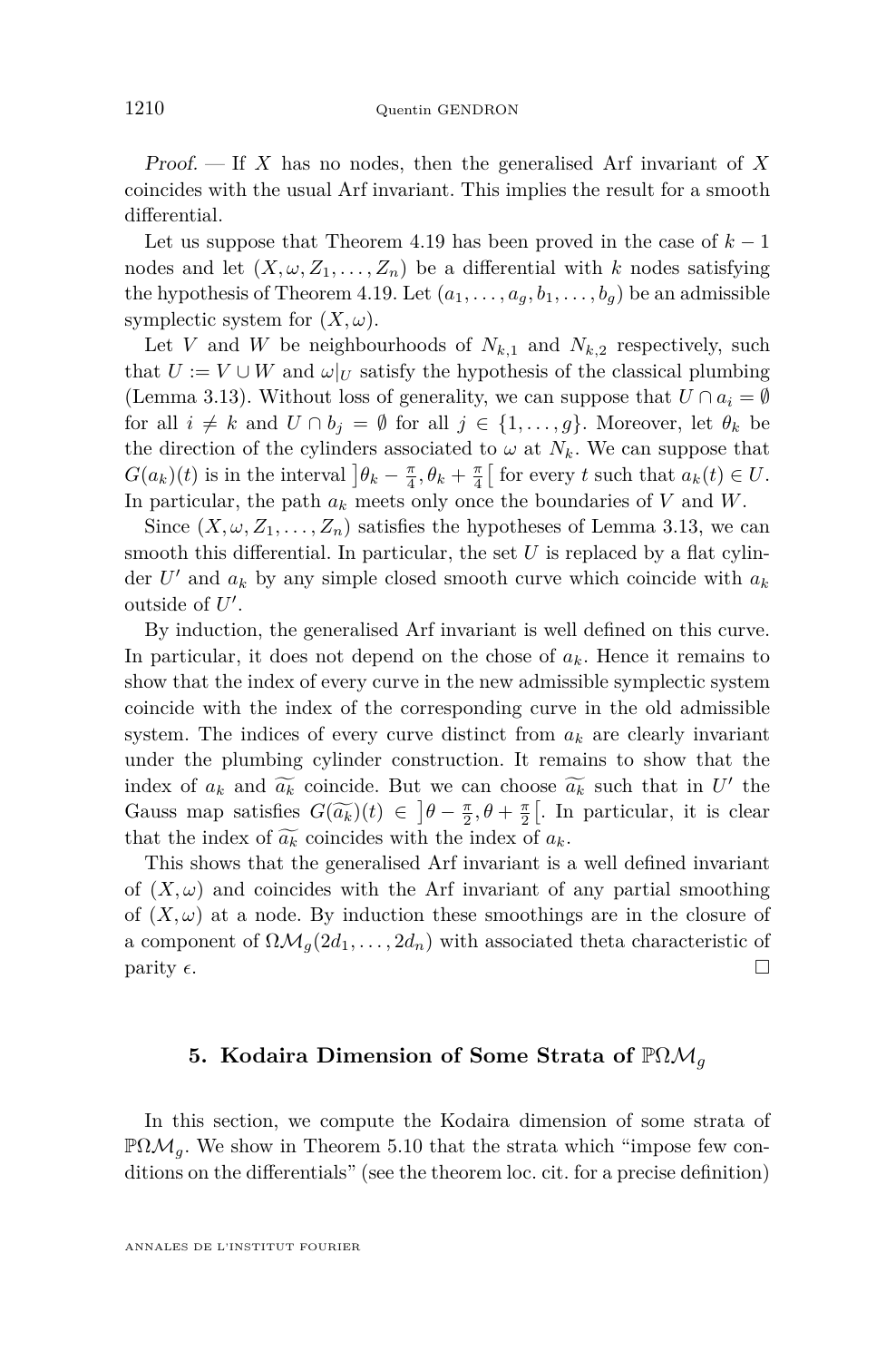have negative Kodaira dimension. In Theorem [5.7,](#page-45-0) we compute the dimension of the projection of every connected component of every stratum of  $\Omega \mathcal{M}_g$  to  $\mathcal{M}_g$ . This result implies that the strata  $\mathbb{P}\Omega \mathcal{M}_g(k_1,\ldots,k_{g-1})$  different from  $\mathbb{P}\Omega\mathcal{M}_g^{\text{even}}(2,\ldots,2)$  are of general type when  $\mathcal{M}_g$  is of general type (see Theorem [5.4\)](#page-44-0).

The end of this section is devoted to the computation of the Kodaira dimension of other strata. In Proposition [5.13,](#page-53-0) we show that the stratum  $\mathbb{P}\Omega\mathcal{M}_g(g-1,1,\ldots,1)$  is of general type when  $\mathcal{M}_g$  is of general type. We give in Proposition [5.14](#page-53-1) the Kodaira dimension of the connected components  $\mathbb{P}\Omega\mathcal{M}_g^{\text{hyp}}(g-1,g-1)$ . Moreover, we give the Kodaira dimension of every odd (see Corollary [5.17\)](#page-54-0) and every even (see Proposition [5.15\)](#page-53-2) component of  $\mathbb{P}\Omega\mathcal{M}_q(2,\ldots,2)$ .

**Generalities.** We first recall the definition of the Kodaira dimension of complex varieties *Y* following [\[25\]](#page-72-1). The (complex) dimension of *Y* will be denoted by dim *Y* .

DEFINITION  $5.1.$  — Let *Y* be a smooth irreducible compact complex variety. The Kodaira dimension  $\kappa(Y)$  of *Y* is

(5.1) 
$$
\kappa(Y) = \begin{cases}\n-\infty, & \text{if } H^0(Y, mK_Y) = 0 \text{ for all } m \ge 0 \\
\min\left\{n \in \mathbb{N} \cup \{0\} : \frac{h^0(Y, mK_Y)}{m^n} \text{ is bounded}\right\}, & \text{otherwise}\n\end{cases}
$$

The variety *Y* is of general type if  $\kappa(Y) = \dim(Y)$ .

Since we will be mainly interested in singular non-compact varieties, we extend the notion of Kodaira dimension to singular and non-compact varieties. If *Y* is a singular compact complex variety, then its Kodaira dimension  $\kappa(Y)$  is the Kodaira dimension of any non-singular model of *Y*. If *Y* is a non-compact complex variety, then its Kodaira dimension  $\kappa(Y)$  is the Kodaira dimension of any non singular model of any compactification of *Y* . Let us remark that, as the Kodaira dimension is a birational invariant, the two preceding definitions make sense.

The Kodaira dimension of a given complex variety *Y* is in general difficult to compute. On the other hand it is easily proved that  $\kappa(Y_1 \times Y_2) = \kappa(Y_1) +$  $\kappa(Y_2)$ . One could hope that a similar statement holds for more general fibre spaces and for maps  $\pi : Y \to Z$  which behave like bundle maps. This is what we explain now.

The first important notion is the one of fibre space of complex varieties. This is a proper and surjective morphism  $\pi : Y \to Z$  of reduced analytic spaces such that the general fibre of  $\pi$  is connected. Moreover, a meromorphic mapping  $\varphi: Y \to Z$  is generically surjective or dominant if the image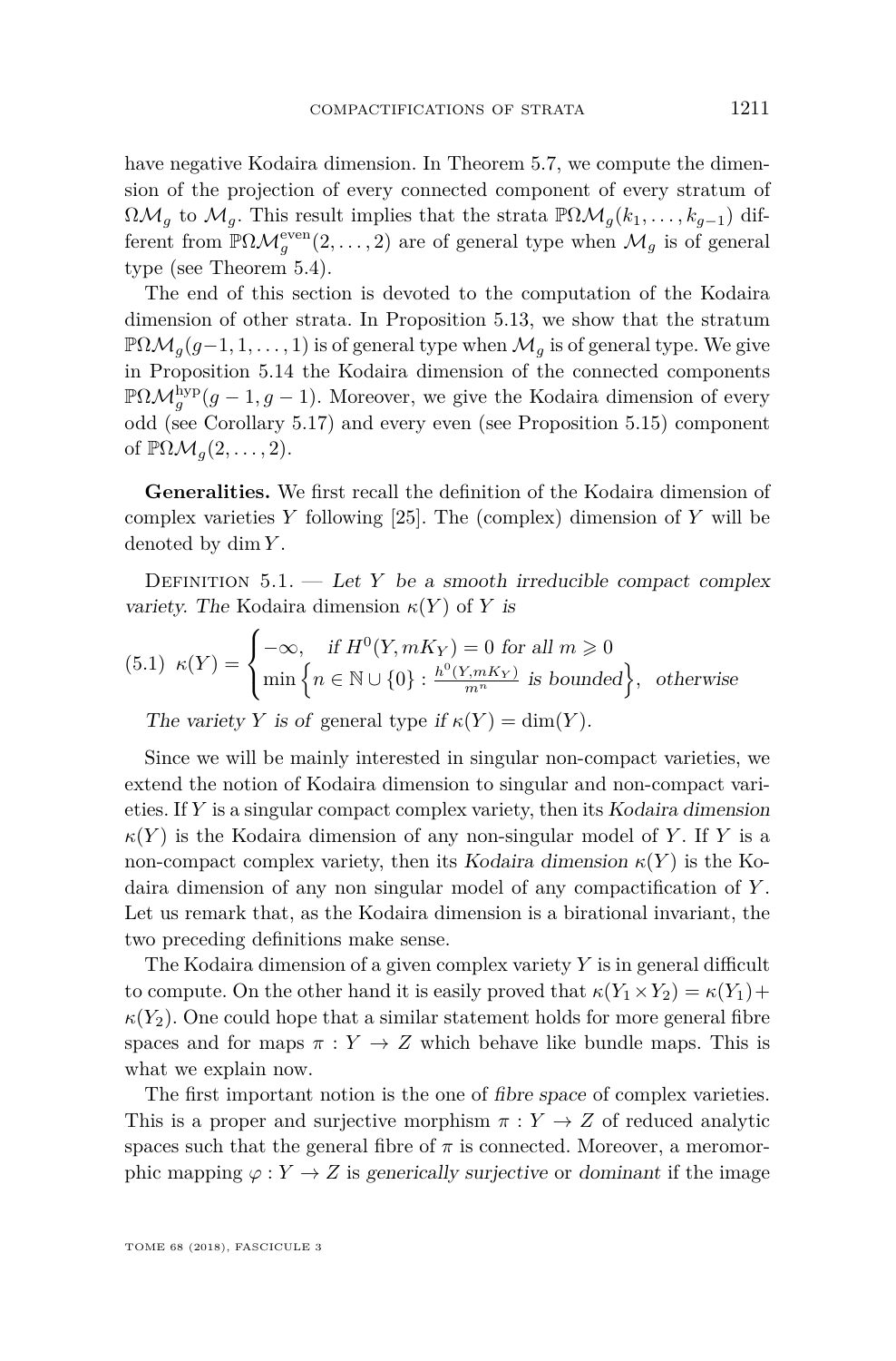of  $\varphi$  is dense in *Z*. A fibre space  $\pi : Y \to Z$  is uniruled if a generic fibre  $Y_z$ of  $\pi$  is a projective line. If a space is uniruled, then its Kodaira dimension is negative.

It is well known that the Kodaira dimension of a fibre space can not be larger than the Kodaira dimension of the base plus the Kodaira dimension of a generic fibre (see [\[25,](#page-72-1) Theorem 6.12]).

<span id="page-44-1"></span>THEOREM 5.2. — Let  $\pi: Y \to Z$  be a fibre space of complex varieties. There exists an open dense set  $V \subset Z$  such that for any point  $z \in V$  the inequality

(5.2) 
$$
\kappa(Y) \leq \dim(Z) + \kappa(\pi^{-1}(z))
$$

holds.

In particular, if the Kodaira dimension of a generic fibre or of the basis of a fibre space is negative, then the total space has negative Kodaira dimension.

A very important open problem is to determine the best lower bound in the preceding settings.

CONJECTURE 5.3 (Iitaka (or  $C_n$ ) conjecture). — Let  $\pi : Y \to Z$  be a fibre space of an *n*-dimensional algebraic manifold *Y* over an algebraic manifold *Z*. Then we have

(5.3) 
$$
\kappa(Y) \geqslant \kappa(Z) + \kappa(Y_z),
$$

for a generic fibre  $Y_z := \pi^{-1}(z)$ .

Even though the conjecture is known to be false in general (see [\[25,](#page-72-1) Remark 15.3]), it holds in very important cases. The first one is when  $\pi: Y \to Z$  is a generically surjective map of complex varieties of the same dimension (see [\[25,](#page-72-1) Theorem 6.10]).

<span id="page-44-0"></span>THEOREM 5.4. — Let  $\pi : Y \to Z$  be a generically surjective meromorphic mapping of complex varieties such that dim  $Y = \dim Z$ . Then we have the inequality

(5.4) 
$$
\kappa(Y) \geqslant \kappa(Z).
$$

The second important case of this conjecture has been proved by Viehweg. He proved that the Iitaka conjecture holds as soon as *Z* is of general type.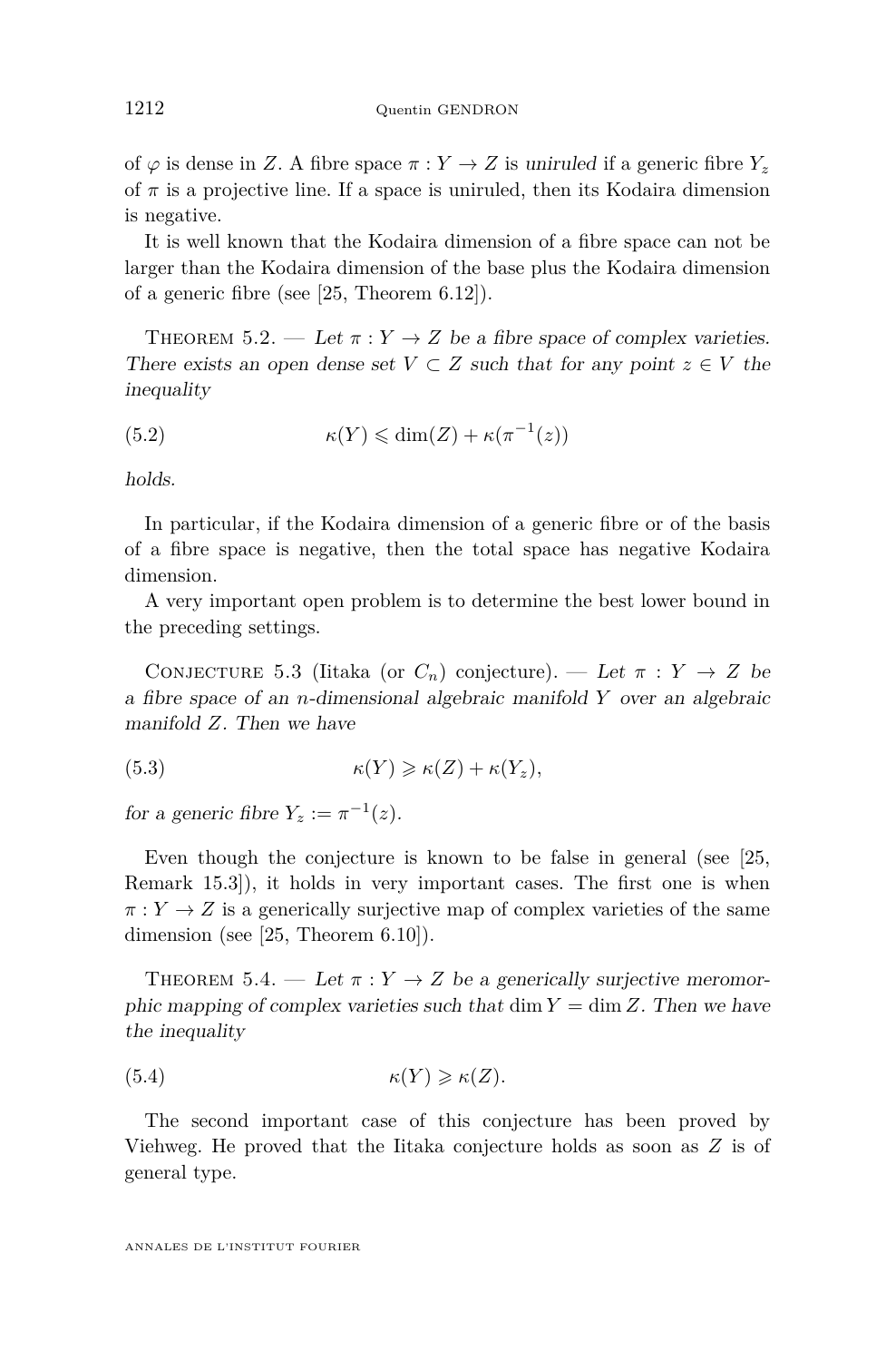<span id="page-45-1"></span>THEOREM 5.5 ([\[26\]](#page-72-2)). — Let  $\pi : Y \rightarrow Z$  be a generically surjective meromorphic mapping of complex varieties such that  $\kappa(Z) = \dim Z$ . Then we have the inequality

(5.5) 
$$
\kappa(Y) \geqslant \kappa(Z) + \kappa(Y_z),
$$

for a generic fibre  $Y_z := \pi^{-1}(z)$ .

**The strata of**  $\mathbb{P}\Omega\mathcal{M}_q$ **. The rest of this section is devoted to the com**putation of the Kodaira dimension of several strata of the moduli space of abelian differentials.

Let us first remark that the Kodaira dimension of the principal stratum follows directly from Theorem [5.2.](#page-44-1)

Proposition 5.6. — The Kodaira dimension of the moduli spaces  $\mathbb{P}\Omega\mathcal{M}_q$  and the principal strata  $\mathbb{P}\Omega\mathcal{M}_q(1,\ldots,1)$  is  $-\infty$ .

Proof. — Since  $\mathbb{P}\Omega\overline{\mathcal{M}}_g \to \overline{\mathcal{M}}_g$  is a bundle with fibre  $\mathbb{P}^{g-1}$ , the result follows from Theorem [5.2.](#page-44-1) Since the closure of the principal stratum is  $\mathbb{P}\Omega\mathcal{M}_q$ , this implies the result for the principal stratum.

In order to apply the Theorem of Iitaka–Viehweg, we have to determine for which strata the forgetful map  $\pi : \Omega \mathcal{M}_q \to \mathcal{M}_q$  is generically surjective. In fact, we compute the dimension of the image of every connected component of the strata of  $\Omega \mathcal{M}_q$  via the forgetful map. This theorem greatly generalises a previous result of Chen (see [\[7,](#page-71-2) Proposition 4.1]).

<span id="page-45-0"></span>THEOREM 5.7. — Let  $q \geq 2$  and S be a connected component of  $\Omega \mathcal{M}_g(k_1,\ldots,k_n)$ . The dimension  $d_{\pi(S)}$  of the projection of *S* by the forgetful map  $\pi : \Omega \mathcal{M}_g \to \mathcal{M}_g$  is

(5.6) 
$$
d_{\pi(S)} = \begin{cases} 2g - 1, & \text{if } S = \Omega \mathcal{M}_g(2d, 2d)^{\text{hyp}}; \\ 3g - 4, & \text{if } S = \Omega \mathcal{M}_g(2, ..., 2)^{\text{even}}; \\ 2g - 2 + n, & \text{if } n < g - 1 \text{ and } S \neq \Omega \mathcal{M}_g(2d, 2d)^{\text{hyp}}; \\ 3g - 3, & \text{if } n \geq g - 1 \text{ and } S \neq \Omega \mathcal{M}_g(2, ..., 2)^{\text{even}}. \end{cases}
$$

This theorem is proved by degeneration. The main ingredients are the plumbing cylinder construction of Section [3,](#page-12-0) the explicit description of the spin structures on the curves of compact type (see Section [4\)](#page-32-0) and the local parametrisation of  $\mathcal{M}_q$  given by [\[1,](#page-71-3) Theorem 3.17].

Before proving the theorem let us introduce the main type of stable curve that we use in the proof.

TOME 68 (2018), FASCICULE 3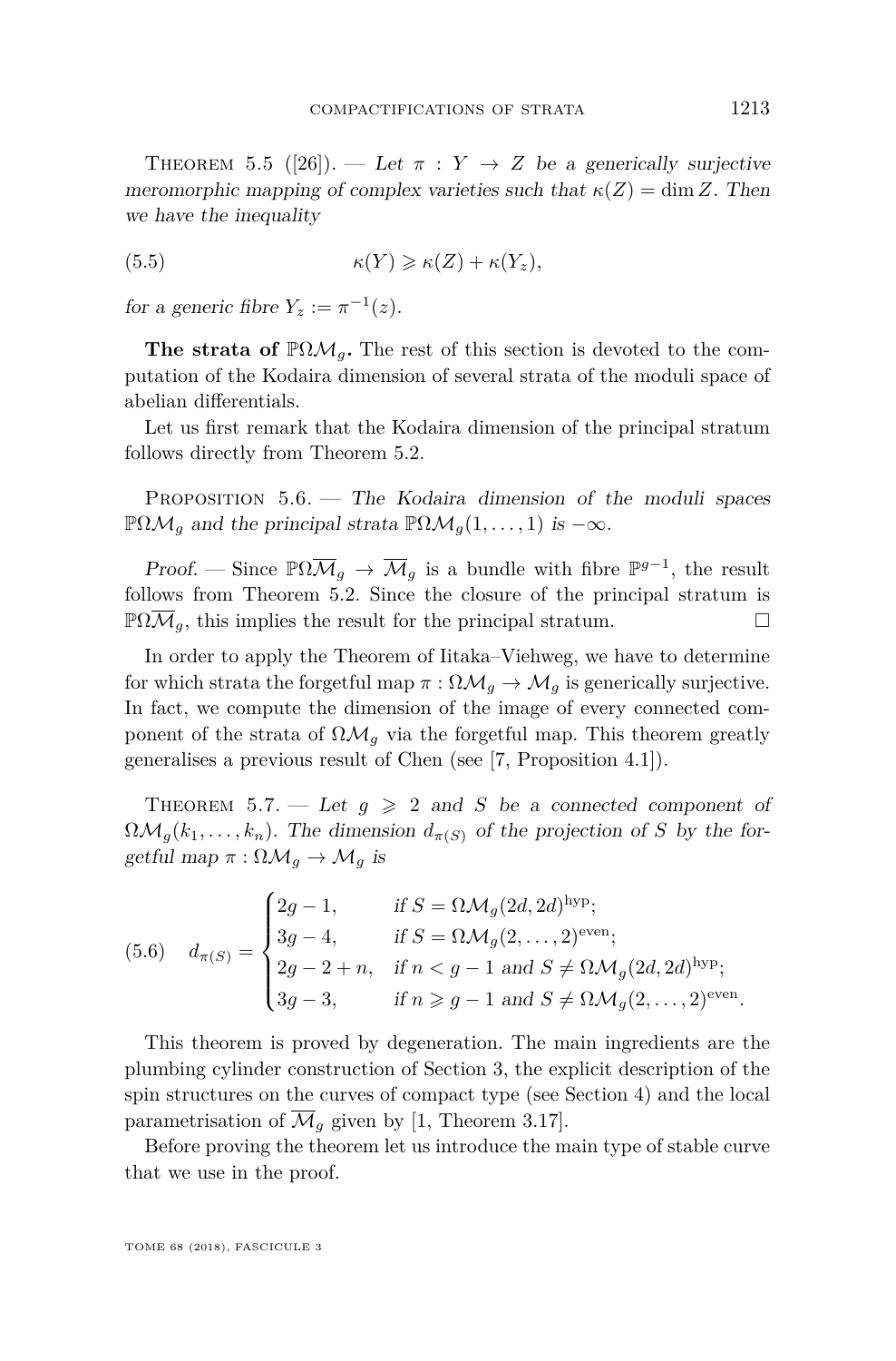DEFINITION 5.8. — Let  $(X_1, N_{1,1})$  and  $(X_q, N_{q-1,2})$  be 2 one-marked elliptic curves and let  $(X_2, N_{1,2}, N_{2,1}), \ldots, (X_{q-1}, N_{q-2,2}, N_{q-1,1})$  be  $g-2$ two-marked elliptic curves. The snake curve *X* defined by these elliptic curves (see Figure [5.1\)](#page-46-0) is



<span id="page-46-0"></span>Figure 5.1. The snake curve *X*

Proof. — We begin the proof by treating the case of the hyperelliptic strata  $\mathcal{H}_a$ .

The hyperelliptic strata. — The hyperelliptic locus  $\mathcal{H}_q \subset \mathcal{M}_q$  of genus *g* has dimension 2*g* − 1. Since the projections of each of the hyperelliptic strata  $\Omega \mathcal{M}_g(2g-2)$ <sup>hyp</sup> and  $\Omega \mathcal{M}_g(2d, 2d)$ <sup>hyp</sup> to  $\mathcal{M}_g$  are  $\mathcal{H}_g$ , they have dimension  $2g - 1$ .

From now on, *S* will be a an non hyperelliptic connected component of  $\Omega \mathcal{M}_q(k_1,\ldots,k_n).$ 

The strata  $\Omega \mathcal{M}_q(k_1, \ldots, k_n)$  with  $n \geqslant q$ . — Let us remark that if  $n \geqslant q$ , then the stratum  $S' := \Omega \mathcal{M}_g(k_1 + k_n, \dots, k_{n-1})$  lies in the boundary of *S*. So if the dimension of the projection of *S* is *d*, the dimension of the projection of  $S'$  is at least  $d$ . This implies that it suffices to prove the theorem for the strata with at most  $q-1$  zeros.

From now on, we suppose that  $n \leq g - 1$ .

The connected strata  $\Omega \mathcal{M}_q(k_1,\ldots,k_n)$ . — Let X be the snake curve from above such that there exists a differential  $\omega$  on X defined by the following restrictions.

- For  $i = 1$ , let  $\omega|_{X_1}$  be a differential on  $X_1$  with a pole of order  $k_1$ at  $N_{1,1}$  and a zero  $Z_1$  of order  $k_1$ .
- For  $i \in \{2, \ldots, n\}$ , let  $\omega|_{X_i}$  be a differential such that the divisor is

$$
\operatorname{div} (\omega_i) = k_i Z_i + \left( \sum_{j < i} k_j - 2(i - 1) \right) N_{i-1,2} - \left( \sum_{j < i} k_j - 2(i - 1) \right) N_{i,1},
$$

ANNALES DE L'INSTITUT FOURIER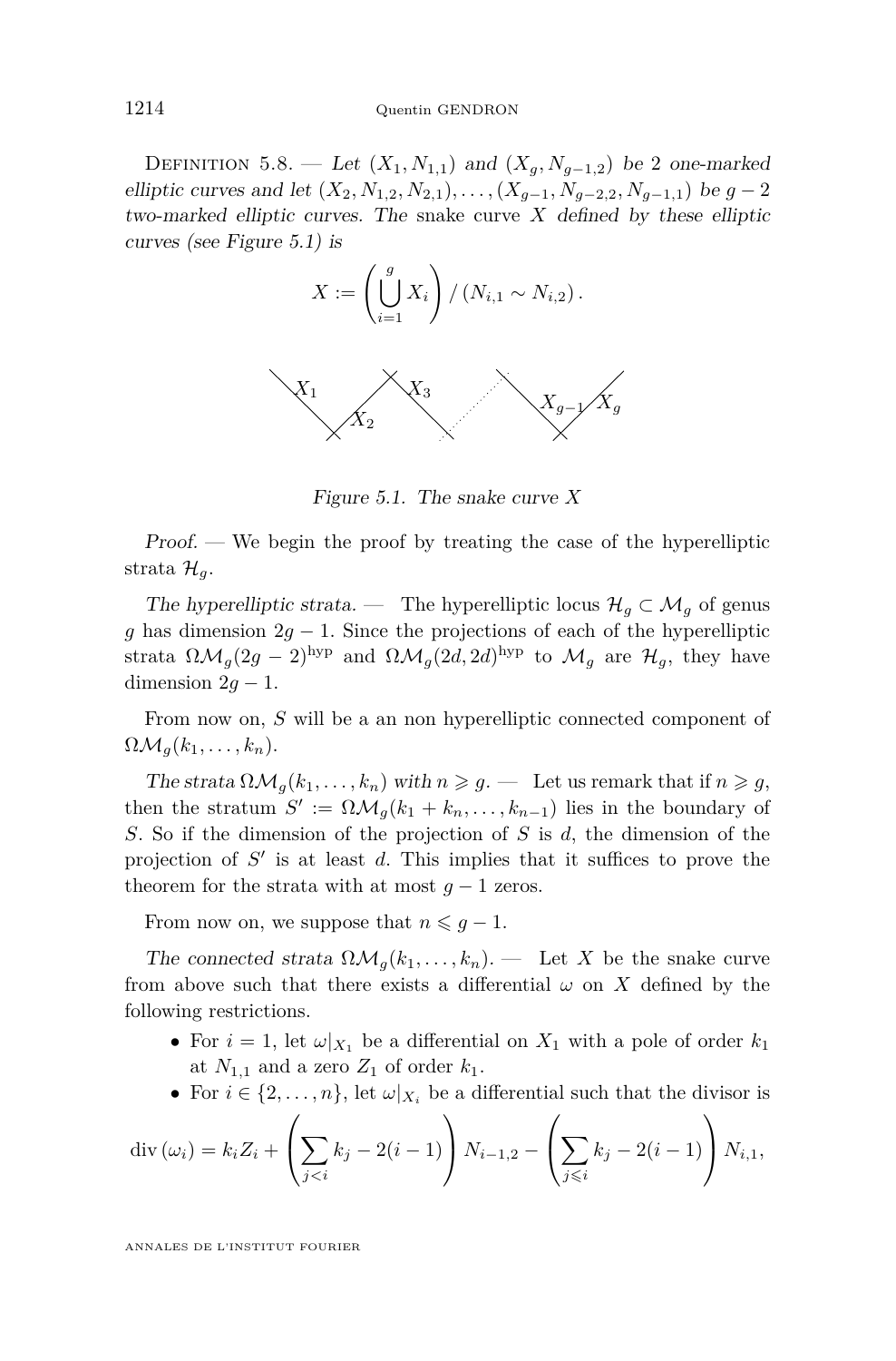where  $Z_i \in X_i \setminus \{N_{i-1,2}, N_{i,1}\}.$ 

• For  $i \in \{n+1,\ldots,g-1\}$ , the differential  $\omega|_{X_i}$  is the differential with divisor

$$
\operatorname{div} (\omega_i) = 2(g - i)N_{i-1,2} - 2(g - i)N_{i,1}.
$$

• For  $i = g$ , the differential  $\omega_q$  is simply the holomorphic differential of  $X_q$ .

Let us remark that this implies that the points  $N_{i-1,2}$  must be a 2 $(g-i)$ torsion of  $(X_i, N_{i,1})$  for  $i \geq n+1$ . Moreover, the differential  $\omega$  satisfies the Compatibility Condition [\(3.2\)](#page-15-0), that is  $\text{ord}_{N_{i,1}}(\omega|_{X_i}) + \text{ord}_{N_{i,2}}(\omega|_{X_{i+1}}) = -2$ for every node  $N_{i,1} \sim N_{i,2}$ . Moreover, the differentials  $\omega_{X_i}$  have no residues, so according to Theorem [3.17,](#page-24-0) they form a limit differential  $\omega$  which can be smoothed in the stratum  $\Omega \mathcal{M}_q(k_1, \ldots, k_n)$ .

We now construct a neighbourhood of *X* of dimension  $2g - 2 + n$  such that every curve in this neighbourhood possesses a limit differential of type  $(k_1, \ldots, k_n)$ .

Let us first give a parametrisation of a small neighbourhood *U* of *X* in  $\overline{\mathcal{M}}_g$  (see [\[1,](#page-71-3) Chapter 11, Theorem 3.17]). Let  $(t_1, \ldots, t_{3g-3}) \in \Delta^{3g-3}$  be a parametrisation of  $U$  such that the coordinates of  $X$  are  $(0, \ldots, 0)$  and satisfying the following properties.

- The first *g* variables  $t_1, \ldots, t_q$  parametrise the deformations of the *g* elliptic curves  $(X_1, N_{1,1}), \ldots, (X_g, N_{g,1}).$
- The  $g 2$  next variables  $t_{g+1}, \ldots, t_{2g-2}$  parametrise the deformations of the nodes  $N_1, \ldots, N_{q-1}$ . Alternatively, they parametrise the deformations of  $(X_i, N_{i-1,2}, N_{i,1})$  which leave the curve  $X_i$  fixed.
- The  $g-1$  last parameters  $t_{2g-1}, \ldots, t_{3g-3}$  parametrise the smoothings of the nodes of *X*.

Observe that the existence of a limit differential as previously defined does not depend on the normalisation of the elliptic curves. Therefore, we can deform the differential  $\omega$  above the curves of parameter equal to  $(t_1, \ldots, t_g, 0, \ldots, 0)$  in such a way that it remains a limit differential of type  $(k_1, \ldots, k_n)$ .

Now let us remark that for  $i \in \{n+1,\ldots,g-1\}$ , the points  $N_{i-1,2}$ have to be points of  $2(g - i)$ -torsion of  $(X_i, N_{i,1})$ . On the other hand, the points  $N_{i,2}$  and  $N_{i+1,1}$  can move freely on  $X_i$  for  $i \in \{1, \ldots, n\}$ . Hence, this means that the parameters  $t_i$  are free for  $i \leq n$  and constant for  $i \geq n+1$ for any curve in the projection of the stratum  $\Omega \mathcal{M}_q(k_1, \ldots, k_n)$ .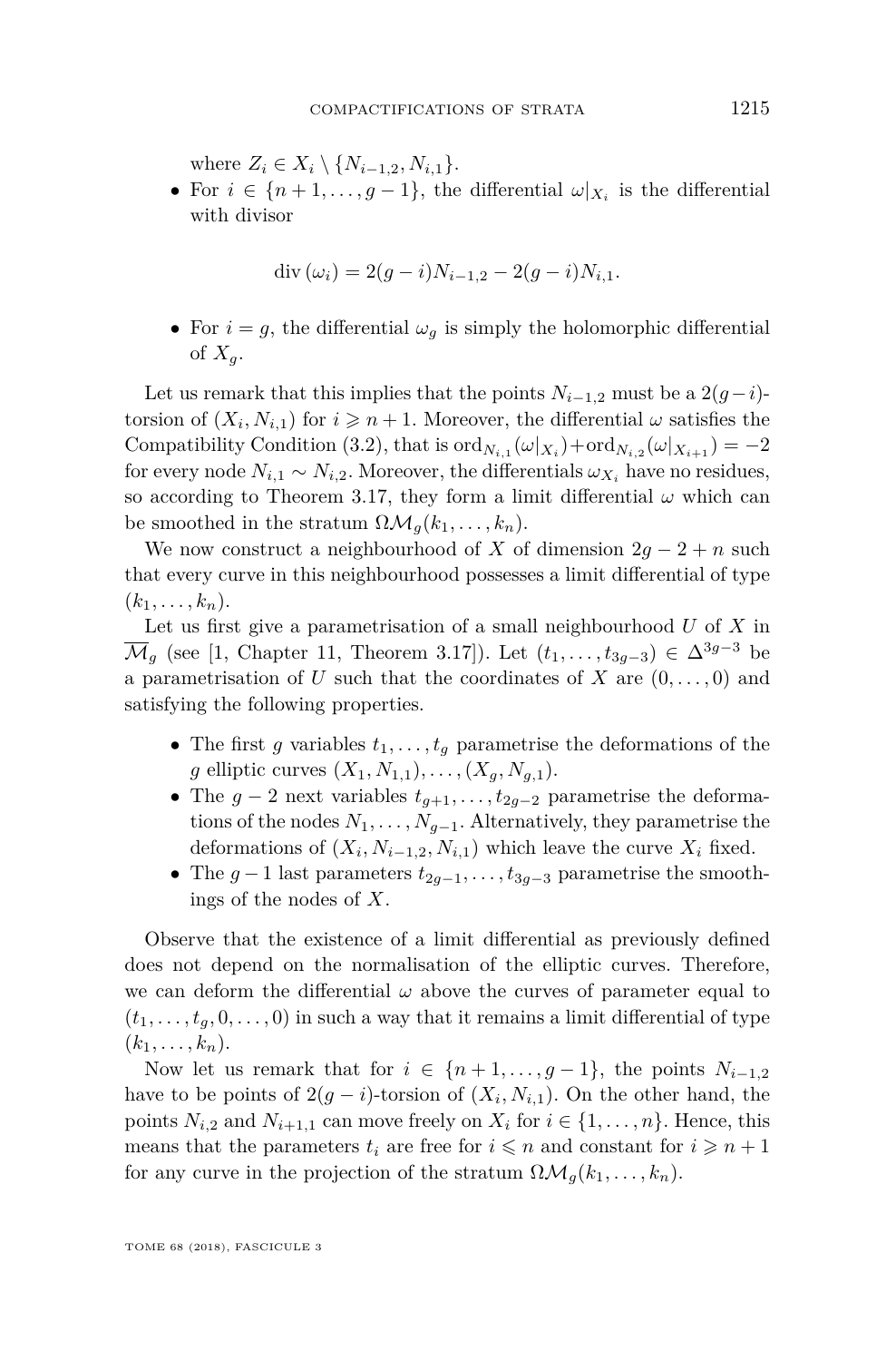It follows from Theorem [3.17,](#page-24-0) that the smoothings of the nodes at the limit differential  $(X', \omega')$  of parameter  $(t_1, \ldots, t_{g+n-1}, 0, \ldots, 0)$  are differentials in *S*.

Summarising this discussion, we have shown, that every curve with coordinates

$$
(t_1, \ldots, t_{g+n-1}, 0, \ldots, 0, t_{2g-1}, \ldots, t_{3g-3}) \subset \Delta^{3g-3}
$$

has a limit differential in the closure of *S*. Since this neighbourhood of *X* has dimension  $2g - 2 + n$ , this proves Theorem [5.7](#page-45-0) in the case of connected strata.

The non-connected strata. — Next, we deal with the non-connected strata of  $\Omega \mathcal{M}_q$  determined in [\[21\]](#page-72-3). The problem of the last argument is that we do not know a priori in the boundary of which connected component is the limit differential  $(X, \omega)$  that we have constructed.

Recall from Definition [4.10](#page-37-1) that on a curve of compact type *X*, a spin structure is determined by its restrictions on every irreducible component of *X*. More precisely, if  $\omega$  is a limit differential on *X* with only zeros and poles of even orders, then the theta characteristic on an irreducible component  $X_i$  of *X* is  $\mathcal{O}_{X_i}$   $\left(\frac{1}{2} \operatorname{div} (\omega|_{X_i})\right)$ . Moreover, we have shown in Theorem [4.12](#page-38-0) that the parity of a spin structure is given by the sum of the parities of these restrictions and is invariant under deformation.

The components of the strata  $\Omega \mathcal{M}_g(2,\ldots,2)$ . — We first prove that the dimension of the image of  $\Omega \mathcal{M}_g^{\text{odd}}(2,\ldots,2)$  under the forgetful map is 3*g*−3. The construction of the differential on the snake curve in the case of connected strata can be performed in the case of the strata  $\Omega \mathcal{M}_q(2,\ldots,2)$ . Hence it suffices to show that this differential has odd parity to prove this case. On the  $g-1$  first curves  $X_1, \ldots, X_{g-1}$ , the theta characteristics are given by the line bundles  $\mathcal{O}_{X_i}(Z_i - N_{i,1})$ . In particular, they have even parity. On the other hand, the theta characteristic on the curve  $X_g$  is  $\mathcal{O}_{X_g}$ , which has odd parity. Since the parity of  $\omega$  is given by the sum of the parities, it has odd parity.

We now deal with the case of the component  $\Omega \mathcal{M}_g^{\text{even}}(2,\ldots,2)$ . Let us remark that the dimension of the projection of this component is at most 3*g* − 4. Indeed, let  $(X, \omega) \in \Omega \mathcal{M}_g^{\text{even}}(2, ..., 2)$ . Then clearly,  $\omega \in$  $H^0(X, \frac{1}{2} \text{div}(\omega))$ . This implies that  $h^0(X, \frac{1}{2} \text{div}(\omega)) \geq 2$ . The locus of curves having such theta characteristic is a divisor of  $\mathcal{M}_g$  according to [\[5\]](#page-71-4). So it remains to show that  $\dim(\pi(\Omega \mathcal{M}_g^{\text{even}}(2,\ldots,2))) \geq 3g-4$ . We prove this by induction on the genus of the curve.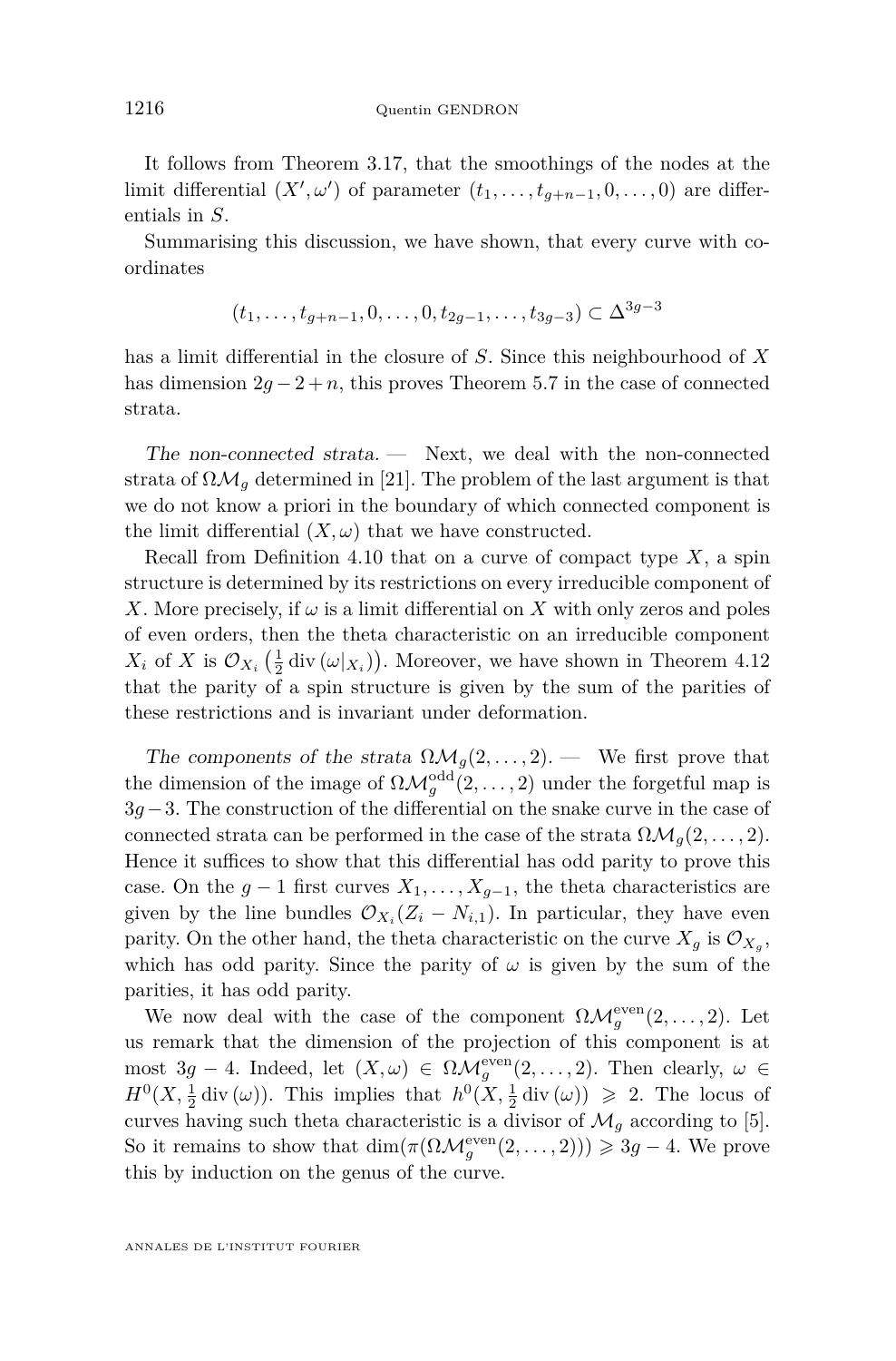In genus 3, the even component  $\Omega \mathcal{M}_3^{\text{even}}(2,2)$  coincides with the hyperelliptic component  $\Omega \mathcal{M}_3^{\text{hyp}}(2,2)$ . So the claim follows from the description of the hyperelliptic strata.

Let us do the induction step. Let  $\widetilde{X}$  be generic curve in the image of  $\Omega \mathcal{M}_{g-1}^{\text{even}}(2,\ldots,2)$  under the forgetful map. Let  $\widetilde{N} \in \widetilde{X}$  be a generic point of  $\widetilde{X}$ . Let  $(X_1, N_1)$  be an elliptic curve. We define the genus q curve X by

$$
X := (\widetilde{X} \cup X_1) / (\widetilde{N} \sim N_1).
$$

We now construct a limit differential  $(X, \omega)$  in the closure of the connected component  $\Omega \mathcal{M}^{\text{even}}_g(2,\ldots,2)$ . Let  $(\widetilde{X},\widetilde{\omega})$  be a differential in the connected component  $\Omega \mathcal{M}_{g-1}^{\text{even}}(2,\ldots,2)$ . Let  $\omega_1$  be a meromorphic differential on  $X_1$  which has a pole of order 2 at  $N_1$  and a zero of order two. The differential  $\omega$  is given by the differential  $\tilde{\omega}$  on  $\tilde{X}$  and the differential  $\omega_1$  on *X*<sub>1</sub>. Since  $\tilde{N}$  is a general point, it is not a zero of  $\tilde{\omega}$ . This implies that  $\omega$ verifies the compatibility condition  $(3.2)$ . Hence  $\omega$  is a limit differential in the closure of the connected component  $\Omega \mathcal{M}_g^{\text{even}}(2,\ldots,2)$ .

The end of the proof is similar to the case of connected strata. We can parametrise a neighbourhood of *X* by  $(t_1, \ldots, t_{3g-3}) \in \Delta^{3g-3}$  such that the locus of nodal curves is given by  $t_{3q-3} = 0$ . Only the deformations of  $X_{g-1}$  which stay inside the projection of  $\Omega \mathcal{M}_{g-1}^{\text{even}}(2,\ldots,2)$  are allowed. The dimension of such deformations is  $3(g-1)-1$  by the induction hypothesis. To conclude, we use a similar deformation-smoothing argument as in the case of connected strata. We can deform the point of attachment on  $X_{q-1}$ , the elliptic curve  $(X_1, N_1)$  and the node. Thus we deduce by induction, that the dimension of the projection of the component  $\Omega \mathcal{M}_g^{\text{even}}(2,\ldots,2)$  is  $3q - 4$ .

The components of  $\Omega \mathcal{M}_q(2l_1, \ldots, 2l_n)$  for  $2 \leq n \leq g-2$  and  $(2l_1, 2l_2) \neq$  $(g-1, g-1)$ . — Observe that these strata have only two connected components which are determined by the parity of the associated theta characteristics.

Let X be the snake curve defined in the case of connected strata. We show that we can choose a limit differential in two ways, such that one is in the boundary of the odd component and the other in the even component of  $\Omega \mathcal{M}_q(2l_1,\ldots,2l_n)$ . Choose a limit differential  $\omega$  on X, and denote by  $\omega_1$ its restriction on  $X_1$ . The divisor of the differential  $\omega_1$  is div  $(\omega_1) = 2l_1Z_1 2l_1N_{1,1}$ . So the associated theta characteristic is  $\mathcal{L}_{\omega_1} := \mathcal{O}_{X_1}(l_1Z_1 - l_1N_{1,1}).$ 

There are two cases to consider: the first one is when  $l_1 = 2$  and the second one when  $l_1 \geq 3$ . If  $l_1 = 2$ , the theta characteristic  $\mathcal{L}_{\omega_1}$  is odd if  $Z_1$  is a 2-torsion of  $(X_1, N_{1,1})$  and even if  $Z_1$  is a primitive 4-torsion of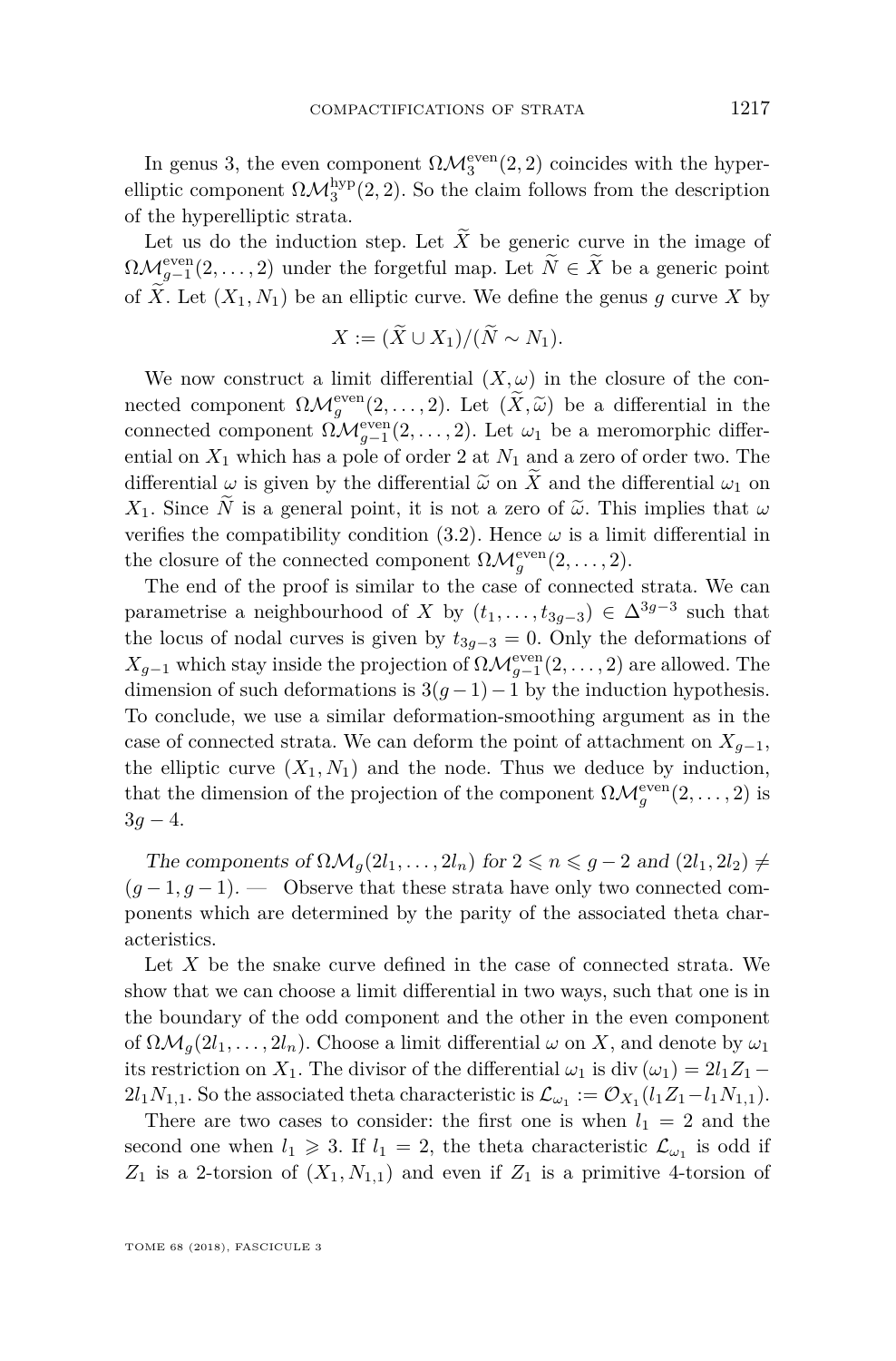$(X_1, N_{1,1})$ . If  $l_i \geq 3$ , the theta characteristic  $\mathcal{L}_{\omega_1}$  is even if  $Z_1$  is a 2-torsion point of  $(X_1, N_{1,1})$  and odd if  $Z_1$  is a primitive  $l_1$ -torsion of  $(X_1, N_{1,1})$ .

The parity of  $\omega$  is the sum of the parities of the restrictions  $\omega|_{X_i}$  on every irreducible curve  $X_i$  of X. This implies that fixing  $\omega$  on the  $g-1$ components  $X_i$  for  $i \geq 2$ , we can define a differential  $\omega$  in the boundary of both components of  $\Omega \mathcal{M}_q(2l_1, \ldots, 2l_n)$  by changing the parity of  $\omega_1$ . The deformation-smoothing argument of the connected strata now implies the claim.

The non-hyperelliptic components of  $\Omega \mathcal{M}_q(g-1,g-1)$ . — Since we have already dealt with the hyperelliptic case, it remains the case of the other connected component if *g* is even or the two other components if *g* is odd.

Let  $(X_{q-1}, \omega_{q-1}, Z_{q-1}, N_{q-1})$  be a generic pointed differential inside  $\Omega \mathcal{M}_{q-1}(q-1,q-3)$  and  $(X_1,\omega_1,Z_1,N_1)$  be an elliptic curve with a differential  $\omega_1$  with div  $(\omega_1) = (q-1)Z_1 - (q-1)N_1$ . Then the pointed differential  $(X, \omega, Z_1, Z_{q-1})$  is a limit differential on the boundary of the stratum  $\Omega \mathcal{M}_g(g-1,g-1)$ . Let us remark that the curve  $X_{g-1}$  is not hyperelliptic, because the dimension of the projection of the stratum  $\Omega \mathcal{M}_{g-1}(g-1,g-3)$ is  $2(q-1)$  which is strictly larger than the dimension of the hyperelliptic locus  $\mathcal{H}_{q-1}$ . In particular, the limit differential  $(X, \omega, Z_1, Z_{q-1})$  is not in the boundary of the hyperelliptic component of these strata. Moreover, if *g* − 1 is even, then this pointed differential is either in the boundary of the even or in the boundary of the odd strata according to the parity of  $\omega_{g-1}$ .

The conclusion of this case uses the same deformation-smoothing argument as previously in this proof.

The non-hyperelliptic minimal strata.  $\overline{\phantom{a}}$  The zero of a differential  $(X,\omega)$  in the strata  $\Omega \mathcal{M}_q(2g-2)$  is a Weierstraß point. Since there exists only finitely many Weierstraß points on a curve, the projection from every component of  $\mathbb{P}\Omega\mathcal{M}_q(2g-2)$  to  $\mathcal{M}_q$  is finite. It is known that the dimension of  $\mathbb{P}\Omega\mathcal{M}_g(2g-2)$  is  $2g-2$ , so the dimension of its projection has dimension  $2g - 2$  too.

This concludes the proof of Theorem [5.7.](#page-45-0)

As a corollary of Theorem [5.7,](#page-45-0) when  $\mathcal{M}_q$  is of general type we obtain the Kodaira dimension of all the strata  $\Omega \mathcal{M}_g(k_1, \ldots, k_{g-1})$  different from  $\mathbb{P}\Omega\mathcal{M}_g^{\text{even}}(2,\ldots,2).$ 

COROLLARY 5.9. — The connected strata  $\mathbb{P}\Omega\mathcal{M}_q(k_1,\ldots,k_{q-1})$  and the connected component  $\mathbb{P}\Omega \mathcal{M}_g^{\text{odd}}(2,\ldots,2)$  are of general type for  $g=22$  and  $g \geqslant 24$ .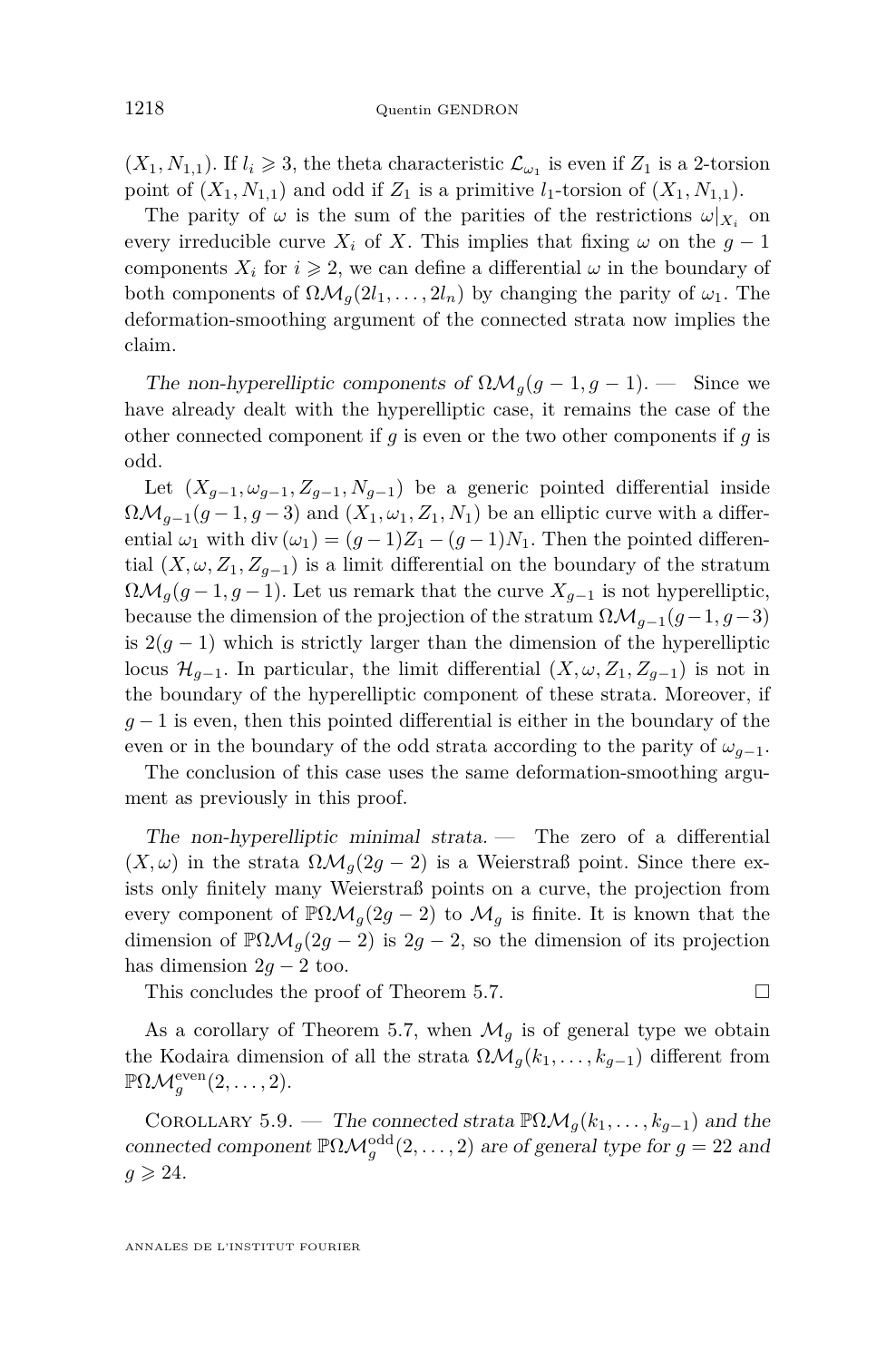Proof. — It has been proved that  $\mathcal{M}_q$  is of general type for  $g \geq 24$  by Harris and Mumford and for  $g = 22$  by Farkas. According to Theorem [5.7](#page-45-0) and Theorem [5.4](#page-44-0) we have

$$
\kappa(\mathcal{M}_g) \leqslant \kappa(\mathbb{P}\Omega \mathcal{M}_g(k_1,\ldots,k_{g-1})) \leqslant \dim \mathbb{P}\Omega \mathcal{M}_g(k_1,\ldots,k_{g-1}).
$$

Since the left and the right term of this inequality are equal to  $3g - 3$ , the inequalities are equalities and the corollary follows.

Using the subadditivity of the Kodaira dimension (see Theorem [5.2\)](#page-44-1), we can determine the Kodaira dimension of the strata which impose few conditions on the differential.

<span id="page-51-0"></span>THEOREM 5.10. — For any  $g \ge 2$ , let  $(k_1, \ldots, k_n)$  be a tuple of positive numbers of the form  $(k_1, \ldots, k_l, 1, \ldots, 1)$  with  $k_i \geq 2$  for  $i \leq l$  such that

$$
\sum_{i=1}^{n} k_i = 2g - 2 \text{ and } \sum_{i=1}^{l} k_i \leq g - 2.
$$

Then the Kodaira dimension of the stratum  $\mathbb{P}\Omega\mathcal{M}_q(k_1,\ldots,k_n)$  is  $-\infty$ .

The proof makes an essential use of the following space.

<span id="page-51-1"></span>DEFINITION 5.11. — Let *X* be a curve of genus *g* and  $i = (i_1, \ldots, i_l) \in$  $\mathbb{N}^l$  be a *l*-tuple of positive numbers. The vanishing incidence of order *i* of *X* is

$$
I_i(X) := \left\{ ((Q_1, \ldots, Q_l), \omega) \in X^l \times \mathbb{P}H^0(X, \Omega_X^1) : \text{ord}_{Q_j}(\omega) \geqslant i_j \right\}.
$$

Proof of Theorem [5.10.](#page-51-0) — Let X be a generic curve of genus q. We show that the fibre  $\pi^{-1}(X)$  by the forgetful map  $\pi : \mathbb{P}\Omega\mathcal{M}_g(k_1,\ldots,k_n) \to \mathcal{M}_g$ is connected and has Kodaira dimension  $-\infty$ . The theorem follows readily from this fact combined with Theorem [5.2.](#page-44-1)

Recall that by hypothesis  $(k_1, \ldots, k_n)$  is equal to  $(k_1, \ldots, k_l, 1, \ldots, 1)$ , with  $k_i \geqslant 2$  for  $i \leqslant l$ . Let us denote  $k := (k_1, \ldots, k_l)$  and let  $r := \sum_{i=1}^l k_i$ be the sum of these orders. We show that the vanishing incidence of order *k* is an algebraic fibre space with generic fibre  $\mathbb{P}^{g-r-1}$ . Indeed, it follows from Riemann–Roch that for any *l*-tuple of points  $(Z_1, \ldots, Z_l) \in X^l$ , the vector space

$$
H^{0}\left(X,\Omega_{X}^{1}\left(-\sum_{i=1}^{l}(k_{i}Z_{i})\right)\right)
$$

is of dimension at least  $g - r$ . Since *X* is generic, the space corresponding to differentials having order exactly  $k_i$  at  $Z_i$  and one otherwise is an open subset of this space. This implies the claim that the vanishing incidence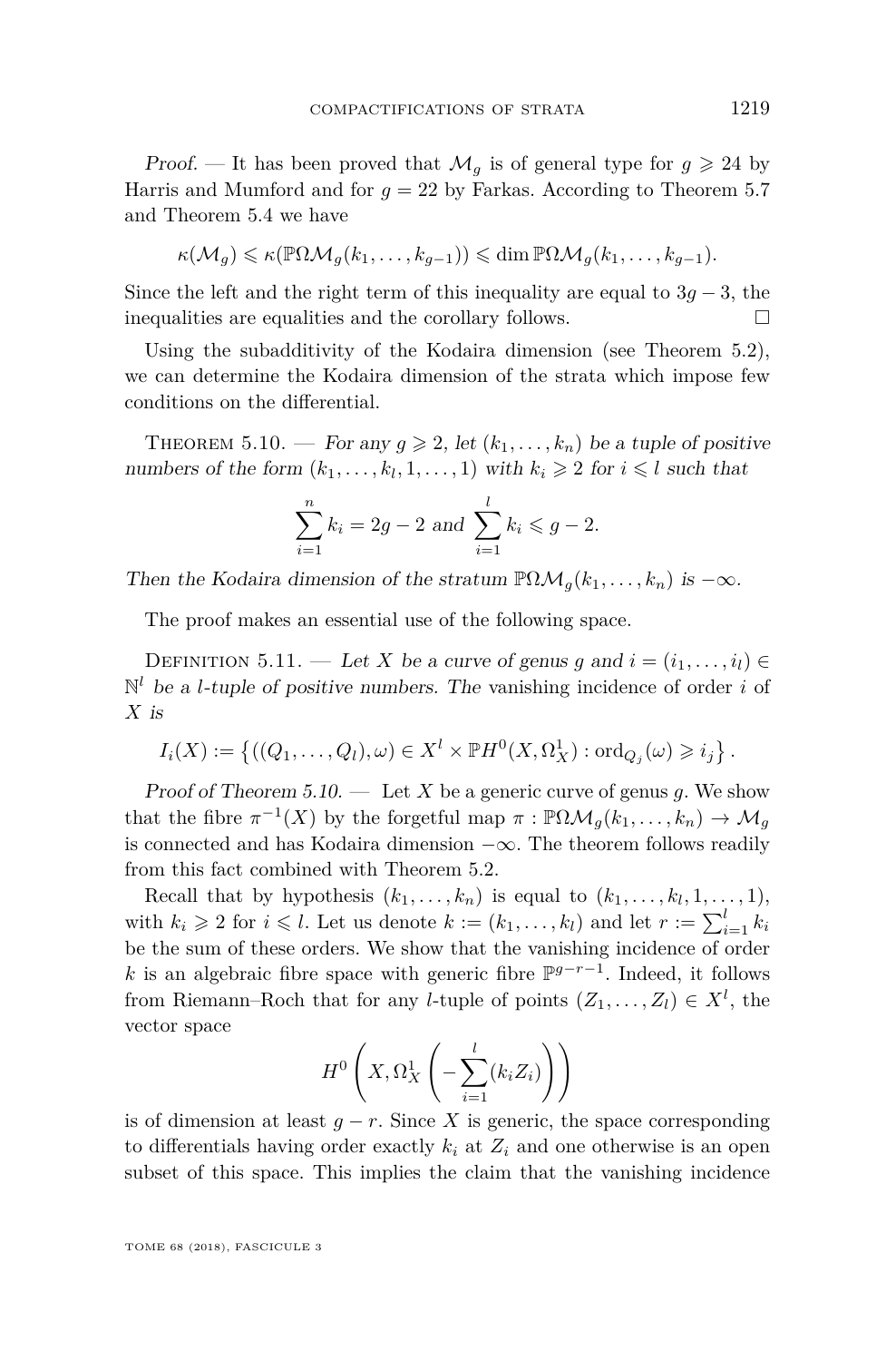variety of order *k* is an algebraic fibre space with generic fibre isomorphic to  $\mathbb{P}^{g-r-1}$ .

Now, the second projection of the vanishing incidence variety of order *k* to  $\mathbb{P}^{g-1}$  is clearly surjective on the closure of  $\pi^{-1}(X)$  inside  $\mathbb{P}\Omega\overline{\mathcal{M}}_{q}(k_1,\ldots,k_n)$ . Moreover, this map does not factorise through the first projection. This implies that the generic fibre of the forgetful map  $\pi$ :  $\mathbb{P}\Omega\mathcal{M}_q(k_1,\ldots,k_n)\to\mathcal{M}_q$  is uniruled. Therefore, its Kodaira dimension is −∞.

**Some other strata.** We determine the Kodaira dimension of some other strata. Let us remark that if  $\mathcal{M}_q$  is of general type and  $n \geq g$ , it suffices to determine the Kodaira dimension of a generic fibre of the map from the stratum  $S := \mathbb{P}\Omega \mathcal{M}_q(k_1,\ldots,k_n)$  to  $\mathcal{M}_q$  in order to compute the Kodaira dimension of *S*. However, this seems to be a quite subtle problem in general.

The strata  $\mathbb{P}\Omega\mathcal{M}_q(g-1,1,\ldots,1)$ , when  $\mathcal{M}_q$  is of general type. According to Theorem [5.7,](#page-45-0) the generic fibres of the forgetful map

$$
\pi: \mathbb{P}\Omega\mathcal{M}_g(g-1,1,\ldots,1)\to \mathcal{M}_g
$$

are curves. Let us determine these curves.

LEMMA 5.12. — Let *X* be a generic curve of genus  $g \ge 3$ . If  $g \ge 4$ , the closure of the fibre at *X* by  $\pi$  is a curve isomorphic to *X*. If  $q = 3$ , then the closure of the fibre at *X* by  $\pi$  is a singular curve such that *X* is its stable model.

The proof uses the vanishing incidence of order  $g - 1$  of X that we introduce in Definition [5.11.](#page-51-1) We will use  $W\mathcal{P}(X)$  to denote the set of Weierstraß points of an algebraic curve *X*.

Proof. — Let X be a generic curve in  $\mathcal{M}_q$ . The preimage of X under the forgetful map  $\pi$ :  $\mathbb{P}\Omega\mathcal{M}_g(g-1,1,\ldots,1) \to \mathcal{M}_g$  is isomorphic to an open subset of the image of the projection of  $I_{g-1}(X \setminus \mathcal{WP}(X))$  into  $\mathbb{P}^{g-1}$ . The closure of this locus is isomorphic to the projection in P *<sup>g</sup>*−<sup>1</sup> of the closure of  $I_{q-1}(X \setminus \mathcal{WP}(X))$ .

Let first  $X$  be a generic curve of genus 3. Then the fibre above  $X$  of the forgetful map  $\pi : \mathbb{P}\Omega\mathcal{M}_3(2,1,1) \to \mathcal{M}_3$  is isomorphic to an open subset *U* of *X*. The closure of *U* has 24 cusps (at the Weierstraß points of *X*) and 28 nodes (at the double tangents of order (2*,* 2)).

Let *X* be now a generic curve of genus  $g \ge 4$ . The fibre at *X* under the forgetful map  $\pi$  :  $\mathbb{P}\Omega\mathcal{M}_q(g-1,1,\ldots,1) \to \mathcal{M}_q$  is an open subset *U* of *X*. The points of  $X \setminus U$  are the Weierstraß points of *X* together with the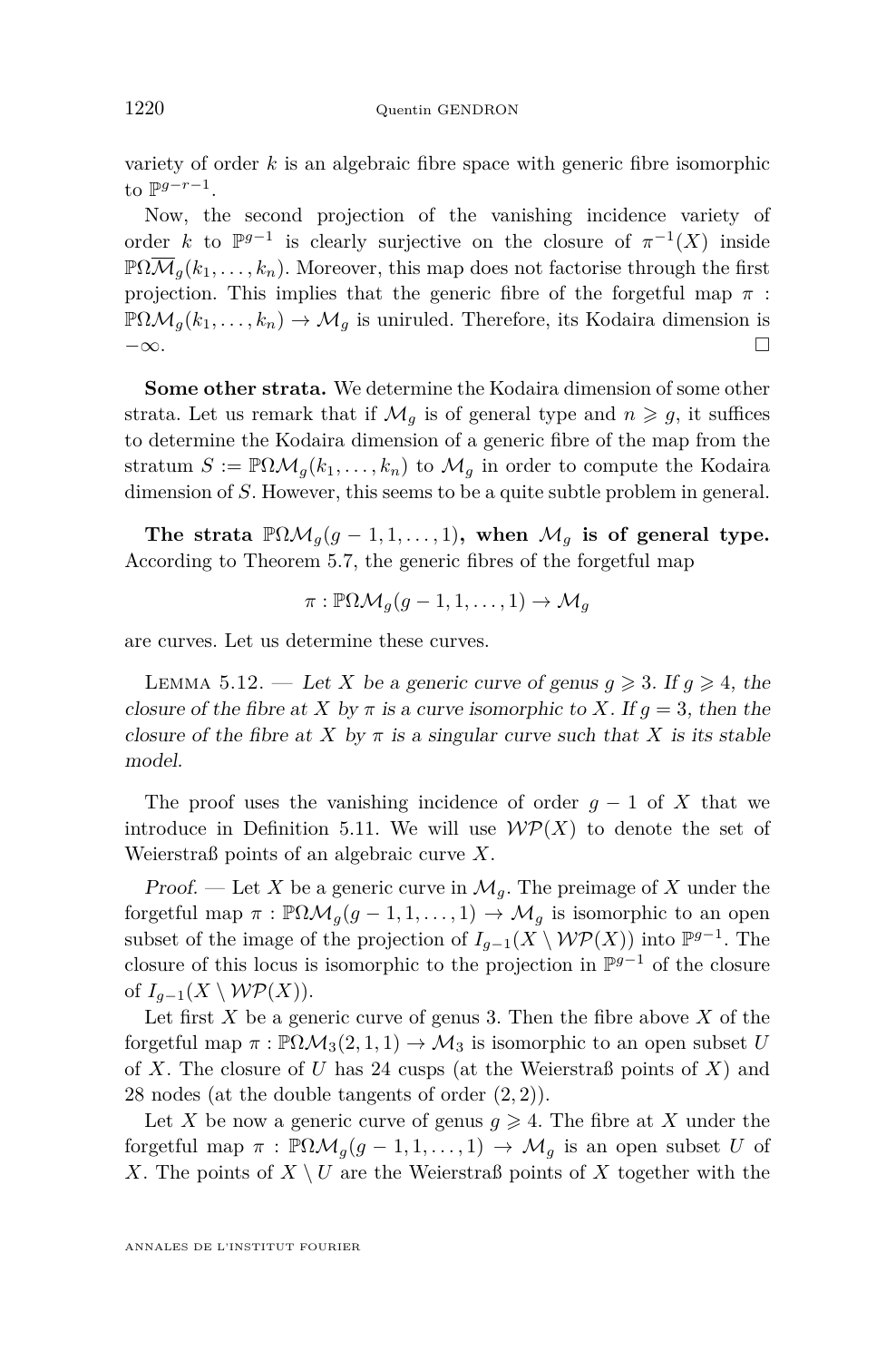points  $Q \in X$  such that there exist  $\omega \in H^0(X, K_X)$  and  $R \in X$  such that  $\text{div} (\omega) \geqslant (q-1)Q + 2R.$ 

The closure of *U* in  $\mathbb{P}^{g-1}$  is also a curve birationally equivalent to *X*.  $\Box$ 

It follows that the generic fibres of the forgetful map  $\pi$  are of general type. Therefore, Theorem [5.5](#page-45-1) implies that  $\mathbb{P}\Omega\mathcal{M}_q(g-1,1,\ldots,1)$  is of general type when  $\mathcal{M}_q$  is of general type:

<span id="page-53-0"></span>PROPOSITION 5.13. — The strata  $\mathbb{P}\Omega\mathcal{M}_g(g-1,1,\ldots,1)$  are of general type for  $q \ge 24$  or  $q = 22$ .

**The hyperelliptic strata**  $\mathbb{P}\Omega\mathcal{M}_g(g-1,g-1)$ . We show that the hyperelliptic components of the strata  $\mathbb{P}\Omega\mathcal{M}_q(g-1,g-1)$  are uniruled.

<span id="page-53-1"></span>PROPOSITION 5.14. — The connected component  $\mathbb{P}\Omega\mathcal{M}_g^{\text{hyp}}(2d, 2d)$  is uniruled for every genus  $q \geq 2$ .

*Proof.* — The fibre of the morphism  $\mathbb{P}\Omega\mathcal{M}_g^{\text{hyp}}(2d, 2d) \to \mathcal{H}_g$  is a projective line without  $2q+2$  points (corresponding to the Weierstraß points). So the closure of the generic fibre is a projective line. The Kodaira dimension of the component  $\mathbb{P}\Omega\mathcal{M}_g^{\text{hyp}}(2d, 2d)$  follows from Theorem [5.2.](#page-44-1)

The even connected component of  $\mathbb{P}\Omega\mathcal{M}_g(2,\ldots,2)$ .

<span id="page-53-2"></span>PROPOSITION 5.15. — The connected component  $\mathbb{P}\Omega\mathcal{M}_g^{\text{even}}(2,\ldots,2)$  is uniruled for every genus  $q \geq 2$ .

Proof. — Let *X* be a generic curve in the projection of the stratum  $\mathbb{P}\Omega\mathcal{M}_g^{\text{even}}(2,\ldots,2)$  and  $\omega$  an even differential on *X*. Since *X* is generic, we have  $h^0(X, \frac{1}{2} \text{div}(\omega)) = 2$ . Otherwise we would get  $h^0(X, \frac{1}{2} \text{div}(\omega)) \ge 4$ . The squares of these sections would be differentials inside the closure of  $\Omega \mathcal{M}_g^{\text{even}}(2,\ldots,2)$ , which is clearly discarded by dimensional reasons. In particular, the fibre of  $\mathbb{P}\Omega\mathcal{M}_g^{\text{even}}(2,\ldots,2) \to \mathcal{M}_g$  at *X* is a projective line.  $\Box$ 

**The odd connected component of**  $\mathbb{P}\Omega\mathcal{M}_g(2,\ldots,2)$ **. We show that** the connected components  $\mathbb{P}\Omega\mathcal{M}_g^{\text{odd}}(2,\ldots,2)$  are birationally equivalent to the moduli space of odd spin structures  $S_g^-$ . This allows us to deduce the Kodaira dimensions of these strata using the work of Farkas and Verra [\[15\]](#page-71-5).

PROPOSITION  $5.16.$  — There exists a birational morphism

$$
\varphi : \mathbb{P}\Omega\mathcal{M}_g^{\text{odd}}(2,\ldots,2) \to \mathcal{S}_g^-
$$

$$
(X,\omega) \mapsto \left(X,\mathcal{O}_X\left(\frac{1}{2}\operatorname{div}\left(\omega\right)\right)\right).
$$

TOME 68 (2018), FASCICULE 3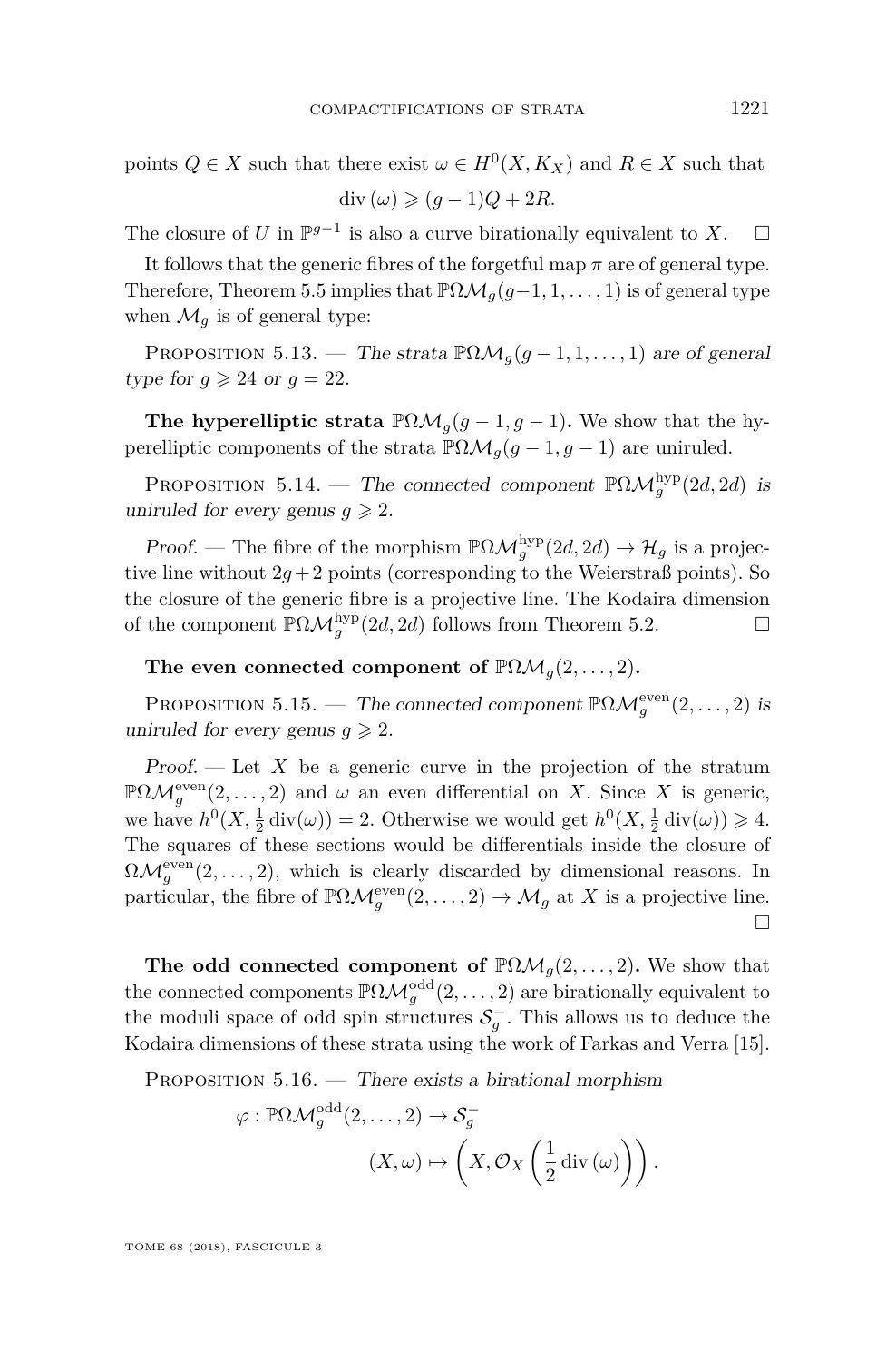Proof. — It is clear that the map  $\varphi$  is well defined. To prove the proposition, we construct a birational inverse for  $\varphi$ .

Let *X* be a curve in  $\mathcal{M}_g$  such that  $\pi$  :  $\mathbb{P}\Omega\mathcal{M}_g^{\text{odd}}(2,\ldots,2) \to \mathcal{M}_g$  has only finitely many preimages at *X* and such that it has no differential in  $\Omega \mathcal{M}_g^{\text{odd}}(2l_1,\ldots,2l_n)$  for  $n \leqslant g-2$  or in any even component  $\Omega \mathcal{M}_g^{\text{even}}(2l_1,\ldots,2l_n)$ . Moreover, we suppose that every theta characteristic  $\mathcal L$  on *X* satisfies  $h^0(X, \mathcal L) = 1$ . According to Theorem [5.7,](#page-45-0) this set is an open dense set inside  $\mathcal{M}_q$ . Hence it suffices to give an inverse to  $\varphi$  above this set of curves.

Let  $(X, \mathcal{L})$  be an odd theta characteristic on X. It suffices to show that there exists a unique  $(g-1)$ -tuple  $(Q_1, \ldots, Q_{g-1})$  such that

$$
2\sum_{i=1}^{g-1} Q_i \sim K_X
$$
, and  $\mathcal{L} \sim \mathcal{O}_X \left( \sum_{i=1}^{g-1} Q_i \right)$ .

The inverse of  $\varphi$  would then be given by

$$
\varphi^{-1}(X,\mathcal{L})=(X,\omega),
$$

where  $\omega$  is the differential with divisor div  $(\omega) = \sum 2Q_i$ . Indeed, by hypothesis on *X*, the differential  $\omega$  is neither in  $\Omega \mathcal{M}_g^{\text{even}}(2l_1, \ldots, 2l_n)$  nor in  $\Omega \mathcal{M}_g^{\text{odd}}(2l_1,\ldots,2l_n)$  for  $n \leqslant g-2$ . Thus the differential  $\omega$  is in the stratum  $\Omega \mathcal{M}_g^{\mathrm{odd}}(2,\ldots,2).$ 

Let us remark that since by definition  $h^0(X, \mathcal{L}) \geq 1$ , the line bundle  $\mathcal L$  is effective. Moreover, every effective line bundle of degree *g* − 1 on *X* can be represented by  $\mathcal{O}_X$  ( $\sum Q_i$ ) for  $Q_i \in X$ . Since by definition  $\mathcal{L}^{\otimes 2} = \mathcal{O}_X(K_X)$ the divisor  $2(\sum Q_i)$  is linearly equivalent to  $K_X$ . And finally  $h^0(X, \mathcal{L}) = 1$ implies that  $\sum Q_i$  is the only effective divisor on *X* equivalent to  $\mathcal{L}$ .  $\Box$ 

Therefore, we can deduce the Kodaira dimension of these connected components from the work of Farkas and Verra (see [\[15\]](#page-71-5)).

<span id="page-54-0"></span>COROLLARY 5.17. — The component  $\mathbb{P}\Omega\mathcal{M}_q(2,\ldots,2)^{\text{odd}}$  is uniruled if  $q \leq 11$  and is of general type for  $q \geq 12$ .

# **6. Hyperelliptic Minimal Strata**  $\mathbb{P}\Omega\overline{\mathcal{M}}_{g,1}^{\text{inc}}(2g-2)^{\text{hyp}}$

The main result of this section is Theorem [6.7,](#page-58-0) where we relate the incidence variety compactification  $\mathbb{P}\Omega \overline{\mathcal{M}}_{q,1}^{\text{inc}}$  $\int_{g,1}^{\text{inc}} (2g-2)^{\text{hyp}}$  of the hyperelliptic minimal strata with the locus  $\overline{WP(\mathcal{H}_q)}$  of Weierstraß points of hyperelliptic curves. We show that the fibres of the forgetful map  $\pi$  from the component  $\mathbb{P}\Omega\overline{\mathcal{M}}_{a.1}^\mathrm{inc}$  $\frac{\partial f}{\partial g}$ ,  $(2g-2)$ <sup>hyp</sup> to  $\overline{\mathcal{WP}(\mathcal{H}_g)}$  are projective spaces.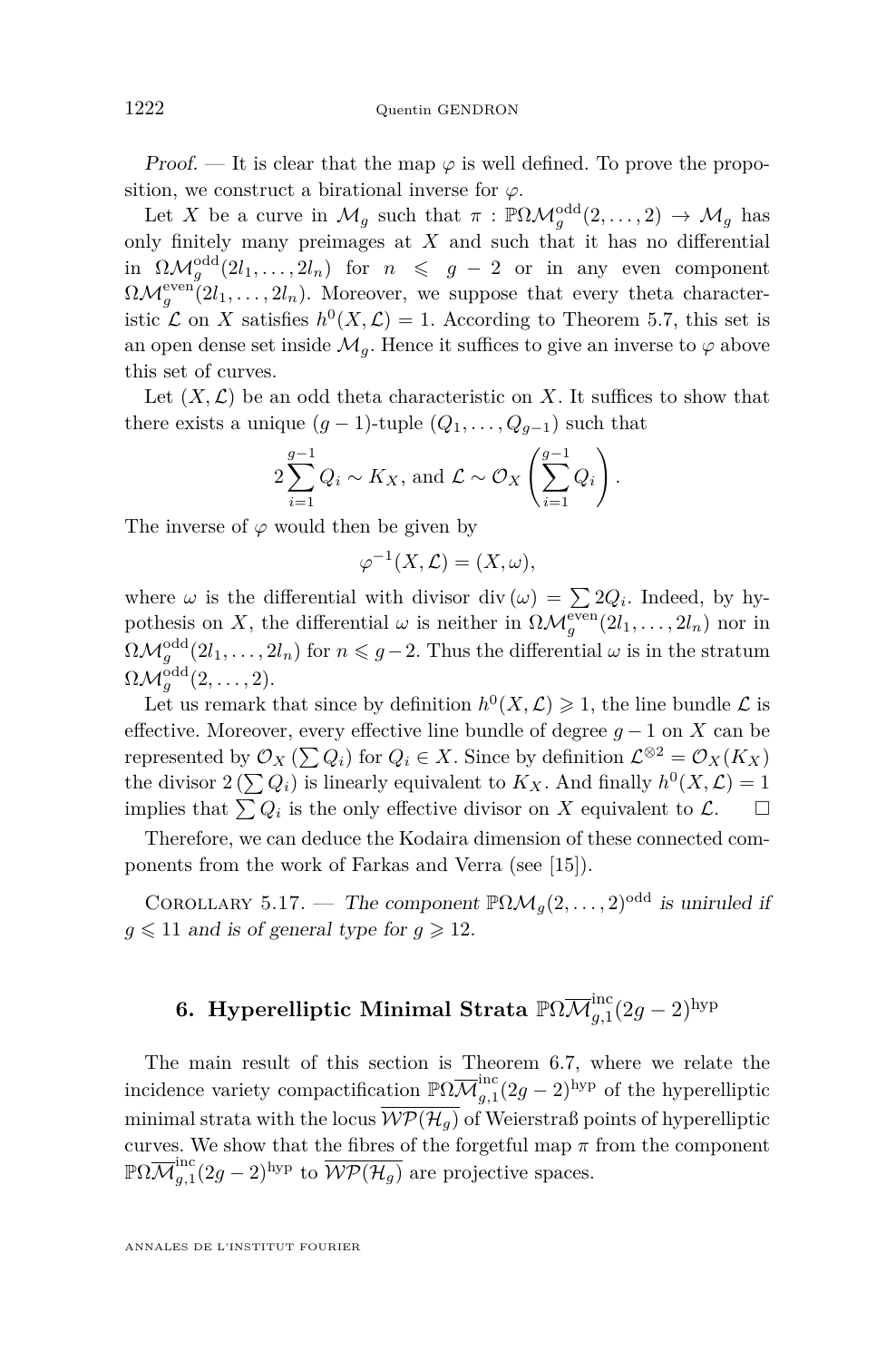For sake of concreteness, we describe the hyperelliptic curves with one node in Theorem [6.4](#page-56-0) and the closure of the locus of Weierstraß points of hyperelliptic curves in  $\overline{\mathcal{M}}_{q,1}$  in Theorem [6.5.](#page-56-1) Moreover, we describe the pointed differentials in the incidence variety compactification of the hyperelliptic minimal strata in the most simple cases in Theorem [6.8](#page-60-0) and Theorem [6.9.](#page-61-0)

**Admissible covers.** The key tool to study hyperelliptic curves is the theory of admissible covers. Let us quickly recall its definition and relationship with hyperelliptic curves. For more details see [\[17,](#page-71-6) Section 3.G].

DEFINITION 6.1. — Let  $(B; Q_1, \ldots, Q_n)$  be a stable *n*-pointed curve of arithmetic genus zero and  $N_1, \ldots, N_k$  the nodes of the curve *B*. An admissible cover of the curve *B* is a nodal curve *X* and a regular map  $\pi : X \to B$ such that the following two conditions hold.

- (1) The preimage of the smooth locus of *B* is the smooth locus of *X* and the restriction of the map  $\pi$  to this open set is simply branched over the points  $Q_i$  and otherwise unramified.
- (2) The preimage of the singular locus of *B* is the singular locus of *X* and for every node *N* of *B* and every node  $\widetilde{N}$  of *X* lying over it, the two branches of *X* near  $\overline{N}$  map to the branches of *B* near  $\overline{N}$ with the same ramification index.

This notion is well adapted to describe the closure of the loci of *k*-gonal curves inside  $\overline{\mathcal{M}}_q$ .

DEFINITION  $6.2.$  — Let *X* be a stable curve. We say that *X* is *k*-gonal if and only if it is a limit of smooth *k*-gonal curves.

The following theorem allows us to characterise the *k*-gonal curves (see [\[17,](#page-71-6) Theorem 3.160]).

<span id="page-55-0"></span>THEOREM  $6.3.$  - A stable curve X is k-gonal if and only if there exists a *k*-sheeted admissible cover  $X' \to B$  of a stable pointed curve of genus 0 which is stably equivalent to *X*.

In particular, since the smooth hyperelliptic curves are exactly the smooth 2-gonal curves, the stable hyperelliptic curves will by given by the 2-sheeted admissible covers.

**The hyperelliptic locus**  $\overline{\mathcal{H}}_q$  in  $\overline{\mathcal{M}}_q$ . A hyperelliptic curve with one node is described in the following theorem.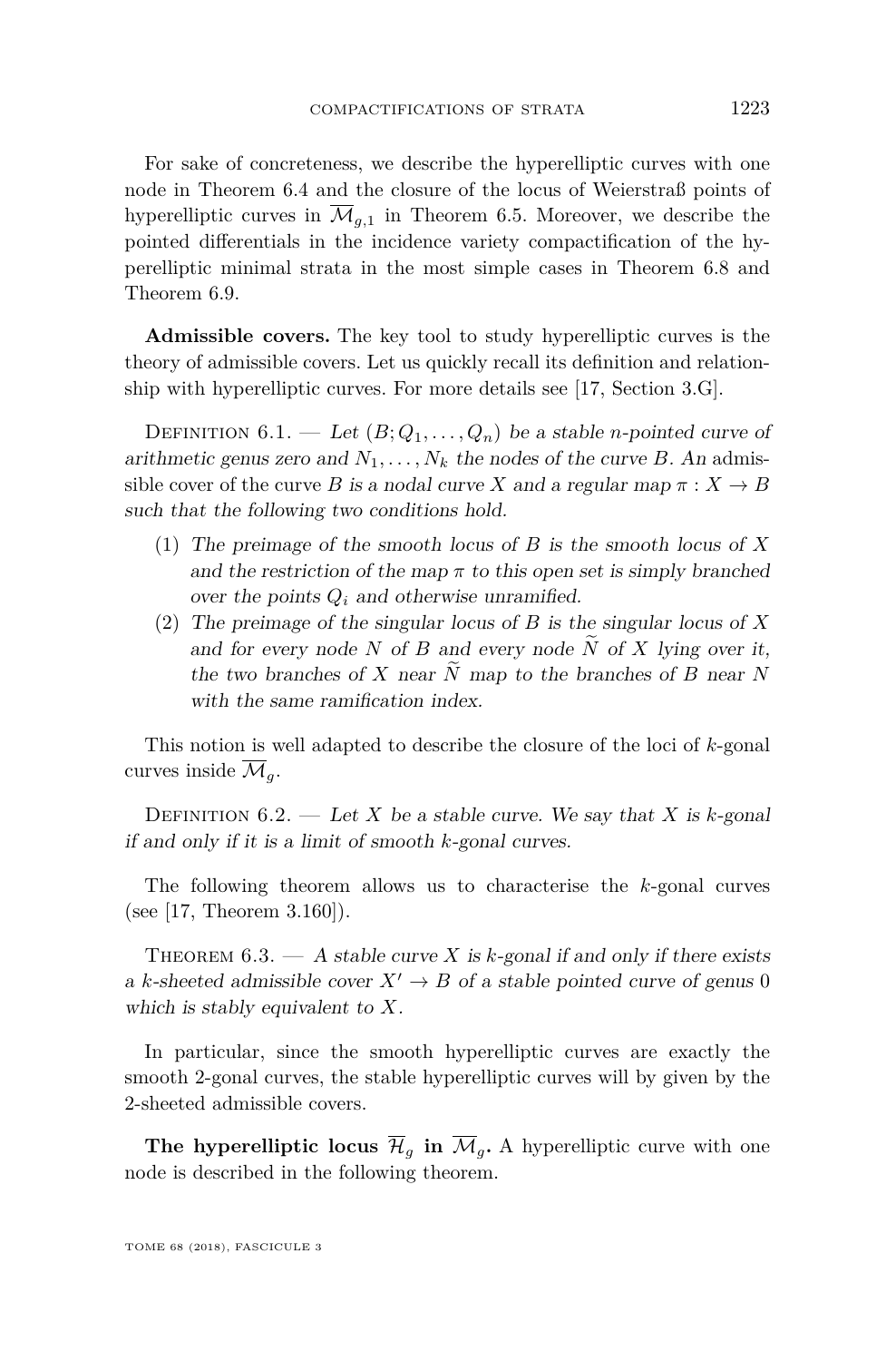<span id="page-56-0"></span>THEOREM 6.4. — Let  $X \in \overline{\mathcal{H}}_q$  be a hyperelliptic curve of genus g with one node.

- If *X* is irreducible, the normalisation  $\widetilde{X}$  of *X* is hyperelliptic and the preimage of the node is a pair of points conjugated by the hyperelliptic involution.
- If *X* is of compact type, the curve *X* is given by  $X_1 \cup X_2 / (N_1 \sim N_2)$ , where the  $X_j$  are hyperelliptic and  $N_j$  are Weierstraß points of  $X_j$ respectively.

The Weierstraß locus inside  $\mathcal{M}_{q,1}$  is defined by

 $W\mathcal{P}(\mathcal{M}_a) := \{(X, W) \mid W \text{ is a Weierstraß point of } X\}.$ 

The hyperelliptic Weierstraß locus is simply the restriction of this locus above the hyperelliptic locus of  $\mathcal{M}_q$ :

 $W\mathcal{P}(\mathcal{H}_q) := \{(X, W) \in \mathcal{WP}(\mathcal{M}_q) \mid X \text{ is hyperelliptic}\}.$ 

We describe now the marked curves in the closure of  $W\mathcal{P}(\mathcal{H}_q)$  which are generic in  $\delta_i$ .

<span id="page-56-1"></span>THEOREM 6.5. — Let  $(X, W) \in \overline{\mathcal{WP}(\mathcal{H}_q)} \subset \overline{\mathcal{M}}_{g,1}$  be a marked curve in the closure of the hyperelliptic Weierstraß locus, such that *X* is stably equivalent to a generic curve in  $\delta_i$ . The pair  $(X, W)$  is of one of the following form.

- The curve *X* is stably equivalent to a curve in  $\delta_0$ . Then *X* is either irreducible and *W* is in  $W\mathcal{P}(X)$ , or *X* is the blow-up at the node of an irreducible curve and *W* is in the exceptional component.
- The curve *X* is generic in the divisor  $\delta_1$  and the point *W* is one of the 2*g* − 1 smooth Weierstraß points of the curve of genus *g* − 1 (or a 2-torsion point if  $q = 2$ ) or a 2-torsion point of the elliptic curve.
- The curve *X* is generic in the divisor  $\delta_i$  for  $i \geq 2$  and the points *W* are smooth Weierstraß points of the irreducible components of *X*.

These two theorems are consequences of the theory of admissible covers and in particular, we will use Theorem [6.3](#page-55-0) in a crucial way.

Proof of Theorem [6.4](#page-56-0) and Theorem  $6.5$ .  $-$  Let us first suppose that  $1 \leq i \leq \left[\frac{g}{2}\right]$  and let X be a hyperelliptic curve in  $\delta_i$  as given in the theorem. By Theorem [6.3,](#page-55-0) the curve  $X$  is stably equivalent to an admissible cover  $\pi$  :  $X' \rightarrow B$  of degree two above a stable marked curve of genus zero  $(B; x_1, \ldots, x_{2g+2})$ . Let  $B_0$  be an irreducible component of *B* which meets only one other component and denote  $X_0 := \pi^{-1}(B_0)$ . Let us remark that there exists such a  $B_0$  since  $B$  is of compact type. Since  $(B; x_1, \ldots, x_{2q+2})$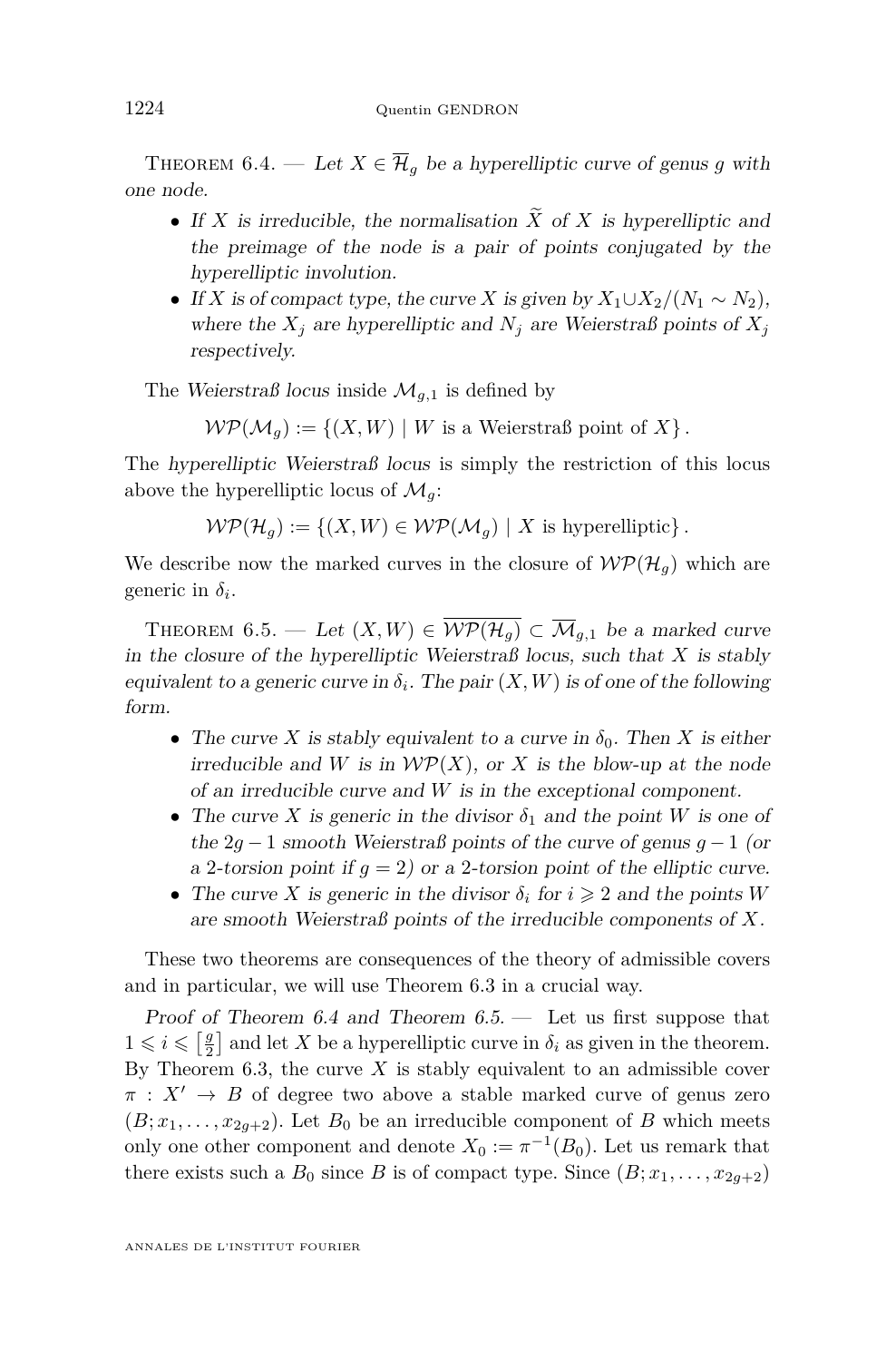is a stable marked curve, at least two marked points lie on *B*0. Moreover the cardinality of the preimage of the node is one because otherwise *X* would have a nonseparating node. Let us call this point  $N_0$ . It is a ramification point of the map to  $B_0$ , so by Riemann–Hurwitz the curve  $X_0$  has genus at least 1. And since *X* is generic in  $\delta_i$ , the component  $X_0$  has genus *i* or  $g - i$ . We will suppose that  $X_0$  has genus *i*. Then the curve  $B_0$  has  $2i + 1$  marked points and the preimages of these points together with  $N_0$ are the Weierstraß points of  $X_0$ . Now there is at least one other extremal component and the same argument show that it has genus  $q - i$ . This concludes the proof of both theorems in the case where  $1 \leqslant i \leqslant \left[\frac{g}{2}\right]$ .

The case  $i = 0$  is similar. Let  $\pi : X' \to B$  be an admissible cover of degree two stably equivalent to X. This time, for every irreducible component  $B_0$ of *B* which meets one other component of *B*, the preimage of the node contains two distinct points. As in the previous case, the curve *B* has only two components: one of them contains two marked points and the other the 2*g* reminding ones. The curve *X* is obtained from  $X'$  by forgetting the preimage of the projective line which contains only two marked points and identifying together the two preimages of the node of *B*. The restriction of the projection to this second component implies that the two preimages of the node are conjugated by the hyperelliptic involution.

Since the Weierstraß points are the ramification points of the map to  $\mathbb{P}^1$ , their limits are the ramification points of the smooth locus of the admissible  $\Box$ cover.

Let us conclude this paragraph by describing the ramification locus of the forgetful map  $\pi : \overline{W\mathcal{P}(\mathcal{H}_q)} \to \overline{\mathcal{H}}_q$  from the hyperelliptic Weierstraß locus to the hyperelliptic locus. This is a direct application of Theorem [6.5.](#page-56-1)

COROLLARY 6.6. — The map  $\pi : \overline{W\mathcal{P}(\mathcal{H}_q)} \to \overline{\mathcal{H}}_q$  is unramified above the generic locus of the divisors  $\delta_i$  for  $i \geq 1$ . On the other hand, above an irreducible curve *X* with *k* nodes there are  $2g - 2 - 2k$  unramified points and *k* ramification points of order two.

**The relationship between the hyperelliptic Weierstraß locus and the hyperelliptic minimal strata.** We now describe the incidence variety compactification of the hyperelliptic minimal strata. We will describe precisely its relationship with the hyperelliptic Weierstraß locus. Before that, let us recall that two irreducible components  $X_1$  and  $X_2$  of  $X$ are polarly related by a differential  $\omega$  if  $X_1 = X_2$  or  $\omega$  has simple poles at the nodes between  $X_1$  and  $X_2$ .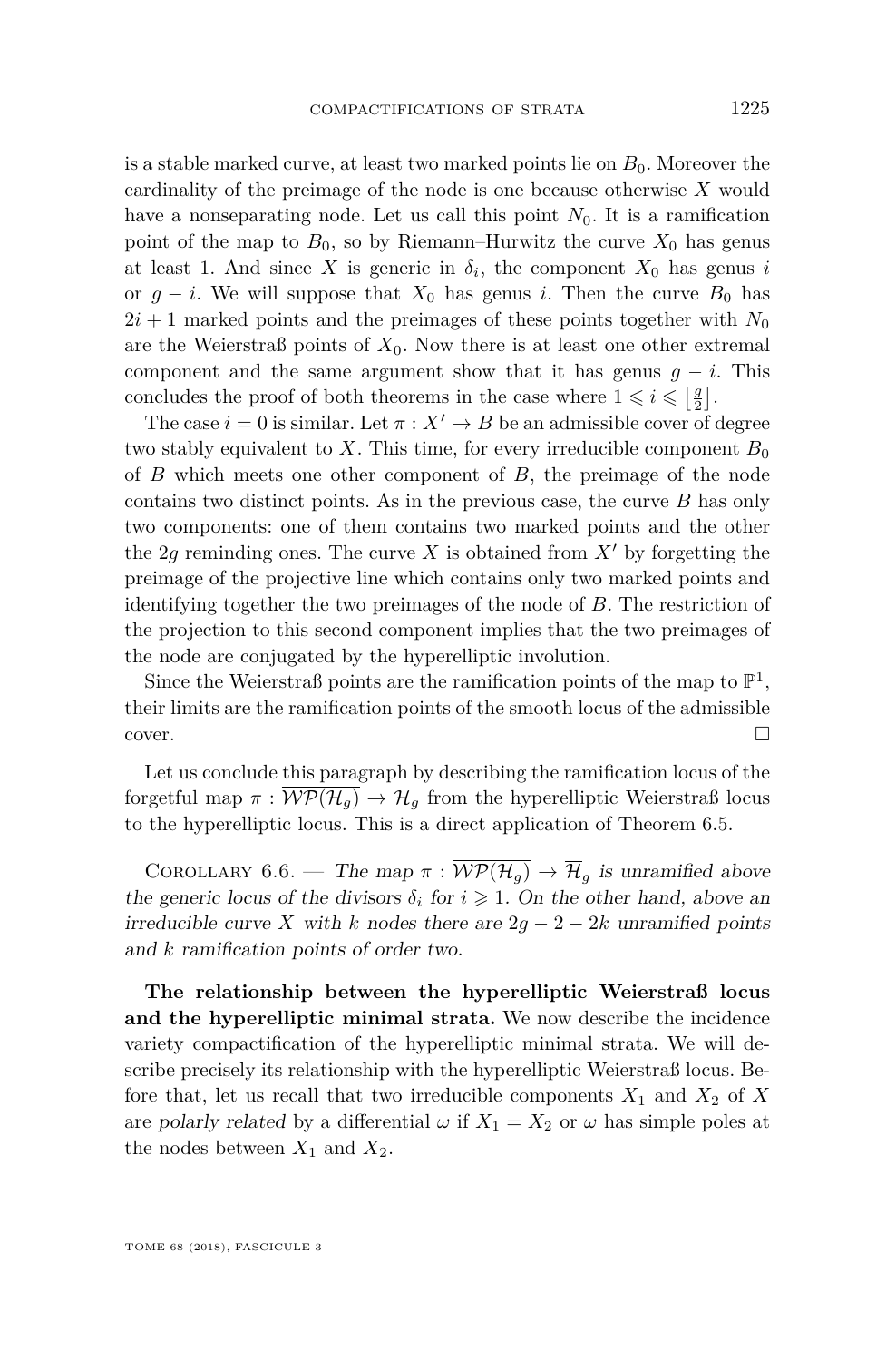<span id="page-58-0"></span>THEOREM 6.7. — Let  $(X, Z) \in \overline{\mathcal{WP}(\mathcal{H}_q)} \subset \overline{\mathcal{M}}_{q,1}$  be a pair consisting of a hyperelliptic curve *X* together with a Weierstraß point *Z*. Then there exists a stable differential  $\omega$  on X, such that for every pointed stable differential  $(X, \omega', Z)$  in  $\mathbb{P}\Omega \overline{\mathcal{M}}_{q,1}^{\text{inc}}$  $\int_{g,1}^{\text{inc}} (2g-2)^{\text{hyp}}$  we have the following two properties.

- If  $\omega \equiv 0$  on an irreducible component  $X_i$ , then  $\omega' \equiv 0$  on  $X_i$ .
- There exists  $(\alpha_1, \ldots, \alpha_r) \in \mathbb{P}^{r-1}$  such that

$$
\omega|_{\widetilde{X}_i} = \alpha_i \omega'|_{\widetilde{X}_i},
$$

where  $\left\{ \widetilde{X_{i}}\right\}$  $i=1,\ldots,r$  is the set of polarly related components of the differential  $(X, \omega)$  such that  $\omega|_{\widetilde{X}_i} \neq 0$ .<br>  $\omega|_{\widetilde{X}_i}$  the fibres of the force full man

In particular, the fibres of the forgetful map

$$
\pi: \mathbb{P}\Omega\overline{\mathcal{M}}_{g,1}^{\text{inc}}(2g-2)^{\text{hyp}} \to \overline{\mathcal{WP}(\mathcal{H}_g)}
$$

$$
(X,\omega,Z) \mapsto (X,Z).
$$

are isomorphic to P *r*−1 .

The proof is similar to the one of Proposition [3.20,](#page-28-0) where we show a related result for curves of compact type. In fact, since hyperelliptic curves are covers of degree two above a curve of compact type, many ideas will work in this case.

Proof. — Let  $(X, Z)$  be a hyperelliptic curve together with a Weierstraß point of X. There exists a family  $(\mathscr{X}, \mathscr{Z})$  of hyperelliptic curves with a Weierstraß section which converges to  $(X, Z)$ . Let  $\mathscr W$  be a family of differentials on  $\mathscr X$  such that  $\mathscr W(t)$  has a zero of order  $2q-2$  at the section  $\mathscr{Z}(t)$ . It turns out that the limit differential of this family only depends on  $(X, Z)$  as we show in the following.

According to Theorem [6.3,](#page-55-0) there exists a semistable curve  $\overline{X}$  stably equivalent to *X* such that  $\pi$  :  $\bar{X} \rightarrow B$  is an admissible cover of degree two. Moreover, the point *Z* is a ramification point of the map  $\pi$ . We will now define a differential on  $X$  unique up to scaling on the components of  $X$ such that by contracting the exceptional components we can associate a limit differential on *X*.

Since *B* is of compact type, the set of irreducible components of *B* which meet one other component is not empty. Let us denote this set of irreducible components by  $\mathfrak{Irr}_1(B)$ . The irreducible components of  $\overline{X}$  which map to  $\mathfrak{Irr}_1(B)$  are denoted by  $\mathfrak{Irr}_1(\overline{X})$ . By definition, the irreducible components in  $\mathfrak{Irr}_1(X)$  have at most two nodes. If a component has one node, then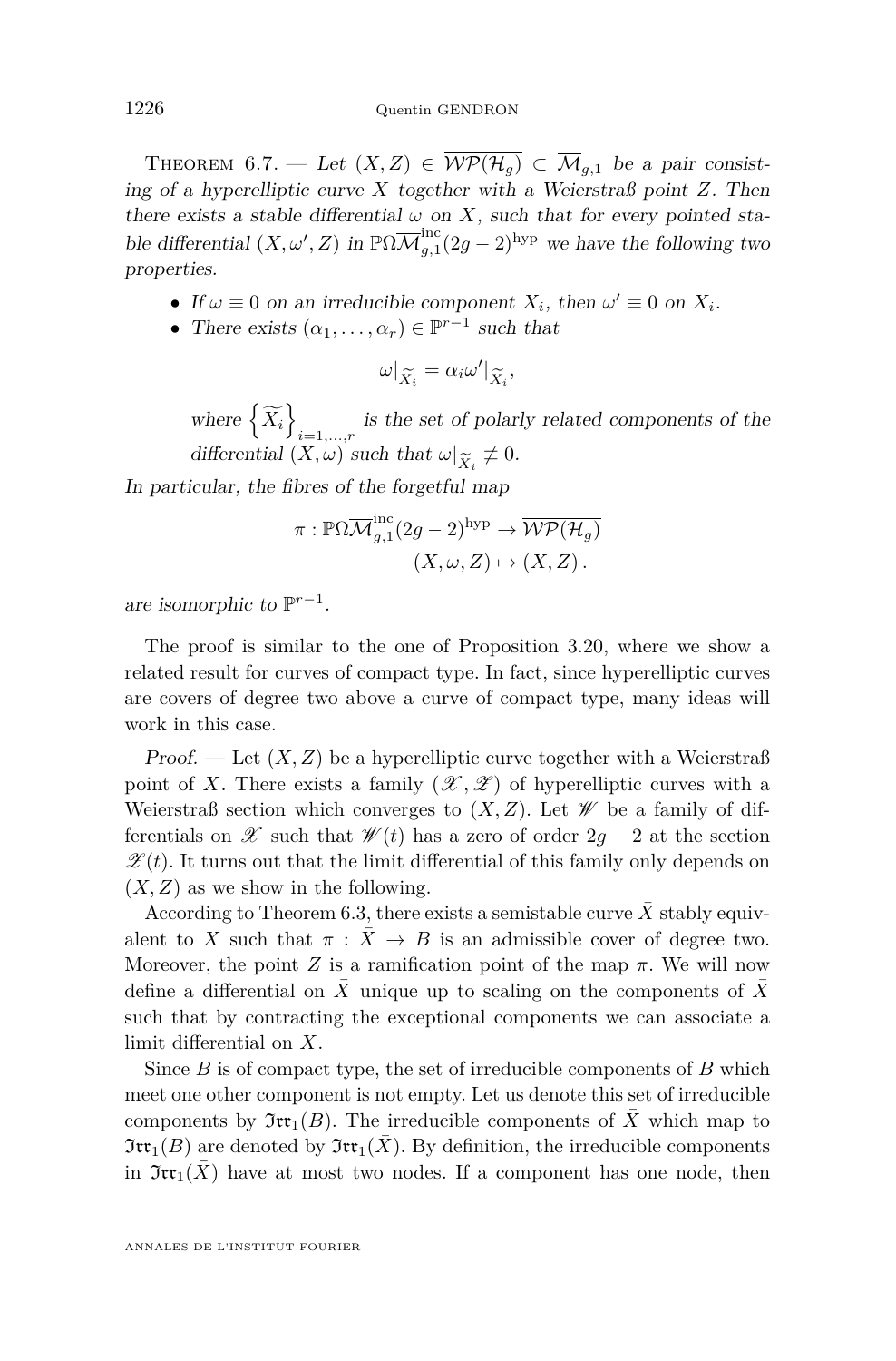it is a Weierstraß point of this component. Otherwise, the two nodes are conjugated by the hyperelliptic involution.

Let  $X_1$  be an irreducible component of genus  $g_1$  in  $\mathfrak{Irr}_1(X)$ . If  $X_1$  is an exceptional component, then we associate the differential with two simple poles at the nodes and which is holomorphic outside of the nodes. If *X*<sup>1</sup> is not an exceptional component, there is a unique way (up to scaling) to associate a differential which can be the restriction of a limit differential according to these four cases.

- (1) If  $X_1$  contains the point  $Z$  and has a unique node. Then the differential on  $X_1$  is the differential with a zero of order  $2g - 2$  at *Z* and a pole of order  $2(g - g_1)$  at the node.
- (2) If  $X_1$  contains the point  $Z$  and has two nodes. Then the differential on  $X_1$  is the differential with a zero of order  $2g - 2$  at  $Z$  and two poles of order  $(g - g_1)$  at both nodes.
- (3) If  $X_1$  does not contain the point  $Z$  and has a unique node. Then the differential on  $X_1$  is the differential with a zero of order  $2g_1 - 2$ at the node.
- (4) If *X*<sup>1</sup> does not contain the point *Z* and has two nodes. Then the differential on  $X_1$  is the differential with two zeros of order  $g_1 - 1$ at both nodes.

Indeed, the only zeros and poles of the differentials are contained in the marked locus. Moreover, the fact that the differential is anti-invariant under the hyperelliptic involution implies that the orders of the differentials have to coincide at a pair of points conjugated by the hyperelliptic involution.

Now we can continue this process in the following way. We remove to the dual graph  $\Gamma_B$  of *B* the vertices corresponding to  $\mathfrak{Irr}_1(B)$  and the edges pointing to them. This new graph is denoted by  $\Gamma_B^1$ . Either  $\Gamma_B^1$  is empty and we have achieved the construction of the differential. Or  $\Gamma_B^1$  is a non empty tree. In this case the set of irreducible components  $\mathfrak{Irr}_2(B)$  of *B* corresponding to the leafs of  $\Gamma_B^1$  is not empty. The irreducible components of *X* mapping to the components of  $\mathfrak{Irr}_2(B)$  are denoted by  $\mathfrak{Irr}_2(X)$ .

The description of the differential on these components is similar to the previous one. To be more precise, because of the compatibility condition [\(3.2\)](#page-15-0), the sum of the degrees of the differentials at the nodes with the components of  $\mathfrak{Irr}_1(X)$  is  $-2$ . The only other zeros or poles allowed on an irreducible component are at the marked points and the orders have to be invariant by the hyperelliptic involution.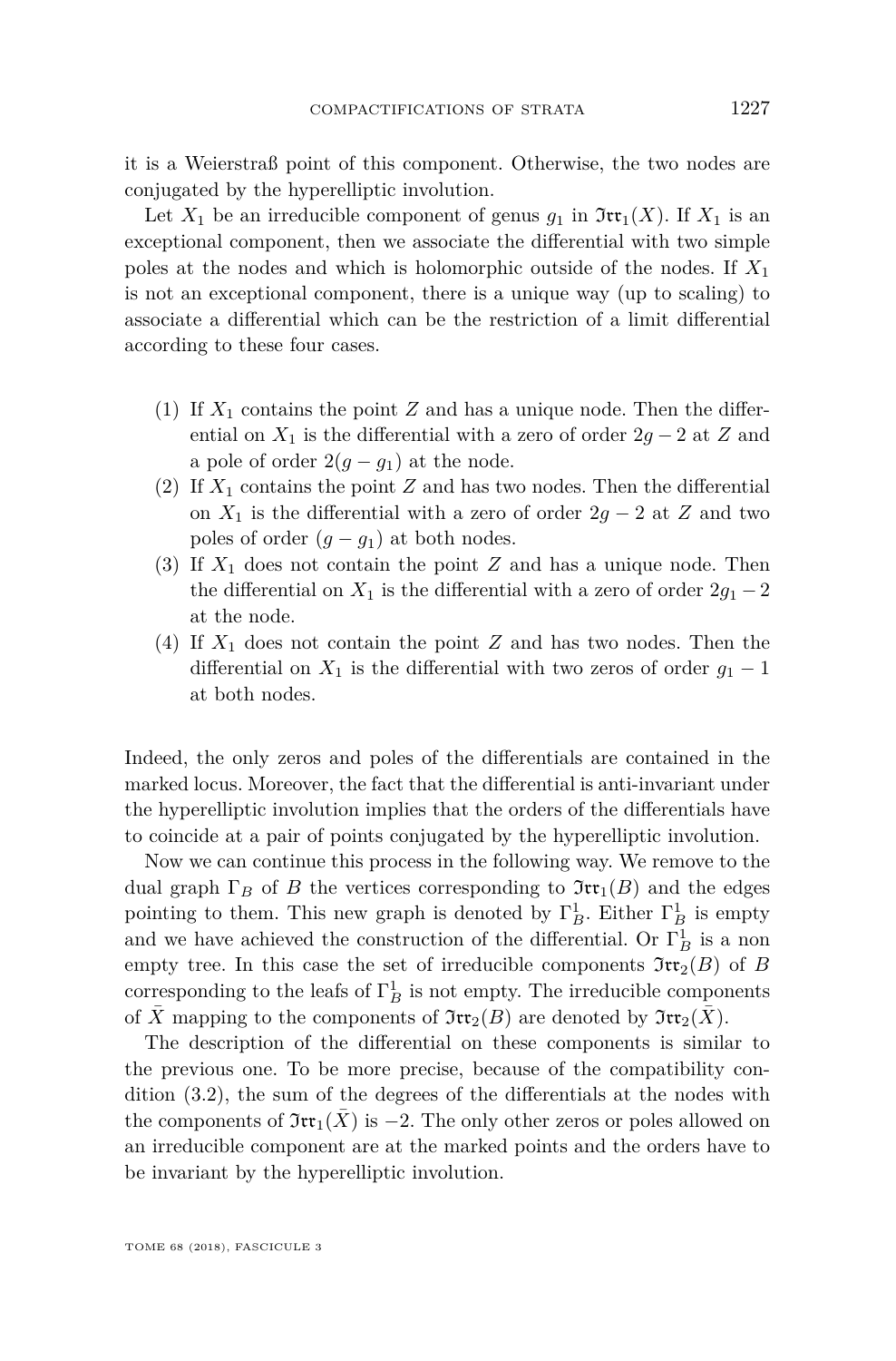We continue this process and eventually obtain a differential on the curve  $\overline{X}$ . Then we can associate a differential  $\widetilde{\omega}$  on  $(X, Z)$  by contracting the exceptional components of  $(\bar{X}, Z)$ .

Let us remark that at every pair of points conjugated by the hyperelliptic involution, the residues of  $\tilde{\omega}$  at these points are opposite. This has two consequences. The first one is that nodes corresponding to loops on the dual graph of *X* satisfy the residue condition. The second consequence is that we can multiply the restrictions on the irreducible components of the form  $\tilde{\omega}$  by constants in such a way that the residue condition is satisfied at every node.

Hence we obtain a unique differential up to multiplicative constants on each polarly related component of  $(X, \tilde{\omega}, Z)$ .

To conclude, we obtained a stable differential  $\omega$  by imposing

$$
\omega|_{\widetilde{X}_i}=0
$$

when  $\tilde{\omega}|_{\tilde{X}_i}$  has a meromorphic node of degree greater or equal to 2 in the noderly component  $\tilde{X}_i$  of  $(X_i \tilde{\omega})$  and otherwise polarly component  $\widetilde{X}_i$  of  $(X, \widetilde{\omega})$ , and otherwise

$$
\omega|_{X_i} = \widetilde{\omega}|_{X_i}.
$$

By an argument similar to the one in Proposition [3.21,](#page-29-0) we can deduce that there exists a family in  $\Omega \mathcal{M}_{g,1}^{\text{inc}}(2g-2)^{\text{hyp}}$  which has  $(X,\omega,Z)$  as stable limit. Moreover, every other stable differential on (*X, Z*) in the closure of the connected component  $\Omega \mathcal{M}_{g,1}^{\text{inc}}(2g-2)^{\text{hyp}}$  differs only by multiplicative constants on the polarly related components of  $(X, \omega)$ .

For sake of concreteness, let us describe explicitly the stable differentials inside the component  $\Omega \overline{\mathcal{M}}_{q,1}^{\text{inc}}$  $\int_{g,1}^{\text{inc}}(2g-2)^{\text{hyp}}$  when the curve has at most two irreducible components. First we look at differentials such that the underlying curve is in  $\delta_i$  for  $i \geq 1$ .

<span id="page-60-0"></span>THEOREM  $6.8.$  — Let  $(X, \omega, Z)$  be a stable differential in the component  $\mathbb{P}\Omega\overline{\mathcal{M}}_{a,1}^\mathrm{inc}$  $g_{g,1}^{\text{inc}}(2g-2)^{\text{hyp}}$  such that  $X := X_1 \cup X_2/(N_1 \sim N_2)$  is in the divisor  $\delta_i$ . We suppose without loss of generality that  $Z \in X_1$ . Then  $(X, \omega, Z)$  is characterised by the following three properties.

- (1) The curves  $X_j$  are hyperelliptic and the points  $N_1$  and  $N_2$  are Weierstraß points of  $X_1$  and  $X_2$  respectively.
- (2) The point *Z* is a Weierstraß point of  $X_1$ .
- (3) The differential  $\omega$  is identically zero on the component of X that contains *Z* and is the holomorphic differential with a zero of order 2*g*<sup>2</sup> − 2 at *N*<sup>2</sup> on *X*2.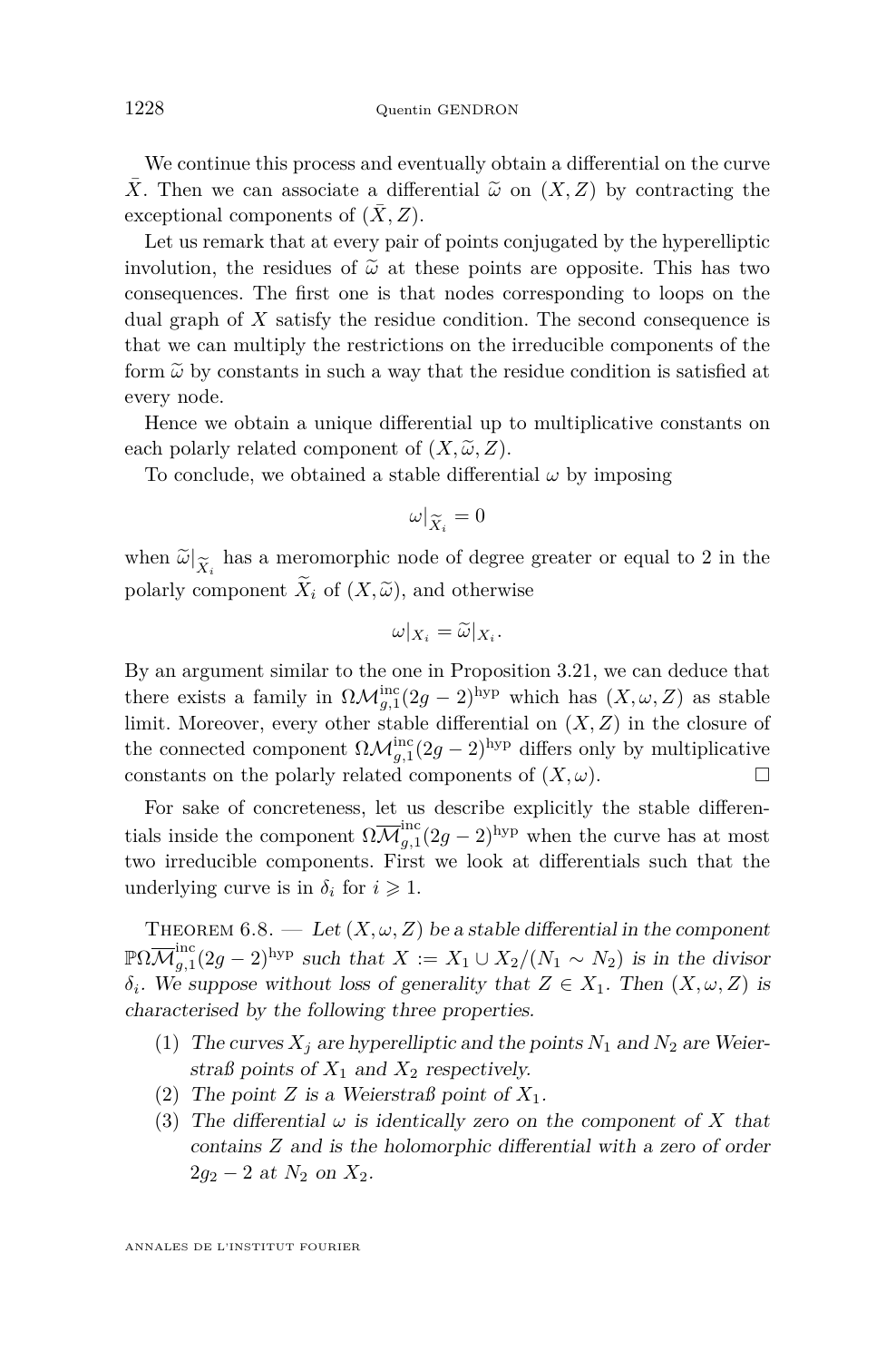Now we look at differentials such that the underlying curve is stably equivalent to a curve in  $\delta_0$ .

<span id="page-61-0"></span>THEOREM  $6.9.$  — Let *X* be either an irreducible curve or an irreducible curve blown up at a node. Then  $(X, \omega, Z)$  is in the incidence variety compactification of the connected component  $\mathbb{P}\Omega \mathcal{M}_{g,1}^{\mathrm{hyp}}(2g-2)$  if and only if it is of one of the following two forms.

- The point *Z* is in the smooth locus of the irreducible curve *X* and the differential  $\omega$  is a section of  $\omega_X$  which vanishes at *Z* with order  $2q + 2$ .
- The point *Z* is in the exceptional divisor coming from the blow-up of a node  $N_1 \sim N_2$ , and the differential  $\omega$  vanishes on this component.

We omit the proofs of both theorems. They are relatively similar to the proof of Theorem [6.7,](#page-58-0) and the reader can look at the proofs of the main theorems of Section [7](#page-61-1) for similar computations.

# **7.** The Boundary of  $\mathbb{P}\Omega\overline{\mathcal{M}}_{3,1}^{\mathrm{inc}}(4)^{\mathrm{odd}}$

<span id="page-61-1"></span>In this section, we give a precise description of the geometry of the pointed differentials which lie in the boundary of the incidence variety compactification of  $\mathbb{P}\Omega\mathcal{M}^{\text{odd}}_{3,1}(4)$ . Since this description depends in an essential way on the dual graph of the underlying curve, we will restrict ourself to the most simple cases. We recall that a *generic curve in the divisor*  $\delta_i$  is a curve in the divisor  $\delta_i$  with a single node.

For a generic curve in  $\delta_1$ , the description of the limit differentials in the boundary of  $\mathbb{P}\Omega\mathcal{M}_{3,1}^{\text{odd}}(4)$  is given in Theorem [7.2](#page-62-0) and the stable differentials in Corollary [7.4.](#page-64-0) This description implies (see Corollary [7.5\)](#page-64-1) that the incidence variety compactification of the connected component  $\mathbb{P}\Omega\mathcal{M}^{\text{odd}}_{3,1}(4)$ is better than the Deligne–Mumford compactification  $\Omega \overline{\mathcal{M}}_3^{\text{odd}}$  $\frac{3}{3}$  (4).

For a curve stably equivalent to a generic curve in  $\delta_0$ , the description of the limit differentials in the boundary of  $\mathbb{P}\Omega\mathcal{M}^{\text{odd}}_{3,1}(4)$  is given in Theorem [7.6](#page-65-0) and Theorem [7.7](#page-65-1) and the stable differentials in Theorem [7.6](#page-65-0) and in Corollary [7.8.](#page-66-0) In the first theorem we investigate the case where the underlying curve is stable, and in the second only semistable.

To conclude, we give two examples of families in  $\Omega \overline{\mathcal{M}}_{3,1}^{\text{inc}}$  $_{3,1}^{\text{inc}}(4)$ . In the first example, the underlying curve is given by a quartic in the projective plane. In the second, we deform the polygonal representation of differentials belonging to  $\Omega \overline{\mathcal{M}}_3(4)$ .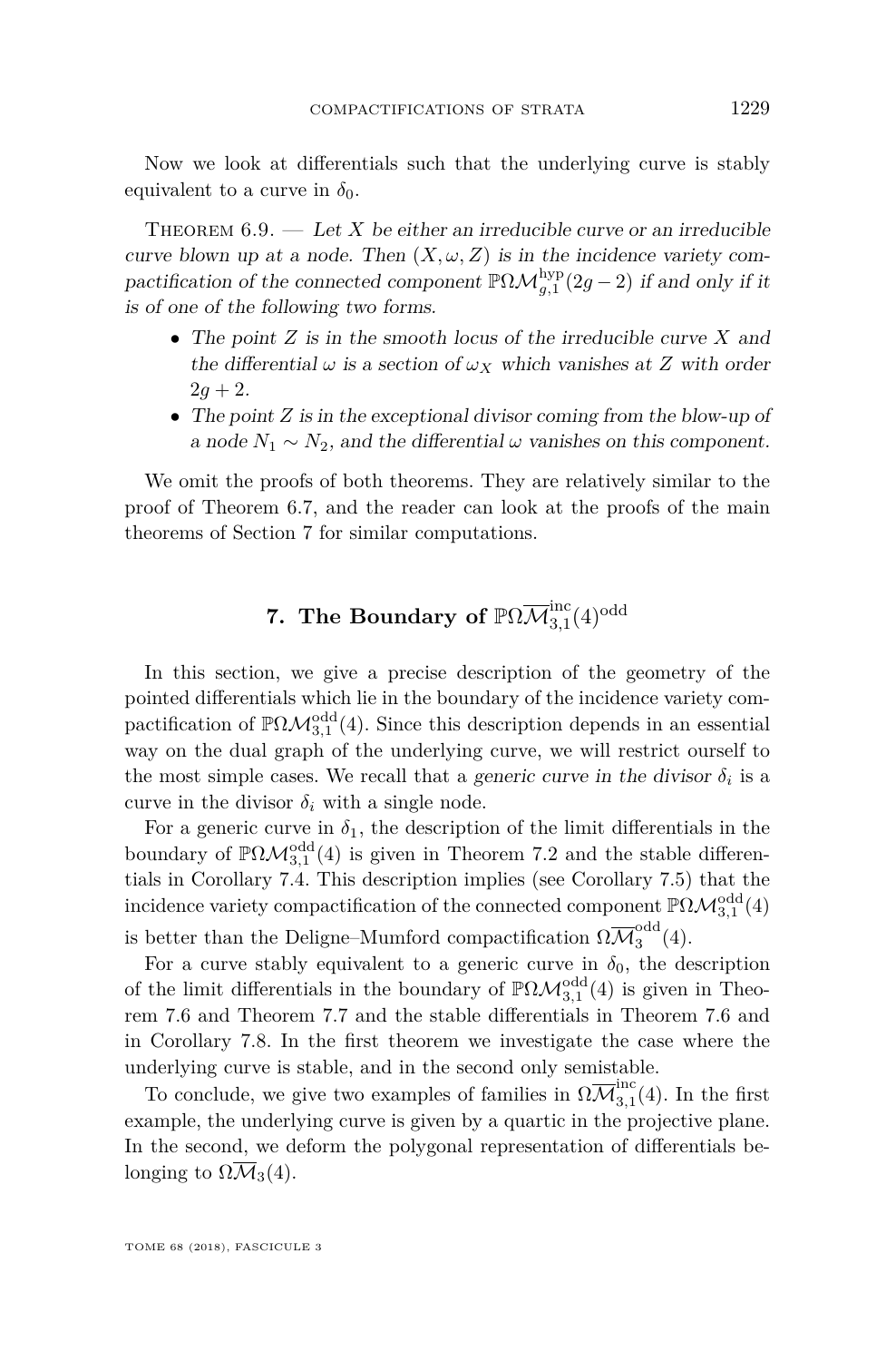#### **7.1.** The underlying curve is generic in  $\delta_1$

In order to describe the limit differentials in  $\mathbb{P}\Omega\mathcal{M}^{\text{odd}}_{3,1}(4)$ , let us introduce the following definition.

DEFINITION 7.1. — Let  $(X, Q)$  be an elliptic curve,  $k \geq 2$  be an integer and  $\ell$  be the set of non-trivial divisors of  $k$ . The points of  $X \setminus Q$  which are *k*-torsion but not *l*-torsion of  $(X, Q)$  for any  $l \in \ell$  are primitive *k*-torsion of (*X, Q*).

In this section *X* will denote a generic curve in  $\delta_1$  (see the background paragraph of Section [2\)](#page-7-0) and will be given as the union of a curve  $X_1$  of genus one and a curve  $X_2$  of genus two meeting at  $N_1 \in X_1$  and  $N_2 \in X_2$ .

We now give a precise description of the limit differentials in the boundary of the connected component  $\Omega \mathcal{M}_{3,1}^{\mathrm{inc}}(4)^{\mathrm{odd}}$  such that the projection to  $\mathcal{M}_3$  is a generic curve of the divisor  $\delta_1$ .

<span id="page-62-0"></span>THEOREM 7.2. — Let  $(X, \omega, Z)$  be a limit differential at the boundary of the odd component of the stratum  $\Omega \mathcal{M}_{3,1}(4)$ . If the curve *X* is stablyequivalent to a generic curve in the divisor  $\delta_1$ , then the curve X is a generic curve in  $\delta_1$  and  $(X, \omega, Z)$  is of one of the following two forms.

- The point *Z* is a primitive 4-torsion point of  $(X_1, N_1)$  and the point of attachment  $N_2 \in X_2$  is a Weierstraß point of  $X_2$ . The restriction of  $\omega|_{X_1}$  is the meromorphic differential with a zero of order 4 at *Z* and a pole of order 4 at  $N_1$ . The restriction of  $\omega$  to  $X_2$  is the abelian differential with a zero of order 2 at *N*2.
- The point *Z* is not a Weierstraß point of  $X_2$  and the pair  $(Z, N_2)$ satisfies the relation

(7.1) 
$$
4Z - 2N_2 \sim K_{X_2}.
$$

<span id="page-62-1"></span>The restriction of  $\omega$  to  $X_1$  is an abelian differential. The restriction of  $\omega$  to  $X_2$  is the meromorphic differential with a zero of order 4 at *Z* and a pole of order 2 at *N*2.

The main tools of the proof consist of the theory of limit differentials and the spin structure on stable curves.

Proof. — Since X is stably-equivalent to a generic curve in  $\delta_1$ , the marked curve  $(X, Z)$  must be of one of the following three forms, where the genus of  $X_i$  is *i*.

The third case does not occur according to Corollary [3.11.](#page-20-0)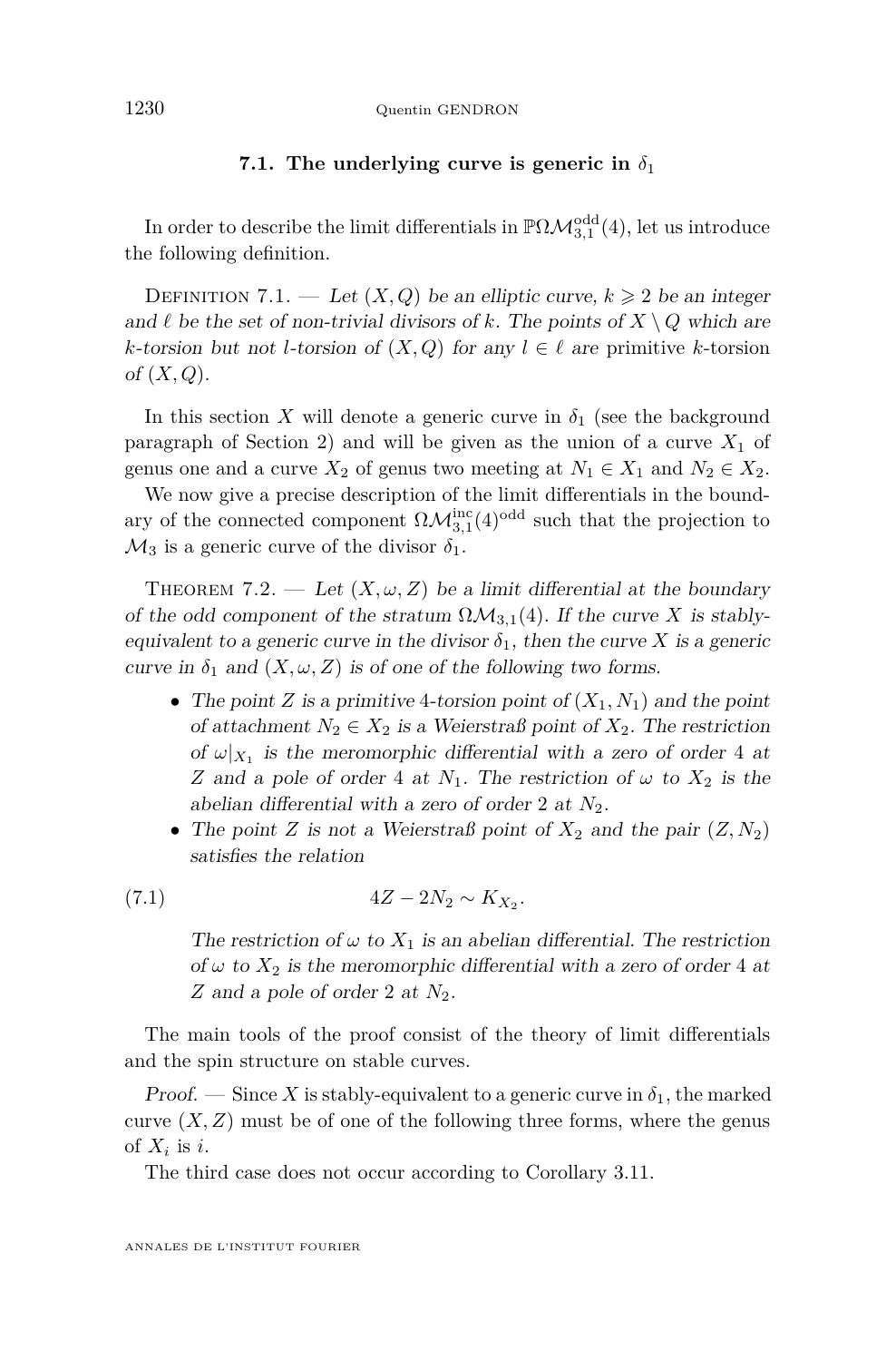

Let us remark that since  $\omega|_{X_i}$  has at most one pole, this pole cannot have a residue. Therefore, the limit differentials on the curve *X* are characterised in Theorem [3.17.](#page-24-0) In the case at hand, observe that the only relevant condition of Theorem [3.17](#page-24-0) is the Compatibility Condition [\(3.2\)](#page-15-0)

$$
ord_{N_1}(\omega) + ord_{N_2}(\omega) = -2,
$$

at the node of *X*.

Let us now treat the case where  $Z \in X_1$ . Since *Z* is a limit differential in the boundary of  $\Omega \mathcal{M}_{3,1}^{\text{inc}}(4)$  the restriction of  $\omega$  to  $X_1$  has a zero of order 4 at  $Z$  and a pole of the same order at  $N_1$ . It follows from the Compatibility Condition [\(3.2\)](#page-15-0) that the order of  $\omega|_{X_2}$  at  $N_2$  is 2. Thus  $N_2$  is a Weierstraß point of  $X_2$ .

It remains to show that *Z* is a primitive 4-torsion point of  $(X_1, N_1)$ . By the continuity of the parity of the spin structure (see Theorem [4.12\)](#page-38-0) the parity of the spin structure associated to  $\omega$  has to be odd. But since the parity of  $\omega|_{X_2}$  is odd, the parity of  $\omega|_{X_1}$  is even. We conclude the first case by observing that for a 4-torsion *Z*, we have  $h^0(X_1, \mathcal{O}_{X_1}(2Z - 2N_1)) = 0$ if *Z* is primitive and  $h^0(X_1, \mathcal{O}_{X_1}(2Z - 2N_1)) = 1$  otherwise.

The case where  $Z \in X_2$  is very similar, hence we do not write every detail. Since  $\omega$  has a zero of order 4 at Z, it has to have a pole of order 2 at  $N_2$ . Therefore the points  $Z$  and  $N_2$  satisfy Equation [\(7.1\)](#page-62-1).

Let us now show that the point *Z* cannot be a Weierstraß point. First let us remark that in this case, the point  $N_2$  would be a Weierstraß point too. Indeed Equation [\(7.1\)](#page-62-1) would be equivalent to

$$
2Z \sim 2N_2 \sim K_{X_2},
$$

which clearly implies that  $N_2$  is a Weierstraß point. Now the claim follows again from the continuity of spin structures. Since in this case the restriction of  $\omega$  to  $X_1$  is odd, the restriction  $\omega|_{X_2}$  has to be even. Since the associated theta characteristic on  $X_2$  is  $\mathcal{O}_{X_2}(2Z - N_2)$ , it would have exactly one section if  $Z$  (and therefore  $N_2$ ) were a Weierstraß point, contradicting Theorem [4.12.](#page-38-0)

Remark  $7.3.$  — An interesting fact is that there are only a finite number of points in  $X_1$  which are in the closure of the zero of order 4 of  $\Omega \mathcal{M}_{3,1}^{\text{inc}}(4)$ .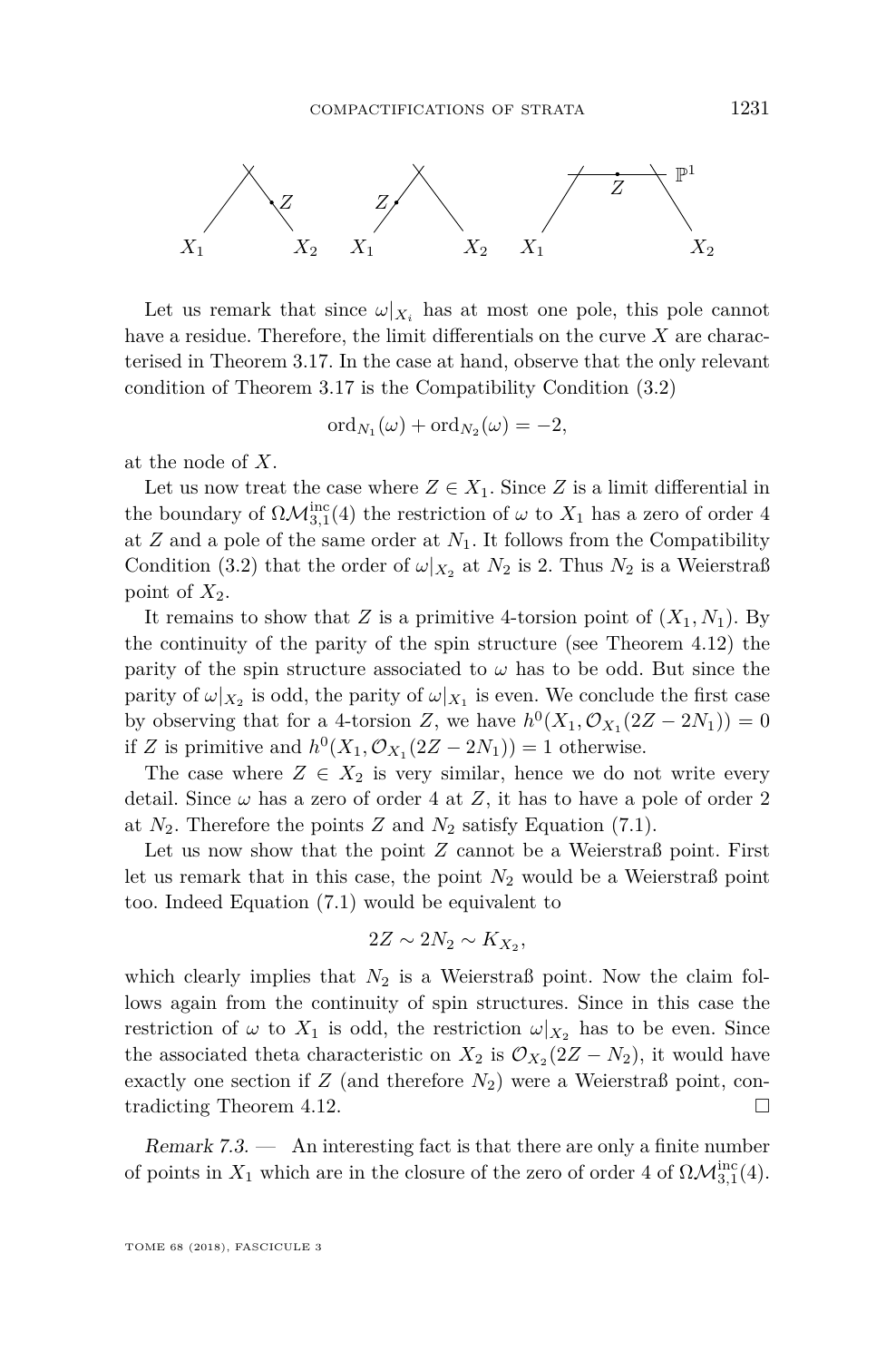This has to be compared with [\[17,](#page-71-6) Theorem 5.45] which tells us that when  $N_2$  is a Weierstraß point, then every point of  $X_1$  is in the closure of the Weierstraß locus.

We can characterise the pointed differentials in this case from Theorem [7.2](#page-62-0) and Proposition [3.21.](#page-29-0)

<span id="page-64-0"></span>COROLLARY 7.4. — Let  $(X, \omega, Z)$  be a stable pointed differential in  $\Omega\overline{\mathcal M}_{3.1}^\mathrm{inc}$  $3,1$ <sup>odd</sup>. If the curve *X* is stably-equivalent to a generic curve in the divisor  $\delta_1$ , then *X* is a stable curve in  $\delta_1$  and  $(X, \omega, Z)$  is of one of the following two forms.

- The point *Z* is a primitive 4-torsion point of  $(X_1, N_1)$  and  $N_2$  is a Weierstraß point of  $X_2$ . The restriction of  $\omega$  to  $X_1$  vanishes identically. The restriction of  $\omega$  to  $X_2$  is the abelian differential with a zero of order 2 at *N*2.
- The point *Z* is not a Weierstraß point of  $X_2$  and the pair  $(Z, N_2)$ satisfies the relation  $4Z - 2N_2 \sim K_{X_2}$ . The restriction of  $\omega$  to  $X_1$ is a holomorphic differential. The restriction of  $\omega$  to  $X_2$  vanishes identically.

These properties illustrate that the incidence variety compactification of the connected component  $\Omega \mathcal{M}_3^{\text{odd}}(4)$  is better than its Deligne–Mumford compactification.

<span id="page-64-1"></span>COROLLARY 7.5. — Let *X* be a generic curve in  $\delta_1$  such that the nodal point of the curve of genus two is a Weierstraß point. Let  $(X, \omega)$  be a differential in  $\Omega \overline{\mathcal{M}}_3(4)$  where  $\omega$  is of one of the following two kinds.

- (1) The restriction of  $\omega$  is identically zero on  $X_1$  and is a holomorphic differential with a zero of order two at  $N_2$  on  $X_2$ .
- (2) The restriction of  $\omega$  is identically zero on  $X_2$  and is holomorphic on  $X_1$ .

Then the stable differential  $(X, \omega)$  lies in the boundary of both connected components of the minimal strata in  $\Omega \overline{M}_3$ . However, the closure of the two connected components of  $\Omega \overline{\mathcal{M}}_{3.1}^{\text{inc}}$  $\frac{3}{3,1}(4)$  are disjoint over the generic locus of  $\delta_1$ .

This corollary follows readily from Theorem [7.2](#page-62-0) and the description of the boundary of the closure of the hyperelliptic minimal strata as given in Theorem [6.7.](#page-58-0)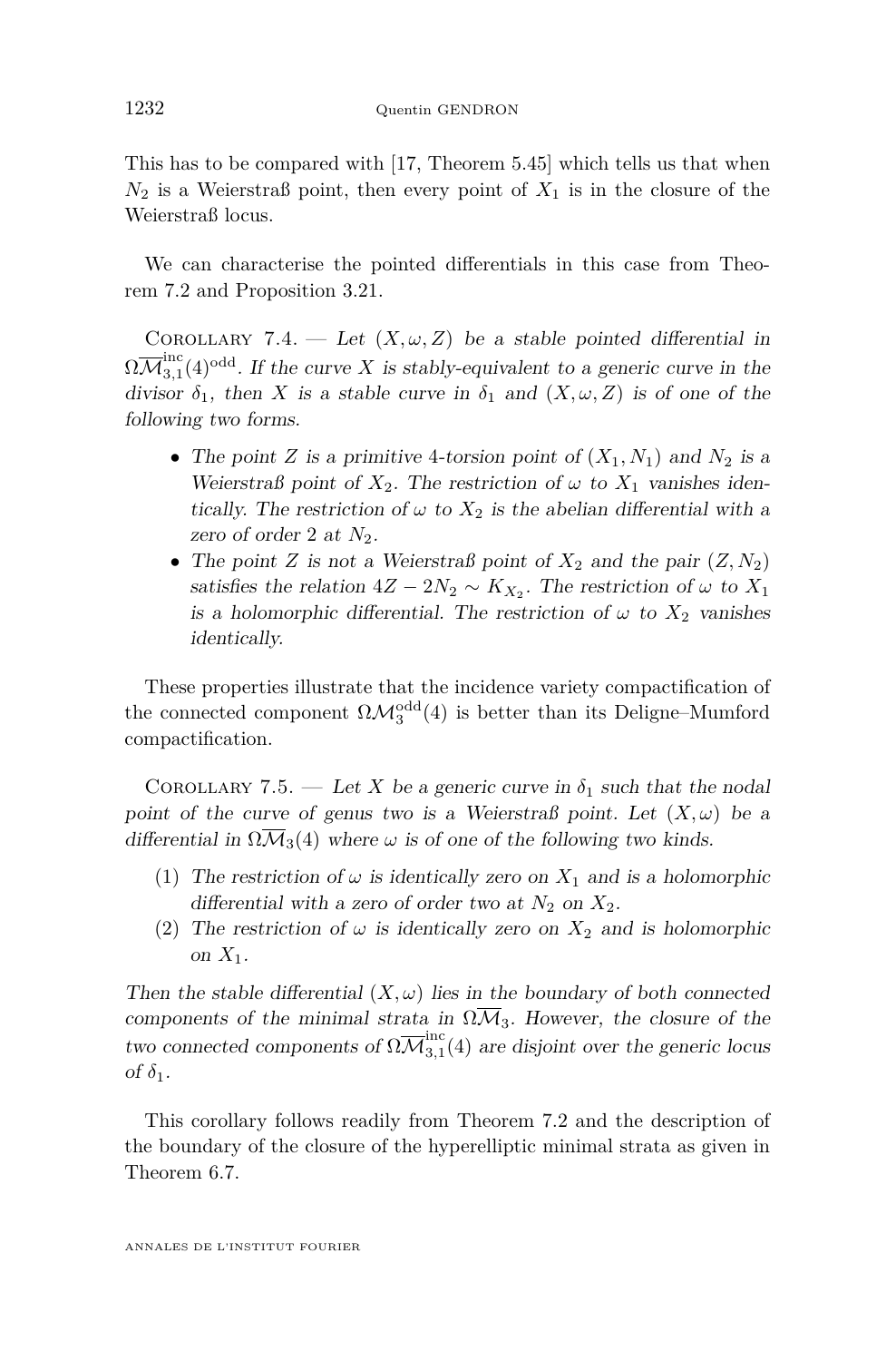## **7.2.** The underlying curve is generic in  $\delta_0$

In this section we denote a generic curve in  $\delta_0$  by  $\widetilde{X}/(N_1 \sim N_2)$ , where  $\widetilde{X}$  is a smooth curve of genus two and  $N_1$ ,  $N_2$  are distinct points of  $\widetilde{X}$ .

The following two theorems give the description of the limit differentials which lie in the incidence variety compactification  $\mathbb{P}\Omega \overline{\mathcal{M}}_{3.1}^{\text{inc}}$  $_{3,1}^{\text{inc}}(4)$ <sup>odd</sup> when the underlying curve is generic in  $\delta_0$ .

First we give the case where the zero of the differential lies in the smooth part. Observe that in this case the limit differentials in the closure of  $\Omega \mathcal{M}_{3,1}^{\mathrm{inc}}(4)$ <sup>odd</sup> coincide with the stable differentials in  $\Omega \overline{\mathcal{M}}_{3,1}^{\mathrm{inc}}$  $_{3,1}^{\text{inc}}(4)$ <sup>odd</sup>. In the following theorem, we denote by *X* the curve  $\widetilde{X}/(N_1 \sim N_2)$ .

<span id="page-65-0"></span>THEOREM 7.6. — Let *Z* be a non Weierstraß point of  $\tilde{X}$ . There exists a unique pair of distinct points  $(N_1, N_2) \in \widetilde{X}^2$  and a unique (up to a scalar multiplication) differential  $\omega$  in  $H^0(X, \omega_X)$  with a zero of order 4 at *Z* and a simple pole at  $N_1$  and  $N_2$  such that the triple  $(X, \omega, Z)$  is in  $\mathbb{P}\Omega \overline{\mathcal{M}}_{3,1}^{\text{inc}}$  $_{3,1}^{\rm mc}(4)^{\rm odd}.$ The set of triples

$$
C := \left\{ (N_1, N_2, Z) : (X, Z) \in \pi \left( \Omega \overline{\mathcal{M}}_{3,1}^{\text{inc}}(4)^{\text{odd}} \right) \right\}
$$

is a curve in  $\tilde{X}^3$ . Moreover, for a given pair among the three points  $N_1, N_2$ and *Z* from the curve *C*, there exists exactly one point of  $\widetilde{X}$  such that the triple lies in *C*.

Now we describe the case where the zero of the differential lies on a bridge joining the two points of the node.

<span id="page-65-1"></span>THEOREM 7.7. — Let  $(X, \omega, Z)$  be a limit differential at the boundary of the stratum  $\Omega \mathcal{M}_{3,1}^{\text{odd}}(4)$  such that *X* is the union of a smooth curve  $\widetilde{X}$ of genus two and a projective line  $\mathbb{P}^1$  which meet at two distinct points  $N_1$ and  $N_2$ . Then the point *Z* is in the projective line  $\mathbb{P}^1$ , and  $(X, \omega, Z)$  is of one of the following two forms.

- The restriction of  $\omega$  on  $\mathbb{P}^1$  has a zero of order 4 at *Z*, a pole of order 4 at  $N_1$  and a pole of order 2 at  $N_2$ . The restriction of  $\omega$  to  $\widetilde{X}$  is an holomorphic differential with a zero of order two at  $N_1$ . In particular,  $N_1$  is a Weierstraß point of  $\widetilde{X}$ .
- The restriction of  $\omega$  on  $\mathbb{P}^1$  has a zero of order 4 at *Z* and two poles of order 3 at  $N_1$  and  $N_2$ . The restriction of  $\omega$  to  $\widetilde{X}$  is a holomorphic differential with two simple zeros at *N*<sup>1</sup> and *N*2. In particular, *N*<sup>1</sup> and  $N_2$  are conjugated by the hyperelliptic involution of  $X$ .

We can easily deduce the form of the pointed differentials in this case from Theorem [7.7](#page-65-1) and Proposition [3.21.](#page-29-0)

TOME 68 (2018), FASCICULE 3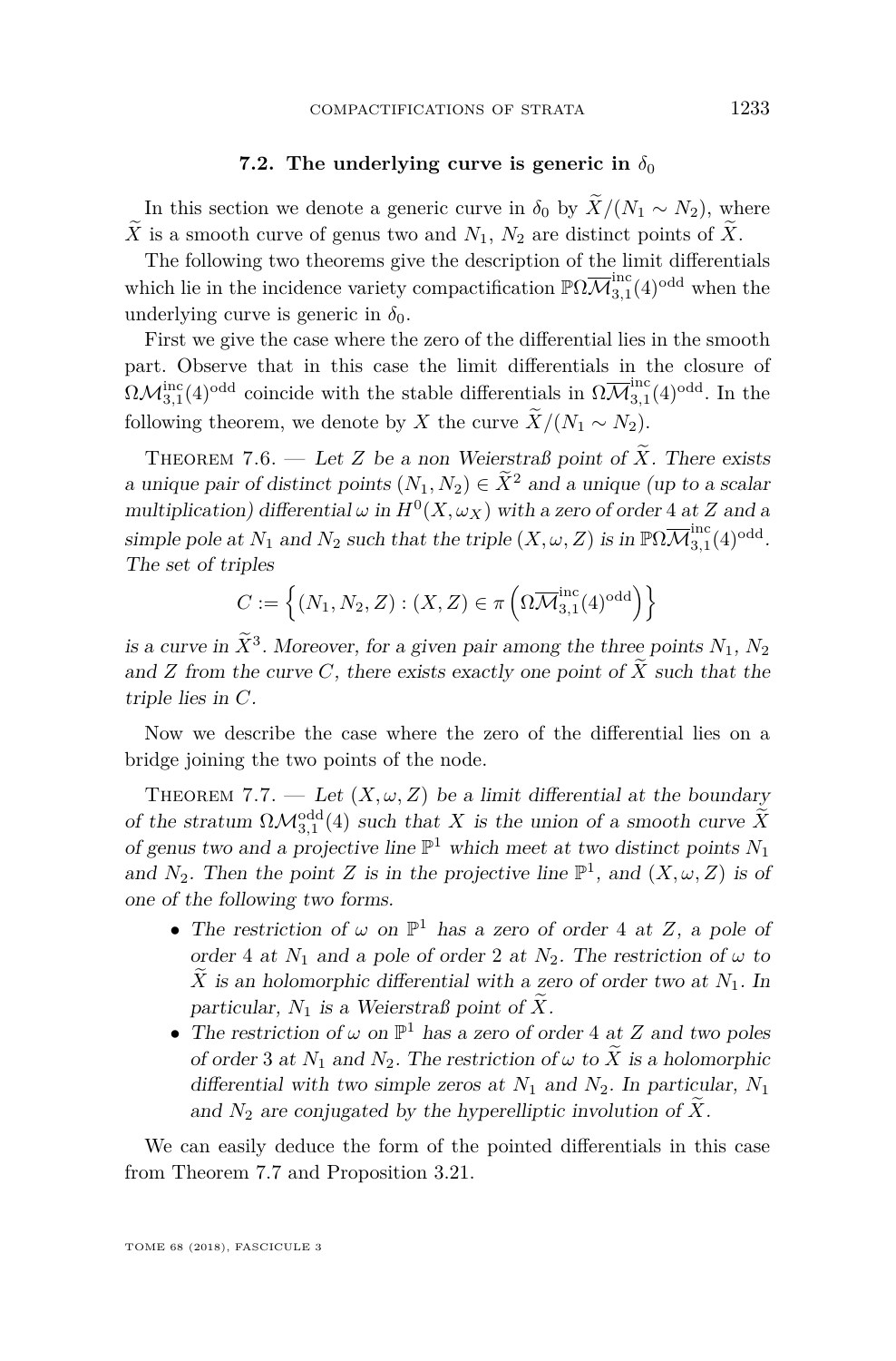<span id="page-66-0"></span>COROLLARY 7.8. — Let  $(X, \omega, Z)$  be a stable differential in  $\Omega \overline{\mathcal{M}}_{3,1}^{\text{inc}}$  $_{3,1}^{\rm mc}(4)^{\rm odd}$ such that the curve X is the union of a smooth curve  $\widetilde{X}$  of genus two and a projective line  $\mathbb{P}^1$  which meet at two distinct points  $N_1$  and  $N_2$ . Then the point *Z* is in the projective line  $\mathbb{P}^1$ . The restriction of  $\omega$  on  $\mathbb{P}^1$  vanishes everywhere. Either  $N_1$  is a Weierstraß point of  $\widetilde{X}$  and the restriction of  $\omega$ to  $\widetilde{X}$  is an holomorphic differential with a zero of order two at  $N_1$  or the points  $N_1$  and  $N_2$  are conjugated by the hyperelliptic involution of  $\tilde{X}$  and the restriction of  $\omega$  to  $\widetilde{X}$  is a holomorphic differential with two simple zeros at *N*<sup>1</sup> and *N*2.

The proofs of Theorem [7.6](#page-65-0) and Theorem [7.7](#page-65-1) are relatively similar. In particular, the main steps will be the following. The first one is to determine all the possible candidates as triples at the boundary. Then we show that we can smooth them using the plumbing cylinder construction of Section [3.](#page-12-0) The last step consists of determining the cases such that the smoothing occurs in the odd component and the ones where the smoothing occurs in the hyperelliptic one.

Proof of Theorem [7.6.](#page-65-0)  $\longrightarrow$  Let  $(X, Z)$  be an irreducible marked curve of genus two. Then the pointed differentials  $(X, \omega, Z)$  which could appear in the boundary of the stratum  $\mathbb{P}\Omega \overline{\mathcal{M}}_{3.1}^{\text{inc}}$  $\frac{3}{3,1}(4)$  are stable differentials  $\omega$  with a zero of order 4 at *Z* and poles at the nodes of *X*.

We now suppose that  $Z$  is not a Weierstraß point of  $\widetilde{X}$ . We show that there exists a pair  $(N_1, N_2)$  on  $\overline{X}$  such that  $h^0(K_{\widetilde{X}} + N_1 + N_2 - 4Z) = 1$  and moreover that this pair is unique. Since *Z* is not a Weierstraß point of  $\widetilde{X}$ . moreover that this pair is unique. Since  $Z$  is not a Weierstraß point of  $\widetilde{X}$ , the divisor  $4Z - K_{\widetilde{X}}$  is not canonical. Indeed, this would be equivalent to the fact that  $2(Z - \iota Z)$  is principal, where  $\iota$  is the hyperelliptic involution. the fact that  $2(Z - \iota Z)$  is principal, where  $\iota$  is the hyperelliptic involution. But this would give the existence of a function with a pole of order two at *Z*, contradicting the fact that *Z* is not a Weierstraß point. Now let us consider the locus *E* inside  $\widetilde{X}^{(2)}$  consisting of pairs  $(Q, \iota Q)$ . Then the Jacobian  $\mathcal{J}(\widetilde{X})$  of  $\widetilde{X}$  is the quotient of  $\widetilde{X}^{(2)}$  after identifying all points of *E* (see [\[23,](#page-72-4) p. 52]). And since  $4Z - K_{\widetilde{X}}$  is not canonical, this implies that for each point  $Z \notin \mathcal{WP}$  there is a unique pair  $(N_1, N_2)$  such that for each point  $Z \notin W\mathcal{P}$  there is a unique pair  $(N_1, N_2)$  such that

$$
\mathcal{O}_{\widetilde{X}}(K_{\widetilde{X}}+N_1+N_2-4Z)=\mathcal{O}_{\widetilde{X}}.
$$

 $\mathcal{O}_{\widetilde{X}}(K_{\widetilde{X}}+N_1+N_2-4Z)=\mathcal{O}_{\widetilde{X}}.$ <br>It remains to show that the projection of the set of triples  $(N_1, N_2, Z)$ to the first coordinate is finite. Since  $\widetilde{X}$  is a curve, it is enough to show that there are no pairs  $(Q_1, Q_2) \in \widetilde{X}$  such that for an open set of  $Q \in \widetilde{X}$ the equality  $K_{\widetilde{Y}} + Q_1 + Q_2 - 4Q \sim 0$  holds. But this is clearly the case, because the map of  $\tilde{X} \to \mathcal{J}(\tilde{X})$  is nondegenerate and the pairs are never conjugated by the hyperelliptic involution.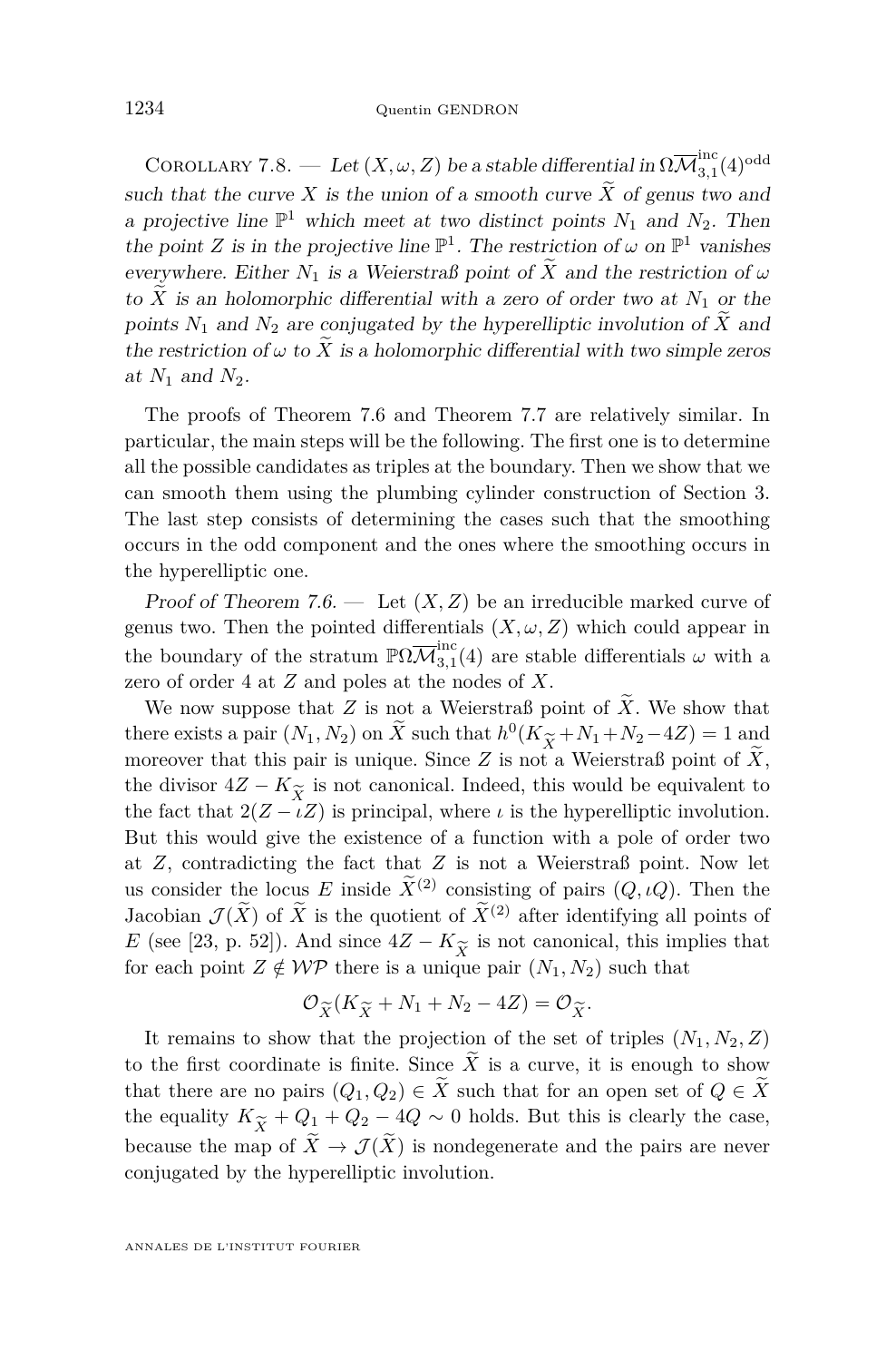Now applying the plumbing cylinder construction (see Theorem [3.17\)](#page-24-0), we can smooth every of these differentials, preserving the zero of order four. Moreover, the curves that we obtain are clearly not hyperelliptic since the special fibre is not hyperelliptic.

Suppose now that *Z* is a Weierstraß point of  $\tilde{X}$ . We have to show that every smoothing of such a curve which preserves the zero of order 4 is hyperelliptic. An analogous argument using the Riemann–Roch Theorem implies that the points  $N_1$  and  $N_2$  are conjugated by the hyperelliptic involution. But then the continuity of the parity of the generalised Arf invariant proved in Theorem [4.19](#page-41-1) concludes the proof.

We now prove Theorem [7.7](#page-65-1) following a similar scheme.

Proof of Theorem  $7.7.$  – First we prove that it is necessary that the differentials are of the form given in Theorem [7.7.](#page-65-1)

It is clear that the point *Z* is on the bridge between  $N_1$  and  $N_2$  since otherwise  $(X, Z)$  would not be stable. Moreover, the points which form the node are conjugated by the hyperelliptic involution or one of them is a Weierstraß point. Otherwise, the differential would have a zero at a smooth point of  $\overline{X}$ . But this zero would be preserved by any deformation, contradicting the fact that the differential is in the boundary of  $\mathbb{P}\Omega\mathcal{M}_{3,1}(4)$ and that  $Z \notin X$ .

Let us suppose that we are in the first case: the restriction of  $\omega$  to  $\widetilde{X}$  has a zero of order two at  $N_1$ . Let us take a coordinate z on  $\mathbb{P}^1$  such that 0 is identified to  $N_2$  and  $\infty$  to  $N_1$ . The restriction of  $\omega$  to  $\mathbb{P}^1$  is given by  $\frac{(z-1)^4}{z^2}dz$ . We want to use the plumbing cylinder construction with parameters  $(\epsilon_1, \epsilon_2)$ at the nodes. By Lemma [3.8,](#page-18-0) they have to satisfy  $\epsilon_1 = \epsilon_2^3 =: c$ . We can find a differential  $\eta$  on  $\tilde{X}$  with simple poles at  $N_1$  and  $N_2$  and holomorphic otherwise. Remark that we can multiply  $\eta$  in order that the residus of  $\eta$  and *ω*|<sub>P<sup>1</sup></sub> sum up to zero. Since the differential  $\omega|_{\widetilde{X}}$  has no zeros on the smooth locus, the condition on the order of *n* at every point is trivialy satisfied. locus, the condition on the order of  $\eta$  at every point is trivialy satisfied.

Hence we can apply Lemma [3.19](#page-27-0) to plumb the differential and obtain an holomorphic differential with a zero of order 4. Moreover, this differential is not hyperelliptic since the special fibre is not hyperelliptic. This proves the first point.

Let us now suppose that the differential has a simple zero at both *N*<sup>1</sup> and *N*2. We can still use Lemma [3.19](#page-27-0) to plumb this differential. But this time, there are two distinct ways (up to isomorphisms) to plumb the nodes. Let  $\epsilon_1$  be the parameter of the cylinder at the node  $N_1$ , then according to Lemma [3.8,](#page-18-0) the parameter of the cylinder at  $N_2$  has to be of the form  $\epsilon_2 = \pm \epsilon_1$ . To conclude the proof, it suffices to show that the case  $\epsilon_1 = \epsilon_2$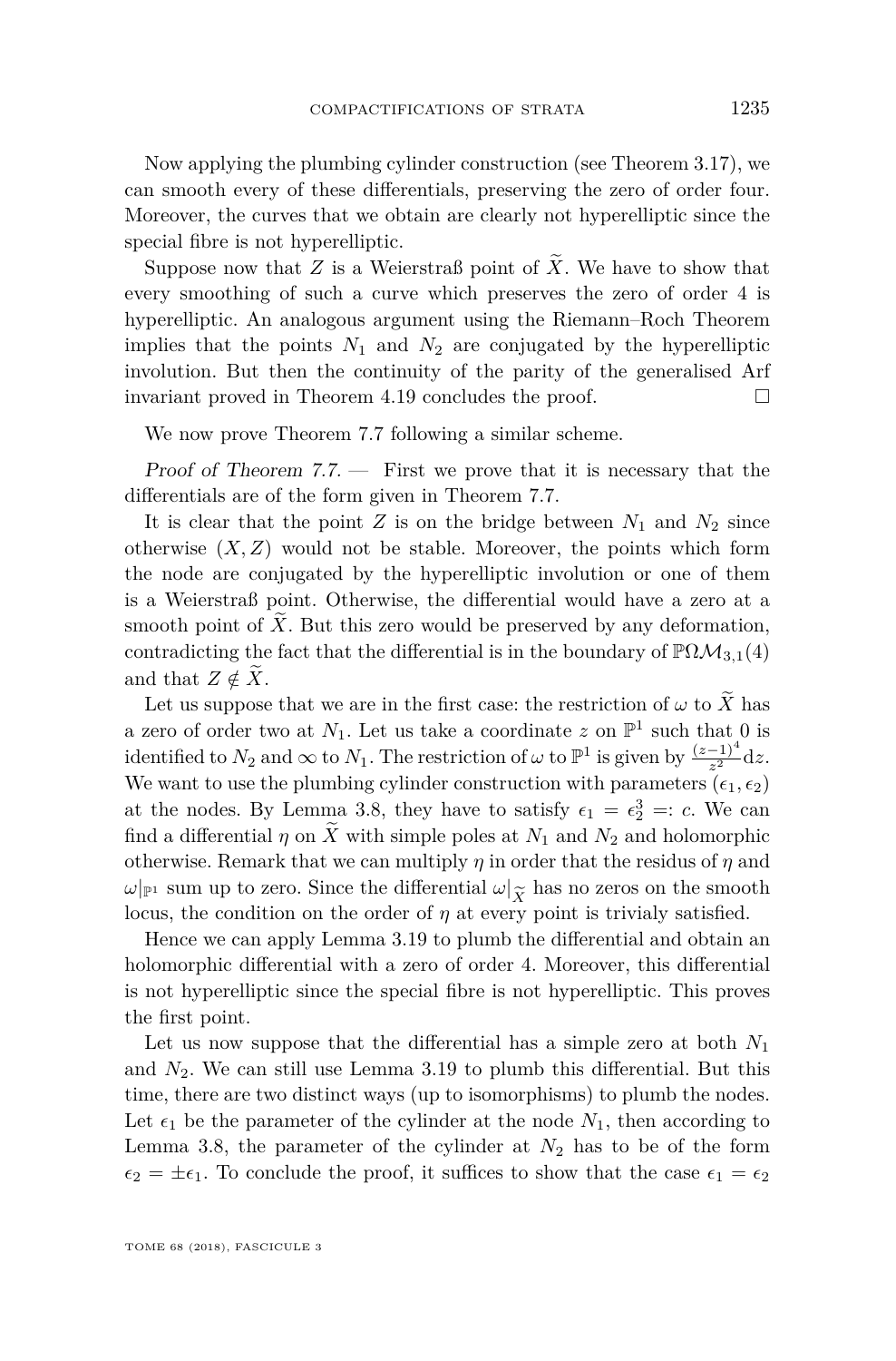leads to a hyperelliptic curve and that the case  $\epsilon_1 = -\epsilon_2$  leads to a non hyperelliptic curve.

The hyperelliptic involution  $\iota$  on  $X$  restricts to the hyperelliptic involution on  $\tilde{X}$  and to the involution which fixes  $\tilde{Z}$  and permutes  $N_1$  and  $N_2$ on the component  $\mathbb{P}^1$ . Hence we can suppose that there exist two open neighbourhoods  $W_i = U_i \cup V_i$  of  $N_i$  and coordinates  $u_1, v_1$  on  $W_1$  and  $u_2$ , *v*<sub>2</sub> on  $W_2$  such that  $\iota(u_i) = u_i$  and  $\iota(v_i) = v_i$  for  $i \neq j$ .

We can suppose that the cylinder given by the plumbing of  $N_1$  is given by the equation  $x_1y_1 = \epsilon_1$  and the cylinder at  $N_2$  by  $x_2y_2 = \pm \epsilon_1$ . Then on the cylinders, the hyperelliptic involution has to be of the form  $\iota(x_1) = x_2$ and  $\iota(y_1) = \pm y_2$  in order to coincide with the hyperelliptic involution on the part of the smoothed curve coming from  $\tilde{X}$ . But it is easy to verify that this map can be prolonged to a holomorphic map on the whole smoothed curve if and only if the sign is positive. Moreover, in this case one can easily verify that this map is the hyperelliptic involution of the smoothed curve. And in the other case, the uniqueness of the hyperelliptic involution implies that the smoothed curve cannot be hyperelliptic.

We can deduce from Theorem [7.7](#page-65-1) the surprising fact that the odd and hyperelliptic components of the incidence variety compactifications of  $\mathbb{P}\Omega\mathcal{M}_{3,1}(4)$  meet at their boundaries.

COROLLARY 7.9. — Let *X* be the union of a curve  $\widetilde{X}$  of genus two and a projective line glued together at a pair of points of  $\widetilde{X}$  conjugated by the hyperelliptic involution. Let  $Z \in \mathbb{P}^1$  and  $\omega$  be a differential which vanishes on  $\mathbb{P}^1$  and has two simple zeros at the points which form the nodes on  $\widetilde{X}$ . Then the pointed differential  $(X, \omega, Z)$  is in  $\Omega \overline{\mathcal{M}}_{3.1}^{\text{inc}}$  $_{3,1}^{\mathrm{inc}}(4)^{\mathrm{hyp}}$  and  $\Omega\overline{\mathcal M}_{3,1}^{\mathrm{inc}}$  $_{3,1}^{\rm inc}(4)^{\rm odd}.$ 

**Examples.** We give two examples of concrete families in  $\Omega \mathcal{M}_{3,1}^{\text{odd}}(4)$ which degenerates to a curve stably equivalent to an irreducible curve with one node. The first one is given as family of curves in  $\mathbb{P}^2$  with a hyperflex. The second is a family of flat surfaces given as a family of polygons with identifications.

Example 7.10. — We define in  $\mathbb{P}^2 \times \Delta$  the family of curves given by:

$$
P(x, y, z; t) := xyz^{2} + y^{4} + x^{3}z + tz^{4}.
$$

Each curve has a hyperflex of order 4 at  $(1,0,0;t)$ , thus the differential corresponding to the line at infinity has a zero of order 4 at this point. The special curve is irreducible with only one node as singularity. Moreover the differential associated to the tangent has a simple pole at the node. Now the Weierstraß form of the normalisation is  $y^2 + 4x^5 - 1$  and the preimages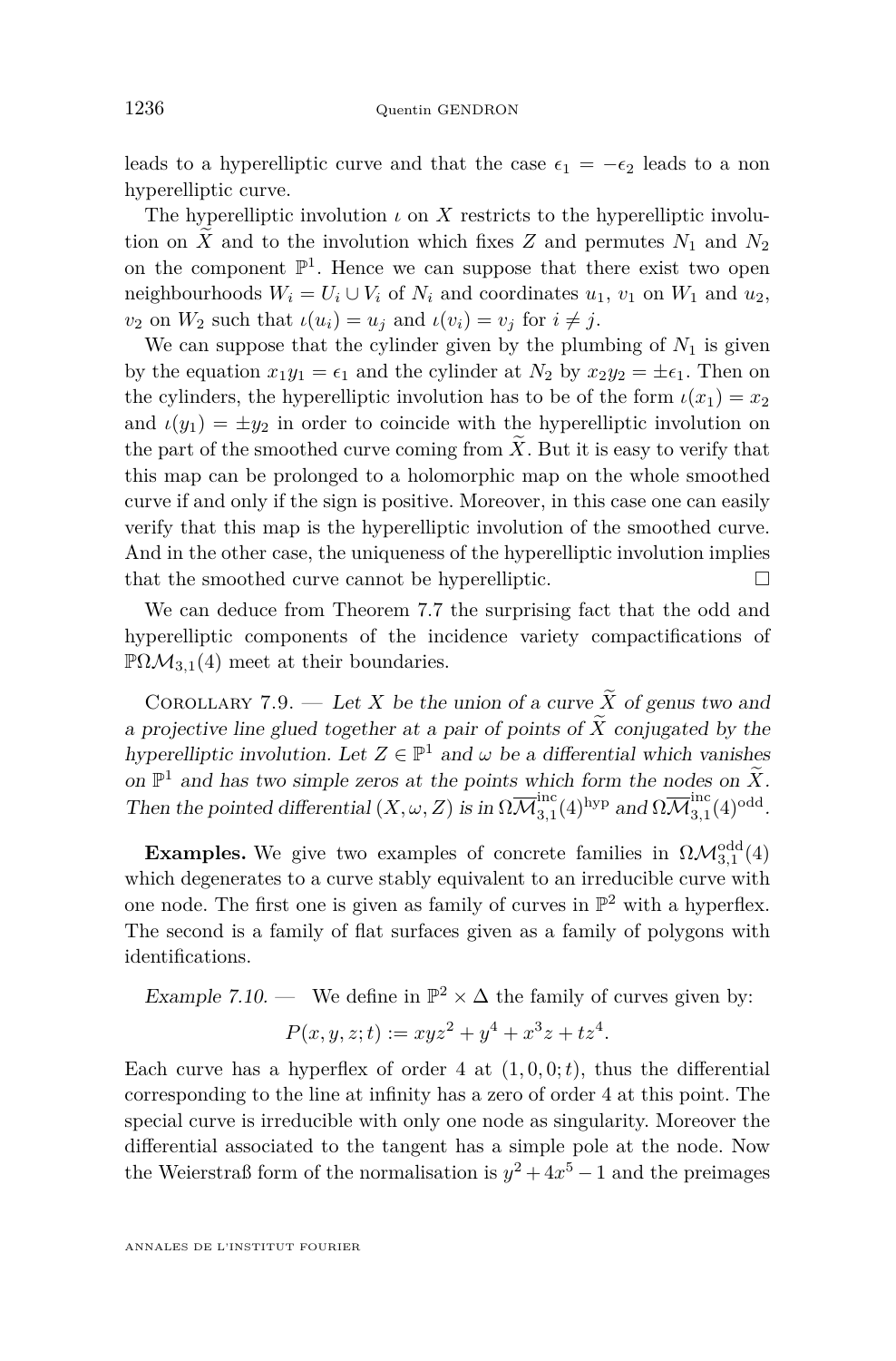of the node are over  $x = 0$  and  $x = \infty$ . In particular, the point which is over  $x = \infty$  is a Weierstraß point. We can show that the Igusa invariant of this curve is zero.

More generally, let us consider the family

$$
\{xyz^2 + y^4 + a_1x^3z + a_2x^2yz + a_3xy^2z + a_4y^3z + tz^4 = 0\} \subset \mathbb{P}^2 \times \{t\},\
$$

where the  $a_i$ ,  $i = 1, \ldots, 4$  are complex numbers. This gives us examples where the special curve has any given Igusa invariants.

Let us now take a look at the family given by the equation

$$
P(x, y, z; t) := x^2yz + y^4 - x^3z + tz^4.
$$

Moreover, the differential associated to the line at infinity has a zero of order 4 at  $(1, 0, 0; t)$ . The singularity of the special curve is a cusp meeting a smooth branch. It follows from the classification of Kang [\[20,](#page-72-5) Corollary 2.5] and the fact that the family is smooth, that the stable limit of this family is an irreducible curve with one node. The limit of the zeros of order 4 is in the node. The limit stable differential has a zero of order two at one of the preimages of the node, which is also a Weierstraß point. In this example, the other preimage of the node is a Weierstrass point of the normalisation.

Let us now give examples using the polygonal representation of the flat surfaces. Since a complete classification of the cylinder decompositions of flat surfaces in  $\mathbb{P}\Omega\mathcal{M}_{3,1}(4)$  was first given in [\[22,](#page-72-6) Appendix C] by S. Lelièvre (see [\[2,](#page-71-7) Proposition 3.1] too), these examples could lead to another proof of Theorem [7.7](#page-65-1) using degeneration of these diagrams.

Example [7.1](#page-70-0)1.  $\equiv$  First we give in Figure 7.1 an example of a curve such that a zero of order two is identified with another point of the curve. In this figure and in the following one, the vertical segments are identified by a horizontal translation. In this example, it is not difficult to see that the second point which forms the node is a Weierstraß point of the curve. However, it is not difficult to construct examples where this point is not a Weierstraß point.

More interesting is the case where the special curve is irreducible and the nodal points are conjugated by the hyperelliptic involution. In this case, we can produce a smoothing in both connected components of  $\Omega \mathcal{M}_{3,1}(4)$ . The Figure [7.2](#page-70-1) shows such a smoothing. One can easily verify that the smoothing are in the correct stratum using the Arf invariant of these curves. A consequence of this is that the Arf Invariant of the nodal curve depends on the choice of a basis of the homology.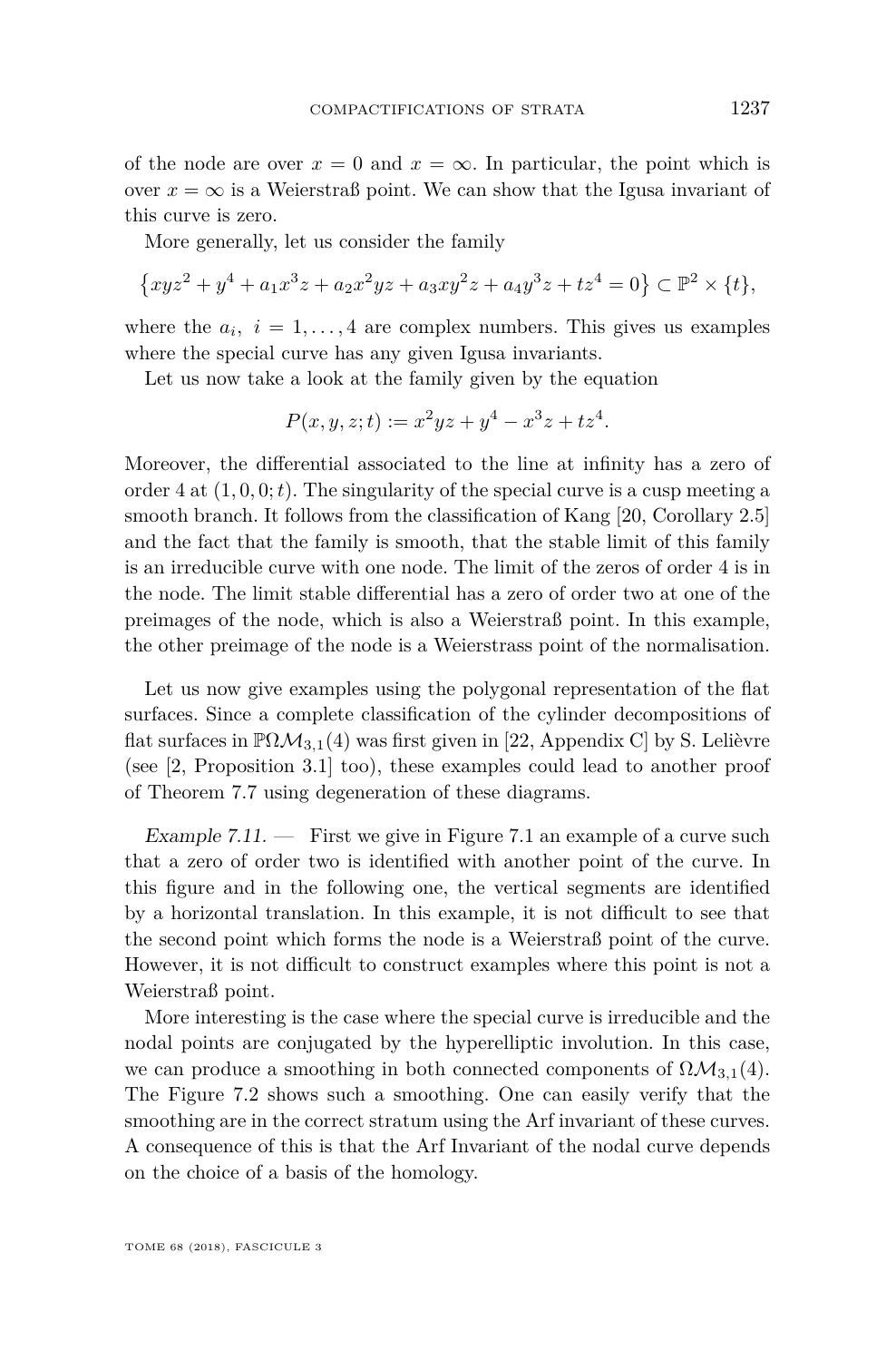

Figure 7.1. A family of curves in  $\Omega \overline{\mathcal{M}}_3(4)$  degenerating to an irreducible curve with one of the points of the node a Weierstraß point

<span id="page-70-0"></span>

<span id="page-70-1"></span>Figure 7.2. Two smoothings of an irreducible curve with a node of conjugated points, one of them in  $\Omega \mathcal{M}^{\text{odd}}_{3,1}(4)$  and the other in  $\Omega \mathcal{M}_{3,1}^{\mathrm{hyp}}(4)$ 

### **Acknowledgements**

This work consists of a part of my doctoral dissertation. I am grateful to Martin Möller for his guidance. I would like to thank Sam Grushevsky for helpful suggestions. Dawei Chen has informed the author that he has obtained some of the results in Sections [4](#page-32-0) and [7](#page-61-1) independently ([\[8\]](#page-71-8)), the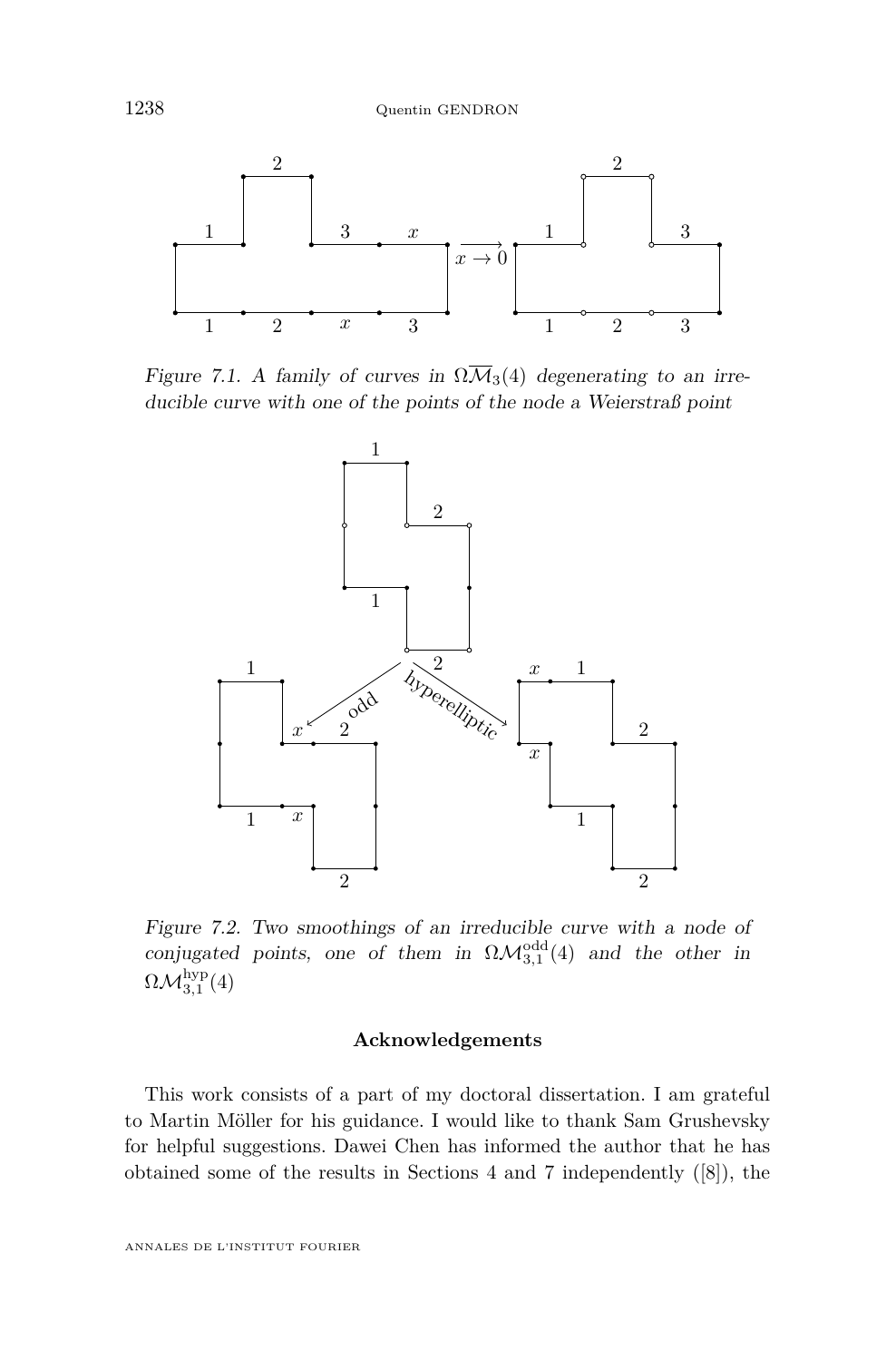methods being in some case related, in some cases disjoint. I would also thank the referees for their helpful suggestions which improved this article a lot. During my PhD I have been supported by the ERC-StG 257137.

## BIBLIOGRAPHY

- <span id="page-71-3"></span>[1] E. Arbarello, M. Cornalba & P. A. Griffiths, Geometry of algebraic curves. Volume II, Grundlehren der Mathematischen Wissenschaften, vol. 268, Springer, Heidelberg, 2011, xxx+963 pages.
- <span id="page-71-7"></span>[2] D. AULICINO, D.-M. NGUYEN & A. WRIGHT, "Classification of higher rank orbit closures in Hodd(4).", J. Eur. Math. Soc. (JEMS) **18** (2016), no. 8, p. 1855-1872.
- [3] M. Bainbridge, D. Chen, Q. Gendron, S. Grushevsky & M. Moeller, "Compactification of strata of abelian differentials", to appear in Duke Math. J.
- [4] F. BARDELLI, "Lectures on stable curves", in Lectures on Riemann surfaces (Trieste, 1987), World Scientific Publishing Co, 1989, p. 648-704.
- <span id="page-71-4"></span>[5] M. TEIXIDOR I BIGAS, "The divisor of curves with a vanishing theta-null", Compos. Math. **66** (1988), no. 1, p. 15-22.
- [6] G. Bini, C. Fontanari & F. Viviani, "On the birational geometry of the universal Picard variety.", Int. Math. Res. Not. **2012** (2012), no. 4, p. 740-780.
- <span id="page-71-2"></span>[7] D. Chen, "Covers of elliptic curves and the moduli space of stable curves", J. Reine Angew. Math. **649** (2010), p. 167-205.
- <span id="page-71-8"></span>[8] ——— , "Degenerations of Abelian Differentials", J. Differ. Geom. **107** (2017), no. 3, p. 395-453.
- <span id="page-71-0"></span>[9] M. Cornalba, "Moduli of curves and theta-characteristics", in Lectures on Riemann surfaces (Trieste, 1987), World Scientific Publishing Co, 1989, p. 560-589.
- [10] P. Deligne & D. Mumford, "The irreducibility of the space of curves of given genus", Publ. Math., Inst. Hautes Étud. Sci. (1969), no. 36, p. 75-109.
- [11] A. Eskin, H. Masur & A. Zorich, "Moduli spaces of abelian differentials: the principal boundary, counting problems, and the Siegel-Veech constants", Publ. Math., Inst. Hautes Étud. Sci. (2003), no. 97, p. 61-179.
- [12] G. Farkas, "The birational type of the moduli space of even spin curves.", Adv. Math. **223** (2010), no. 2, p. 433-443.
- [13] G. Farkas & R. Pandharipande, "The moduli space of twisted canonical divisors", to appear in J. Inst. Math. Jussieu.
- [14] G. FARKAS & A. VERRA, "Moduli of theta-characteristics via Nikulin surfaces.", Math. Ann. **354** (2012), no. 2, p. 465-496.
- <span id="page-71-5"></span>[15] ——— , "The geometry of the moduli space of odd spin curves.", Ann. Math. **180** (2014), no. 3, p. 927-970.
- [16] P. A. GRIFFITHS & J. HARRIS, Principles of algebraic geometry, Wiley Classics Library, John Wiley & Sons, New York, 1994, Reprint of the 1978 original, xiv+813 pages.
- <span id="page-71-6"></span>[17] J. Harris & I. Morrison, Moduli of curves, Graduate Texts in Mathematics, vol. 187, Springer, New York, 1998, xiv+366 pages.
- [18] J. Harris & D. Mumford, "On the Kodaira dimension of the moduli space of curves", Invent. Math. **67** (1982), no. 1, p. 23-88, With an appendix by William Fulton.
- <span id="page-71-1"></span>[19] D. Johnson, "Spin structures and quadratic forms on surfaces", J. Lond. Math. Soc. **22** (1980), no. 2, p. 365-373.